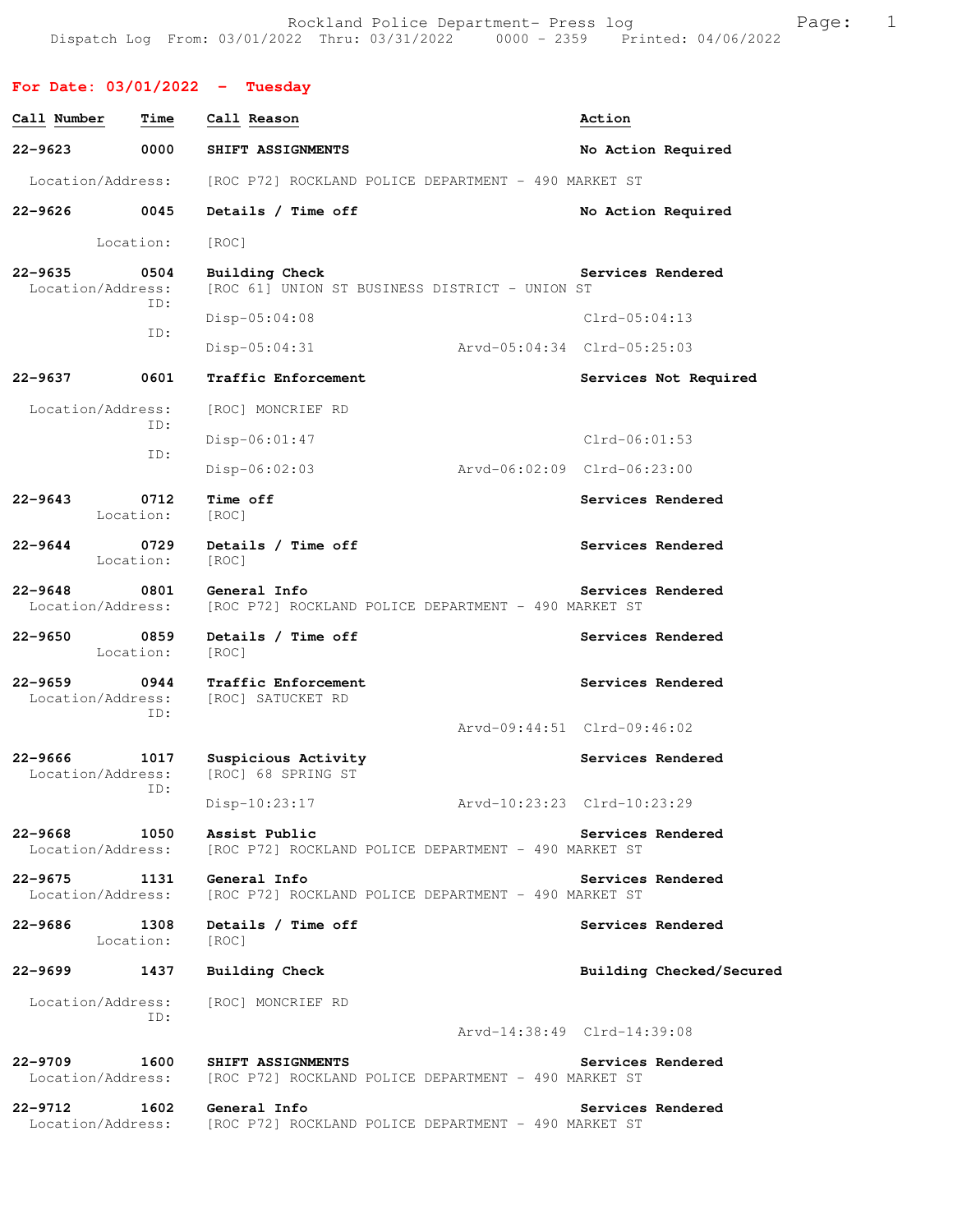Rockland Police Department- Press log entitled and Page: 2 Dispatch Log From: 03/01/2022 Thru: 03/31/2022 0000 - 2359 Printed: 04/06/2022

| $22 - 9718$<br>1629<br>Location/Address:<br>TD: | Disturbance<br>[ROC 117] 23 SCHOOL ST Apt. #16          | Services Rendered       |
|-------------------------------------------------|---------------------------------------------------------|-------------------------|
| ID:                                             | Disp-16:35:11 Enrt-16:35:20 Arvd-16:37:31 Clrd-16:47:59 |                         |
|                                                 | Disp-16:35:11 Enrt-16:35:17 Arvd-16:37:29 Clrd-16:47:55 |                         |
| 1647<br>$22 - 9721$<br>Location:                | Details / Time off<br>[ROC]                             | Services Rendered       |
| $22 - 9729$<br>1732<br>Location/Address:<br>TD: | Neighbor Disturbance<br>[ROC] 2 SATUCKET RD Apt. #R     | Services Rendered       |
| TD:                                             | Disp-17:35:29 Enrt-17:35:42 Arvd-17:41:36 Clrd-17:51:47 |                         |
|                                                 | Disp-17:35:37 Enrt-17:35:40 Arvd-17:41:32 Clrd-17:51:42 |                         |
| 1744<br>$22 - 9730$<br>Location/Address:<br>TD: | Motor Vehicle Complaint<br>[ROC] 92 EVERETT ST          | Services Rendered       |
|                                                 | Disp-17:45:21 Enrt-17:45:27 Arvd-17:45:29 Clrd-17:48:42 |                         |
| 1845<br>$22 - 9734$<br>Location:                | Details / Time off<br>[ROC]                             | Services Rendered       |
| $22 - 9737$<br>1908                             | Assist Public                                           | Services Rendered       |
| Location/Address:                               | [ROC] 57 CHURCH ST                                      |                         |
| ID:                                             | Disp-19:09:29 Enrt-19:09:41 Arvd-19:12:21 Clrd-19:19:42 |                         |
| $22 - 9749$<br>2054                             | Motor Vehicle Stop                                      | Citation/Warning Issued |

Arvd-20:54:00 Clrd-21:02:02

## **For Date: 03/02/2022 - Wednesday**

| 22-9754 0002                      |           | SHIFT ASSIGNMENTS<br>Location/Address: [ROC P72] ROCKLAND POLICE DEPARTMENT - 490 MARKET ST | Services Rendered        |
|-----------------------------------|-----------|---------------------------------------------------------------------------------------------|--------------------------|
| 0049<br>22-9761                   | Location: | TIME OFF<br>[ROC]                                                                           | Services Rendered        |
| 22-9771 0456                      |           | <b>Building Check</b>                                                                       | Building Checked/Secured |
| Location/Address:                 | TD:       | [ROC] UNION ST                                                                              |                          |
|                                   |           | Arvd-04:58:40 Clrd-05:21:41<br>$Disp-04:58:33$                                              |                          |
| 22-9786 0800<br>Location/Address: |           | General Info<br>[ROC P72] ROCKLAND POLICE DEPARTMENT - 490 MARKET ST                        | Services Rendered        |
| 22-9788 0822<br>Location/Address: | ID:       | Suspicious Activity<br>[ROC 92] R STEWART ESTEN SCHOOL - 733 SUMMER ST                      | Peace Restored           |
|                                   |           | Disp-08:31:20 Enrt-08:31:27 Arvd-08:32:19 Clrd-08:51:37                                     |                          |
| 22-9789 0827<br>Location/Address: | ID:       | Recovered Stolen MV<br>[ROC] 17 NORTH AVE                                                   | Vehicle Towed            |
|                                   | TD:       | Disp-08:30:10 Enrt-08:30:57 Arvd-08:41:58 Clrd-09:55:00                                     |                          |
|                                   |           | Disp-08:41:04 Enrt-08:41:42 Arvd-08:41:43 Clrd-09:55:02                                     |                          |
| $22 - 9808$                       | 1004      | General Info                                                                                | No Action Required       |
|                                   |           | Location/Address: [ROC P72] ROCKLAND POLICE DEPARTMENT - 490 MARKET ST                      |                          |
| $22 - 9810$                       | 1027      | General Info                                                                                | No Action Required       |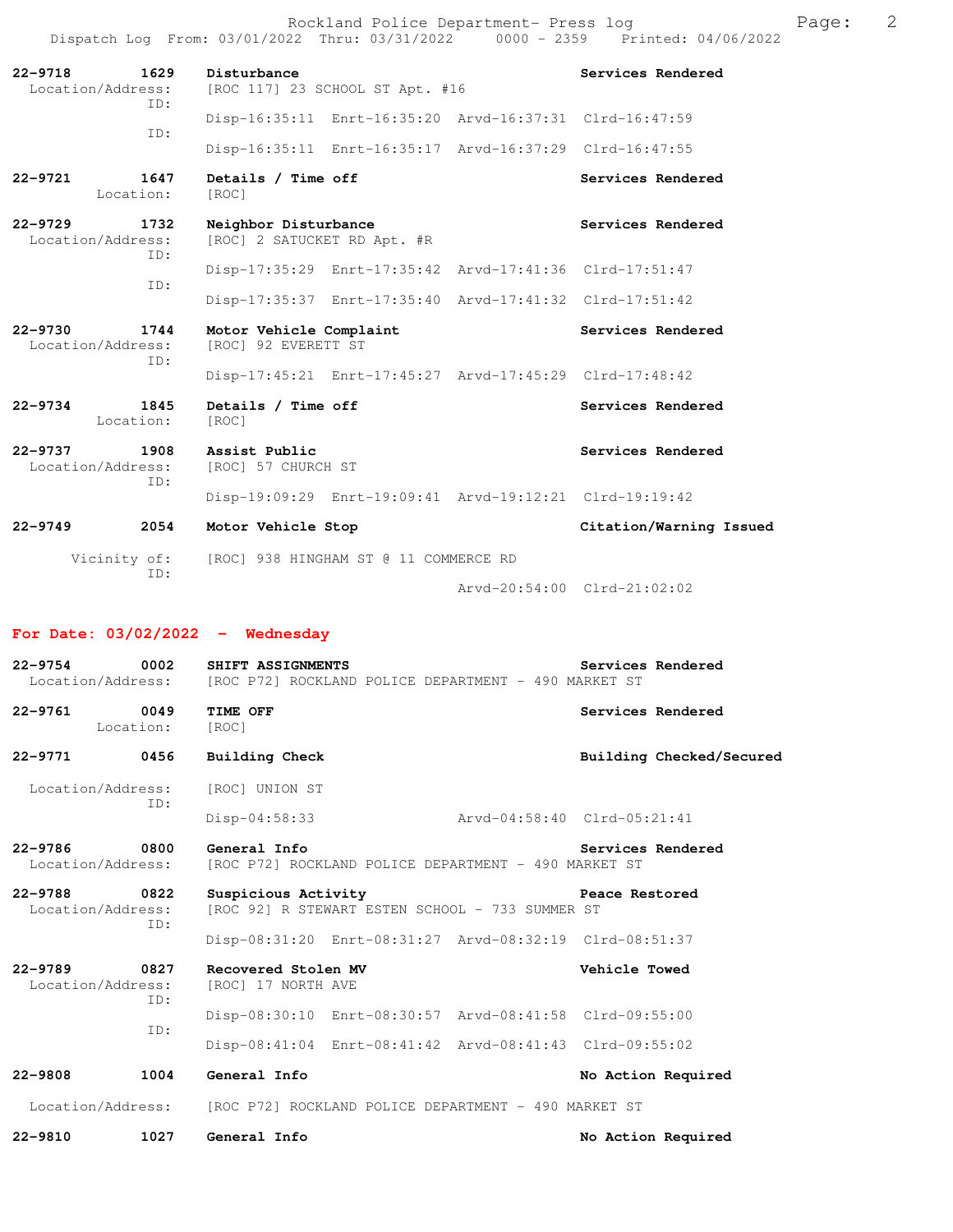Location/Address: [ROC P72] ROCKLAND POLICE DEPARTMENT - 490 MARKET ST **22-10111 1030 Animal Complaint Services Rendered**  Location/Address: [ROC] 203 GARDEN TER **22-9816 1110 Building Check Building Checked/Secured**  Location/Address: [ROC] MONCRIEF RD ID: Arvd-11:11:16 Clrd-11:12:09 **22-9821 1135 911 Accidental Gone on arrival**  Location/Address: [ROC 164] 93 MARTHA DR ID: Disp-11:36:41 Enrt-11:36:51 Arvd-11:43:10 Clrd-11:43:12 **22-9828 1201 Details / Time off Services Rendered**  Location: [ROC] **22-9830 1205 Details / Time off Services Rendered**  Location: [ROC] **22-9832 1209 Unwanted Party Sent On Way**  Location/Address: [ROC P45] COMFORT INN - 850 HINGHAM ST Apt. #300 ID: Disp-12:10:56 Enrt-12:11:11 Arvd-12:16:27 Clrd-12:54:57 ID: Disp-12:10:56 Enrt-12:11:13 Arvd-12:20:03 Clrd-12:55:04 ID: Disp-12:11:33 Enrt-12:11:35 Arvd-12:11:36 Clrd-12:54:52 **22-9835 1229 Animal Complaint Services Rendered**  Location/Address: [ROC 383] 427 LIBERTY STREET - 427 LIBERTY ST ID: Disp-12:30:35 Enrt-12:30:38 Arvd-12:30:40 Clrd-12:43:25 **22-9840 1307 Details / Time off Services Rendered**  Location: [ROC] **22-10115 1400 Animal Complaint Services Rendered**  Location/Address: [ROC] 441 LIBERTY ST **22-9849 1411 Detail Services Rendered**  Location/Address: [ROC P72] ROCKLAND POLICE DEPARTMENT - 490 MARKET ST 22-9851 1500 Details / Time off **Services Rendered Services** Rendered Location: [ROC] 22-9852 1501 Details / Time off **Services Rendered**  Location: [ROC] **22-9859 1600 SHIFT ASSIGNMENT Services Rendered**  Location/Address: [ROC P72] ROCKLAND POLICE DEPARTMENT - 490 MARKET ST **22-9860 1604 MVA Property Damage Only Paper Exchange**  Vicinity of: [ROC] AREA OF PARK N RIDE - 1261 HINGHAM ST ID: Disp-16:05:08 Enrt-16:05:57 Arvd-16:13:17 Clrd-16:33:25 **22-9869 1737 911 Hang Up Investigated**  Location/Address: [ROC P51] DOUBLE TREE - 929 HINGHAM ST ID: Disp-17:38:10 Enrt-17:38:12 Arvd-17:45:12 Clrd-17:53:50 **22-9878 1902 General Info No Service**  Location/Address: [ROC P55] HOME DEPOT - 1149 HINGHAM ST **22-9891 2049 Motor Vehicle Stop Citation/Warning Issued**  Location/Address: [ROC 729] 220 HINGHAM ST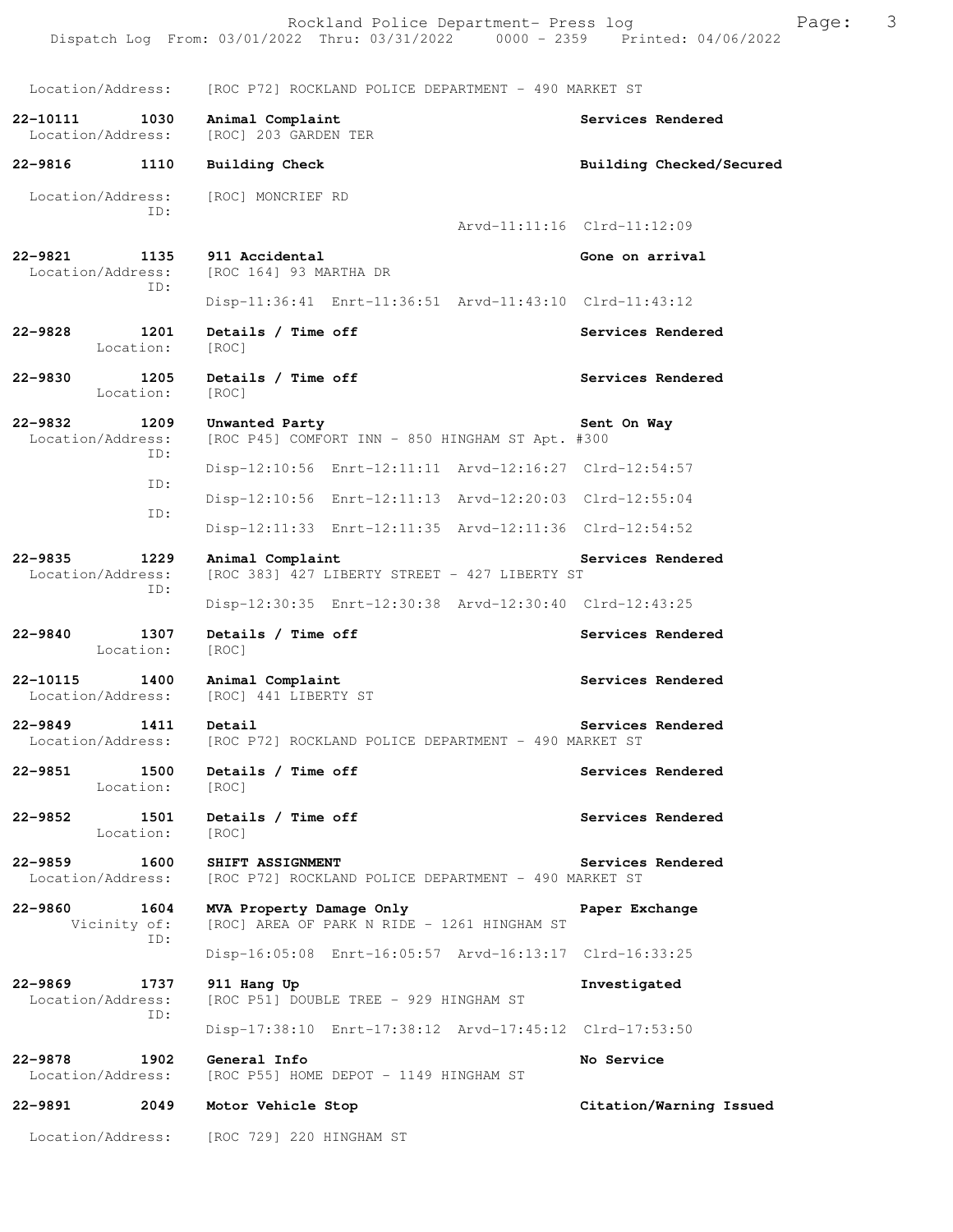| ID:                                |                                                                                                                                                                                      |                             |
|------------------------------------|--------------------------------------------------------------------------------------------------------------------------------------------------------------------------------------|-----------------------------|
|                                    |                                                                                                                                                                                      | Arvd-20:49:00 Clrd-21:00:26 |
| 22-9892<br>2117 Lockout            | Location/Address: [ROC P65] 7-ELEVEN CONVENIENCE STORE - 92 MARKET ST                                                                                                                | Services Rendered           |
| TD:                                | Disp-21:20:24 Enrt-21:23:43 Arvd-21:23:44 Clrd-21:27:42                                                                                                                              |                             |
| 22-9895<br>TD:                     | 2238 Motor Vehicle Stop<br>Vicinity of: [ROC] WEST WATER ST @ PLAIN ST                                                                                                               | Report Follows              |
| Age:                               | Refer To Summons: 22ROC-9895-AR<br>Summons: SOUZA, DEBORA MARTINS<br>Address: 183 WASHINGTON ST WHITMAN, MA<br>Age: 36<br>Charges: UNLICENSED OPERATION OF MV<br>STOP/YIELD, FAIL TO | Arvd-22:38:00 Clrd-23:05:16 |
| 2249<br>22-9898<br>Location: [ROC] | Details / Time off                                                                                                                                                                   | Services Rendered           |
| 22-9900 2343                       | Burglar Alarm                                                                                                                                                                        | Building Checked/Secured    |
| Location/Address:<br>ID:           | [ROC] ROCKLAND LIQUORS - 347 MARKET ST                                                                                                                                               |                             |
| ID:                                | Disp-23:44:26 Enrt-23:44:28 Arvd-23:45:30 Clrd-23:47:24                                                                                                                              |                             |
|                                    | Disp-23:46:15 Enrt-23:46:18 Arvd-23:47:27 Clrd-23:47:30                                                                                                                              |                             |
| For Date: $03/03/2022 -$ Thursday  |                                                                                                                                                                                      |                             |
| 22-9901                            | 0003 General Info<br>Location/Address: [ROC P72] ROCKLAND POLICE DEPARTMENT - 490 MARKET ST                                                                                          | Services Rendered           |
| 0046<br>22-9904<br>Location: [ROC] | Details / Time off                                                                                                                                                                   | Services Rendered           |
| 22-9932                            | 0100 General Incident<br>Location/Address: [ROC P72] ROCKLAND POLICE DEPARTMENT - 490 MARKET ST                                                                                      | Services Rendered           |
|                                    | the contract of the contract of<br>.                                                                                                                                                 |                             |

**22-9909 0228 Suspicious Activity Investigated**  Vicinity of: [ROC] 800 HINGHAM ST @ 20 RESERVOIR PARK DR ID: Arvd-02:28:00 Clrd-02:33:54 ID: Disp-02:28:25 Enrt-02:28:27 Arvd-02:31:38 Clrd-02:33:51

**22-9911 0230 Building Check Investigated**  Location/Address: ID: Arvd-02:31:25 Clrd-02:31:38

**22-9912 0231 Building Check Investigated**  Location/Address: ID:

**22-9920 0525 Motor Vehicle Complaint 61 Services Rendered** Location/Address: [ROC] J A DUNN MEM DR [ROC] J A DUNN MEM DR ID: Disp-05:27:58 Arvd-05:28:10 Clrd-05:29:19

**22-9923 0600 Building Check Appears Secure** Appears Secure Location/Address: [ROC] UNION ST Location/Address: ID:

**22-9928 0643 Detail Services Rendered**  Location/Address:

Arvd-02:32:07 Clrd-02:32:16

Arvd-06:00:40 Clrd-06:26:15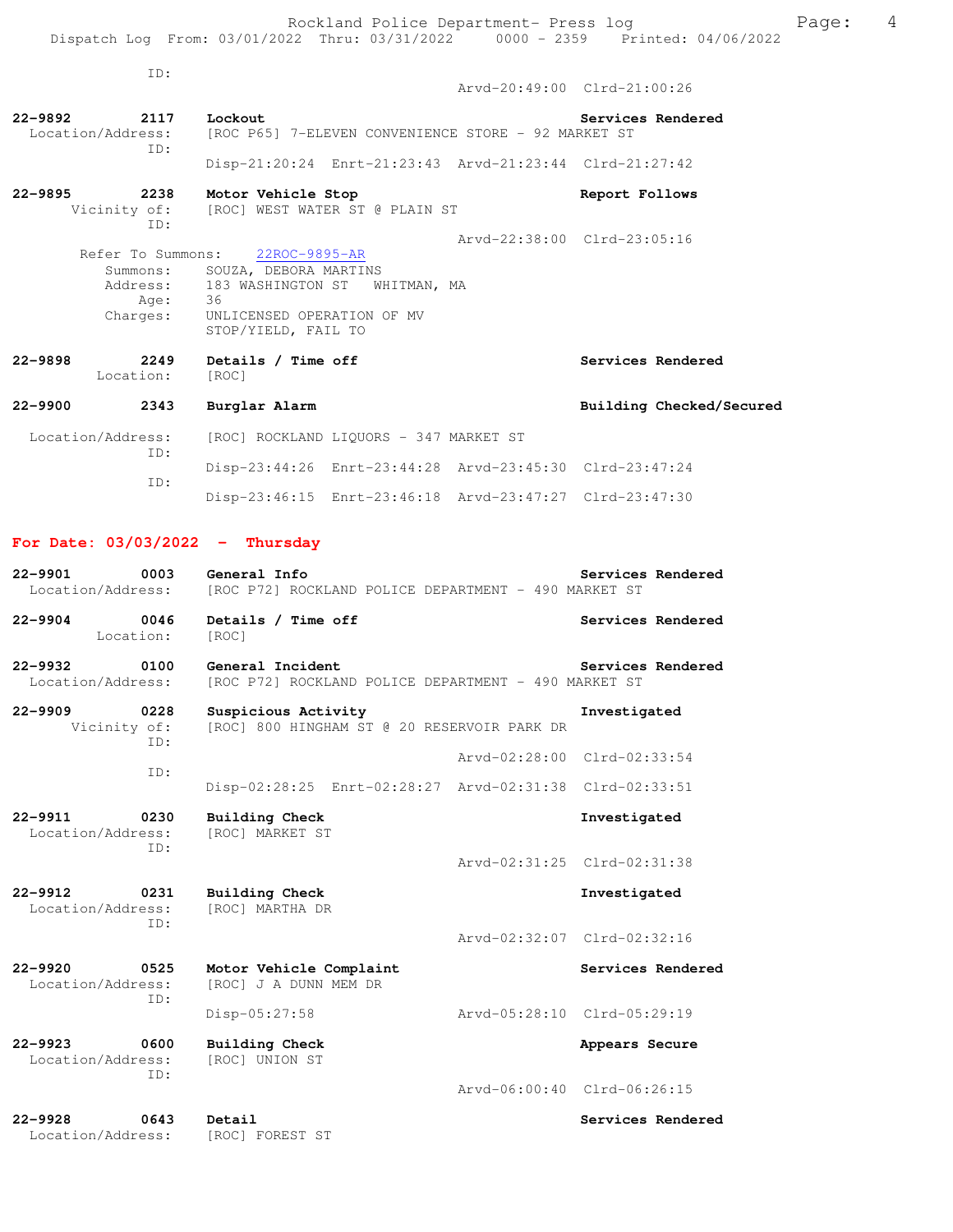**22-9931 0729 Details / Time off Services Rendered**  Location: [ROC] **22-9934 0800 General Info No Service**<br>Location/Address: [ROC P72] ROCKLAND POLICE DEPARTMENT - 490 MARKET ST [ROC P72] ROCKLAND POLICE DEPARTMENT - 490 MARKET ST **22-9945 0940 Building Check Building Checked/Secured**  Location/Address: [ROC] MONCRIEF RD ID: Arvd-09:41:02 Clrd-09:41:22 **22-9947 0950 Details / Time off No Service**  Location: [ROC] **22-9948 0951 Details / Time off No Service**  Location: [ROC] **22-9949 0955 Animal Complaint Services Rendered Services Rendered Iocation/Address:** [ROC P79] JEFF'S CARPET - 222 WEBSTER ST [ROC P79] JEFF'S CARPET - 222 WEBSTER ST ID: Disp-10:00:52 Enrt-10:00:57 Arvd-10:01:00 Clrd-10:40:14 **22-9952 1017 Burglar Alarm Building Checked/Secured**  Location/Address: [ROC] BANK OF AMERICA - 360 MARKET ST ID: Disp-10:19:38 Enrt-10:19:42 Arvd-10:24:44 Clrd-10:24:59 **22-9954 1027 Harassment Services Rendered**  Location/Address: [ROC P72] ROCKLAND POLICE DEPARTMENT - 490 MARKET ST **22-9955 1035 General Info Services Rendered**  Location/Address: [ROC P72] ROCKLAND POLICE DEPARTMENT - 490 MARKET ST **22-9957 1054 Neighbor Disturbance Peace Restored**  Location/Address: [ROC] 10 SUMMER ST ID: Disp-10:56:55 Enrt-10:57:01 Arvd-11:03:10 Clrd-11:41:56 ID: Disp-10:56:58 Enrt-10:57:01 Arvd-11:03:07 Clrd-11:18:58 ID: Disp-11:11:27 Enrt-11:11:30 Arvd-11:14:30 Clrd-11:41:56 **22-9960 1115 Detail Services Rendered**  Location/Address: [ROC] 123 POND ST **22-9963 1131 Repossessed Motor Vehicle/Othe No Action Required**  Location: [ROC] **22-9968 1216 General Info Services Rendered**  Location/Address: [ROC 138] 67 EAST WATER ST **22-9969 1228 Larceny / Forgery/ Fraud Report Follows**  Location/Address: [ROC 65] ROGERS MIDDLE SCHOOL - 100 TAUNTON AVE ID: Arvd-12:28:00 Clrd-12:31:45 **22-9975 1239 Animal Complaint Investigated**  Location/Address: [ROC] SALEM ST ID: Disp-12:40:17 Enrt-12:40:20 Arvd-12:42:16 Clrd-14:01:41 **22-9983 1349 Details / Time off No Service**  Location: [ROC] **22-9987 1400 911 Accidental Services Rendered**  Location/Address: [ROC 293] 180 DURBECK RD ID: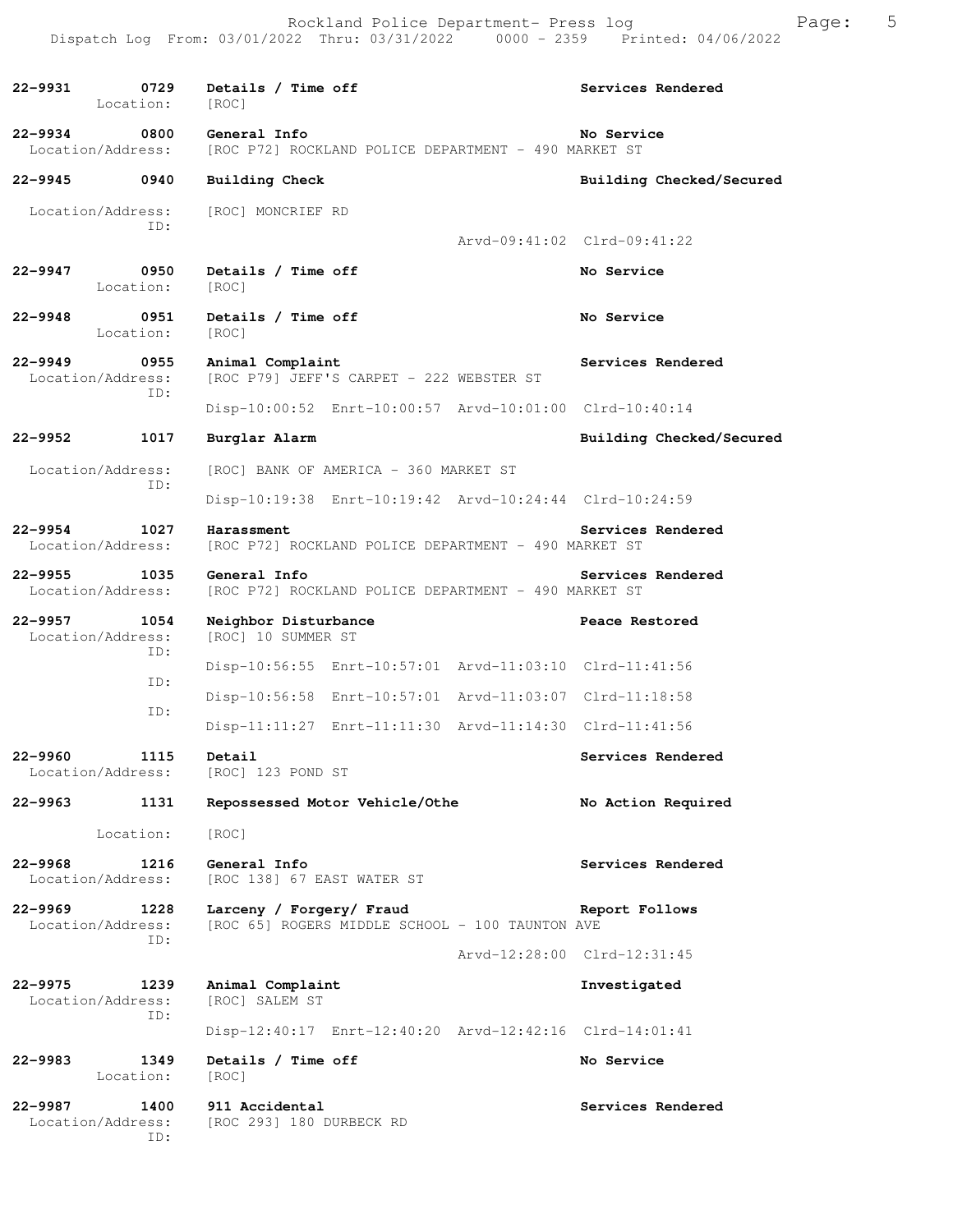Dispatch Log From: 03/01/2022 Thru: 03/31/2022 0000 - 2359 Printed: 04/06/2022 Disp-14:02:19 Clrd-14:02:31 ID: Disp-14:02:28 Enrt-14:02:33 Arvd-14:05:08 Clrd-14:05:11 **22-10000 1508 Building Check Building Checked/Secured**  Location/Address: [ROC] MONCRIEF RD ID: Arvd-15:09:14 Clrd-15:09:29 22-10007 1540 Suspicious Activity **1540** Services Rendered Location/Address: [ROC] ORIENTAL EXPRESS - 8 WEST WATER ST ID: Disp-15:42:52 Enrt-15:42:55 Arvd-15:44:40 Clrd-16:27:03 ID: Disp-15:52:52 Enrt-15:52:56 Arvd-15:58:51 Clrd-16:06:50 ID: Disp-15:53:42 Enrt-15:53:45 Arvd-16:00:57 Clrd-16:27:03 **22-10010** 1555 Suspicious Activity<br>
Location/Address: [ROC] 115 DAMON RD [ROC] 115 DAMON RD ID: Disp-16:01:46 Enrt-16:01:53 Arvd-16:01:58 Clrd-16:03:21 **22-10013 1600 SHIFT ASSIGNMENT Services Rendered**  Location/Address: [ROC P72] ROCKLAND POLICE DEPARTMENT - 490 MARKET ST 22-10011 1606 Suspicious Activity **1606** Services Rendered Location/Address: [ROC] 92 CHURCH ST @ 292 HOWARD ST ID: Disp-16:06:55 Enrt-16:07:11 Arvd-16:07:14 Clrd-16:20:33 ID: Disp-16:07:06 Enrt-16:07:10 Arvd-16:07:15 Clrd-16:20:33 22-10018 1641 Details / Time off **Services Rendered**  Location: [ROC] **22-10023 1701 Health & Welfare Check Services Rendered**  Location/Address: [ROC P47] BEST WESTERN - 909 HINGHAM ST Apt. #135 ID: Disp-17:04:15 Enrt-17:06:23 Arvd-17:14:56 Clrd-17:33:31 ID: Disp-17:04:15 Enrt-17:06:21 Arvd-17:10:17 Clrd-17:32:45 **22-10025 1710 Assist Public Services Rendered Location/Address:** [ROC] 23 GROVE ST Location/Address: ID: Disp-17:12:19 Enrt-17:12:56 Arvd-17:15:30 Clrd-17:33:26 **22-10033 1753 Disabled Motor Vehicle Services Rendered**  Vicinity of: [ROC P16] CITY POINT FIRE PROTECTION INC - 10 COMMERCE RD ID: Disp-17:55:40 Enrt-17:56:01 Arvd-18:06:49 Clrd-18:07:28 22-10051 1953 General Incident Services Rendered Location/Address: [ROC P72] ROCKLAND POLICE DEPARTMENT - 490 MARKET ST [ROC P72] ROCKLAND POLICE DEPARTMENT - 490 MARKET ST ID: Disp-19:56:11 Enrt-19:59:45 Arvd-19:59:46 Clrd-20:02:16 22-10056 2046 Details / Time off **Services Rendered Services** Rendered Location: [ROC] **22-10067 2208 911 Hang Up Unfounded**  Location/Address: [ROC P51] DOUBLE TREE - 929 HINGHAM ST ID: Disp-22:10:34 Enrt-22:10:48 Arvd-22:18:25 Clrd-22:23:12 **22-10069 2238 BOLO No Action Required**  Location/Address: [ROC P72] ROCKLAND POLICE DEPARTMENT - 490 MARKET ST

Rockland Police Department- Press log extended by Page: 6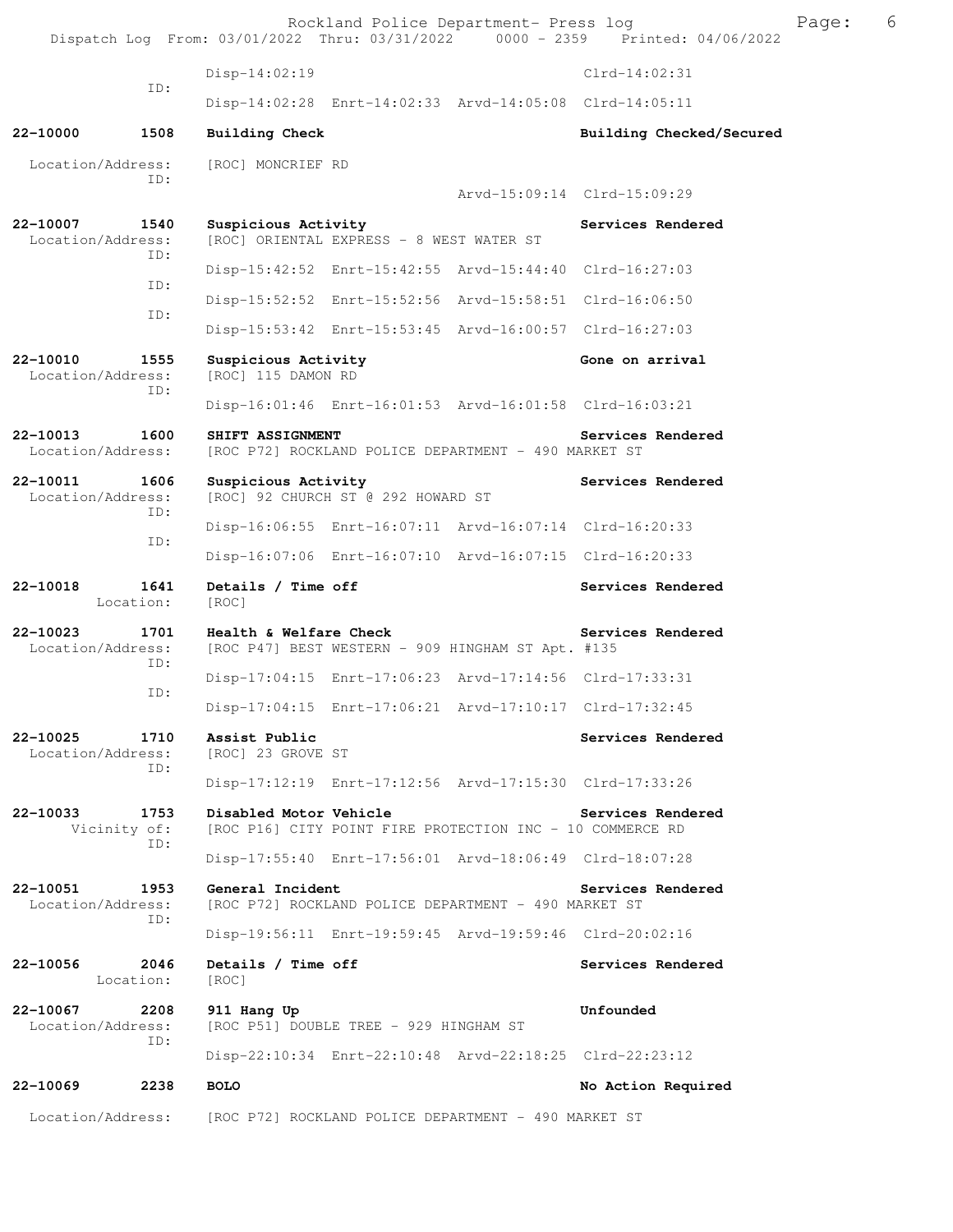Rockland Police Department- Press log entitled and Page: 7 Dispatch Log From: 03/01/2022 Thru: 03/31/2022 0000 - 2359 Printed: 04/06/2022

# 22-10071 2239 Motor Vehicle Complaint **No Action Required**

 Location/Address: [ROC 139] 51 SCHOOL ST ID: Disp-22:46:26 Enrt-22:47:05 Arvd-22:53:51 Clrd-22:54:30

### **For Date: 03/04/2022 - Friday**

| 22-10075<br>Location/Address: | 0000              | General Info<br>[ROC P72] ROCKLAND POLICE DEPARTMENT - 490 MARKET ST    |                             | Services Rendered           |
|-------------------------------|-------------------|-------------------------------------------------------------------------|-----------------------------|-----------------------------|
| 22-10231<br>Location/Address: | 0000              | General Info<br>[ROC P72] ROCKLAND POLICE DEPARTMENT - 490 MARKET ST    |                             | Services Rendered           |
| 22-10076<br>Location/Address: | 0010<br>TD:       | Assist Other Agency<br>[ROC 801] 329 SUMMER ST                          |                             | Services Rendered           |
|                               |                   | Disp-00:15:44 Enrt-00:15:58 Arvd-00:15:59 Clrd-00:17:31                 |                             |                             |
| 22-10078<br>Location/Address: | 0025<br>TD:       | <b>Building Check</b><br>[ROC] MARKET ST                                |                             | Investigated                |
|                               |                   |                                                                         |                             | Arvd-00:25:56 Clrd-00:26:12 |
| 22-10080                      | 0045              | Health & Welfare Check                                                  |                             | Transported by other means  |
| Location/Address:             | ID:               | [ROC] 119 GROVE ST Apt. #245                                            |                             |                             |
|                               | ID:               | Disp-00:46:24 Enrt-00:46:32 Arvd-00:48:53 Clrd-01:06:58                 |                             |                             |
|                               | ID:               | Disp-00:46:28 Enrt-00:46:31 Arvd-00:48:51 Clrd-01:07:01                 |                             |                             |
|                               |                   | Disp-00:50:13 Enrt-00:50:16 Arvd-00:50:18 Clrd-01:06:55                 |                             |                             |
| 22-10081<br>Location/Address: | 0230<br>ID:       | Building Check<br>[ROC] MARTHA DR                                       |                             | Investigated                |
|                               |                   |                                                                         | Arvd-02:31:12 Clrd-02:31:21 |                             |
| 22-10082<br>Location/Address: | 0230<br>ID:       | Motor Vehicle Complaint<br>[ROC P21] STATION LIQUORS - 21 EAST WATER ST |                             | No Service                  |
|                               |                   |                                                                         | Arvd-02:30:00 Clrd-02:31:26 |                             |
| 22-10083<br>Location/Address: | 0231<br>ID:       | <b>Building Check</b><br>[ROC] MARKET ST                                |                             | Investigated                |
|                               |                   |                                                                         | Arvd-02:31:56 Clrd-02:32:04 |                             |
| 22-10087                      | 0543<br>Location: | Details / Time off<br>[ROC]                                             |                             | Services Rendered           |
| 22-10090                      | 0559              | <b>Building Check</b>                                                   |                             | Building Checked/Secured    |
| Location/Address:             | TD:               | [ROC] UNION ST                                                          |                             |                             |
|                               |                   |                                                                         |                             | Arvd-06:00:39 Clrd-06:22:58 |
| 22-10092                      | 0615              | Burglar Alarm                                                           |                             | Building Checked/Secured    |
| Location/Address:             | ID:               | [ROC] 59 WILLOW POND DR                                                 |                             |                             |
|                               |                   | Disp-06:16:15 Enrt-06:16:48 Arvd-06:19:49 Clrd-06:28:04                 |                             |                             |
| 22-10095<br>Location/Address: | 0630              | <b>Building Check</b><br>[ROC] MONCRIEF RD                              |                             | Services Rendered           |
|                               | ID:               |                                                                         | Arvd-06:32:31 Clrd-06:33:01 |                             |
|                               |                   |                                                                         |                             |                             |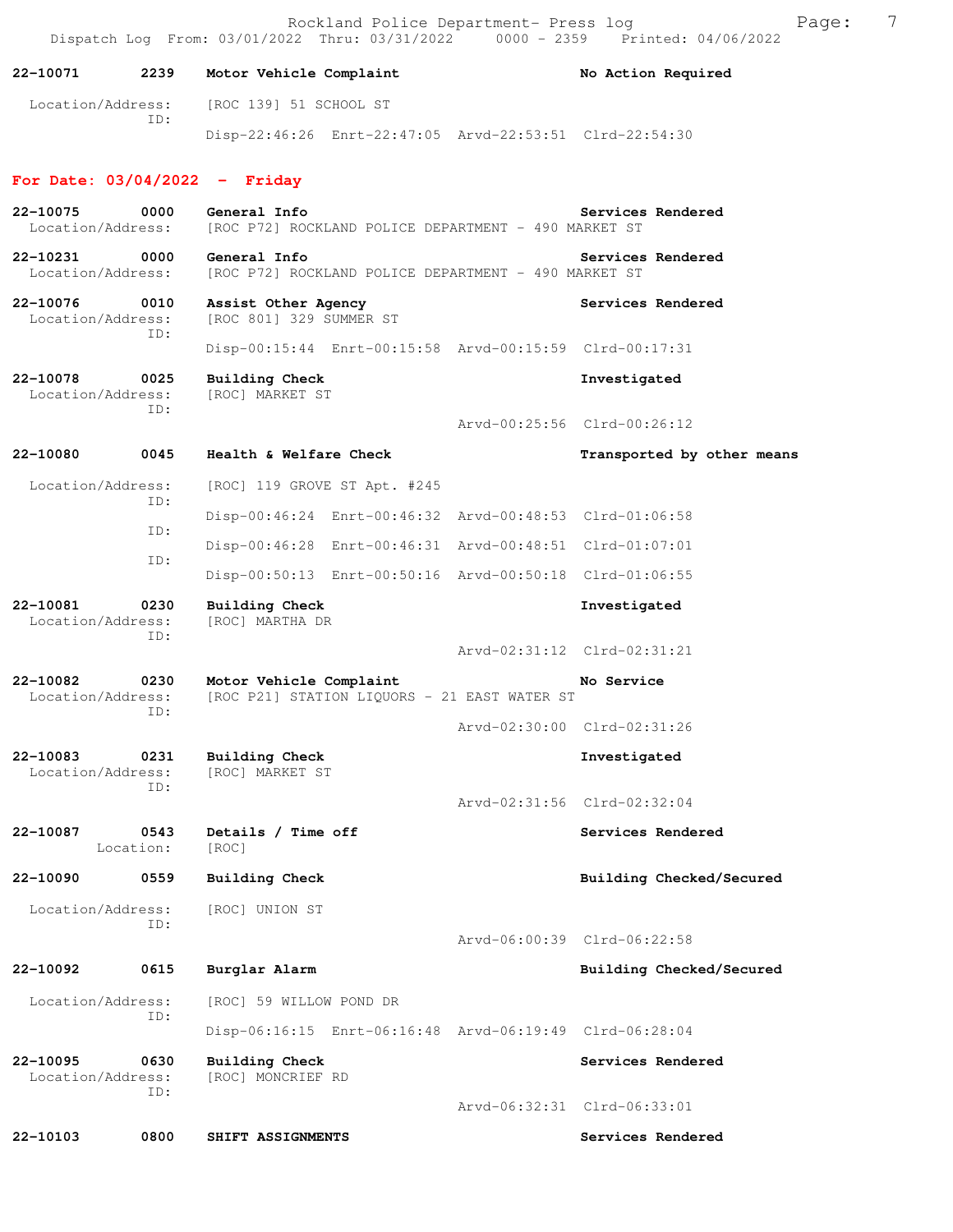|                               |             | Rockland Police Department- Press log<br>Dispatch Log From: 03/01/2022 Thru: 03/31/2022 0000 - 2359 Printed: 04/06/2022 |                             |                         | Page: | 8 |
|-------------------------------|-------------|-------------------------------------------------------------------------------------------------------------------------|-----------------------------|-------------------------|-------|---|
| Location/Address:             |             | [ROC P72] ROCKLAND POLICE DEPARTMENT - 490 MARKET ST                                                                    |                             |                         |       |   |
| 22-10116<br>Location/Address: | 0929        | FLAGS AT HALF STAFF<br>[ROC P72] ROCKLAND POLICE DEPARTMENT - 490 MARKET ST                                             |                             | Services Rendered       |       |   |
| 22-10117 0941                 | Location:   | Time off<br>[ROC]                                                                                                       |                             | Services Rendered       |       |   |
| 22-10120                      | 0946        | Motor Vehicle Stop                                                                                                      |                             | Citation/Warning Issued |       |   |
| Location/Address:             | ID:         | [ROC P115] ROCKLAND ICE RINK - 599 SUMMER ST                                                                            |                             |                         |       |   |
|                               | ID:         |                                                                                                                         | Arvd-09:46:00 Clrd-09:55:43 |                         |       |   |
|                               |             | Disp-09:49:05 Enrt-09:49:07 Arvd-09:49:09 Clrd-09:55:43                                                                 |                             |                         |       |   |
| 22-10121<br>Location/Address: | 0948<br>ID: | Traffic Enforcement<br>[ROC] MONCRIEF RD                                                                                |                             | Services Rendered       |       |   |
|                               |             |                                                                                                                         | Arvd-09:50:52 Clrd-09:55:30 |                         |       |   |
| 22-10122<br>Location/Address: | 0950        | NEW DIRECTED PATROL<br>[ROC] LIBERTY ST                                                                                 |                             | Services Rendered       |       |   |
| 22-10124                      | 1005        | Motor Vehicle Stop                                                                                                      |                             | Citation/Warning Issued |       |   |
| Location/Address:             | ID:         | [ROC] 520 SALEM ST @ 122 GREEN ST                                                                                       |                             |                         |       |   |
|                               |             | Disp-10:05:32 Arvd-10:05:37 Clrd-10:10:46                                                                               |                             |                         |       |   |
| 22-10125                      | 1009        | Motor Vehicle Stop                                                                                                      |                             | Citation/Warning Issued |       |   |
| Location/Address:<br>ID:      |             | [ROC 7] WEBSTER PARK REHAB CENTER - 56 WEBSTER ST                                                                       |                             |                         |       |   |
|                               |             |                                                                                                                         | Arvd-10:09:00 Clrd-10:17:26 |                         |       |   |
| 22-10130                      | 1052        | Motor Vehicle Stop                                                                                                      |                             | Citation/Warning Issued |       |   |
| Location/Address:             | ID:         | [ROC] BILL DELAHUNT PKWY                                                                                                | Arvd-10:52:00 Clrd-10:56:57 |                         |       |   |
| 22-10131                      | 1102        | Trespassing                                                                                                             |                             | Services Rendered       |       |   |
| Location/Address:             | ID:         | [ROC] GARDEN TER - 203 GARDEN TER                                                                                       |                             |                         |       |   |
|                               |             | $Disp-11:06:59$                                                                                                         | Arvd-11:12:58 Clrd-11:26:43 |                         |       |   |
| 22-10132                      | 1116        | Motor Vehicle Stop                                                                                                      |                             | Citation/Warning Issued |       |   |
| Location/Address:             | ID:         | [ROC] 354 WEBSTER ST @ 25 HARTSUFF ST                                                                                   |                             |                         |       |   |
|                               | ID:         |                                                                                                                         | Arvd-11:16:00 Clrd-11:25:08 |                         |       |   |
|                               |             | Disp-11:19:56 Enrt-11:19:59 Arvd-11:20:01 Clrd-11:24:08                                                                 |                             |                         |       |   |
| 22-10134<br>Location/Address: | 1123<br>ID: | 911 Hang Up<br>[ROC 828] 805 SUMMER ST                                                                                  |                             | Gone on arrival         |       |   |
|                               | ID:         | Disp-11:27:12 Enrt-11:27:46 Arvd-11:33:25 Clrd-11:34:48                                                                 |                             |                         |       |   |
|                               |             | Disp-11:30:48 Enrt-11:30:54 Arvd-11:33:06 Clrd-11:34:27                                                                 |                             |                         |       |   |
| 22-10152<br>Location:         | 1306        | Time off<br>[ROC]                                                                                                       |                             | Services Rendered       |       |   |
| 22-10154<br>Location/Address: | 1309        | Harassment<br>[ROC] 203 GARDEN TER                                                                                      |                             | Services Rendered       |       |   |
| 22-10153<br>Location/Address: | 1313<br>ID: | Traffic Enforcement<br>[ROC] LIBERTY ST                                                                                 |                             | Services Rendered       |       |   |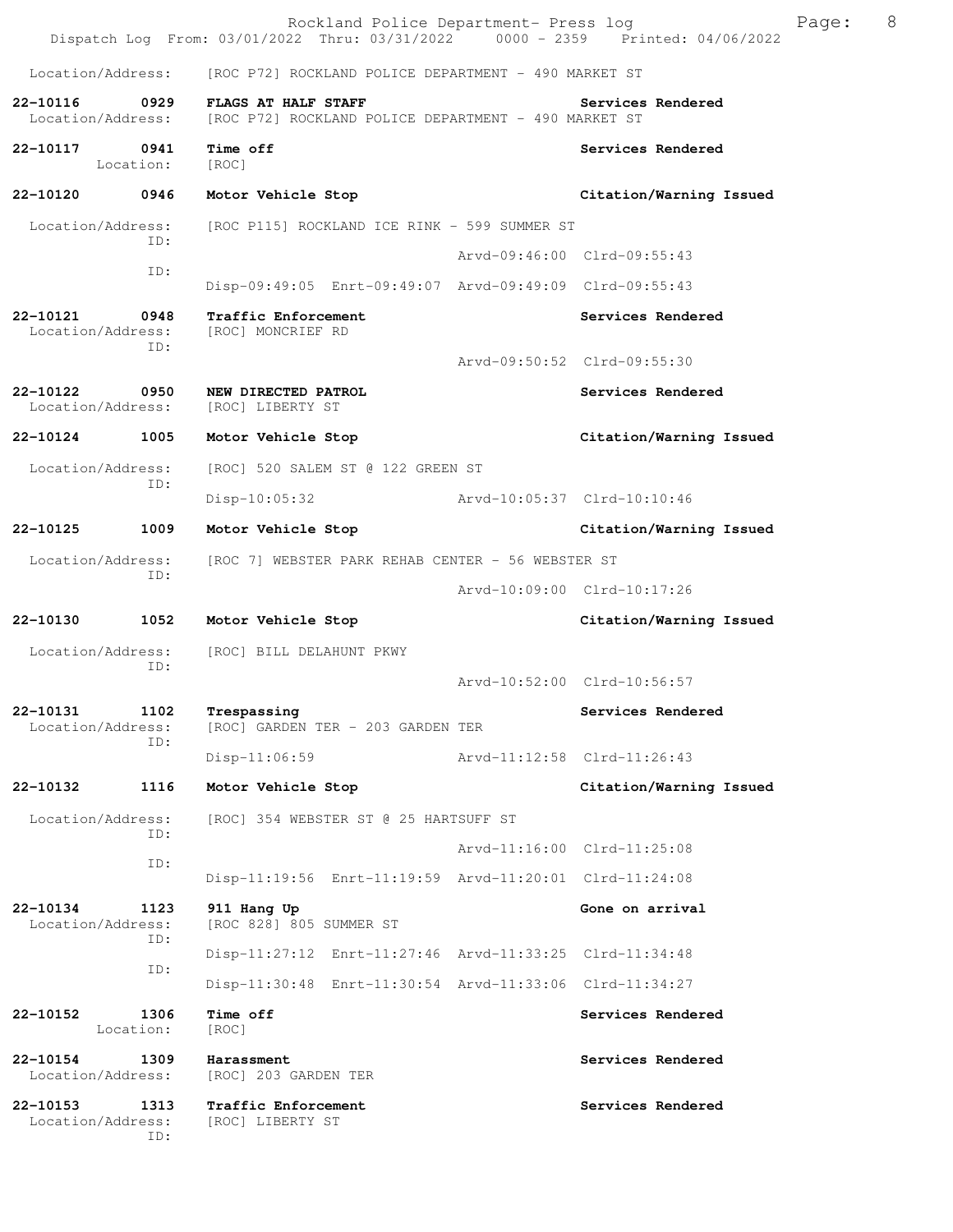Arvd-13:15:08 Clrd-13:33:56 **22-10156 1319 Animal Complaint Gone on arrival** Gone on arrival Location/Address: [ROC] 51 FOREST ST [ROC] 51 FOREST ST ID: Disp-13:20:30 Enrt-13:20:34 Arvd-13:32:00 Clrd-13:42:04 **22-10157 1319 Harassment Services Rendered**  Location/Address: [ROC] 42 MARTHA DR **22-10158 1337 Motor Vehicle Stop Citation/Warning Issued**  Location/Address: [ROC P107] DUNKIN DONUTS - 165 MARKET ST ID: Arvd-13:37:00 Clrd-13:49:47 ID: Disp-13:39:02 Enrt-13:39:04 Clrd-13:49:47 **22-10163 1416 Motor Vehicle Stop Citation/Warning Issued**  Location/Address: [ROC] WEST WATER ST @ CENTRAL ST ID: Arvd-14:16:00 Clrd-14:21:57 **22-10173 1551 Lockout Services Rendered**  Location/Address: [ROC] 499 HINGHAM ST Apt. #A ID: Disp-15:54:02 Enrt-15:54:27 Clrd-16:02:01 ID: Disp-16:01:46 Arvd-16:02:35 Clrd-16:12:21 **22-10175 1602 SHIFT ASSIGNMENT BELOCATE SERVICES Rendered** Location/Address: [ROC P72] ROCKLAND POLICE DEPARTMENT - 490 MARKET ST [ROC P72] ROCKLAND POLICE DEPARTMENT - 490 MARKET ST **22-10179 1632 Assist Public Sent On Way**  Location/Address: [ROC P72] ROCKLAND POLICE DEPARTMENT - 490 MARKET ST ID: Disp-16:41:00 Arvd-16:42:06 Clrd-17:11:42 **22-10192 1749 Lost/Found Property Services Rendered**  Location/Address: [ROC P72] ROCKLAND POLICE DEPARTMENT - 490 MARKET ST **22-10204 1944 Building Check Services Not Required**  Location/Address: [ROC P89] CALVARY CHAPEL - 175 MARKET ST ID: Arvd-19:46:54 Clrd-19:49:27 **22-10206 1951 Building Check Services Not Required**  Location/Address: [ROC 60] SPRING GATE APARTMENTS - 52 HANNAH WAY ID: Arvd-19:54:49 Clrd-19:56:13 **22-10214 2056 Building Check Services Not Required**  Location/Address: [ROC] 39 WEST PLEASANT ST ID: Arvd-20:58:04 Clrd-21:06:28 **22-10217 2116 Building Check Services Not Required**  Location/Address: [ROC 640] 43 MONCRIEF RD ID: Arvd-21:18:39 Clrd-21:25:14 **22-10226 2256 Burglar Alarm Building Checked/Secured**  Location/Address: [ROC P9] NICE AND CLEAN CAR WASH - 320 CENTRE AVE

Disp-22:58:55 Enrt-22:58:58 Arvd-23:01:29 Clrd-23:05:21

ID: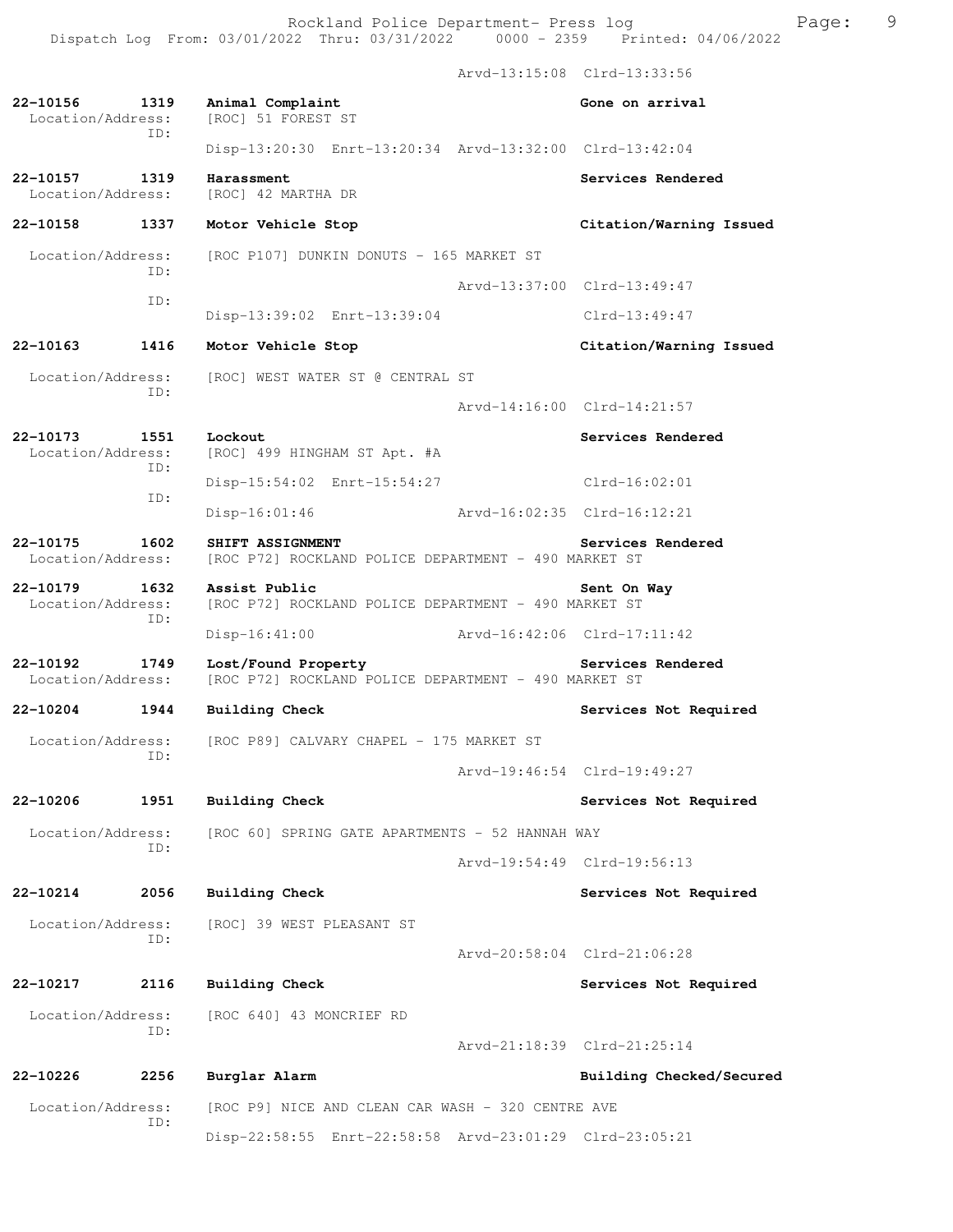**22-10228 2306 Motor Vehicle Stop Citation/Warning Issued**  Location/Address: [ROC] PLEASANT ST ID: Arvd-23:06:00 Clrd-23:16:06 **22-10229 2318 Motor Vehicle Stop Citation/Warning Issued**  Location/Address: [ROC] 3 PLEASANT ST @ 675 LIBERTY ST ID: Arvd-23:18:00 Clrd-23:23:55 **For Date: 03/05/2022 - Saturday 22-10234 0040 Building Check Investigated**  Location/Address: ID: Arvd-00:40:37 Clrd-00:40:46 **22-10235 0041 Building Check Investigated**  Location/Address: [ROC] MARKET ST ID: Arvd-00:41:30 Clrd-00:41:37 **22-10242 0210 Motor Vehicle Complaint Services Rendered**  Location/Address: [ROC] LUKES LIQUOR - 167 MARKET ST ID: Disp-02:13:38 Arvd-02:13:47 Clrd-02:14:58 ID: Disp-02:14:06 Arvd-02:14:16 Clrd-02:14:58 **22-10248 0406 Burglar Alarm Building Checked/Secured**  Location/Address: [ROC] GOLDFISH SWIM SCHOOL - 180 WEYMOUTH ST ID: Disp-04:09:59 Enrt-04:10:20 Arvd-04:14:38 Clrd-04:16:40 ID: Disp-04:10:15 Enrt-04:10:20 Arvd-04:14:38 Clrd-04:16:40 **22-10252 0509 Burglar Alarm Building Checked/Secured**  Location/Address: [ROC] 140 HINGHAM ST ID: Disp-05:13:22 Enrt-05:13:38 Arvd-05:14:40 Clrd-05:22:42 ID: Disp-05:13:22 Enrt-05:13:38 Arvd-05:18:47 Clrd-05:22:42 **22-10254 0601 Building Check Appears Secure**  Location/Address: [ROC] UNION ST ID: Arvd-06:02:32 Clrd-06:16:29 **22-10259 0624 911 Hang Up Investigated**  Location/Address: ID: Disp-06:25:55 Enrt-06:26:01 Arvd-06:28:32 Clrd-06:32:08 **22-10265 0806 Information Call No Action Required**  Location/Address: [ROC P72] ROCKLAND POLICE DEPARTMENT - 490 MARKET ST **22-10273 0854 Detail No Action Required**  Location/Address: [ROC P72] ROCKLAND POLICE DEPARTMENT - 490 MARKET ST **22-10276 0913 Details / Time off No Action Required**  Location: [ROC]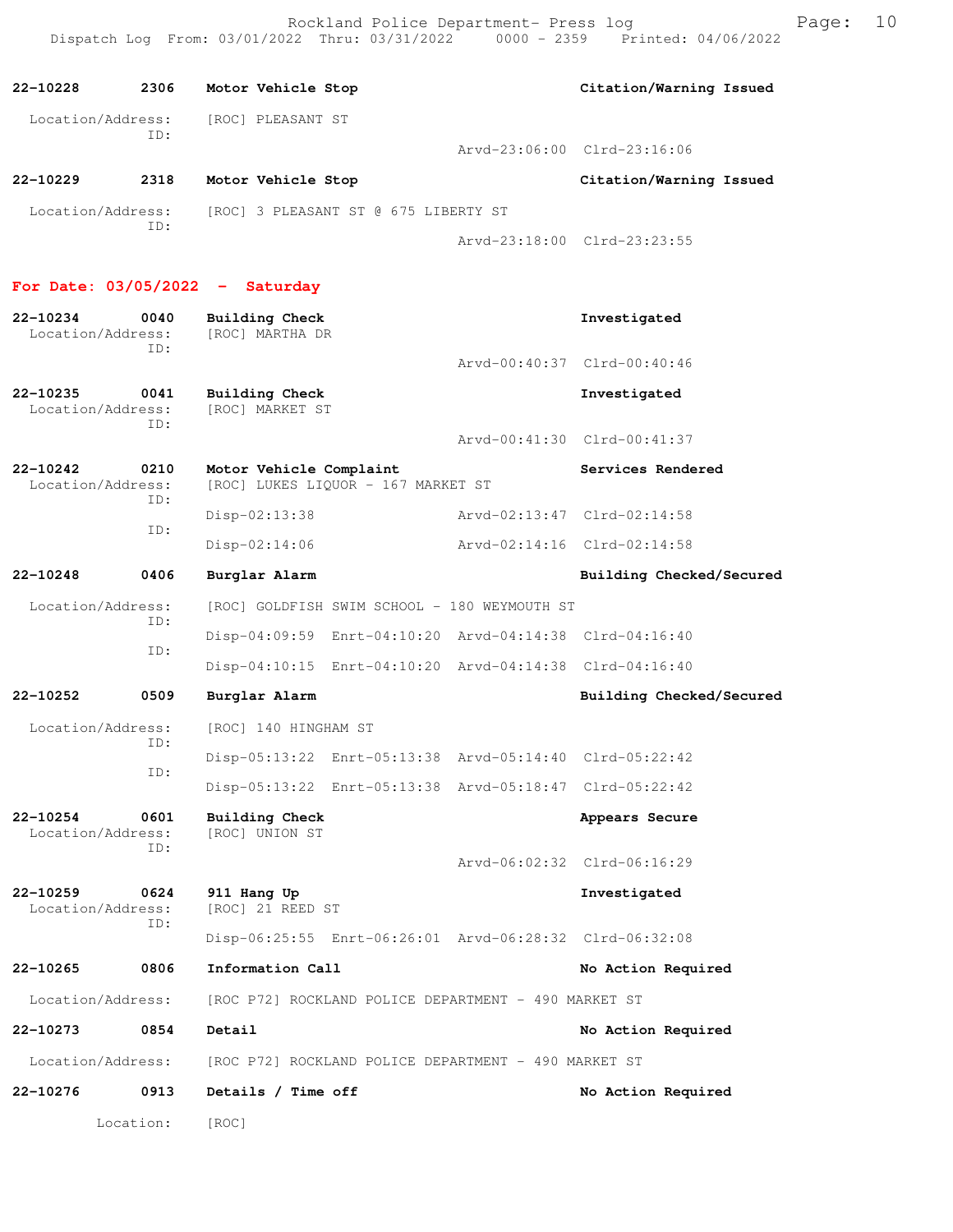Rockland Police Department- Press log Fage: 11 Dispatch Log From: 03/01/2022 Thru: 03/31/2022 0000 - 2359 Printed: 04/06/2022

**22-10277 0923 Traffic Enforcement Citation/Warning Issued**  Location/Address: [ROC] LIBERTY ST ID: Arvd-09:24:19 Clrd-09:47:36 **22-10278 0942 Motor Vehicle Stop Verbal Warning**  Location/Address: [ROC 64] ROCKLAND SANITARY LANDFILL - 1000 BEECH ST ID: Arvd-09:42:00 Clrd-09:46:55 **22-10283 1037 Details / Time off Building Checked/Secured**  Location: [ROC] **22-10285 1041 Assist Fire Department Services Rendered**  Location/Address: [ROC] 342 UNION ST ID: Disp-10:42:15 Enrt-10:42:47 Arvd-10:43:25 Clrd-11:20:24<br>Fire Unit: ROCKC2-Staff-Rockland Fire Deputy ROCKC2-Staff-Rockland Fire Deputy Disp-10:42:18 Clrd-10:42:25 InQrtsUnavl-10:42:27 InSrvce-10:42:27 ID: Disp-10:42:41 Enrt-10:42:44 Arvd-10:43:27 Clrd-11:08:31 ID: Disp-10:48:12 Enrt-10:48:15 Arvd-11:14:23 Clrd-11:14:42 **22-10290 1145 Suspicious Activity Gone on arrival**  Location/Address: [ROC] EAST WATER ST ID: Disp-11:48:09 Enrt-11:50:57 Clrd-11:54:46 ID: Disp-11:48:09 Enrt-11:50:55 Arvd-11:54:51 Clrd-11:54:53 **22-10297 1238 Traffic Enforcement Services Rendered**  Location/Address: [ROC] MONCRIEF RD ID: Arvd-12:39:47 Clrd-12:47:22 **22-10301 1320 Health & Welfare Check Services Rendered**  Location/Address: [ROC P98] DOLLAR TREE - 201 MARKET ST ID: Disp-13:21:26 Enrt-13:21:30 Arvd-13:21:32 Clrd-13:49:25 22-10302 1322 Assist Other Agency **1322** Services Rendered Location/Address: [ROC 375] 619 UNION ST ID: Disp-13:24:16 Arvd-13:26:06 Clrd-13:35:50 **22-10307 1409 Motor Vehicle Stop Verbal Warning**  Location/Address: [ROC] BILL DELAHUNT PKWY ID: Arvd-14:09:00 Clrd-14:13:42 **22-10316 1506 Details / Time off No Action Required**  Location: [ROC] **22-10325 1600 SHIFT ASSIGNMENT Services Rendered**  Location/Address: [ROC P72] ROCKLAND POLICE DEPARTMENT - 490 MARKET ST **22-10327 1614 Police Information No Action Required**  Location/Address: [ROC P72] ROCKLAND POLICE DEPARTMENT - 490 MARKET ST ID: Arvd-16:14:43 Clrd-16:17:34 **22-10329 1627 Motor Vehicle Stop Verbal Warning**  Location/Address: [ROC] WEBSTER ST @ GEORGE ST ID: Arvd-16:27:00 Clrd-16:29:44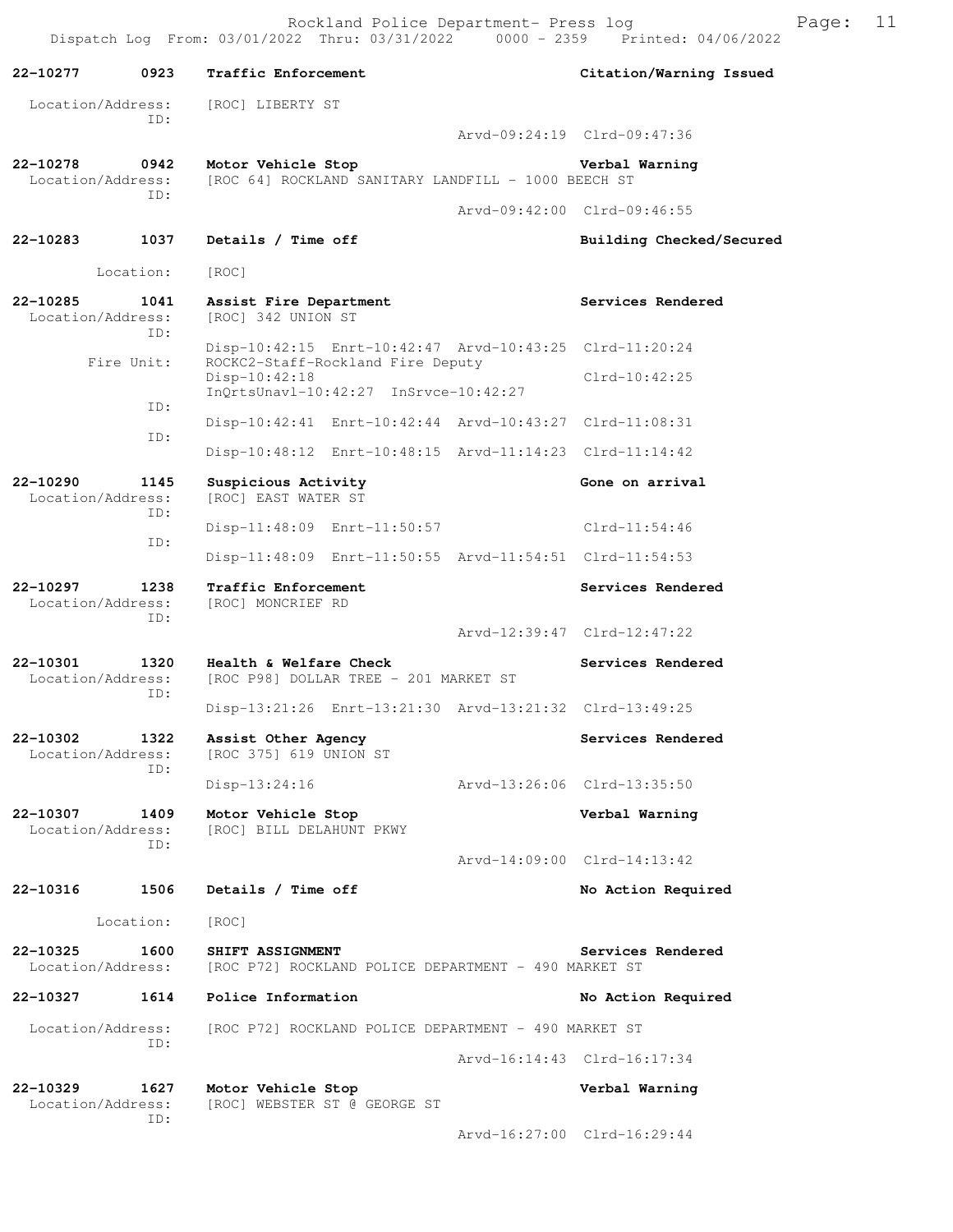| 22-10330<br>Location/Address: | 1633<br>ID: | Follow-Up Investigation<br>[ROC] 236 WEYMOUTH ST                                      | Services Rendered           |
|-------------------------------|-------------|---------------------------------------------------------------------------------------|-----------------------------|
|                               |             |                                                                                       | Arvd-16:33:00 Clrd-17:10:41 |
| 22-10339<br>Location:         | 1748        | Details / Time off<br>[ROC]                                                           | Services Rendered           |
| 22-10352<br>Location/Address: | 1941        | Assist Other Agency<br>[ROC] 43 PAYSON AVE                                            | Services Rendered           |
|                               | TD:         | Disp-19:43:52 Enrt-19:49:05 Arvd-19:49:08 Clrd-19:56:46                               |                             |
| 22-10355<br>Location/Address: | 1955        | Health & Welfare Check<br>[ROC 600] COPLEY GARDENS APARTMENTS - 105 MARKET ST Apt. #2 | Services Rendered           |
|                               | ID:         | Disp-19:58:47 Enrt-19:59:56 Arvd-20:00:00 Clrd-20:11:47                               |                             |
|                               | ID:         | Disp-19:58:54 Enrt-20:00:02 Arvd-20:08:07 Clrd-20:11:45                               |                             |
| 22-10357<br>Location/Address: | 2015        | Building Check<br>[ROC] MONCRIEF RD                                                   | Appears Secure              |
|                               | ID:         |                                                                                       | Arvd-20:16:40 Clrd-21:00:14 |
| 22-10358                      | 2032        | Motor Vehicle Complaint                                                               | Services Not Required       |
| Location/Address:<br>ID:      |             | [ROC] 1 REED BENT RD                                                                  |                             |
|                               |             | Disp-20:36:15 Enrt-20:42:45 Arvd-20:42:47 Clrd-20:51:10                               |                             |
| 22-10360<br>Location/Address: | 2114        | Follow-Up Investigation<br>[ROC 187] 109 MARKET ST Apt. #20                           | Services Rendered           |
| ID:                           |             | Disp-21:24:29 Enrt-21:24:39 Arvd-21:24:42 Clrd-21:52:46                               |                             |
|                               | ID:         | Disp-21:24:33 Enrt-21:24:36 Arvd-21:24:44 Clrd-21:52:49                               |                             |
| 22-10374                      | 2316        | Police Information                                                                    | No Action Required          |
| Location:                     |             | [ROC] BOLO                                                                            |                             |
| For Date: $03/06/2022 -$      |             | Sundav                                                                                |                             |
| 22-10376<br>Location/Address: | 0002        | General Info<br>[ROC P72] ROCKLAND POLICE DEPARTMENT - 490 MARKET ST                  | Services Rendered           |
| 22-10391<br>Location/Address: | 0606<br>ID: | Building Check<br>[ROC] UNION ST                                                      | Appears Secure              |
|                               |             |                                                                                       | Arvd-06:06:57 Clrd-06:28:14 |
| 22-10399<br>Location/Address: | 0651<br>ID: | General Incident<br>[ROC 1089] 83 CONCORD STREET - 83 CONCORD ST                      | Services Rendered           |
|                               |             | Disp-06:53:39                                                                         | $Clrd-06:53:46$             |
| 22-10400<br>Location:         | 0654        | Details / Time off<br>[ROC]                                                           | Services Rendered           |
| 22-10403<br>Location/Address: | 0802        | General Info<br>[ROC P72] ROCKLAND POLICE DEPARTMENT - 490 MARKET ST                  | Services Rendered           |
| 22-10411                      | 0907        | Building Check                                                                        | Building Checked/Secured    |

Location/Address: [ROC P89] CALVARY CHAPEL - 175 MARKET ST ID:

Arvd-09:09:12 Clrd-09:12:01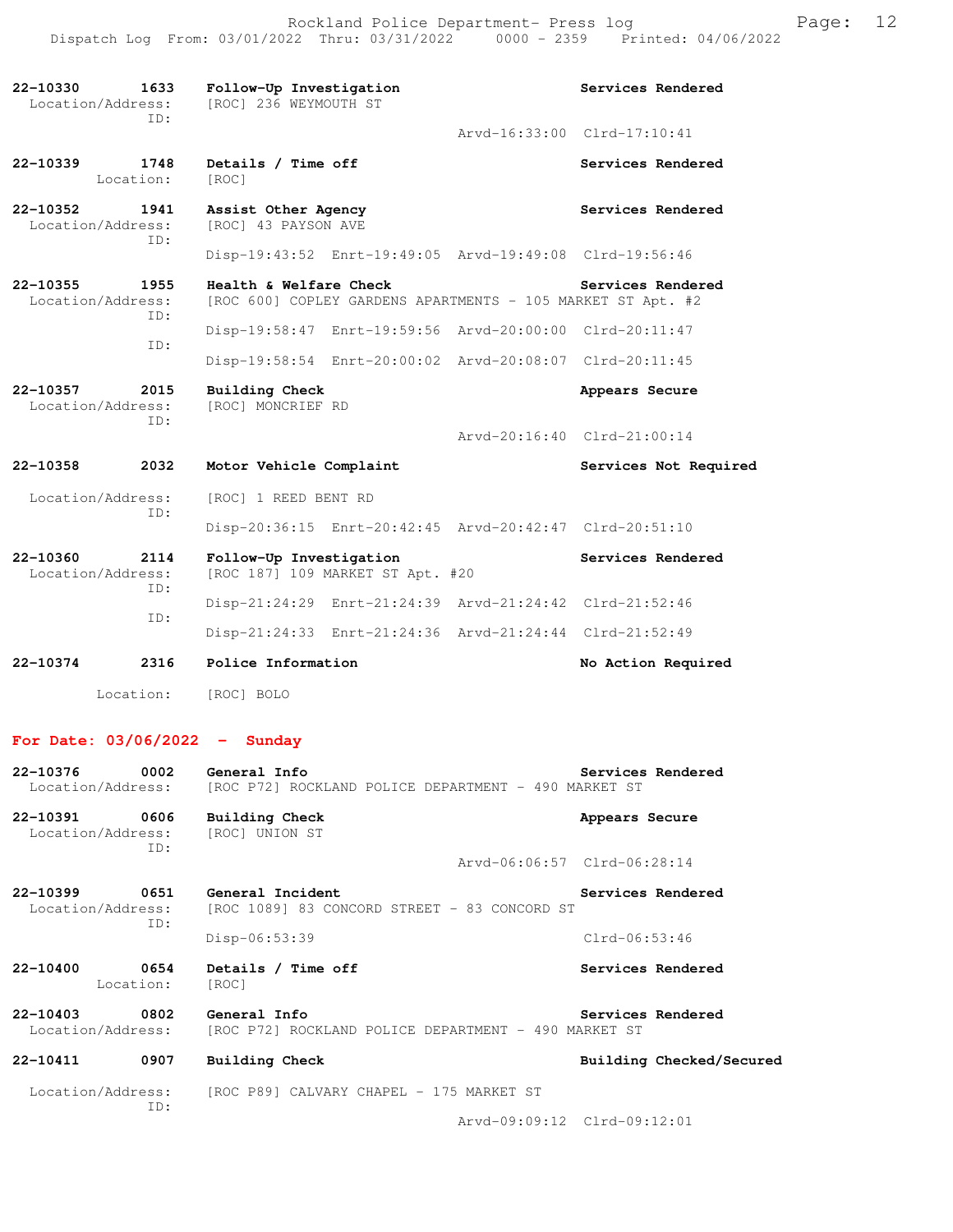Rockland Police Department- Press log Page: 13 Dispatch Log From: 03/01/2022 Thru: 03/31/2022

22-10416 **0934** Details / Time off **Services Rendered Services** Rendered Location: [ROC] **22-10420 1001 Motor Vehicle Stop Citation/Warning Issued**  Location/Address: [ROC] 575 SALEM ST ID: Arvd-10:01:00 Clrd-10:11:49 **22-10429 1139 BOLO Services Rendered**  Location/Address: [ROC P72] ROCKLAND POLICE DEPARTMENT - 490 MARKET ST **22-10435 1234 Building Check Building Checked/Secured**  Location/Address: [ROC 530] 100 MARTHA DR ID: Arvd-12:34:41 Clrd-12:35:19 **22-10438 1258 Building Check Building Checked/Secured**  Location/Address: [ROC] MONCRIEF RD ID: Arvd-12:58:46 Clrd-12:59:03 **22-10443 1423 Health & Welfare Check Transported by other means**  Location/Address: [ROC 600] COPLEY GARDENS APARTMENTS - 105 MARKET ST Apt. #2 ID: Disp-14:26:05 Enrt-14:28:54 Arvd-14:32:16 Clrd-14:41:18<br>EMS Unit: ROCKAM3-Rockland A3 ROCKAM3-Rockland A3 Disp-14:27:42 Clrd-14:27:53 InQrtsUnavl-14:27:53 InSrvce-14:27:53 ID: Disp-14:29:13 Enrt-14:29:15 Arvd-14:29:20 Clrd-14:41:30 ID: Disp-14:32:09 Enrt-14:32:11 Arvd-14:32:13 Clrd-14:41:28 **22-10445 1426 MVA Property Damage Only Paper Exchange**  Location/Address: [ROC] ACROSS FROM THE CAR WASH - 315 CENTRE AVE ID: Disp-14:41:24 Enrt-14:41:35 Arvd-14:43:46 Clrd-14:52:17 ID: Disp-14:43:50 Enrt-14:43:52 Arvd-14:43:53 Clrd-14:52:14 **22-10446 1444 Building Check Building Checked/Secured**  Location/Address: [ROC] MONCRIEF RD ID: Arvd-14:45:08 Clrd-14:45:20 **22-10447 1453 Building Check Building Checked/Secured**  Location/Address: [ROC P89] CALVARY CHAPEL - 175 MARKET ST ID: Arvd-14:54:40 Clrd-14:55:53 **22-10455 1600 SHIFT ASSIGNMENTS Services Rendered**  Location/Address: [ROC P72] ROCKLAND POLICE DEPARTMENT - 490 MARKET ST **22-10474 1835 MVA Property Damage Only Report Follows**  Location/Address: [ROC P56] BURGER KING - 1333 HINGHAM ST ID: Disp-18:37:16 Arvd-18:39:24 Clrd-18:53:50 ID: Disp-18:38:12 Enrt-18:39:28 Arvd-18:40:15 Clrd-18:50:49 22-10482 1905 Details / Time off **Services Rendered Services** Rendered Location: [ROC] **22-10489 1946 Prisoner Information Services Not Required**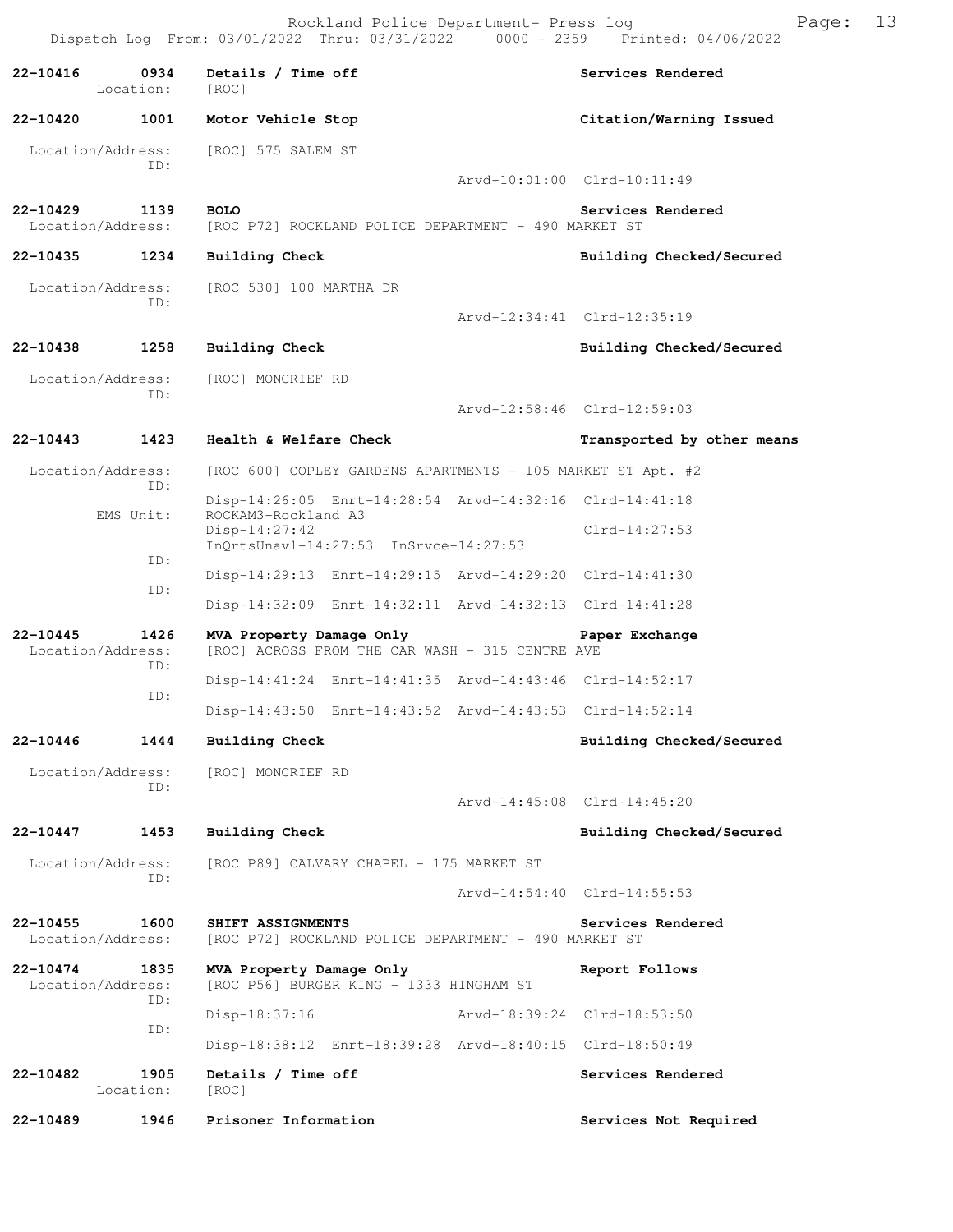|                                 |             | Rockland Police Department- Press log<br>Dispatch Log From: 03/01/2022 Thru: 03/31/2022 0000 - 2359 Printed: 04/06/2022 |                             | Page: | 14 |
|---------------------------------|-------------|-------------------------------------------------------------------------------------------------------------------------|-----------------------------|-------|----|
| Location/Address:               |             | [ROC P72] ROCKLAND POLICE DEPARTMENT - 490 MARKET ST                                                                    |                             |       |    |
|                                 | ID:         | Disp-19:47:57 Enrt-19:57:32 Arvd-19:57:34 Clrd-20:43:52                                                                 |                             |       |    |
|                                 | ID:         | Disp-20:44:03 Enrt-20:44:08 Arvd-20:44:10 Clrd-21:07:59                                                                 |                             |       |    |
| 22-10497<br>Location/Address:   | 2052        | Assist Public<br>[ROC P84] PLAYERS SPORTS BAR - 86 VFW DR                                                               | Services Rendered           |       |    |
|                                 | ID:         | Disp-20:53:38 Enrt-20:53:46                                                                                             | $Clrd-21:01:26$             |       |    |
| 22-10502<br>Location/Address:   | 2128<br>ID: | General Incident<br>[ROC] 161 CENTRAL ST Apt. #B                                                                        | Services Rendered           |       |    |
|                                 |             | Disp-21:33:11 Enrt-21:33:53                                                                                             | Clrd-21:38:02               |       |    |
| 22-10507<br>Location/Address:   | 2204        | Prisoner Information<br>[ROC P72] ROCKLAND POLICE DEPARTMENT - 490 MARKET ST                                            | Services Rendered           |       |    |
| For Date: $03/07/2022 -$ Monday |             |                                                                                                                         |                             |       |    |
| 22-10518                        | 0000        | SHIFT ASSIGNMENTS                                                                                                       | No Action Required          |       |    |
| Location/Address:               |             | [ROC P72] ROCKLAND POLICE DEPARTMENT - 490 MARKET ST                                                                    |                             |       |    |
| 22-10519                        | 0041        | Details / Time off                                                                                                      | No Action Required          |       |    |
| Location:                       |             | [ROC]                                                                                                                   |                             |       |    |
| 22-10530<br>Location/Address:   | 0502<br>ID: | Building Check<br>[ROC 61] UNION ST BUSINESS DISTRICT - UNION ST                                                        | Services Rendered           |       |    |
|                                 |             | $Disp-05:06:22$                                                                                                         | Clrd-05:27:37               |       |    |
| 22-10532<br>Location/Address:   | 0544<br>ID: | Traffic Enforcement<br>[ROC] LIBERTY ST                                                                                 | Services Rendered           |       |    |
|                                 |             | $Disp-05:45:13$                                                                                                         | Arvd-05:45:19 Clrd-06:09:12 |       |    |
| 22-10539<br>Location/Address:   | 0615<br>ID: | Traffic Enforcement<br>[ROC] MONCRIEF RD                                                                                | Services Rendered           |       |    |
|                                 |             | $Disp-06:15:47$                                                                                                         | Arvd-06:15:54 Clrd-06:33:48 |       |    |
| 22-10541<br>Location/Address:   | 0637<br>ID: | Vandalism<br>[ROC 1041] 135 GROVE ST                                                                                    | Investigated                |       |    |
|                                 |             | Disp-06:40:35 Enrt-06:40:38 Arvd-06:53:42 Clrd-07:02:21                                                                 |                             |       |    |
| 22-10544                        | 0706        | Details / Time off                                                                                                      | No Action Required          |       |    |
| Location:                       |             | [ROC]                                                                                                                   |                             |       |    |
| 22-10551<br>Location/Address:   | 0800        | General Info<br>[ROC P72] ROCKLAND POLICE DEPARTMENT - 490 MARKET ST                                                    | Services Rendered           |       |    |
| 22-10553<br>Location/Address:   | 0824        | Prisioner Transport<br>[HIN 1] HINGHAM COURT - 28 GEORGE WASHINGTON BLVD                                                | Services Rendered           |       |    |
|                                 | ID:         |                                                                                                                         | Arvd-08:24:00 Clrd-10:00:05 |       |    |
| 22-10557                        | 0856        | Burglar Alarm                                                                                                           | Building Checked/Secured    |       |    |
| Location/Address:               |             | [ROC P62] CHINA PLAZA - 35 MARKET ST                                                                                    |                             |       |    |
|                                 | ID:         | Disp-08:58:33 Enrt-08:58:39 Arvd-09:03:10 Clrd-09:05:54                                                                 |                             |       |    |
| 22-10708<br>Location/Address:   | 0920        | Animal Complaint<br>[ROC 969] 400 PLAIN ST                                                                              | Services Rendered           |       |    |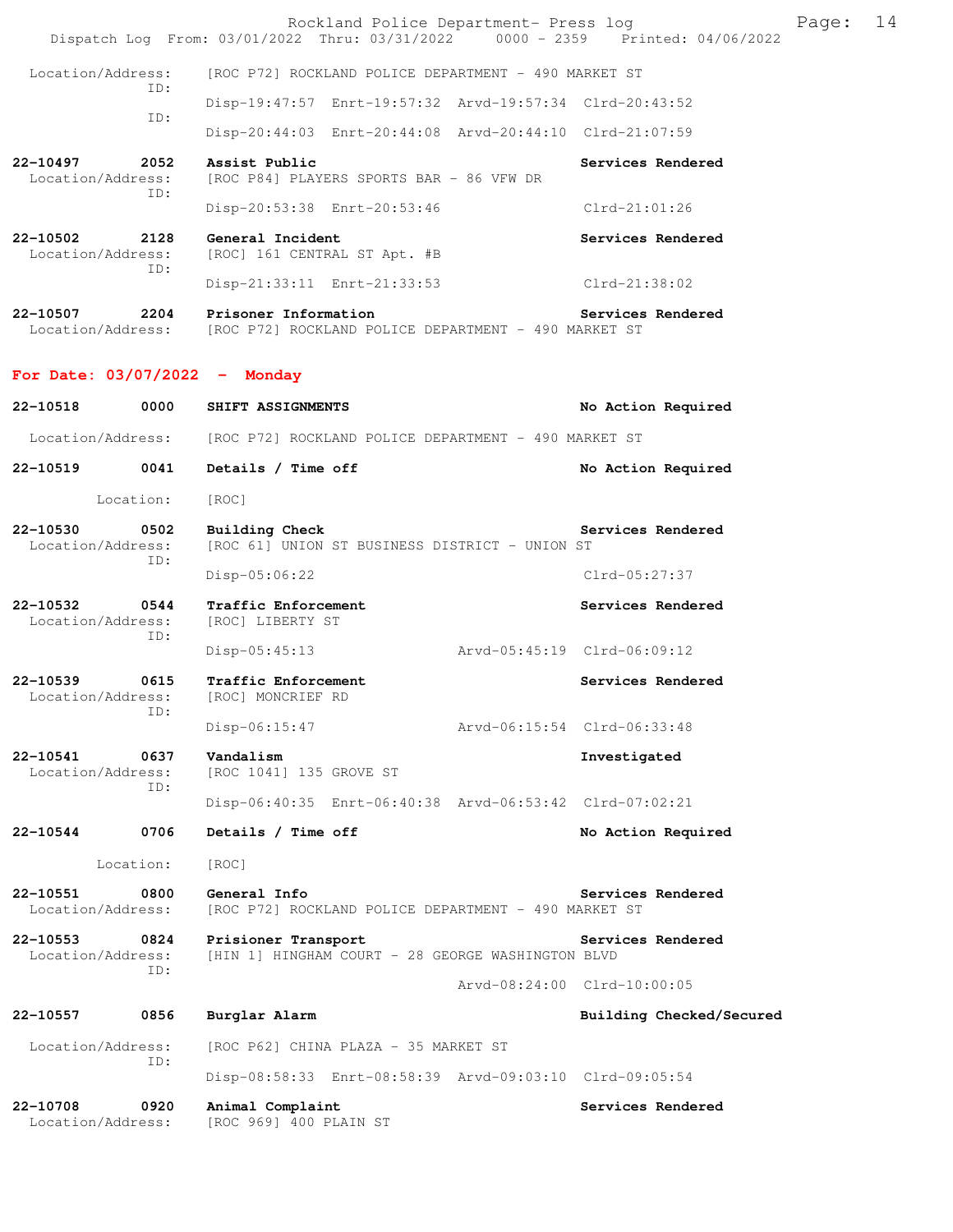Rockland Police Department- Press log Frank Page: 15 Dispatch Log From: 03/01/2022 Thru: 03/31/2022 0000 - 2359 Printed: 04/06/2022

**22-10567 0944 Motor Vehicle Stop Citation/Warning Issued**  Vicinity of: [ROC] 1000 HINGHAM ST ID: Arvd-09:44:00 Clrd-09:55:21 **22-10568 0948 Motor Vehicle Stop Verbal Warning**  Location/Address: [ROC] 300 NORTH AVE ID: Arvd-09:48:00 Clrd-09:51:49 **22-10573 1010 Details Services Rendered Services Rendered** Location: **22-10581 1101 Police Information Services Rendered** Location/Address: [ROC 17] E.T. WRIGHT SHOE FACTORY - 379 LIBERTY ST [ROC 17] E.T. WRIGHT SHOE FACTORY - 379 LIBERTY ST ID: Disp-11:04:26 Arvd-11:04:36 Clrd-12:46:43 **22-10587 1133 General Info Services Rendered**  Location/Address: [ROC P72] ROCKLAND POLICE DEPARTMENT - 490 MARKET ST **22-10599 1244 Disturbance Report Follows**  Location/Address: [ROC 69] SOUTH SHORE REHAB & NURSING - 115 NORTH AVE ID: Disp-12:46:18 Enrt-12:46:26 Arvd-12:49:54 Clrd-13:13:07 ID: Disp-12:46:23 Enrt-12:46:26 Clrd-12:46:40 ID: Disp-12:46:50 Enrt-12:46:53 Arvd-12:49:54 Clrd-13:03:04 **22-10601 1302 Building Check Building Checked/Secured**  Location/Address: [ROC] MONCRIEF RD ID: Arvd-13:03:04 Clrd-13:03:19 22-10616 1433 Suspicious Activity<br>
Location/Address: [ROC 70] WEBSTER PARK NURSING AND REHAB - 56 WEBSTER ST [ROC 70] WEBSTER PARK NURSING AND REHAB - 56 WEBSTER ST ID: Disp-14:35:24 Enrt-14:36:53 Arvd-14:40:29 Clrd-15:04:32 **22-10709 1439 Animal Complaint Services Rendered**  Location/Address: [ROC] 47 VFW DR 22-10618 1456 Details / Time off **Services Rendered**  Location: [ROC] **22-10620 1514 Suspicious Activity Services Rendered**  Location/Address: [ROC] 149 WEBSTER ST ID: Disp-15:16:01 Arvd-15:16:07 Clrd-15:16:33 **22-10624 1606 SHIFT ASSIGNMENTS Services Rendered**  Location/Address: [ROC P72] ROCKLAND POLICE DEPARTMENT - 490 MARKET ST **22-10646 1908 Motor Vehicle Complaint Services Rendered**  Location/Address: [ROC] MARKET ST ID: Disp-19:09:24 Arvd-19:11:28 Clrd-19:32:27 ID: Disp-19:34:03 Clrd-19:34:10 **22-10665** 2131 General Info<br>
Location/Address: [ROC P72] ROCKLAND POLICE DEPARTMENT - 490 MARKET ST [ROC P72] ROCKLAND POLICE DEPARTMENT - 490 MARKET ST **22-10667 2215 Burglar Alarm Services Rendered**  Location/Address: [ROC 84] HARMON GOLF & FITNESS CLUB - 168 CONCORD ST ID: Disp-22:16:55 Enrt-22:18:28 Arvd-22:19:37 Clrd-22:32:30 ID: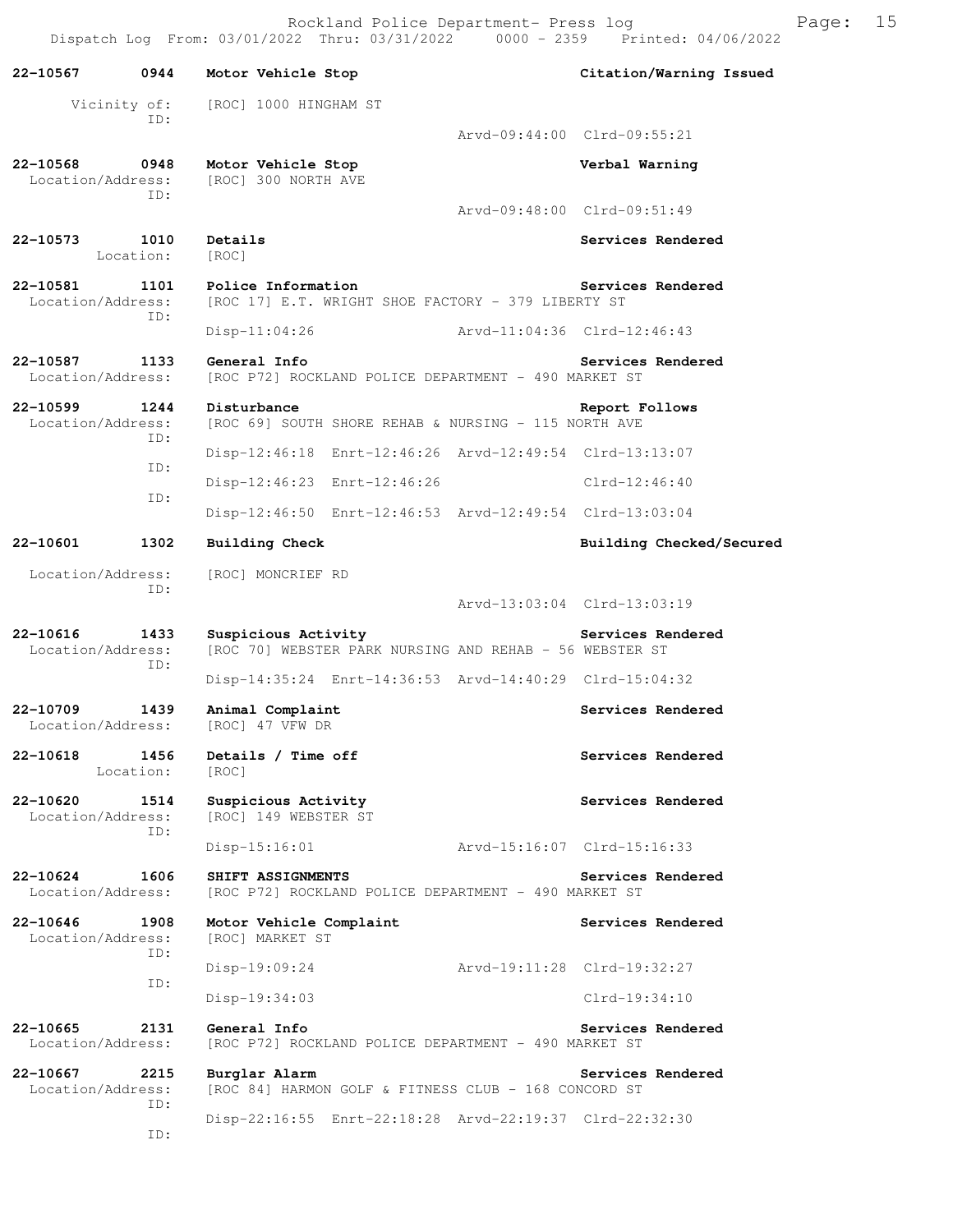Rockland Police Department- Press log extended by Page: 16 Dispatch Log From: 03/01/2022 Thru: 03/31/2022 0000 - 2359 Printed: 04/06/2022

Disp-22:18:15 Enrt-22:18:26 Arvd-22:19:40 Clrd-22:32:32

**22-10668 2239 Assist Public Services Rendered**  Location/Address: [ROC 84] HARMON GOLF & FITNESS CLUB - 168 CONCORD ST ID: Disp-22:43:41 Enrt-22:43:46 Arvd-22:47:35 Clrd-22:54:21

#### **For Date: 03/08/2022 - Tuesday**

**22-10670 0000 SHIFT ASSIGNMENTS Services Rendered**  Location/Address: [ROC P72] ROCKLAND POLICE DEPARTMENT - 490 MARKET ST **22-10676 0128 Burglar Alarm Appears Secure**  Location/Address: [ROC P100] LUKE'S LIQUORS - 167 MARKET ST ID: Disp-01:30:27 Enrt-01:30:30 Arvd-01:31:46 Clrd-01:33:50 ID: Disp-01:32:02 Enrt-01:32:05 Arvd-01:32:06 Clrd-01:33:50 **22-10679 0159 Burglar Alarm Appears Secure**  Location/Address: [ROC P100] LUKE'S LIQUORS - 167 MARKET ST ID: Disp-02:00:10 Enrt-02:00:13 Arvd-02:01:29 Clrd-02:03:10 Original Call #: 22-10676 **22-10684 0440 Burglar Alarm Appears Secure**  Location/Address: [ROC P100] LUKE'S LIQUORS - 167 MARKET ST ID: Disp-04:42:48 Enrt-04:42:52 Arvd-04:44:07 Clrd-04:46:17 **22-10687 0504 Building Check Building Checked/Secured**  Location/Address: [ROC] UNION ST ID: Disp-05:05:43 Arvd-05:05:57 Clrd-05:25:16 **22-10688 0506 General Info Services Rendered**  Location/Address: [ROC P72] ROCKLAND POLICE DEPARTMENT - 490 MARKET ST ID: Disp-05:08:22 Clrd-05:08:28 **22-10689 0514 Road Obstruction Services Rendered**  Location/Address: [ROC] SALEM ST ID: Disp-05:15:12 Enrt-05:15:36 Arvd-05:18:52 Clrd-05:45:54 ID: Disp-05:15:46 Enrt-05:15:50 Arvd-05:15:52 Clrd-05:25:13 **22-10691 0549 Disturbance Peace Restored**  Location/Address: [ROC] 19 DARLING CT ID: Disp-05:50:46 Enrt-05:51:08 Arvd-05:52:58 Clrd-06:04:16 ID: Disp-05:51:00 Enrt-05:51:06 Arvd-05:54:32 Clrd-06:04:15 ID: Disp-05:53:18 Arvd-05:53:22 Clrd-06:04:13 **22-10693 0612 General Info Services Rendered**<br>Location/Address: [ROC P72] ROCKLAND POLICE DEPARTMENT - 490 MARKET ST [ROC P72] ROCKLAND POLICE DEPARTMENT - 490 MARKET ST **22-10704 0754 Motor Vehicle Complaint Could Not Locate**  Location/Address: [ROC] NORTH AVE ID: Disp-08:00:42 Enrt-08:00:53 Arvd-08:01:00 Clrd-08:05:04 ID: Disp-08:00:47 Enrt-08:00:53 Arvd-08:01:00 Clrd-08:05:07 **22-10706 0800 General Info Services Rendered**  Location/Address: [ROC P72] ROCKLAND POLICE DEPARTMENT - 490 MARKET ST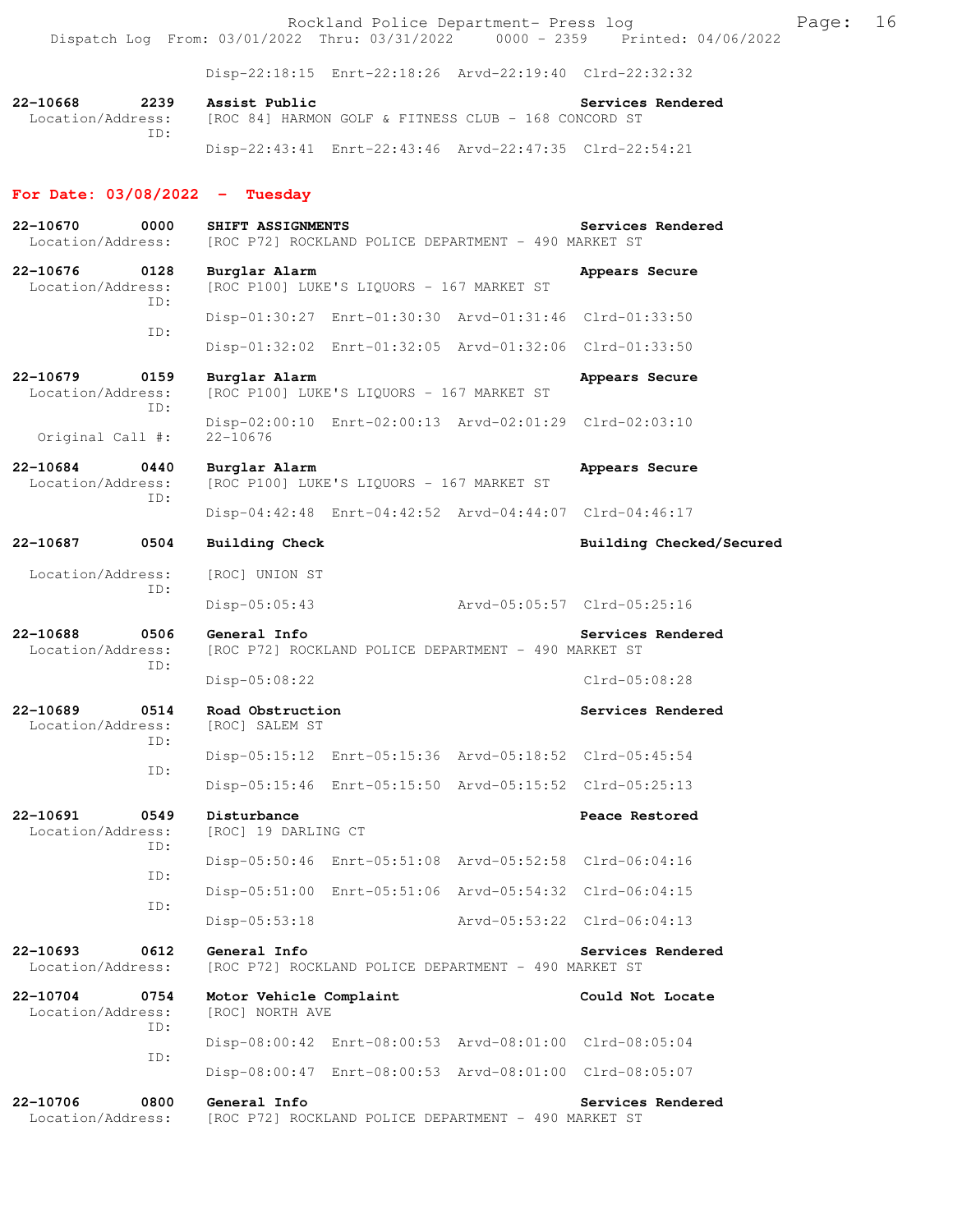**22-10711 0826 911 Hang Up Could Not Locate**  Location/Address: [ROC] 160 MARTHA DR ID: Disp-08:27:33 Enrt-08:28:08 Arvd-08:32:12 Clrd-08:40:13 **22-10712 0827 General Info Services Rendered**  Location/Address: [ROC P72] ROCKLAND POLICE DEPARTMENT - 490 MARKET ST **22-10715 0840 Motor Vehicle Complaint Services Rendered**  Location/Address: [ROC] WILLOW POND DR ID: Disp-08:41:17 Enrt-08:42:26 Arvd-08:42:35 Clrd-08:46:42 ID: Disp-08:41:23 Enrt-08:42:26 Arvd-08:42:35 Clrd-08:46:45 **22-10721 0905 General Info Services Rendered**  Location/Address: [ROC P72] ROCKLAND POLICE DEPARTMENT - 490 MARKET ST 22-10724 0934 Details / Time off Services Rendered Location: [ROC] **22-10726 0936 Animal Complaint Services Rendered**  Location/Address: [ROC 721] 72 HOWARD ST ID: Arvd-09:36:00 Clrd-10:17:11 **22-10727 0941 Prisioner Transport Services Rendered**  Location/Address: [QUI QDC] QUINCY POLICE DEPARTMENT - 1 SEA ST ID: Arvd-09:41:00 Clrd-10:46:19 **22-10736 1041 Motor Vehicle Stop Citation/Warning Issued**  Location/Address: [ROC] WEST WATER ST @ UNION ST ID: Arvd-10:41:00 Clrd-10:48:34 **22-10743 1148 General Info Services Rendered**  Location/Address: [ROC P72] ROCKLAND POLICE DEPARTMENT - 490 MARKET ST **22-10744 1158 Prisioner Transport Services Rendered**  Location/Address: [HIN 1] HINGHAM COURT - 28 GEORGE WASHINGTON BLVD ID: Arvd-11:58:00 Clrd-13:12:51 **22-10748 1203 General Info Services Rendered**  Location/Address: [ROC P72] ROCKLAND POLICE DEPARTMENT - 490 MARKET ST **22-10754 1258 Disabled Motor Vehicle Provided Assistance**  Location/Address: [ROC] 199 WEST WATER ST ID: Arvd-12:58:00 Clrd-13:13:41 **22-10755 1259 Animal Complaint Services Rendered**  Location/Address: [HIN] 194 CUSHING ST ID: Disp-13:00:46 Enrt-13:06:21 Arvd-14:26:05 Clrd-16:07:16 **22-10758 1313 Traffic Enforcement Citation/Warning Issued**  Location/Address: [ROC] LIBERTY ST ID: Arvd-13:13:45 Clrd-13:50:04 **22-10767 1442 COMP DAY / Time off Services Rendered**  Location: [ROC] **22-10768 1442 Details / Time off Services Rendered**  Location: [ROC]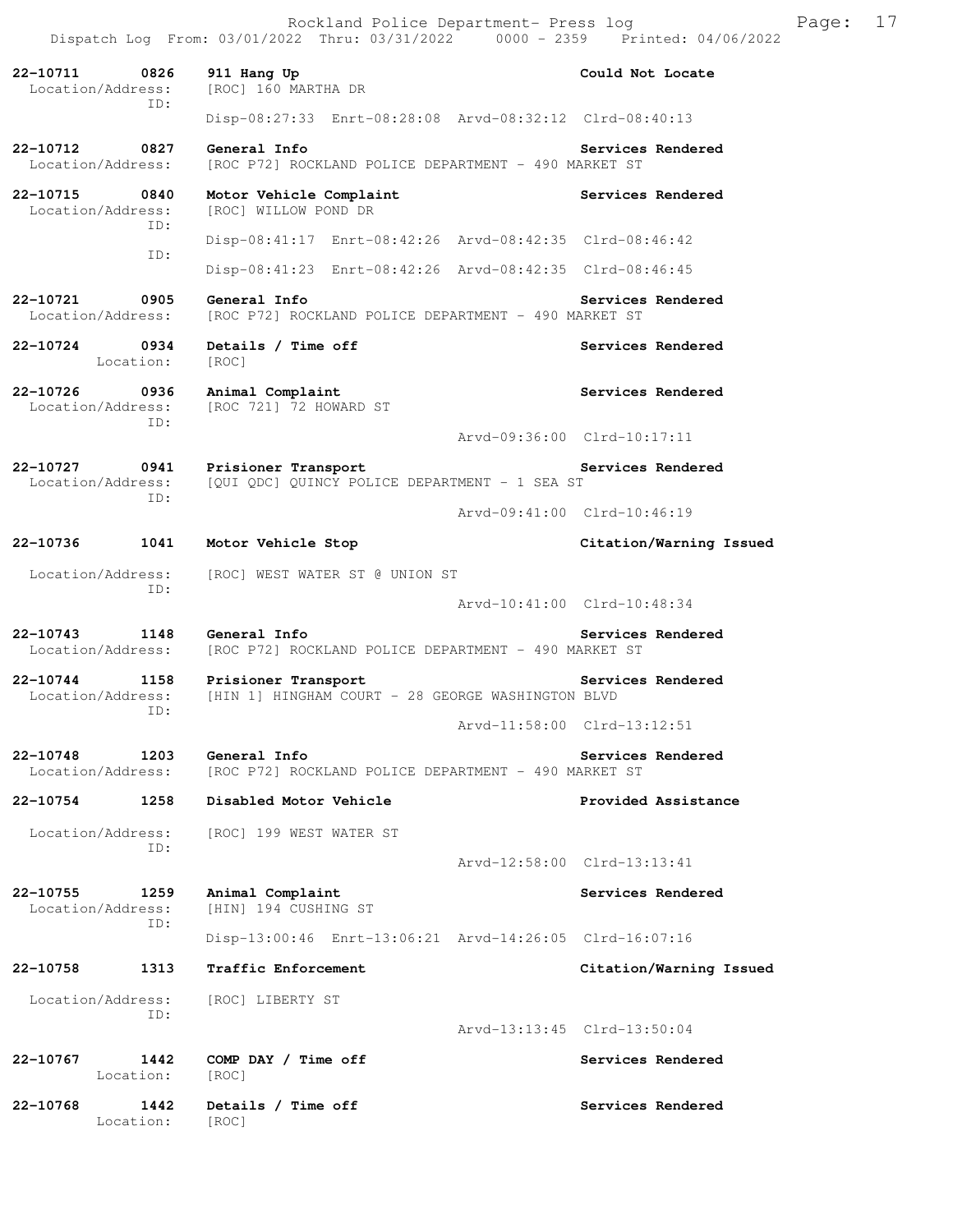|                                              | Rockland Police Department- Press log<br>Dispatch Log From: 03/01/2022 Thru: 03/31/2022 0000 - 2359 Printed: 04/06/2022 | 18<br>Page:                 |
|----------------------------------------------|-------------------------------------------------------------------------------------------------------------------------|-----------------------------|
| 22-10771<br>1510<br>Location/Address:<br>ID: | Police Information<br>[ROC P72] ROCKLAND POLICE DEPARTMENT - 490 MARKET ST                                              | No Service                  |
|                                              | $Disp-15:14:31$                                                                                                         | $Clrd-15:15:33$             |
| 1600<br>22-10781<br>Location/Address:        | SHIFT ASSIGNMENT<br>[ROC P72] ROCKLAND POLICE DEPARTMENT - 490 MARKET ST                                                | Services Rendered           |
| 22-10782<br>1609<br>Location/Address:        | Summons<br>[ROC] 303 MARKET ST                                                                                          | Summons To Court            |
| ID:                                          |                                                                                                                         |                             |
| 22-10783<br>1631<br>Location/Address:<br>ID: | Health & Welfare Check<br>[ROC 69] SOUTH SHORE REHAB & NURSING - 115 NORTH AVE                                          | Services Rendered           |
|                                              | Disp-16:43:08 Enrt-16:43:14 Arvd-16:48:23 Clrd-16:54:27                                                                 |                             |
| 22-10789<br>1708                             | Assist Fire Department                                                                                                  | Provided Assistance         |
| Location/Address:<br>ID:                     | [ROC 410] 159 UNION ST                                                                                                  |                             |
| EMS Unit:                                    | Disp-17:10:07 Enrt-17:12:54 Arvd-17:17:06 Clrd-17:18:47<br>ROCKAM1-Rockland A1                                          |                             |
|                                              | Disp-17:11:44 Enrt-17:11:48<br>InQrtsUnavl-17:19:44 InSrvce-17:19:44                                                    | Clrd-17:14:48               |
| 22-10806<br>1908                             | Disturbance                                                                                                             | Services Rendered           |
| Location/Address:<br>ID:                     | [ROC 77] 110 UNION ST Apt. #4                                                                                           |                             |
| ID:                                          | Disp-19:12:25 Enrt-19:13:09                                                                                             | Clrd-19:23:21               |
| ID:                                          | Disp-19:12:25 Enrt-19:13:09 Arvd-19:17:31 Clrd-19:37:54                                                                 |                             |
|                                              | Disp-19:22:48 Enrt-19:22:51 Arvd-19:22:53 Clrd-19:38:44                                                                 |                             |
| 22-10807<br>1918<br>Location/Address:<br>ID: | Lockout<br>[ROC] 180 WEYMOUTH ST                                                                                        | Services Rendered           |
| ID:                                          | $Disp-19:23:15$                                                                                                         | $Clrd-19:24:53$             |
|                                              | Disp-19:24:42 Enrt-19:24:55 Arvd-19:29:41 Clrd-19:32:14                                                                 |                             |
| 22-10818<br>2017<br>Location/Address:<br>TD: | Motor Vehicle Stop<br>[ROC] 215 MARKET ST @ 13 CONCORD ST                                                               | Verbal Warning              |
|                                              |                                                                                                                         | Arvd-20:17:00 Clrd-20:21:51 |
| 22-10822<br>2037<br>Location/Address:<br>ID: | Motor Vehicle Stop<br>[ROC] 115 UNION ST @ 20 VERNON ST                                                                 | Verbal Warning              |
|                                              |                                                                                                                         | Arvd-20:37:00 Clrd-20:40:06 |
| For Date: $03/09/2022 -$ Wednesday           |                                                                                                                         |                             |
| 22-10842<br>0001<br>Location/Address:        | General Info<br>[ROC P72] ROCKLAND POLICE DEPARTMENT - 490 MARKET ST                                                    | Services Rendered           |
| 22-10848<br>0059                             | Motor Vehicle Stop                                                                                                      | Citation/Warning Issued     |
| Vicinity of:                                 | [ROC] E WATER ST @ FRANKLIN AVE                                                                                         |                             |
| ID:                                          |                                                                                                                         | Arvd-00:59:00 Clrd-01:14:41 |
| ID:                                          | Disp-01:00:30 Enrt-01:00:33 Arvd-01:00:35 Clrd-01:14:41                                                                 |                             |
| 22-10849<br>0114<br>Location/Address:<br>ID: | Motor Vehicle Stop<br>[ROC] 115 NORTH AVE @ 21 WINDING WAY                                                              | Sent On Way                 |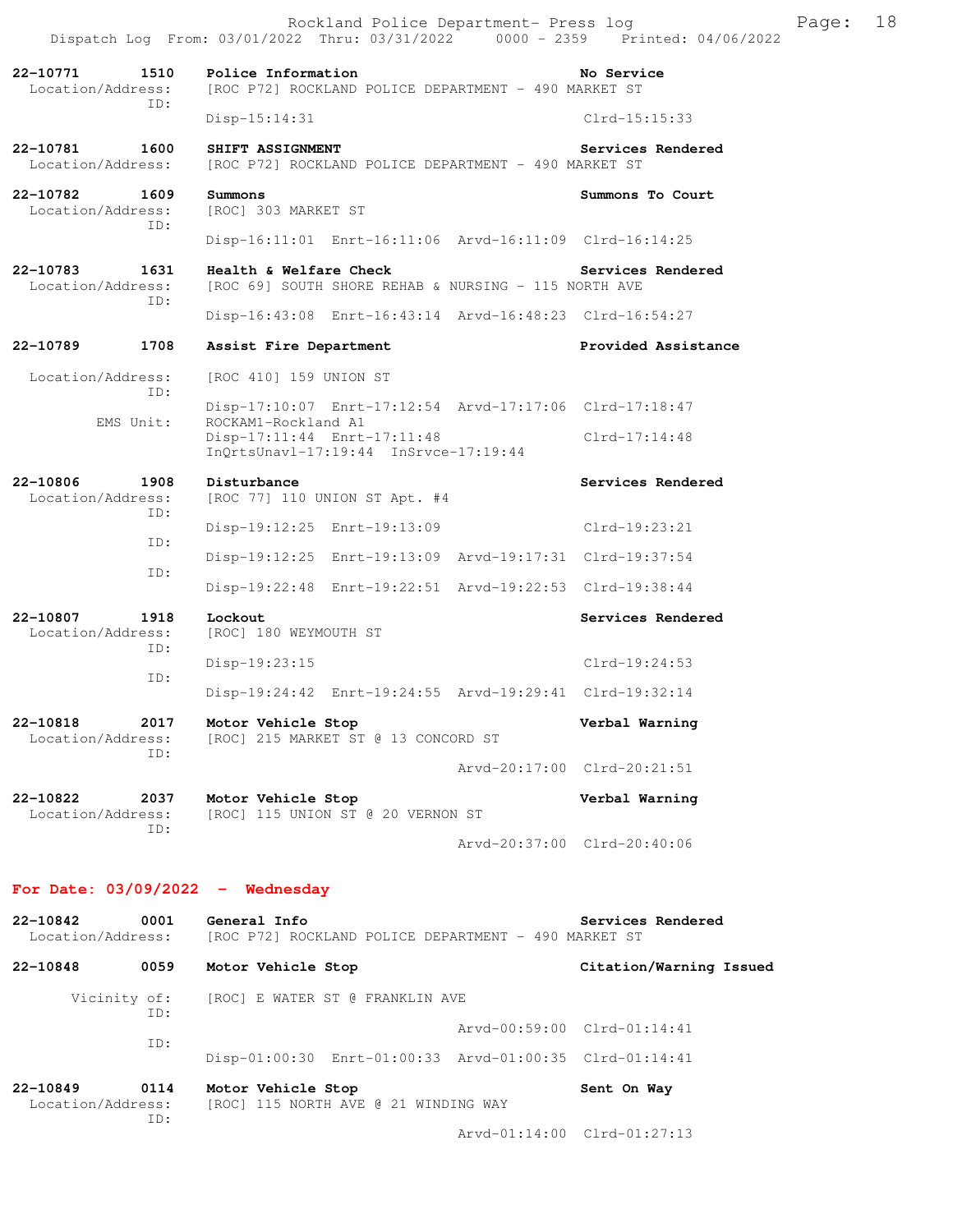Rockland Police Department- Press log Freed Page: 19 Dispatch Log From: 03/01/2022 Thru: 03/31/2022 0000 - 2359 Printed: 04/06/2022

 ID: Disp-01:14:26 Enrt-01:14:29 Arvd-01:14:30 Clrd-01:27:13 **22-10850 0116 Motor Vehicle Stop Verbal Warning**  Location/Address: [ROC] 754 UNION ST @ 9 SALEM ST ID: Arvd-01:16:00 Clrd-01:21:24 ID: Disp-01:16:51 Arvd-01:16:54 Clrd-01:21:32 **22-10855 0208 Warrant Services Rendered**  Location/Address: [ROC] 103 UNION ST ID: Disp-02:13:26 Clrd-02:14:03 **22-10859 0600 Building Check Services Rendered**  Location/Address: [ROC] UNION ST ID: Arvd-06:01:03 Clrd-06:29:22 **22-10860 0605 Details / Time off Services Rendered**  Location: [ROC] 22-10864 0655 Details / Time off **Services Rendered Services** Rendered Location: [ROC] **22-10868 0753 Burglar Alarm Building Checked/Secured**  Location/Address: [ROC P100] LUKE'S LIQUORS - 167 MARKET ST ID: Disp-07:55:52 Enrt-07:55:56 Arvd-07:56:56 Clrd-08:01:05 **22-10869 0801 General Info Services Rendered** Location/Address: [ROC P72] ROCKLAND POLICE DEPARTMENT - 490 MARKET ST [ROC P72] ROCKLAND POLICE DEPARTMENT - 490 MARKET ST **22-10871 0807 Detail Services Rendered**  Location/Address: [ROC] CRESCENT ST 22-10875 0833 Identity Theft **Services Rendered** Services Rendered Location/Address: [ROC] 381 EAST WATER ST **22-10876 0840 General Info Services Rendered**  Location/Address: [ROC P72] ROCKLAND POLICE DEPARTMENT - 490 MARKET ST **22-10877** 0849 Detail Services Rendered Location/Address: [ROC P72] ROCKLAND POLICE DEPARTMENT - 490 MARKET ST **22-10889 1004 Details / Time off Services Rendered**  Location: [ROC] **22-10895 1034 Details / Time off Services Rendered**  Location: [ROC] 22-10897 1036 Details / Time off **Services Rendered Services** Rendered Location: [ROC] **22-10913 1117 General Info Services Rendered** Location/Address: [ROC 60] SPRING GATE APARTMENTS - 52 HANNAH WAY [ROC 60] SPRING GATE APARTMENTS - 52 HANNAH WAY ID: Disp-11:24:41 Clrd-11:25:42 ID: Disp-11:24:41 Clrd-11:24:58 ID: Disp-11:24:41 Clrd-11:24:58 ID: Disp-11:24:41 Clrd-11:24:58 ID: Disp-11:24:41 Clrd-11:24:58 ID: Disp-11:24:41 Clrd-11:24:58 ID: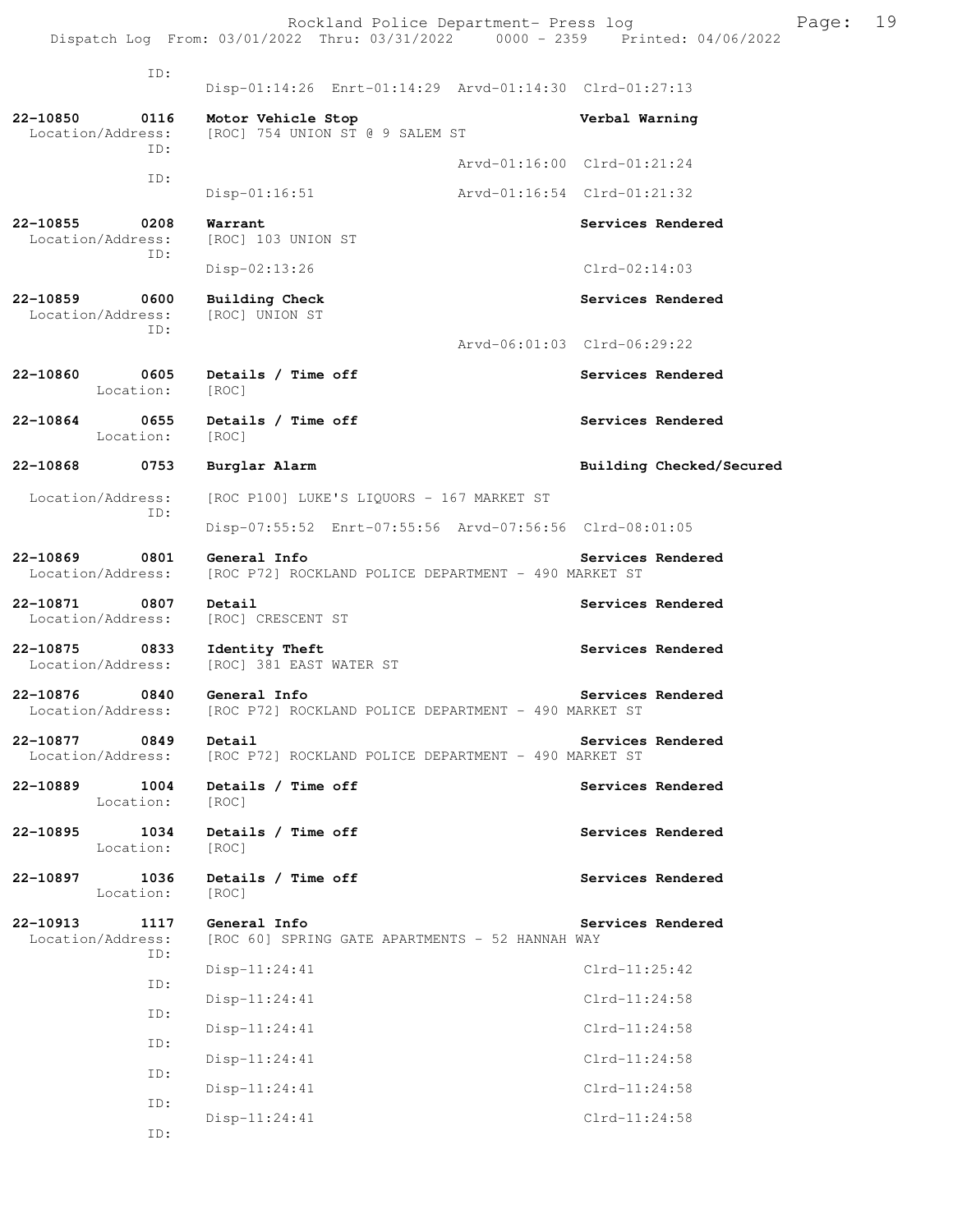|          |                                                          | Rockland Police Department- Press log<br>Dispatch Log From: 03/01/2022 Thru: 03/31/2022 0000 - 2359 Printed: 04/06/2022                                        |                             |                   |                         | Page: | 20 |
|----------|----------------------------------------------------------|----------------------------------------------------------------------------------------------------------------------------------------------------------------|-----------------------------|-------------------|-------------------------|-------|----|
|          |                                                          | $Disp-11:24:41$                                                                                                                                                |                             | $Clrd-11:24:58$   |                         |       |    |
|          | ID:                                                      | $Disp-11:24:41$                                                                                                                                                |                             | $Clrd-11:24:58$   |                         |       |    |
|          | ID:                                                      | $Disp-11:24:41$                                                                                                                                                |                             | $Clrd-11:24:58$   |                         |       |    |
|          | ID:                                                      | $Disp-11:24:41$                                                                                                                                                |                             | $Clrd-11:24:58$   |                         |       |    |
| 22-10912 | 1123                                                     | Motor Vehicle Stop                                                                                                                                             |                             |                   | Citation/Warning Issued |       |    |
|          | Vicinity of:                                             | [ROC P75] UNION POINT - BILL DELAHUNT PKWY                                                                                                                     |                             |                   |                         |       |    |
|          | ID:                                                      |                                                                                                                                                                | Arvd-11:23:00 Clrd-11:24:41 |                   |                         |       |    |
|          | ID:                                                      | Disp-11:24:58 Enrt-11:25:35 Arvd-11:25:36 Clrd-11:32:52                                                                                                        |                             |                   |                         |       |    |
| 22-10917 | 1159<br>Location/Address:                                | General Info<br>[ROC P72] ROCKLAND POLICE DEPARTMENT - 490 MARKET ST                                                                                           |                             | Services Rendered |                         |       |    |
| 22-10934 | 1408<br>Location/Address:                                | Detail<br>[ROC] 142 BEECH ST                                                                                                                                   |                             | Services Rendered |                         |       |    |
| 22-10935 | 1413<br>Location/Address:                                | Detail<br>[ROC] SUMMER ST                                                                                                                                      |                             | Services Rendered |                         |       |    |
| 22-10936 | 1418                                                     | Details / Time off                                                                                                                                             |                             |                   | Services Not Required   |       |    |
|          | Location:                                                | [ROC]                                                                                                                                                          |                             |                   |                         |       |    |
| 22-10941 | 1457                                                     | Motor Vehicle Stop                                                                                                                                             |                             |                   | Citation/Warning Issued |       |    |
|          | Location/Address:<br>ID:                                 | [ROC] MARKET ST                                                                                                                                                |                             |                   |                         |       |    |
| 22-10953 | 1600<br>Location/Address:                                | SHIFT ASSIGNMENT<br>[ROC P72] ROCKLAND POLICE DEPARTMENT - 490 MARKET ST                                                                                       | Arvd-14:57:00 Clrd-15:02:38 | Services Rendered |                         |       |    |
| 22-10959 | 1710<br>Location:                                        | Details / Time off<br>[ROC]                                                                                                                                    |                             | Services Rendered |                         |       |    |
| 22-10970 | 1832<br>Location: [ROC]                                  | Details / Time off                                                                                                                                             |                             | Services Rendered |                         |       |    |
| 22-10971 | 1851<br>Location/Address:<br>TD:                         | Unwanted Party<br>[ROC] 27 TAUNTON AVE Apt. #1                                                                                                                 |                             | Report Follows    |                         |       |    |
|          | ID:                                                      | Disp-18:52:43 Enrt-18:52:53 Arvd-18:57:07 Clrd-20:20:17                                                                                                        |                             |                   |                         |       |    |
|          | Refer To P/C:<br>$P/C$ :<br>Address:<br>Age:<br>Charges: | Disp-18:52:51 Enrt-18:52:52 Arvd-18:56:19 Clrd-19:50:23<br>22ROC-10971-AR<br>BARAGWANATH, CHARLES D<br>4 HILLSIDE AVE PEMBROKE, MA<br>53<br>PROTECTIVE CUSTODY |                             |                   |                         |       |    |
| 22-10974 | 1855<br>Vicinity of:<br>ID:                              | Road Obstruction<br>[ROC] 896 SUMMER ST                                                                                                                        |                             | Services Rendered |                         |       |    |
|          |                                                          | Disp-19:02:12 Enrt-19:02:14 Arvd-19:06:08 Clrd-19:11:36                                                                                                        |                             |                   |                         |       |    |
| 22-10978 | 1948<br>Location/Address:                                | PBT ROAM<br>[ROC P72] ROCKLAND POLICE DEPARTMENT - 490 MARKET ST                                                                                               |                             | Services Rendered |                         |       |    |
| 22-10980 | 1953<br>Location:                                        | Details / Time off<br>[ROC]                                                                                                                                    |                             | Services Rendered |                         |       |    |
| 22-10982 | 2007<br>Location/Address:<br>ID:                         | Building Check<br>[ROC] MONCRIEF RD                                                                                                                            |                             | Services Rendered |                         |       |    |
|          |                                                          |                                                                                                                                                                | Arvd-20:08:18 Clrd-23:47:16 |                   |                         |       |    |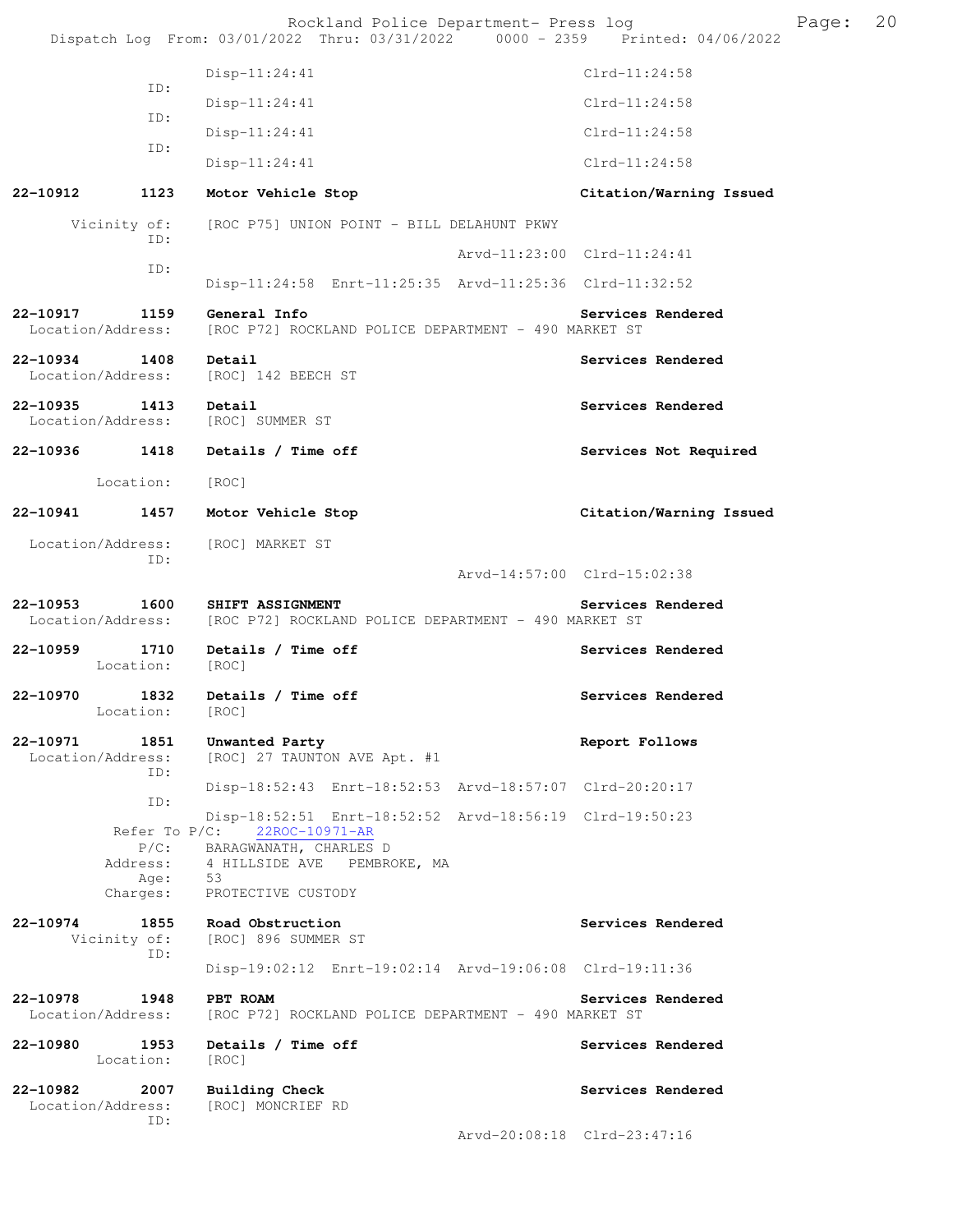# **For Date: 03/10/2022 - Thursday**

| 22-10994<br>Location/Address:         | 0001        | General Info<br>[ROC P72] ROCKLAND POLICE DEPARTMENT - 490 MARKET ST          | Services Rendered           |
|---------------------------------------|-------------|-------------------------------------------------------------------------------|-----------------------------|
| 22-10996<br>Location/Address:         | 0001        | General Info<br>[ROC P72] ROCKLAND POLICE DEPARTMENT - 490 MARKET ST          | Services Rendered           |
| 22-11175<br>Location/Address:         | 0001        | General Info<br>[ROC P72] ROCKLAND POLICE DEPARTMENT - 490 MARKET ST          | Services Rendered           |
| 22-10998<br>Location/Address:         | 0114<br>ID: | <b>Building Check</b><br>[ROC] MARTHA DR                                      | Investigated                |
|                                       |             |                                                                               | Arvd-01:15:03 Clrd-01:15:10 |
| 22-10999<br>Location/Address:         | 0115<br>ID: | <b>Building Check</b><br>[ROC] MARKET ST                                      | Investigated                |
|                                       |             |                                                                               | Arvd-01:15:47 Clrd-01:15:54 |
| 22-11000<br>Location/Address:         | 0126<br>ID: | Prisoner RELEASE<br>[ROC P72] ROCKLAND POLICE DEPARTMENT - 490 MARKET ST      | Services Rendered           |
|                                       |             | $Disp-01:30:14$                                                               | $Clrd-01:30:23$             |
| 22-11008<br>Location/Address:         | 0559<br>TD: | <b>Building Check</b><br>[ROC] UNION ST                                       | Appears Secure              |
|                                       |             |                                                                               | Arvd-06:00:48 Clrd-06:25:30 |
| 22-11028<br>0759<br>Location/Address: |             | TECH SERVICE<br>[ROC P72] ROCKLAND POLICE DEPARTMENT - 490 MARKET ST Apt. #ST | Services Rendered           |
| 22-11030                              | 0800        | SHIFT ASSIGNMENTS                                                             | Services Rendered           |
| Location/Address:                     |             | [ROC P72] ROCKLAND POLICE DEPARTMENT - 490 MARKET ST                          |                             |
| 22-11034<br>Location:                 | 0848        | COMP / Time off<br>[ROC]                                                      | Services Rendered           |
| 22-11036<br>Location/Address:         | 0904        | Motor Vehicle Complaint<br>[ROC] 29 CHURCH ST @ 44 BLANCHARD ST               | Services Rendered           |
|                                       | ID:         | Disp-09:06:50 Enrt-09:09:37 Arvd-09:10:47 Clrd-09:19:24                       |                             |
|                                       | ID:         | Disp-09:06:50 Enrt-09:09:19 Arvd-09:09:22 Clrd-09:19:47                       |                             |
| 22-11039<br>Location/Address:         | 0917        | Motor Vehicle Complaint<br>[ROC] HOWARD ST                                    | Gone on arrival             |
|                                       | ID:         | Disp-09:19:24 Enrt-09:20:10 Arvd-09:20:33 Clrd-09:26:53                       |                             |
| 22-11040<br>Location:                 | 0919        | Time off<br>[ROC]                                                             | Services Rendered           |
| 22-11041<br>Location/Address:         | 0933        | Animal Complaint<br>[ROC 92] R STEWART ESTEN SCHOOL - 733 SUMMER ST           | Services Rendered           |
|                                       | ID:         |                                                                               | Arvd-09:33:00 Clrd-09:39:52 |
| 22-11042<br>Location/Address:         | 0942        | Animal Complaint<br>[ROC] 155 EAST WATER ST                                   | Services Rendered           |
|                                       | ID:         |                                                                               | Arvd-09:42:00 Clrd-09:58:02 |
| 22-11044<br>Location/Address:         | 0956<br>ID: | Motor Vehicle Stop<br>[ROC] 433 NORTH AVE @ 635 SALEM ST                      | Verbal Warning              |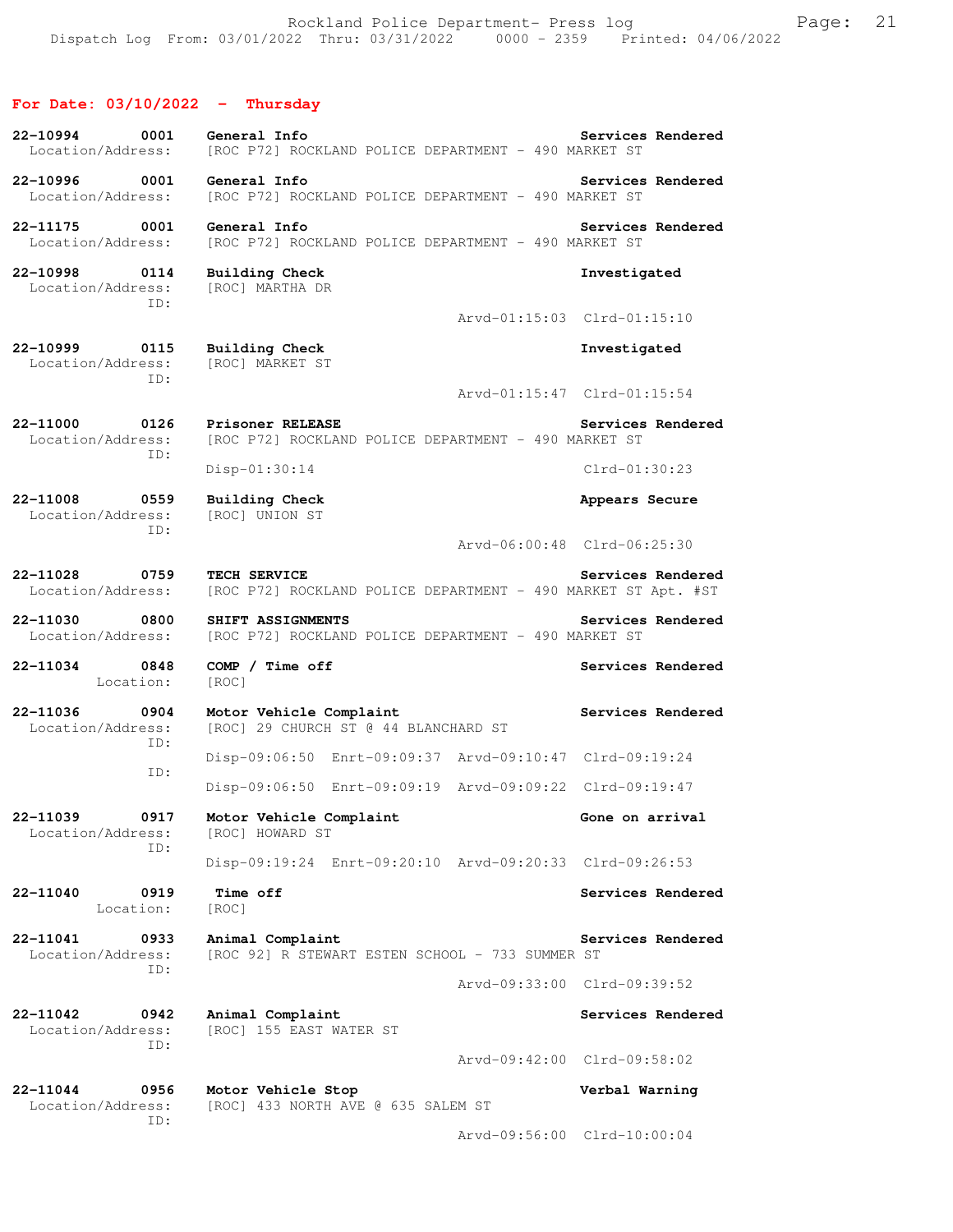Rockland Police Department- Press log Freed Page: 22 Dispatch Log From: 03/01/2022 Thru: 03/31/2022 0000 - 2359 Printed: 04/06/2022

**22-11053 1042 Traffic Enforcement Citation/Warning Issued**  Location/Address: [ROC] LIBERTY ST ID: Arvd-10:44:05 Clrd-11:11:36 **22-11062 1105 Motor Vehicle Stop Verbal Warning**  Location/Address: ID: Arvd-11:05:00 Clrd-11:10:05 **22-11065 1113 Traffic Enforcement Services Rendered**  Location/Address: [ROC] MONCRIEF RD ID: Arvd-11:14:41 Clrd-11:23:41 **22-11073 1200 OD FOLLOW UP Services Rendered** Location/Address: [ROC P72] ROCKLAND POLICE DEPARTMENT - 490 MARKET ST [ROC P72] ROCKLAND POLICE DEPARTMENT - 490 MARKET ST **22-11075 1218 BUILDING SERVICE Services Rendered Location/Address:** [ROC P72] ROCKLAND POLICE DEPARTMENT - 490 MARKET ST [ROC P72] ROCKLAND POLICE DEPARTMENT - 490 MARKET ST ID: Disp-12:19:51 Arvd-12:20:03 Clrd-15:59:33 **22-11083 1321 Time off Services Rendered**  Location: [ROC] **22-11084 1323 Time off Services Rendered**  Location: [ROC] **22-11086 1326 Time off Services Rendered**  Location: [ROC] **22-11090 1348 Neighbor Disturbance Services Rendered**  Location/Address: [ROC 1041] 135 GROVE ST Apt. #137 ID: Disp-13:50:25 Enrt-13:50:40 Arvd-13:53:09 Clrd-14:10:04 ID: Disp-13:50:34 Enrt-13:50:37 Arvd-13:51:50 Clrd-14:10:10 **22-11099 1427 Motor Vehicle Complaint Cancelled Enroute**  Location/Address: [ROC P55] HOME DEPOT - 1149 HINGHAM ST ID: Disp-14:28:54 Enrt-14:28:58 Clrd-14:40:50 ID: Disp-14:29:04 Enrt-14:29:08 Clrd-14:34:00 **22-11102 1442 Assist Public Services Rendered**  Location/Address: [ROC P50] DINA'S PIZZA - 930 HINGHAM ST ID: Disp-14:43:37 Enrt-14:43:40 Clrd-14:45:13 ID: Disp-14:45:07 Enrt-14:45:16 Arvd-14:47:55 Clrd-14:50:42 **22-11103 1445 Animal Complaint Services Rendered**  Location/Address: [ROC 92] R STEWART ESTEN SCHOOL - 733 SUMMER ST ID: Arvd-14:45:00 Clrd-15:22:32 **22-11106 1455 KEY FOB Services Rendered**  Location/Address: [ROC P72] ROCKLAND POLICE DEPARTMENT - 490 MARKET ST **22-11108 1514 Motor Vehicle Stop Citation/Warning Issued**  Location/Address: [ROC] 630 SUMMER ST ID: Arvd-15:14:00 Clrd-15:19:55 **22-11111 1600 SHIFT ASSIGNMENT** Services Rendered Location/Address: [ROC P72] ROCKLAND POLICE DEPARTMENT - 490 MARKET ST [ROC P72] ROCKLAND POLICE DEPARTMENT - 490 MARKET ST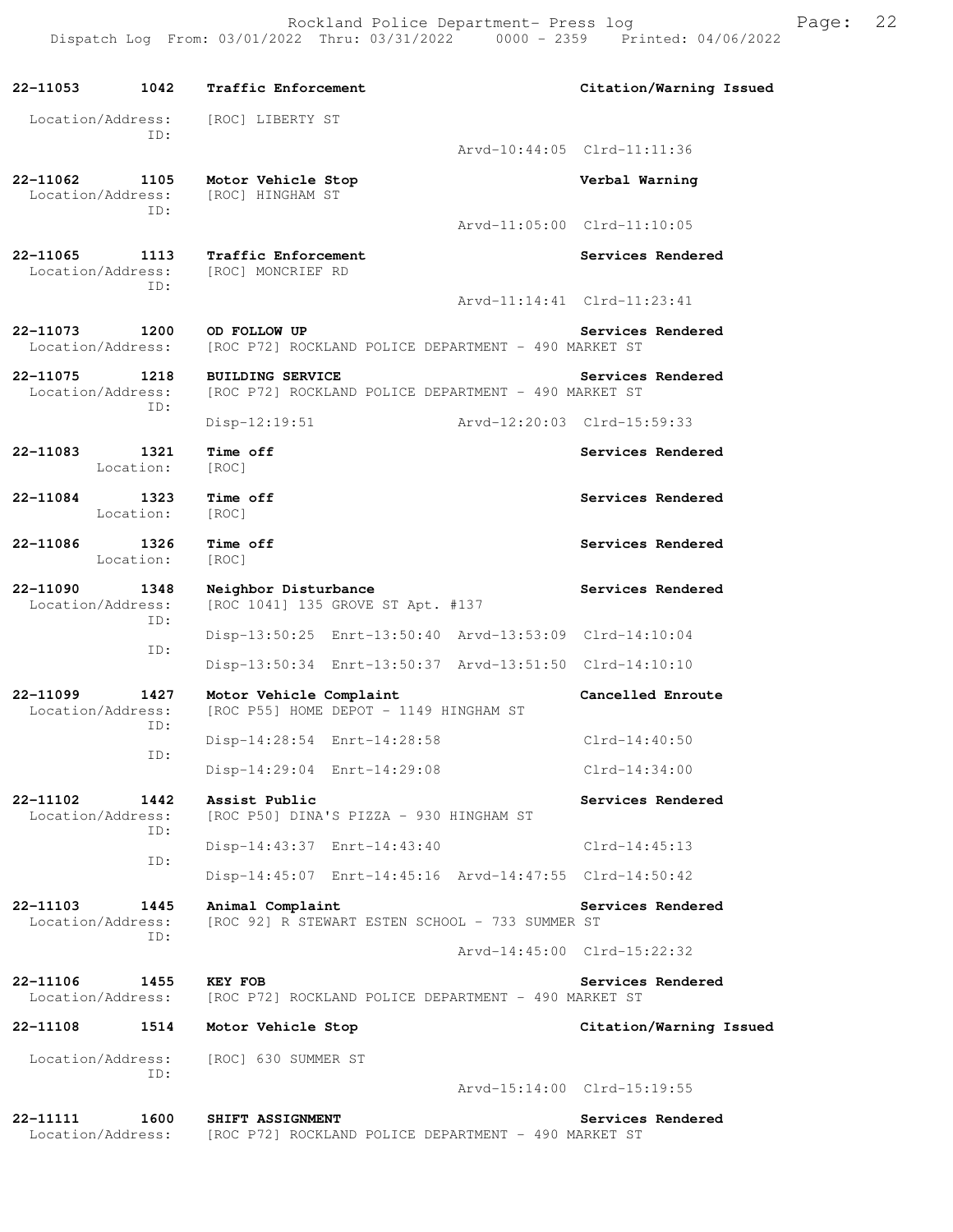Rockland Police Department- Press log entitled and Page: 23 Dispatch Log From: 03/01/2022 Thru: 03/31/2022 0000 - 2359 Printed: 04/06/2022

| 22-11117     | 1620<br>Location:                         | Details / Time off<br>[ROC]                    |                                 |                                                         | Services Rendered           |
|--------------|-------------------------------------------|------------------------------------------------|---------------------------------|---------------------------------------------------------|-----------------------------|
| 22-11120     | 1642<br>Location/Address:<br>TD:          | Traffic Enforcement<br>[ROC] MONCRIEF RD       |                                 |                                                         | Appears Secure              |
|              |                                           |                                                |                                 |                                                         | Arvd-16:43:45 Clrd-16:43:57 |
|              | 22-11122 1704<br>Location/Address:<br>TD: | <b>Traffic Enforcement</b><br>[ROC] LIBERTY ST |                                 |                                                         | Appears Secure              |
|              |                                           |                                                |                                 |                                                         | Arvd-17:05:32 Clrd-17:28:42 |
| $22 - 11133$ | 1805<br>Location:                         | Details / Time off<br>[ROC]                    |                                 |                                                         | Services Rendered           |
| 22-11151     | 1933<br>Location/Address:<br>TD:          | MVA Property Damage Only                       | [ROC] WEYMOUTH ST @ ABINGTON ST |                                                         | Vehicle Towed               |
|              |                                           |                                                |                                 | Disp-19:35:11 Enrt-19:35:23 Arvd-19:45:26 Clrd-20:25:44 |                             |
|              | TD:<br>TD:                                |                                                |                                 | Disp-19:35:11 Enrt-19:35:31 Arvd-19:37:40 Clrd-20:24:45 |                             |
|              |                                           |                                                |                                 | Disp-19:35:11 Enrt-19:35:27 Arvd-19:45:28 Clrd-20:25:51 |                             |

**For Date: 03/11/2022 - Friday**

| 0021<br>22-11177                                 | General Info                                                               | Services Rendered           |
|--------------------------------------------------|----------------------------------------------------------------------------|-----------------------------|
| Location/Address:                                | [ROC P72] ROCKLAND POLICE DEPARTMENT - 490 MARKET ST                       |                             |
| 22-11178<br>0023<br>Location/Address:            | General Info<br>[ROC P72] ROCKLAND POLICE DEPARTMENT - 490 MARKET ST       | Services Rendered           |
| 22-11181<br>0053<br>Location/Address:<br>TD:     | Motor Vehicle Complaint<br>[ROC] 100 UNION ST                              | Could Not Locate            |
|                                                  | Disp-00:54:08                                                              | Arvd-00:54:41 Clrd-01:00:13 |
| ID:<br>TD:                                       | Disp-00:54:08                                                              | Arvd-00:54:44 Clrd-00:57:47 |
|                                                  | $Disp-00:54:48$                                                            | Arvd-00:54:51 Clrd-01:00:15 |
| 22-11185<br>0126<br>Location/Address:<br>ID:     | Assist Police Department<br>[ROC 114] 132 UNION ST                         | Services Rendered           |
|                                                  | Disp-01:30:05                                                              | $Clrd-01:34:22$             |
| $22 - 11195$<br>0525<br>Location/Address:<br>ID: | Building Check<br>[ROC 61] UNION ST BUSINESS DISTRICT - UNION ST           | Services Rendered           |
|                                                  | Disp-05:26:36                                                              | $Clrd-05:27:31$             |
| TD:                                              | Disp-05:25:58                                                              | $Clrd-05:28:06$             |
| 22-11211<br>0800                                 | Information Call                                                           | No Action Required          |
| Location/Address:                                | [ROC P72] ROCKLAND POLICE DEPARTMENT - 490 MARKET ST                       |                             |
| 22-11212<br>0810<br>Location/Address:<br>TD:     | Health & Welfare Check<br>[ROC] 77 WOODSBURY RD                            | Services Rendered           |
|                                                  | Disp-08:12:09 Enrt-08:12:12 Arvd-08:17:02 Clrd-08:38:11                    |                             |
| $22 - 11225$<br>0856<br>Location/Address:<br>TD: | MVA Property Damage Only<br>[ROC 30] CORNERSTONE BUILDING - 800 HINGHAM ST | Investigated                |
| Refer To Summons:                                | Disp-09:05:43<br>22ROC-11225-AR                                            | $Clrd-09:15:43$             |
| Summons:                                         | HOGAN, KATHERINE STACK                                                     |                             |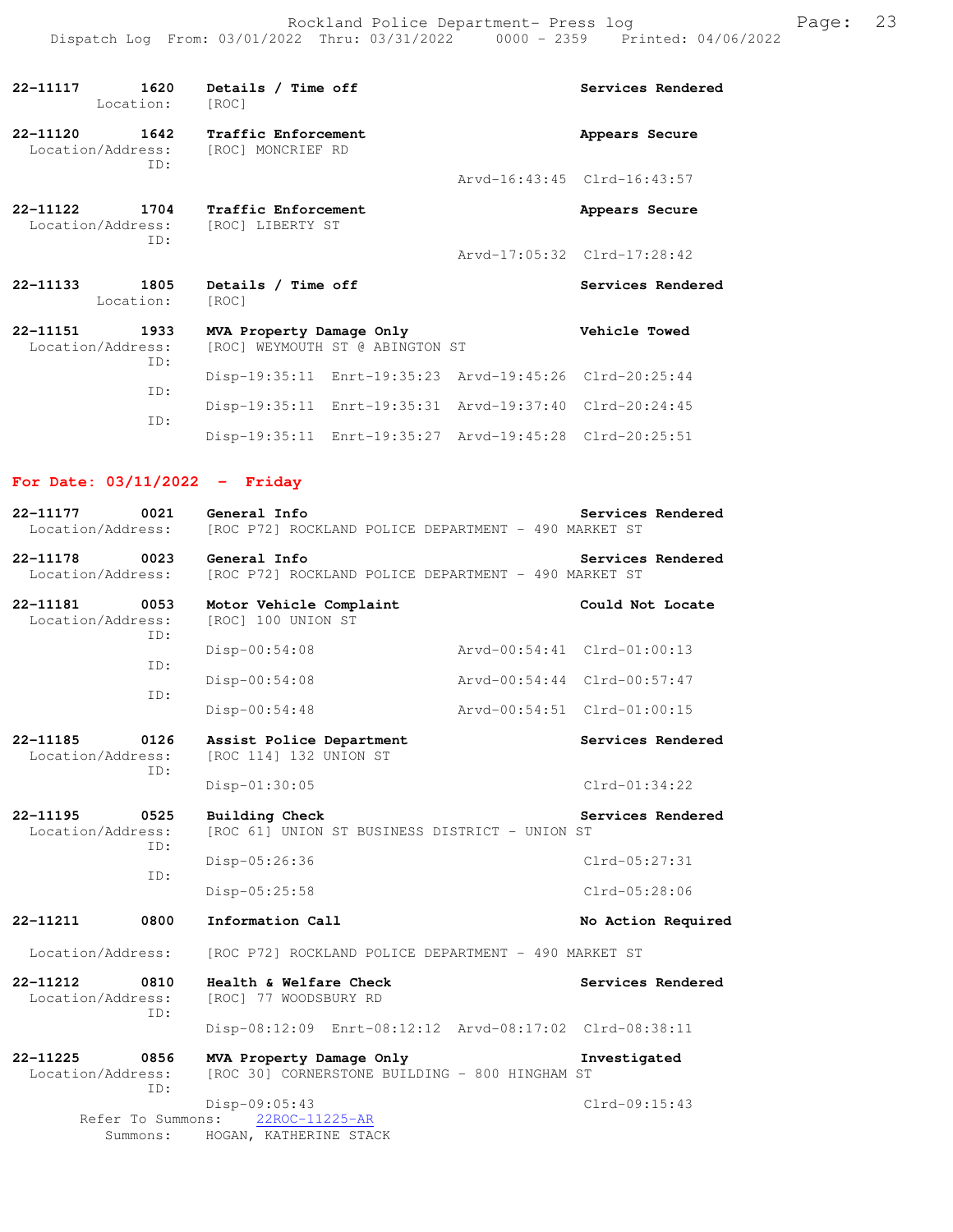|                                              |                                  | Rockland Police Department- Press log<br>Dispatch Log From: 03/01/2022 Thru: 03/31/2022 0000 - 2359 Printed: 04/06/2022 |  |                             | Page: | 24 |
|----------------------------------------------|----------------------------------|-------------------------------------------------------------------------------------------------------------------------|--|-----------------------------|-------|----|
|                                              | Address:                         | 15 HAMPSHIRE ST EVERETT, MA                                                                                             |  |                             |       |    |
|                                              | Age:<br>Charges:                 | 45<br>MARKED LANES VIOLATION<br>LEAVE SCENE OF PROPERTY DAMAGE<br>RECKLESS OPERATION OF MOTOR VEHICLE                   |  |                             |       |    |
| 22-11226                                     | 0910<br>Location/Address:<br>ID: | Traffic Enforcement<br>[ROC] MONCRIEF RD                                                                                |  | Services Rendered           |       |    |
|                                              |                                  |                                                                                                                         |  | Arvd-09:12:03 Clrd-09:23:18 |       |    |
| 22-11234                                     | 1006<br>Location/Address:<br>ID: | Traffic Enforcement<br>[ROC] SPRING ST                                                                                  |  | Services Rendered           |       |    |
|                                              |                                  |                                                                                                                         |  | Arvd-10:09:11 Clrd-10:35:55 |       |    |
| 22-11238                                     | 1045                             | Motor Vehicle Stop                                                                                                      |  | Citation/Warning Issued     |       |    |
|                                              | Location/Address:<br>ID:         | [ROC] 430 POND ST @ 1 NELSON RD                                                                                         |  |                             |       |    |
|                                              |                                  |                                                                                                                         |  | Arvd-10:45:00 Clrd-11:07:55 |       |    |
| 22-11251                                     | 1207                             | Details / Time off                                                                                                      |  | No Action Required          |       |    |
|                                              | Location:                        | [ROC]                                                                                                                   |  |                             |       |    |
| 22-11252<br>1210<br>Location/Address:<br>ID: |                                  | Animal Complaint<br>[ROC] 630 HINGHAM ST                                                                                |  | Services Rendered           |       |    |
|                                              |                                  |                                                                                                                         |  | Arvd-12:10:00 Clrd-12:17:55 |       |    |
| 22-11258                                     | 1234<br>Location/Address:<br>ID: | Unwanted Party<br>[ROC 93] 163 SALEM ST                                                                                 |  | Arrest (s) Made             |       |    |
|                                              | ID:                              | Disp-12:36:04 Enrt-12:36:12 Arvd-12:36:16 Clrd-13:39:33                                                                 |  |                             |       |    |
|                                              | ID:                              | Disp-12:37:59 Enrt-12:38:03 Arvd-12:38:05 Clrd-12:46:13                                                                 |  |                             |       |    |
|                                              | Refer To Arrest:                 | Disp-12:38:03<br>22ROC-11258-AR<br>Arrest: IMBERGAMO, ALEXANDER V                                                       |  | Arvd-12:38:07 Clrd-12:46:13 |       |    |
|                                              | Address:<br>Age: 52<br>Charges:  | 808 PLYMOUTH ST ABINGTON, MA<br>Default Warrant                                                                         |  |                             |       |    |
| 22-11261                                     | 1259<br>Location:                | Details / Time off<br>[ROC]                                                                                             |  | Services Rendered           |       |    |
| 22-11264                                     | 1305                             | Details / Time off                                                                                                      |  | No Action Required          |       |    |
|                                              | Location:                        | [ROC]                                                                                                                   |  |                             |       |    |
| 22-11265                                     | 1313                             | Traffic Enforcement                                                                                                     |  | Citation/Warning Issued     |       |    |
|                                              | Location/Address:<br>ID:         | [ROC] LIBERTY ST                                                                                                        |  | Arvd-13:14:31 Clrd-13:40:11 |       |    |
|                                              |                                  |                                                                                                                         |  |                             |       |    |
| 22-11266                                     | 1321<br>Location:                | Details / Time off<br>[ROC]                                                                                             |  | Services Rendered           |       |    |
| 22-11280                                     | 1412<br>Location/Address:<br>ID: | Disturbance<br>[ROC 65] ROGERS MIDDLE SCHOOL - 100 TAUNTON AVE                                                          |  | No Service                  |       |    |
|                                              |                                  | Disp-14:15:06 Enrt-14:47:14 Arvd-14:47:17 Clrd-14:50:00                                                                 |  |                             |       |    |
| 22-11287                                     | 1444<br>Location/Address:<br>ID: | Vehicle Maintenance<br>[ROC P72] ROCKLAND POLICE DEPARTMENT - 490 MARKET ST                                             |  | Services Rendered           |       |    |
|                                              |                                  |                                                                                                                         |  | Arvd-14:48:15 Clrd-14:49:12 |       |    |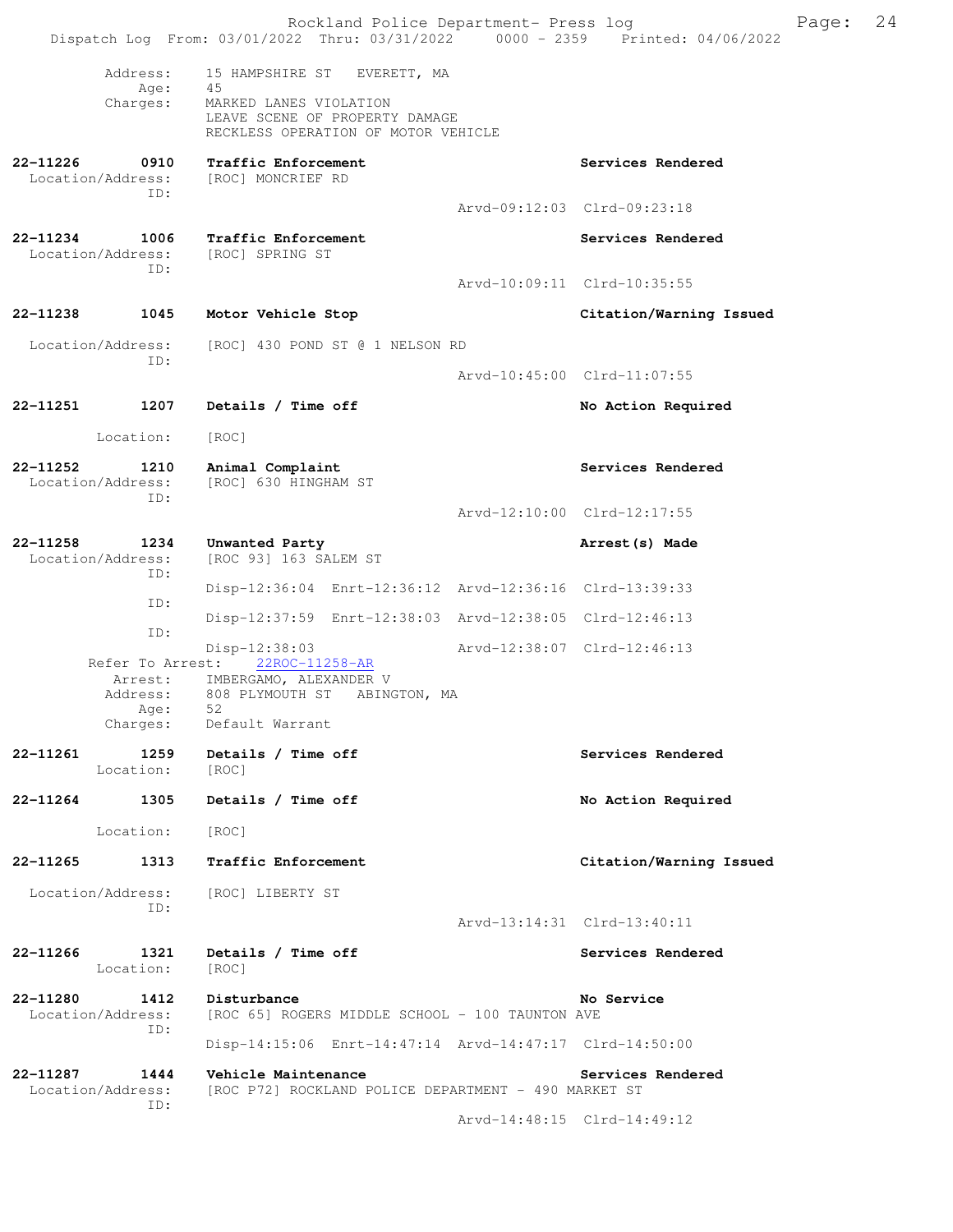Rockland Police Department- Press log Fage: 25 Dispatch Log From: 03/01/2022 Thru: 03/31/2022 0000 - 2359 Printed: 04/06/2022

**22-11289 1457 Details / Time off No Action Required**  Location: [ROC] **22-11290 1507 Health & Welfare Check Services Rendered**  Location/Address: [ROC] 5 HOLLY CT ID: Disp-15:13:12 Enrt-15:13:15 Arvd-15:17:46 Clrd-15:29:09 **22-11291 1510 Detail Services Rendered**  Location/Address: [ROC P72] ROCKLAND POLICE DEPARTMENT - 490 MARKET ST **22-11294 1537 Vandalism Services Not Required**  Location/Address: [ROC P72] ROCKLAND POLICE DEPARTMENT - 490 MARKET ST ID: Arvd-15:37:00 Clrd-15:39:11<br>22ROC-11294-AR Refer To Summons: Summons: IMBERGAMO, ALEXANDER V Address: 808 PLYMOUTH ST ABINGTON, MA Age: Charges: DESTRUCTION OF PROPERTY MALICIOUS/WANTON c266 §127 **22-11295 1600 SHIFT ASSIGNMENT Services Rendered**  Location/Address: [ROC P72] ROCKLAND POLICE DEPARTMENT - 490 MARKET ST **22-11299 1623 MVA Property Damage Only Paper Exchange**  Vicinity of: [ROC P55] HOME DEPOT - 1149 HINGHAM ST ID: Disp-16:23:53 Enrt-16:24:00 Clrd-16:32:45 ID: Disp-16:23:56 Enrt-16:24:00 Arvd-16:27:40 Clrd-16:37:32 ID: Disp-16:28:55 Enrt-16:28:58 Arvd-16:29:00 Clrd-16:37:32 **22-11303 1713 Traffic Enforcement Services Rendered**  Location/Address: [ROC] MONCRIEF RD ID: Arvd-17:14:54 Clrd-17:15:11 **22-11305 1720 Motor Vehicle Complaint Services Rendered**  Location/Address: [ROC] 333 SALEM ST @ 11 SPRUCE ST ID: Disp-17:21:58 Enrt-17:21:59 Arvd-17:26:34 Clrd-17:33:54 ID: Disp-17:23:13 Arvd-17:23:22 Clrd-17:41:22 ID: Disp-17:28:00 Arvd-17:28:05 Clrd-17:29:38 ID: Disp-17:28:35 Enrt-17:28:41 Arvd-17:28:43 Clrd-18:03:10 **22-11306 1726 Burglar Alarm Investigated**  Location/Address: [ROC P20] DUNKIN DONUTS - 21 EAST WATER ST ID: Disp-17:29:42 Enrt-17:29:45 Arvd-17:34:14 Clrd-17:42:06 ID: Disp-17:33:58 Enrt-17:34:02 Arvd-17:36:51 Clrd-17:39:22 ID: Disp-17:41:42 Arvd-17:41:45 Clrd-17:50:26 **22-11308 1752 Burglar Alarm Building Checked/Secured**  Location/Address: [ROC 55] 100 RESERVOIR PARK - BUSINESS CONDO - 100 RESERVOIR PARK DR ID: Disp-17:54:29 Enrt-18:02:33 Arvd-18:02:41 Clrd-18:12:19 **22-11312 1803 General Info Services Rendered**  Location/Address: [ROC P72] ROCKLAND POLICE DEPARTMENT - 490 MARKET ST **22-11321 1845 Lockout Services Rendered**  Location/Address: [ROC P107] DUNKIN DONUTS - 165 MARKET ST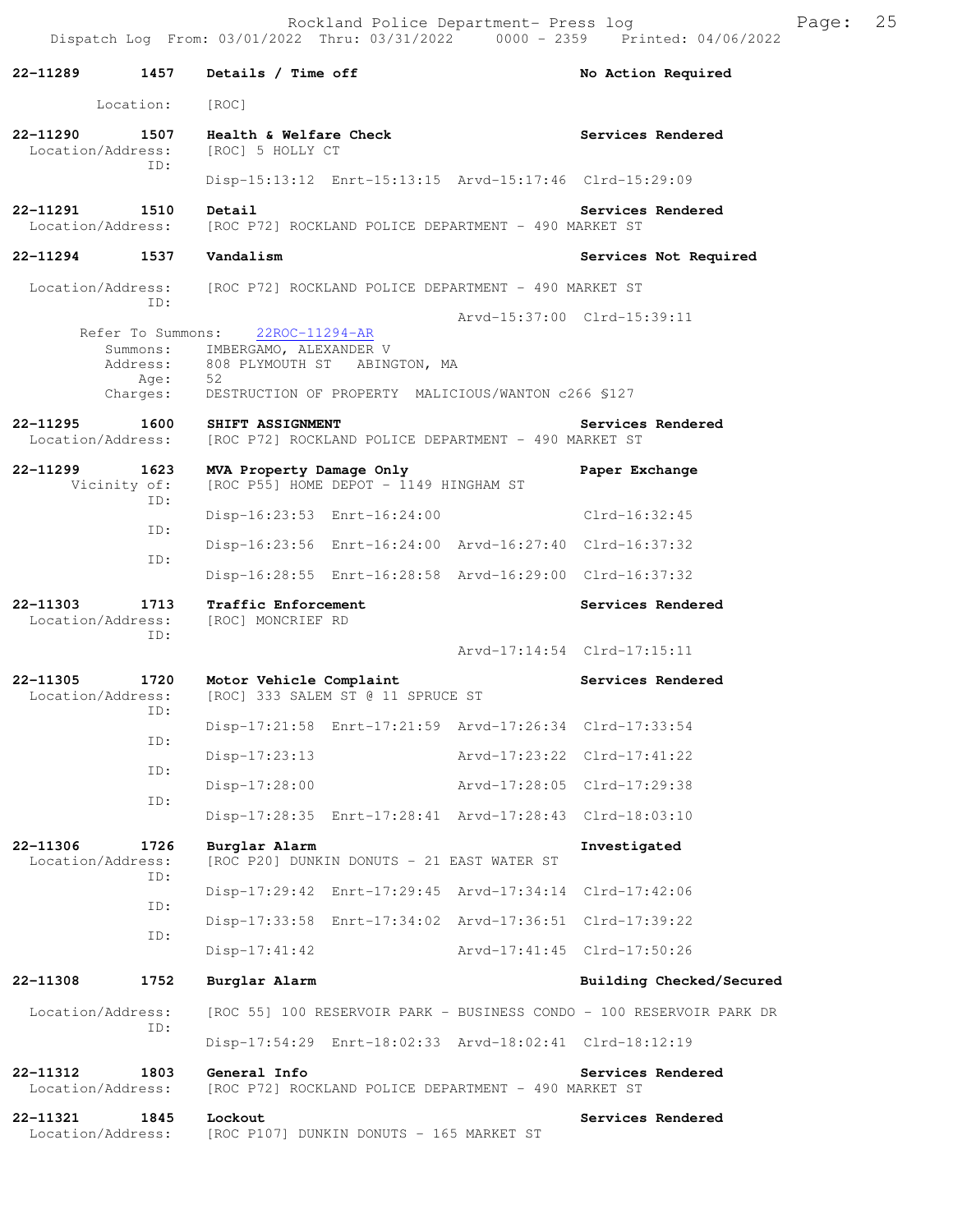|                               |                  | Dispatch Log From: 03/01/2022 Thru: 03/31/2022 0000 - 2359 Printed: 04/06/2022                | Rockland Police Department- Press log                   |                    | Page: | 26 |
|-------------------------------|------------------|-----------------------------------------------------------------------------------------------|---------------------------------------------------------|--------------------|-------|----|
|                               |                  |                                                                                               |                                                         |                    |       |    |
|                               | ID:              |                                                                                               | Disp-18:46:36    Arvd-18:47:25    Clrd-18:49:36         |                    |       |    |
| 22-11329<br>Location/Address: | 1918             | Assist Other Agency                                                                           | [ROC P72] ROCKLAND POLICE DEPARTMENT - 490 MARKET ST    | Services Rendered  |       |    |
|                               | ID:              | $Disp-19:22:20$                                                                               |                                                         | $Clrd-19:22:37$    |       |    |
| 22-11350<br>Location/Address: | 2126             | Motor Vehicle Complaint                                                                       | [ROC P72] ROCKLAND POLICE DEPARTMENT - 490 MARKET ST    | Services Rendered  |       |    |
| 22-11359 2307                 |                  | Assist Other Agency<br>Location/Address: [ROC P72] ROCKLAND POLICE DEPARTMENT - 490 MARKET ST |                                                         | Services Rendered  |       |    |
|                               |                  | For Date: $03/12/2022 -$ Saturday                                                             |                                                         |                    |       |    |
| 22-11361<br>Location/Address: | 0000             | General Info                                                                                  | [ROC P72] ROCKLAND POLICE DEPARTMENT - 490 MARKET ST    | Services Rendered  |       |    |
| 22-11364 0029                 |                  | <b>BOLO</b>                                                                                   |                                                         | No Action Required |       |    |
| Location/Address:             |                  |                                                                                               | [ROC P72] ROCKLAND POLICE DEPARTMENT - 490 MARKET ST    |                    |       |    |
| 22-11374<br>Location/Address: | 0120<br>ID:      | Suspicious Activity                                                                           | [ROC P93] THE BANNER - 167 UNION ST                     | Arrest (s) Made    |       |    |
|                               | ID:              |                                                                                               | Disp-01:22:55 Enrt-01:23:11 Arvd-01:28:18 Clrd-01:45:50 |                    |       |    |
|                               | ID:              |                                                                                               | Disp-01:23:02 Enrt-01:23:11 Arvd-01:28:18 Clrd-02:16:28 |                    |       |    |
|                               |                  | Refer To P/C: 22ROC-11374-AR                                                                  | Disp-01:39:32 Enrt-01:39:34 Arvd-01:39:36 Clrd-01:45:55 |                    |       |    |
|                               | Address:<br>Age: | P/C: KEELEY, JENNIFER M<br>47                                                                 | 1088 PLEASANT ST WEYMOUTH, MA                           |                    |       |    |
|                               | Charges:         | PROTECTIVE CUSTODY                                                                            |                                                         |                    |       |    |
| 22-11375<br>Location/Address: | ID:              | 0123 Motor Vehicle Complaint<br>[ROC] HINGHAM ST                                              |                                                         | Gone on arrival    |       |    |
|                               |                  |                                                                                               | Disp-01:23:59 Enrt-01:24:01 Arvd-01:26:59 Clrd-01:31:02 |                    |       |    |
| 22-11380<br>Location/Address: | 0214<br>ID:      | Suspicious Activity                                                                           | [ROC 530] 72 MARTHA DR Apt. #C                          | Sent On Way        |       |    |
|                               | ID:              |                                                                                               | Disp-02:16:06 Enrt-02:16:44 Arvd-02:18:47 Clrd-02:25:51 |                    |       |    |
|                               | ID:              |                                                                                               | Disp-02:16:21 Enrt-02:16:44 Arvd-02:18:01 Clrd-02:25:51 |                    |       |    |
|                               |                  |                                                                                               | Disp-02:16:39 Enrt-02:16:44 Arvd-02:18:55 Clrd-02:25:51 |                    |       |    |
| 22-11381<br>Location/Address: | 0241<br>ID:      | Prisoner RELEASE                                                                              | [ROC P72] ROCKLAND POLICE DEPARTMENT - 490 MARKET ST    | Services Rendered  |       |    |
|                               |                  | Disp-02:44:53                                                                                 |                                                         | $Clrd-02:46:18$    |       |    |
| 22-11383                      | 0245             | <b>BOLO</b>                                                                                   |                                                         | No Action Required |       |    |
| Location/Address:             |                  |                                                                                               | [ROC P72] ROCKLAND POLICE DEPARTMENT - 490 MARKET ST    |                    |       |    |
| 22-11395<br>Location/Address: | 0602             | <b>Building Check</b><br>[ROC] UNION ST                                                       |                                                         | Appears Secure     |       |    |

Arvd-06:03:19 Clrd-06:19:00

ID:

ID:

**22-11402 0644 Harassment Services Rendered**  Location/Address: [ROC P72] ROCKLAND POLICE DEPARTMENT - 490 MARKET ST

Disp-06:48:09 Clrd-06:48:21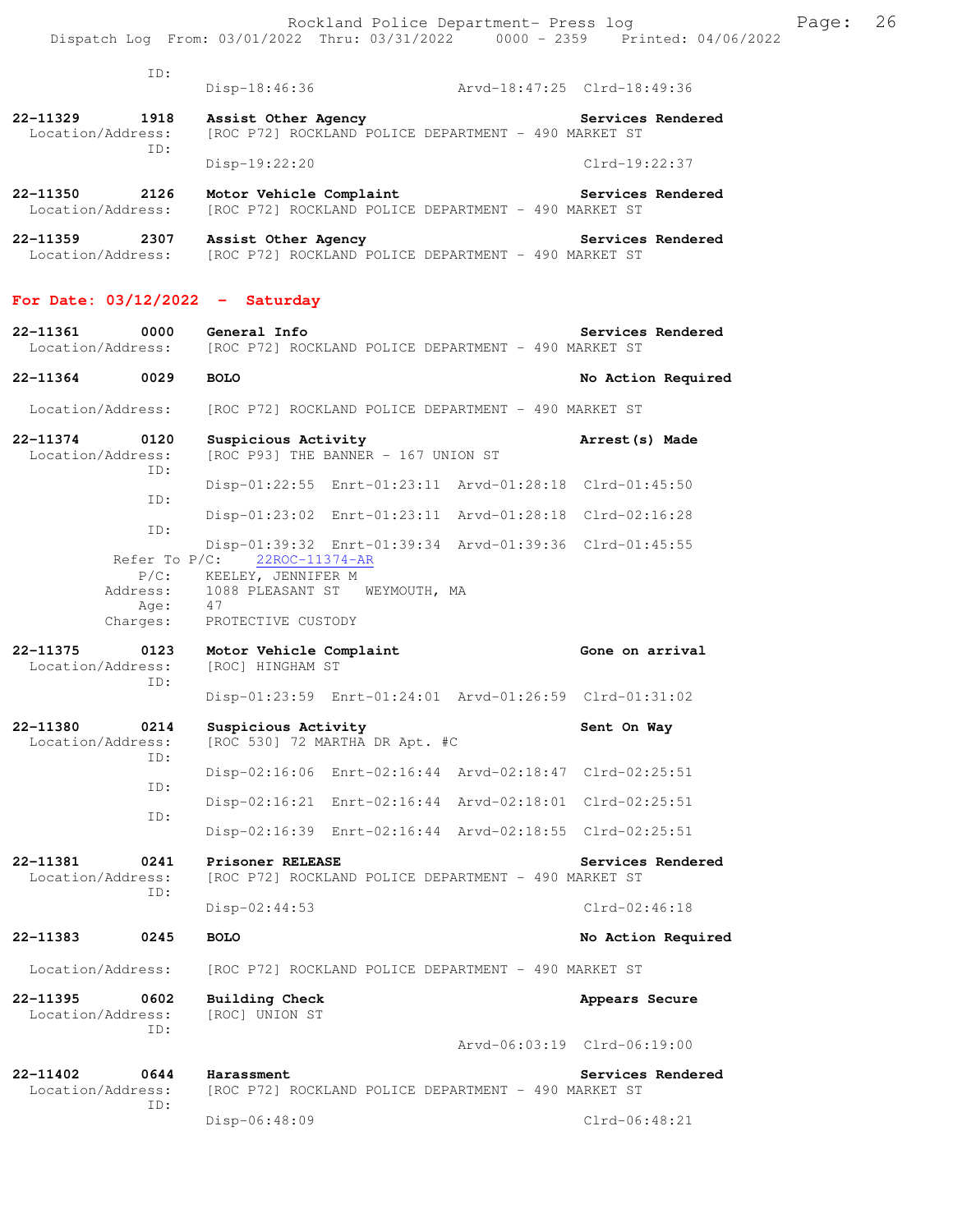|                               |                   | Rockland Police Department- Press log<br>Dispatch Log From: 03/01/2022 Thru: 03/31/2022 0000 - 2359 Printed: 04/06/2022 |                             |                  |                          | Page: | 27 |
|-------------------------------|-------------------|-------------------------------------------------------------------------------------------------------------------------|-----------------------------|------------------|--------------------------|-------|----|
| 22-11403<br>Location/Address: | 0649              | Burglar Alarm<br>[ROC 84] HARMON GOLF & FITNESS CLUB - 168 CONCORD ST                                                   |                             |                  | Services Rendered        |       |    |
|                               | ID:               | Disp-06:50:53 Enrt-06:51:25 Arvd-06:53:44 Clrd-06:57:46                                                                 |                             |                  |                          |       |    |
| 22-11408<br>Location/Address: | 0800              | General Info<br>[ROC P72] ROCKLAND POLICE DEPARTMENT - 490 MARKET ST                                                    |                             |                  | Services Rendered        |       |    |
| 22-11416                      | 0935              | <b>Building Check</b>                                                                                                   |                             |                  | Building Checked/Secured |       |    |
| Location/Address:             |                   | [ROC P89] CALVARY CHAPEL - 175 MARKET ST                                                                                |                             |                  |                          |       |    |
| ID:                           |                   |                                                                                                                         | Arvd-09:37:11 Clrd-09:41:02 |                  |                          |       |    |
| 22-11417<br>Location/Address: | 1005<br>ID:       | Motor Vehicle Complaint<br>[ROC] PLAIN ST                                                                               |                             | Gone on arrival  |                          |       |    |
|                               |                   | $Disp-10:06:22$                                                                                                         | Arvd-10:06:31 Clrd-10:12:37 |                  |                          |       |    |
| 22-11419                      | 1020<br>Location: | Time off<br>[ROC]                                                                                                       |                             |                  | Services Rendered        |       |    |
| 22-11425                      | 1113              | Building Check                                                                                                          |                             |                  | Building Checked/Secured |       |    |
| Location/Address:             | ID:               | [ROC 530] 100 MARTHA DR                                                                                                 |                             |                  |                          |       |    |
|                               |                   |                                                                                                                         | Arvd-11:13:54 Clrd-11:16:08 |                  |                          |       |    |
| 22-11430<br>Location/Address: | 1147<br>ID:       | Stolen Motor Vehicle<br>[ROC 122] 724 UNION ST                                                                          |                             |                  | Services Rendered        |       |    |
|                               | ID:               | $Disp-11:52:20$                                                                                                         |                             | Clrd-12:08:28    |                          |       |    |
|                               | ID:               | Disp-11:52:23 Enrt-12:37:27                                                                                             |                             | $Clrd-12:45:01$  |                          |       |    |
|                               |                   | Disp-12:53:38                                                                                                           |                             | $Clrd-12:53:41$  |                          |       |    |
| 22-11434                      | 1230<br>Location: | Details / Time off<br>[ROC]                                                                                             |                             |                  | Services Rendered        |       |    |
| 22-11442                      | 1301<br>Location: | Details / Time off<br>[ROC]                                                                                             |                             |                  | Services Rendered        |       |    |
| 22-11443                      | 1301<br>Location: | Details / Time off<br>[ROC]                                                                                             |                             |                  | Services Rendered        |       |    |
| 22-11458                      | 1443              | <b>Building Check</b>                                                                                                   |                             |                  | Building Checked/Secured |       |    |
| Location/Address:             | ID:               | [ROC P89] CALVARY CHAPEL - 175 MARKET ST                                                                                |                             |                  |                          |       |    |
|                               |                   |                                                                                                                         | Arvd-14:43:37 Clrd-14:43:42 |                  |                          |       |    |
| 22-11459                      | 1447<br>Location: | Details / Time off<br>[ROC]                                                                                             |                             |                  | Services Rendered        |       |    |
| 22-11465<br>Location/Address: | 1550              | Neighbor DisPUTE<br>[ROC 244] 329 NORTH AVE                                                                             |                             | Advised to Court |                          |       |    |
| 22-11466<br>Location/Address: | 1603              | SHIFT ASSIGNMENTS<br>[ROC P72] ROCKLAND POLICE DEPARTMENT - 490 MARKET ST                                               |                             |                  | Services Rendered        |       |    |
| 22-11467<br>Location/Address: | 1624<br>ID:       | Health & Welfare Check<br>[ROC] 22 SUMMER ST                                                                            |                             |                  | Services Rendered        |       |    |
|                               |                   | Disp-16:28:16 Enrt-16:28:22                                                                                             |                             | Clrd-16:32:14    |                          |       |    |
| 22-11468<br>Location/Address: | 1659<br>ID:       | Stolen Motor Vehicle<br>[ROC 164] 93 MARTHA DR                                                                          |                             | No Service       |                          |       |    |
|                               |                   | Disp-17:00:53 Enrt-17:01:04 Arvd-17:12:45 Clrd-17:21:23                                                                 |                             |                  |                          |       |    |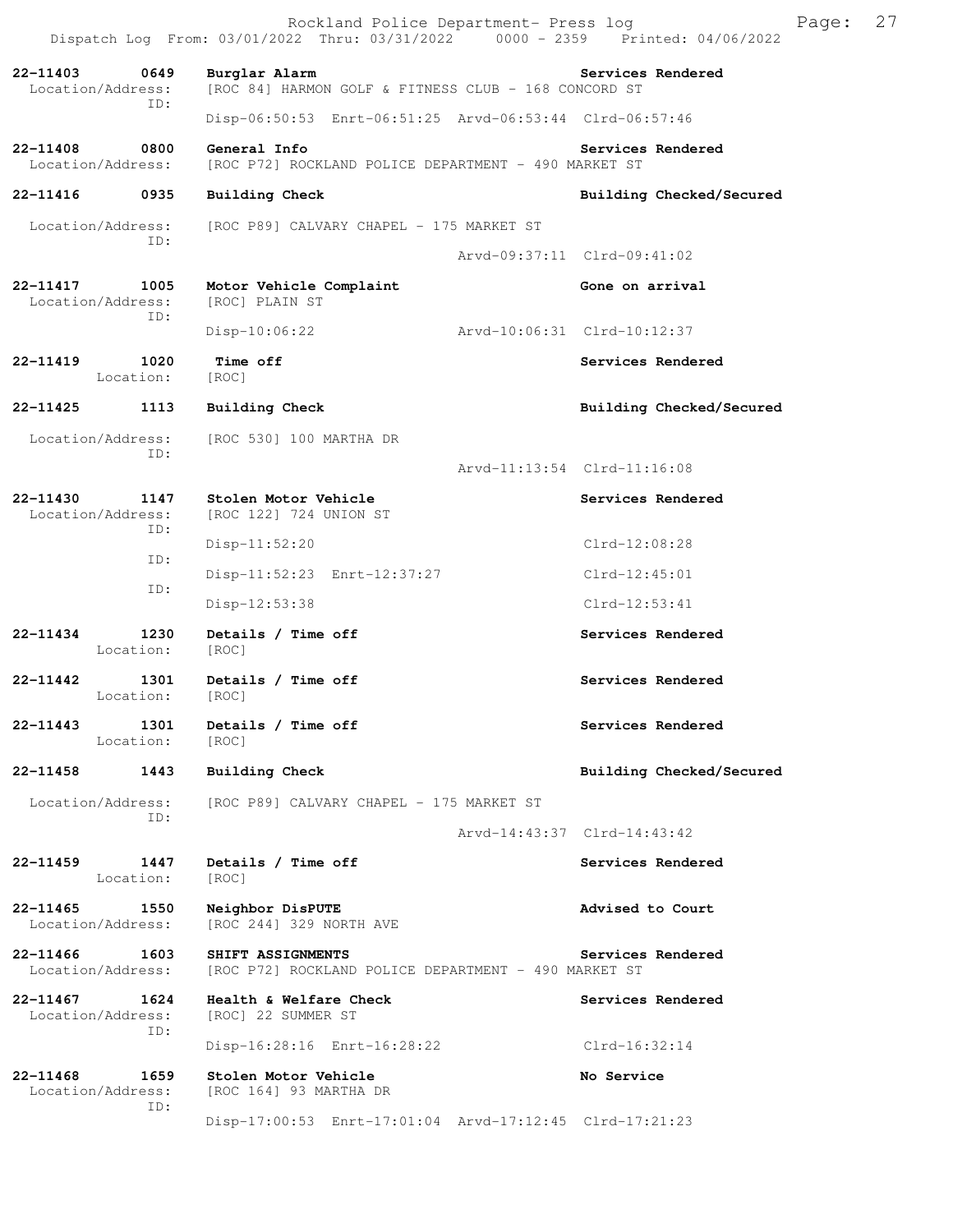**22-11469 1719 Traffic Enforcement Services Rendered**  Location/Address: [ROC] LIBERTY ST ID: Arvd-17:20:47 Clrd-17:21:34 **22-11470 1719 General Info Services Rendered** Location/Address: [ROC P72] ROCKLAND POLICE DEPARTMENT - 490 MARKET ST [ROC P72] ROCKLAND POLICE DEPARTMENT - 490 MARKET ST **22-11475 1737 Traffic Enforcement Services Rendered**  Location/Address: [ROC] MONCRIEF RD ID: Arvd-17:38:32 Clrd-17:39:18 **22-11480 1834 MVA Property Damage Only Unfounded**  Location/Address: [ROC] 56 BUTTERNUT LN ID: Disp-18:35:28 Enrt-18:35:59 Arvd-18:39:20 Clrd-18:43:02 **22-11485 1956 Animal Complaint Services Rendered**  Location/Address: [ROC] 303 MARKET ST ID: Disp-19:59:58 Arvd-20:03:09 Clrd-20:07:25 **22-11489 2037 Motor Vehicle Stop Verbal Warning**  Location/Address: [ROC] 55 CENTRE AVE @ 16 ARTHUR ST ID: Disp-20:38:12 Arvd-20:38:14 Clrd-20:38:53 **22-11495 2126 Harassment Services Rendered Services Rendered Services Rendered** [ROC] 21 WARD AVE ID: Disp-21:28:39 Clrd-21:28:53 **22-11496 2132 Disturbance Arrest(s) Made**  [ROC P86] MOBIL GAS STATION - 158 MARKET ST ID: Disp-21:32:53 Enrt-21:33:52 Clrd-21:34:08 ID: Disp-21:32:56 Enrt-21:33:52 Clrd-21:38:49 ID: Disp-21:33:35 Enrt-21:33:52 Arvd-21:39:05 Clrd-21:43:10 **22-11497 2134 Motor Vehicle Stop Arrest(s) Made**  Vicinity of: [ROC 116] 261 UNION ST ID: Arvd-21:34:00 Clrd-22:54:17 ID: Disp-21:38:57 Arvd-21:39:01 Clrd-21:44:30 ID: Disp-21:44:45<br>st: 22ROC-11497-AR Arvd-21:44:49 Clrd-21:49:09 Refer To Arrest: Arrest: GONSALVES, SYLEESHA NICHELLE<br>Address: HOMELESS HOMELESS, MA HOMELESS HOMELESS, MA Age: 26 Charges: Straight Warrant Straight Warrant **22-11502** 2210 Prisoner Information<br>Location/Address: [ROC P72] ROCKLAND POLICE DEPARTMENT - 490 MARKET ST [ROC P72] ROCKLAND POLICE DEPARTMENT - 490 MARKET ST ID: Disp-22:11:57 Clrd-22:15:46 **22-11508 2310 Suspicious Activity Services Rendered**  Location/Address: [ROC] 200 VFW DR ID: Disp-23:13:00 Enrt-23:13:13 Arvd-23:16:53 Clrd-23:22:19 ID: Disp-23:13:10 Enrt-23:13:13 Arvd-23:17:10 Clrd-23:25:03 ID: Disp-23:17:21 Arvd-23:17:25 Clrd-23:22:24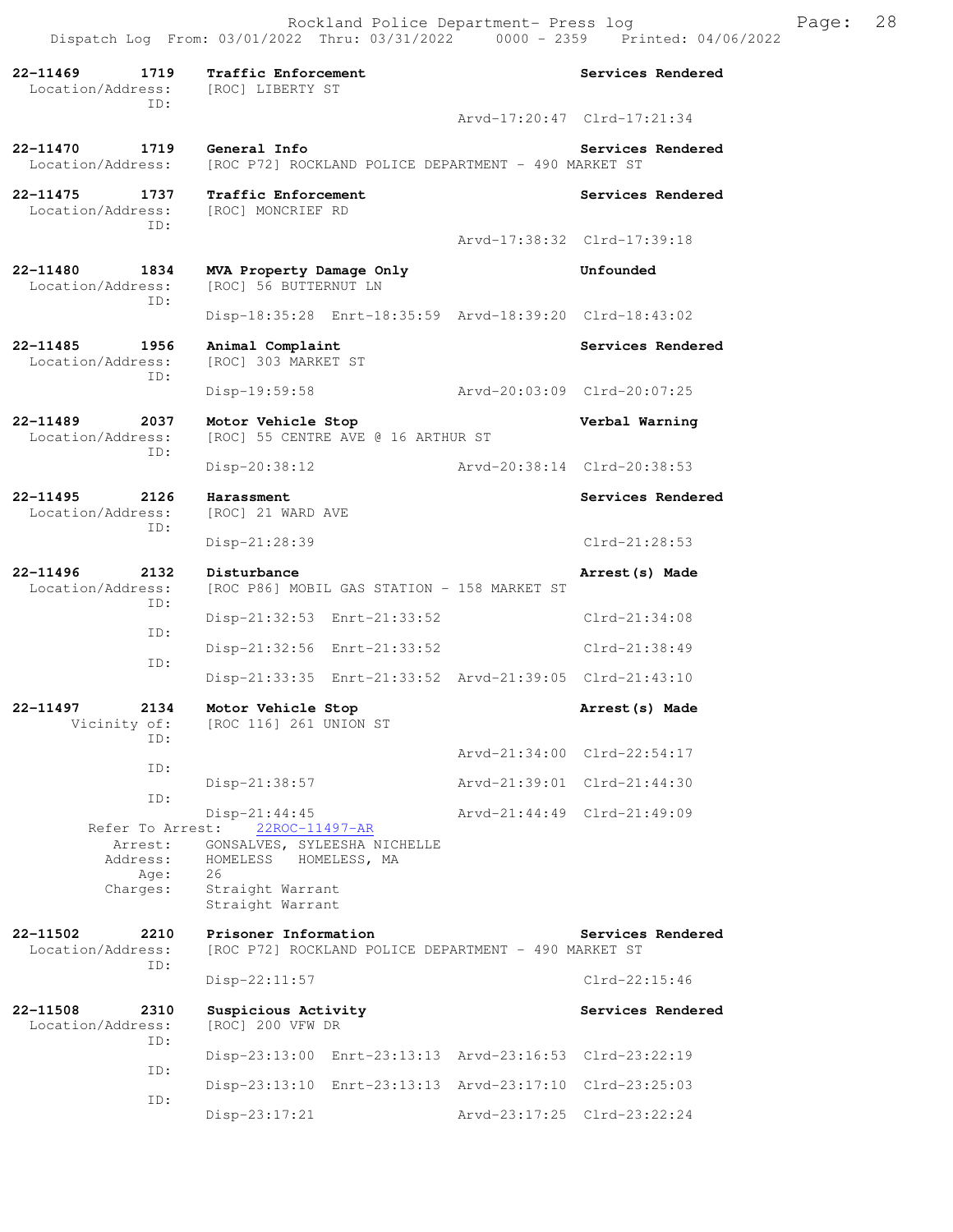Rockland Police Department- Press log Freed Page: 29 Dispatch Log From: 03/01/2022 Thru: 03/31/2022 0000 - 2359 Printed: 04/06/2022

**For Date: 03/13/2022 - Sunday**

**22-11515 0000 SHIFT ASSIGNMENTS Services Rendered**  Location/Address: [ROC P72] ROCKLAND POLICE DEPARTMENT - 490 MARKET ST **22-11519 0104 Prisoner Information Services Not Required**  Location/Address: [ROC P72] ROCKLAND POLICE DEPARTMENT - 490 MARKET ST **22-11528 0403 Details / Time off No Action Required**  Location: [ROC] **22-11529 0444 Burglar Alarm Building Checked/Secured**  Location/Address: [ROC 62] JEFFERSON SCHOOL - 63 GEORGE ST ID: Disp-04:46:05 Enrt-04:46:18 Arvd-04:47:54 Clrd-05:03:48 ID: Disp-04:48:34 Arvd-04:48:39 Clrd-05:03:48 ID: Disp-04:52:01 Enrt-04:52:06 Clrd-05:00:43 ID: Disp-04:55:10 Enrt-04:55:15 Clrd-05:03:48 **22-11532 0541 Traffic Enforcement Services Rendered**  Location/Address: ID: Disp-05:42:01 Arvd-05:42:06 Clrd-05:58:41 **22-11533 0604 Traffic Enforcement Services Rendered**  Location/Address: [ROC] LIBERTY ST ID: Disp-06:05:07 Arvd-06:05:14 Clrd-06:23:35 **22-11534 0620 COMPUTER MALFUNCTION Services Not Required**  Location/Address: [ROC P72] ROCKLAND POLICE DEPARTMENT - 490 MARKET ST **22-11536 0628 BOLO Services Rendered**  Location/Address: [ROC P72] ROCKLAND POLICE DEPARTMENT - 490 MARKET ST **22-11542 0800 SHIFT ASSIGNMENTS Services Rendered**  Location/Address: [ROC P72] ROCKLAND POLICE DEPARTMENT - 490 MARKET ST 22-11547 0837 Traffic Enforcement **Services Rendered** Services Rendered Location/Address: [ROC] LIBERTY ST ID: Arvd-08:39:00 Clrd-08:55:06 **22-11552 0918 Traffic Enforcement Services Not Required**  Location/Address: [ROC] MONCRIEF RD ID: Arvd-09:20:29 Clrd-09:51:51 **22-11553 0936 General Info Services Rendered**  Location/Address: [ROC P72] ROCKLAND POLICE DEPARTMENT - 490 MARKET ST **22-11565 1126 Traffic Enforcement 1126 Services Rendered Location/Address:** [ROC] MONCRIEF RD [ROC] MONCRIEF RD ID: Arvd-11:28:02 Clrd-11:53:04 **22-11566 1131 DetailS Services Rendered**  Location: [ROC] **22-11568 1136 General Info Services Rendered**  Location/Address: [ROC P72] ROCKLAND POLICE DEPARTMENT - 490 MARKET ST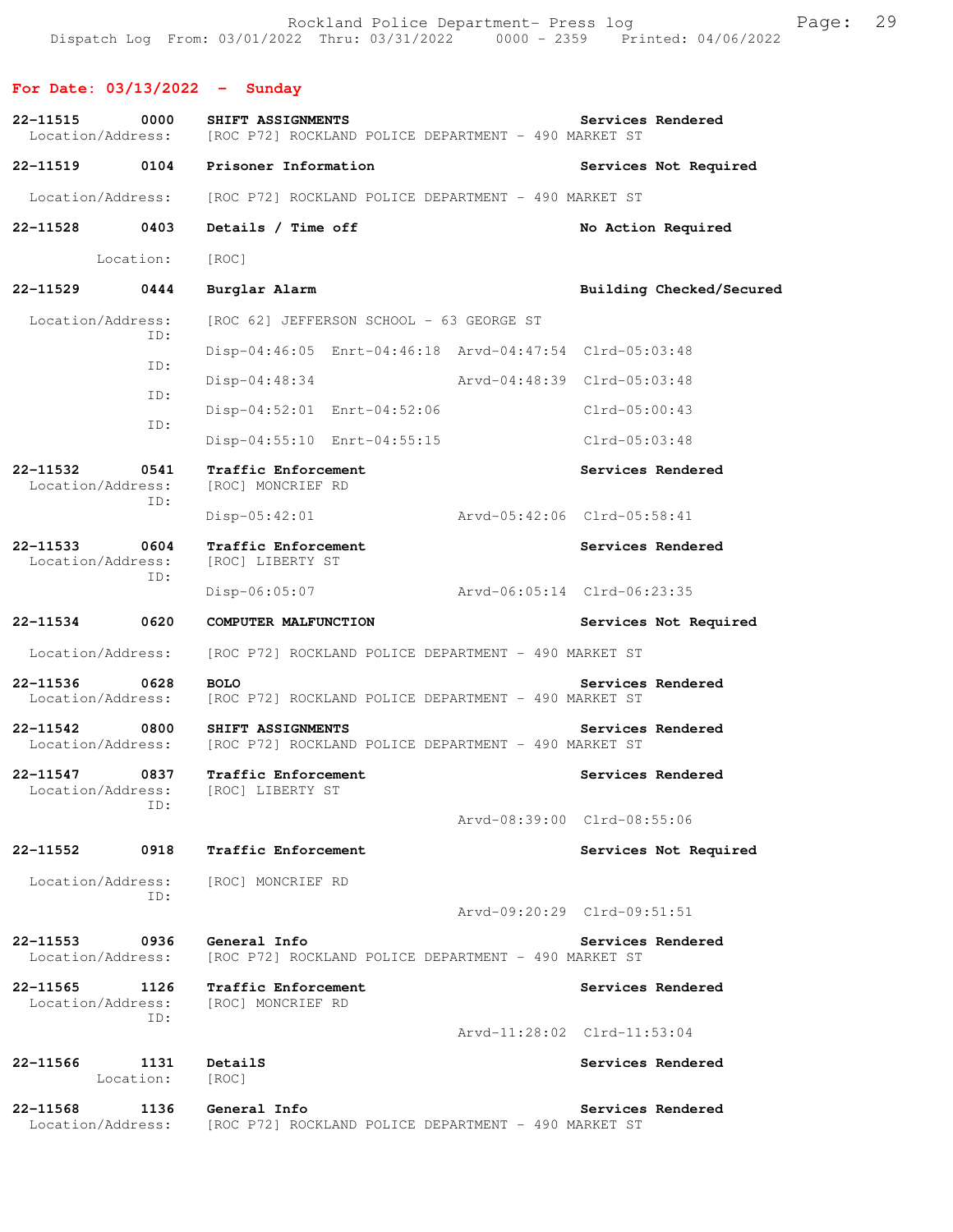**22-11572 1147 TIME OFF No Action Required**  Location/Address: [ROC P72] ROCKLAND POLICE DEPARTMENT - 490 MARKET ST ID:

22-11573 1151 TIME OFF **No Action Required**  Location/Address: [ROC P72] ROCKLAND POLICE DEPARTMENT - 490 MARKET ST ID:

**22-11574 1157 Time off Services Rendered**  Location: [ROC]

**22-11575 1159 TIME OFF No Action Required**  Location/Address: [ROC P72] ROCKLAND POLICE DEPARTMENT - 490 MARKET ST ID:

Arvd-11:59:00 Clrd-12:00:43

Arvd-12:18:00 Clrd-12:21:43

Arvd-12:23:50 Clrd-12:25:17

Arvd-13:57:21 Clrd-14:19:29

Arvd-11:47:25 Clrd-11:50:59

Arvd-11:51:00 Clrd-11:59:13

**22-11576 1201 TIME OFF No Action Required**  Location/Address: [ROC P72] ROCKLAND POLICE DEPARTMENT - 490 MARKET ST

> ID: Arvd-12:01:00 Clrd-12:02:54

**22-11578 1210 Disabled Motor Vehicle Services Rendered** Vicinity of: [ROC] VOLVO DEALERSHIP - HINGHAM ST [ROC] VOLVO DEALERSHIP - HINGHAM ST ID: Arvd-12:10:00 Clrd-12:15:54

**22-11580 1218 Motor Vehicle Stop Services Rendered**  [ROC] 719 LIBERTY ST ID:

**22-11581 1223 Traffic Enforcement Services Rendered**  Location/Address: [ROC] LIBERTY ST ID:

**22-11591 1356 Traffic Enforcement Services Rendered** Location/Address: [ROC] LIBERTY ST Location/Address: ID:

**22-11593 1401 General Info Services Rendered**  Location/Address: [ROC P72] ROCKLAND POLICE DEPARTMENT - 490 MARKET ST

**22-11595 1431 Traffic Enforcement Services Rendered**  Location/Address: [ROC] MONCRIEF RD ID:

 Arvd-14:32:34 Clrd-14:54:55 **22-11601 1601 SHIFT ASSIGNMENTS Services Rendered**  [ROC P72] ROCKLAND POLICE DEPARTMENT - 490 MARKET ST

 ID: Disp-16:03:43 Clrd-16:03:49

**22-11604 1635 911 Accidental Investigated**  Location/Address: [ROC] 119 GROVE ST Apt. #39 ID: Disp-16:38:10 Arvd-16:38:16 Clrd-16:39:39 ID: Disp-16:39:17 Enrt-16:39:21 Arvd-16:46:29 Clrd-17:00:58

**22-11605 1642 Detail Services Rendered**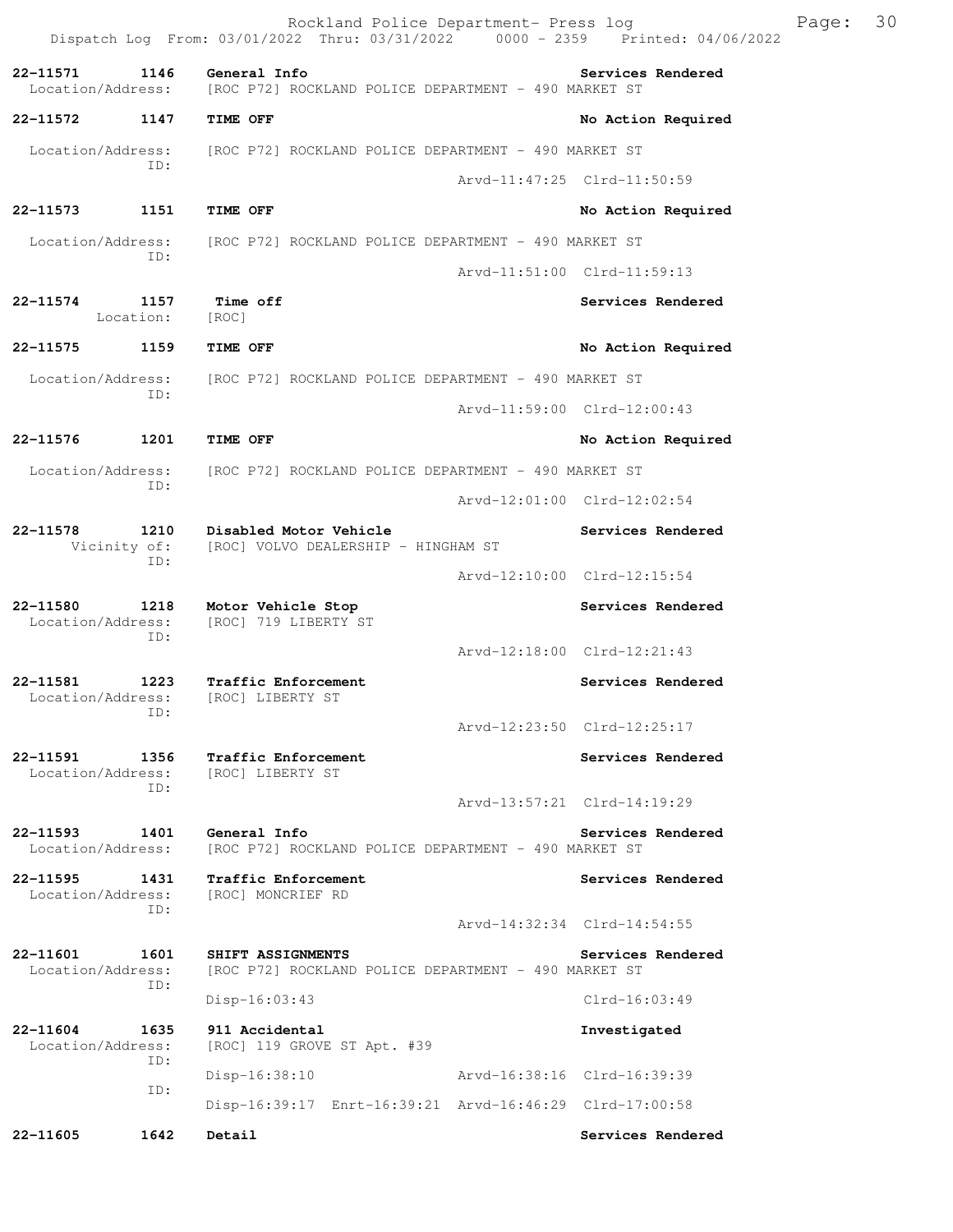|                                              | Rockland Police Department- Press log<br>Dispatch Log From: 03/01/2022 Thru: 03/31/2022 0000 - 2359 Printed: 04/06/2022 | 31<br>Page:                 |
|----------------------------------------------|-------------------------------------------------------------------------------------------------------------------------|-----------------------------|
| Location/Address:                            | [ROC P72] ROCKLAND POLICE DEPARTMENT - 490 MARKET ST                                                                    |                             |
| 22-11617<br>1819<br>Location/Address:<br>ID: | Suspicious Activity<br>[ROC P72] ROCKLAND POLICE DEPARTMENT - 490 MARKET ST                                             | <b>Services Rendered</b>    |
|                                              | Disp-18:22:21                                                                                                           | $Clrd-18:22:34$             |
| 22-11638<br>2054<br>Location: [ROC]          | Details / Time off                                                                                                      | Services Rendered           |
| For Date: $03/14/2022 -$ Monday              |                                                                                                                         |                             |
| 22-11659<br>0005<br>Location/Address:<br>ID: | SHIFT ASSIGNMENTS<br>[ROC P72] ROCKLAND POLICE DEPARTMENT - 490 MARKET ST                                               | Services Rendered           |
|                                              | Disp-00:07:59                                                                                                           | $Clrd-00:08:13$             |
| 22-11660<br>0010<br>Location:                | Details / Time off<br>[ROC]                                                                                             | Services Rendered           |
| 22-11663<br>0047<br>Location/Address:<br>ID: | General Incident<br>[ROC P72] ROCKLAND POLICE DEPARTMENT - 490 MARKET ST                                                | Services Rendered           |
|                                              | $Disp-00:49:12$                                                                                                         | Clrd-00:49:19               |
| 22-11675<br>0521<br>Location/Address:<br>ID: | Building Check<br>[ROC] UNION ST                                                                                        | Appears Secure              |
|                                              | Disp-05:22:34                                                                                                           | Arvd-05:22:41 Clrd-05:39:40 |
| 22-11677 0614<br>Location/Address:<br>ID:    | Traffic Enforcement<br>[ROC] MONCRIEF RD                                                                                | Services Rendered           |
|                                              | Disp-06:14:59                                                                                                           | Arvd-06:15:08 Clrd-06:40:28 |
| 22-11683<br>0714<br>Location/Address:<br>ID: | Traffic Enforcement<br>[ROC] LIBERTY ST                                                                                 | Services Rendered           |
|                                              | Disp-07:15:41                                                                                                           | Arvd-07:15:48 Clrd-07:36:23 |
| 0715<br>22-11684<br>ID:                      | General Incident<br>Location/Address: [ROC P72] ROCKLAND POLICE DEPARTMENT - 490 MARKET ST                              | Services Rendered           |
|                                              | $Disp-07:16:47$                                                                                                         | $Clrd-07:16:52$             |
| 22-11686<br>0726<br>Location/Address:<br>ID: | Disabled Motor Vehicle<br>[ROC] BEECH ST                                                                                | Gone on arrival             |
|                                              | Disp-07:27:24 Enrt-07:27:30 Arvd-07:28:54 Clrd-07:33:03                                                                 |                             |
| 22-11687<br>0732<br>Location/Address:        | Detail<br>[ROC P72] ROCKLAND POLICE DEPARTMENT - 490 MARKET ST                                                          | Services Rendered           |
| 22-11689<br>0800<br>Location/Address:        | General Info<br>[ROC P72] ROCKLAND POLICE DEPARTMENT - 490 MARKET ST                                                    | Services Rendered           |
| 22-11698<br>0907<br>Location/Address:        | Detail<br>[ROC] 841 HINGHAM ST                                                                                          | Services Rendered           |
| 22-11700 0910                                | Details / Time off                                                                                                      | No Action Required          |
| Location:                                    | [ROC]                                                                                                                   |                             |
| 0911<br>22-11701                             | Details / Time off                                                                                                      | No Action Required          |
| Location:                                    | [ROC]                                                                                                                   |                             |
| 22-11702<br>0913                             | Details / Time off                                                                                                      | No Action Required          |
| Location:                                    | [ROC]                                                                                                                   |                             |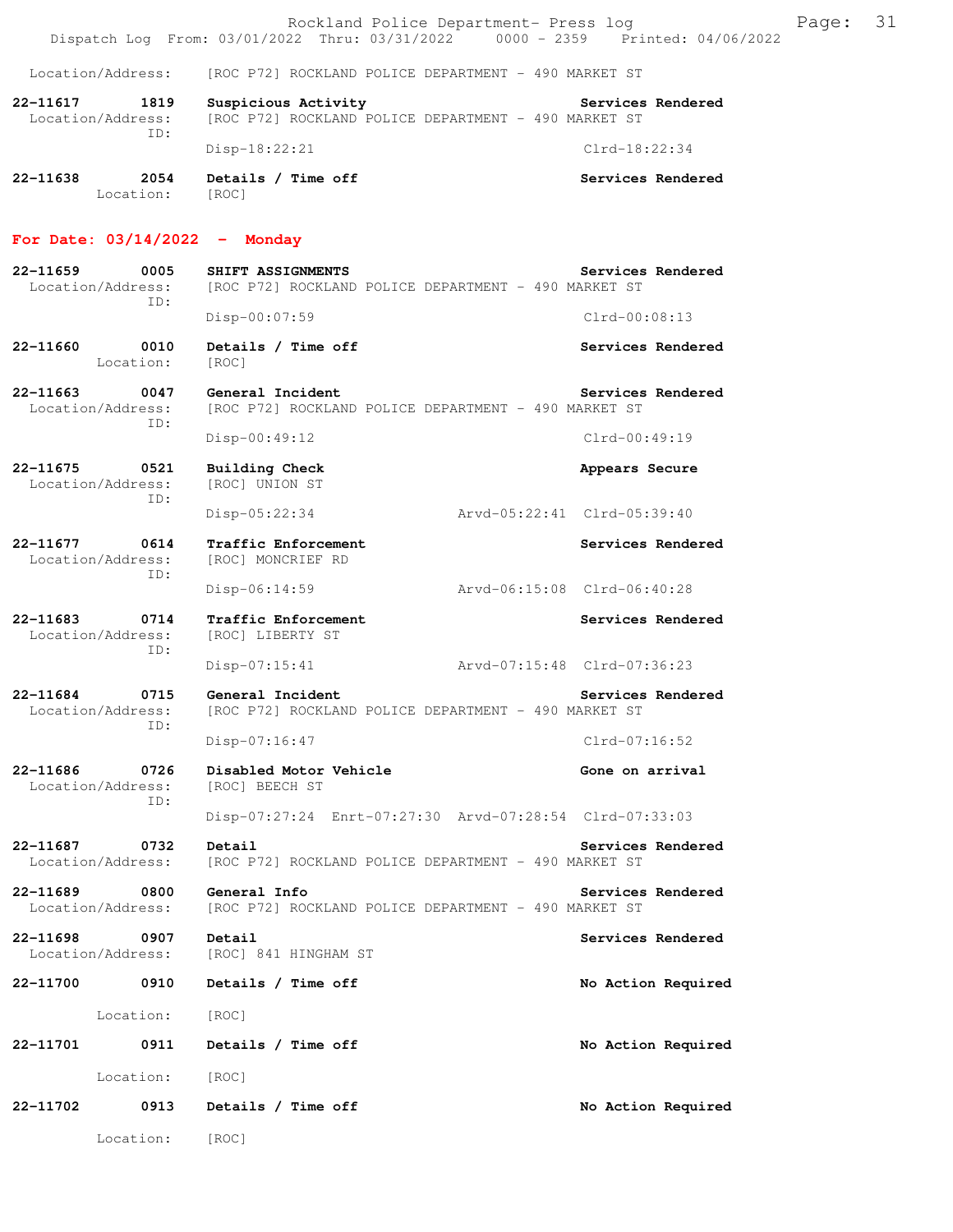**22-11703 0928 Assist Public Services Rendered**  Location/Address: ID: Arvd-09:28:00 Clrd-09:35:05 **22-11715 1017 911 Hang Up Services Rendered Services Rendered Integral Control Control** Constant ST Location/Address: [ROC] 244 PLEASANT ST ID: Disp-10:18:37 Enrt-10:19:30 Arvd-10:21:47 Clrd-10:26:40 ID: Disp-10:19:54 Enrt-10:20:06 Arvd-10:21:47 Clrd-10:26:40 **22-11720 1052 Details / Time off No Action Required**  Location: [ROC] **22-11745 1236 Motor Vehicle Complaint Report Follows**  Location/Address: [ROC 93] 163 SALEM ST ID: Disp-12:38:04 Enrt-12:38:26 Arvd-12:46:17 Clrd-13:06:50 ID: Disp-12:38:23 Enrt-12:38:26 Arvd-12:46:17 Clrd-13:05:54 **22-11746 1253 Details / Time off Services Not Required**  Location: [ROC] **22-11752 1330 BOLO Services Rendered**  Location/Address: [ROC P72] ROCKLAND POLICE DEPARTMENT - 490 MARKET ST **22-11768 1425 Traffic Enforcement Verbal Warning**  Location/Address: [ROC] LIBERTY ST ID: Arvd-14:26:32 Clrd-14:54:32 **22-11770** 1425 Detail Services Rendered Location/Address: [ROC] 845 LIBERTY ST **22-11773 1437 Detail Services Rendered**  Location/Address: [ROC] 156 TURNER RD **22-11776 1443 BOLO No Action Required**  Location/Address: [ROC P72] ROCKLAND POLICE DEPARTMENT - 490 MARKET ST **22-11779 1456 Health & Welfare Check Services Rendered**  Location/Address: [ROC P72] ROCKLAND POLICE DEPARTMENT - 490 MARKET ST ID: Arvd-14:56:00 Clrd-15:11:50 ID: Disp-15:13:57 Enrt-15:14:01 Arvd-15:14:03 Clrd-16:37:53 **22-11792** 1537 Detail Services Rendered Location/Address: [ROC P72] ROCKLAND POLICE DEPARTMENT - 490 MARKET ST **22-11795 1600 SHIFT ASSIGNMENT Services Rendered**  Location/Address: [ROC P72] ROCKLAND POLICE DEPARTMENT - 490 MARKET ST **22-11799 1609 Detail Services Rendered 1609 Detail Services Rendered Location/Address:** [ROC P72] ROCKLAND POLICE DEPARTMENT - 490 MARKET ST [ROC P72] ROCKLAND POLICE DEPARTMENT - 490 MARKET ST **22-11800 1615 Motor Vehicle Complaint Services Rendered**  Location/Address: [ROC 93] 163 SALEM ST ID: Disp-16:16:54 Arvd-16:17:00 Clrd-17:18:57 **22-11803 1640 General Incident No Action Required**  Location/Address: [ROC P72] ROCKLAND POLICE DEPARTMENT - 490 MARKET ST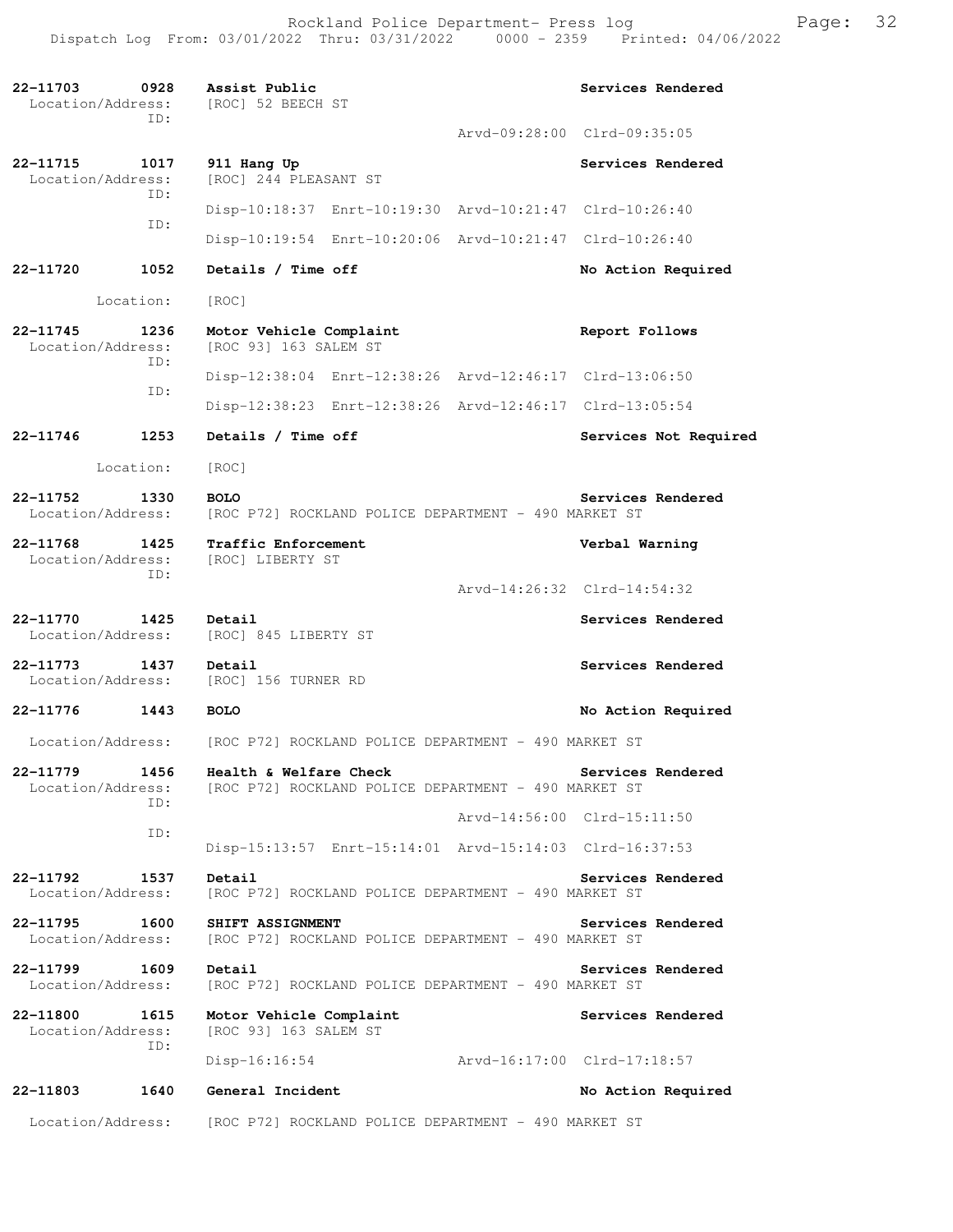Rockland Police Department- Press log Franch Page: 33 Dispatch Log From: 03/01/2022 Thru: 03/31/2022 0000 - 2359 Printed: 04/06/2022 **22-11805 1650 STATION MAINTANENCE Services Rendered**  Location/Address: [ROC P72] ROCKLAND POLICE DEPARTMENT - 490 MARKET ST **22-11807 1703 Animal Complaint Services Rendered**  Location/Address: [ROC P72] ROCKLAND POLICE DEPARTMENT - 490 MARKET ST ID: Disp-17:05:35 Arvd-17:05:50 Clrd-17:18:26 **22-11810 1711 Building Check Appears Secure**  Location/Address: [ROC] WEBSTER ST ID: Arvd-17:12:04 Clrd-17:12:16 **22-11829 1903 Assist Other Agency Services Rendered**  Location/Address: [ROC] 144 CENTRAL ST ID: Disp-19:05:16 Enrt-19:06:07 Arvd-19:07:00 Clrd-19:11:55 22-11833 1940 Details / Time off Services Rendered Location: [ROC] **22-11835 1940 General Info Services Rendered**  Location/Address: [ROC P72] ROCKLAND POLICE DEPARTMENT - 490 MARKET ST **22-11836 1943 Building Check Appears Secure** Appears Secure Location/Address: [ROC] PLEASANT ST [ROC] PLEASANT ST ID: Arvd-19:44:48 Clrd-20:24:53 **22-11838 1951 Detail Services Rendered**  Location/Address: [ROC] TURNER RD **22-11842 2020 Motor Vehicle Stop Citation/Warning Issued**  Location/Address: [ROC 525] 475 HINGHAM ST ID: Arvd-20:20:00 Clrd-20:31:30 **22-11850 2101 Police Information No Action Required**  Location: [ROC] BOLO **22-11859 2318 Details / Time off Services Rendered**  Location: [ROC] **For Date: 03/15/2022 - Tuesday**

**22-11861** 0002 General Info<br>
Location/Address: [ROC P72] ROCKLAND POLICE DEPARTMENT - 490 MARKET ST [ROC P72] ROCKLAND POLICE DEPARTMENT - 490 MARKET ST **22-11862 0012 Vehicle Maintenance Services Rendered**  Location/Address: [ROC P72] ROCKLAND POLICE DEPARTMENT - 490 MARKET ST ID: Disp-00:14:08 Clrd-00:14:21 **22-11865 0029 Noise Complaint Unfounded**  Location/Address: [ROC 272] SHERIDAN SQUARE CONDOS - 103 GROVE ST Apt. #326 ID: Disp-00:30:52 Arvd-00:30:57 Clrd-00:37:34 22-11883 **0556** Details / Time off **Services Rendered Services** Rendered Location: [ROC] **22-11884 0601 Building Check Services Rendered**  Location/Address: [ROC] UNION ST ID: Arvd-06:02:11 Clrd-06:03:27 **22-11885 0601 Unwanted Party Services Rendered**  Location/Address: [ROC 93] 163 SALEM ST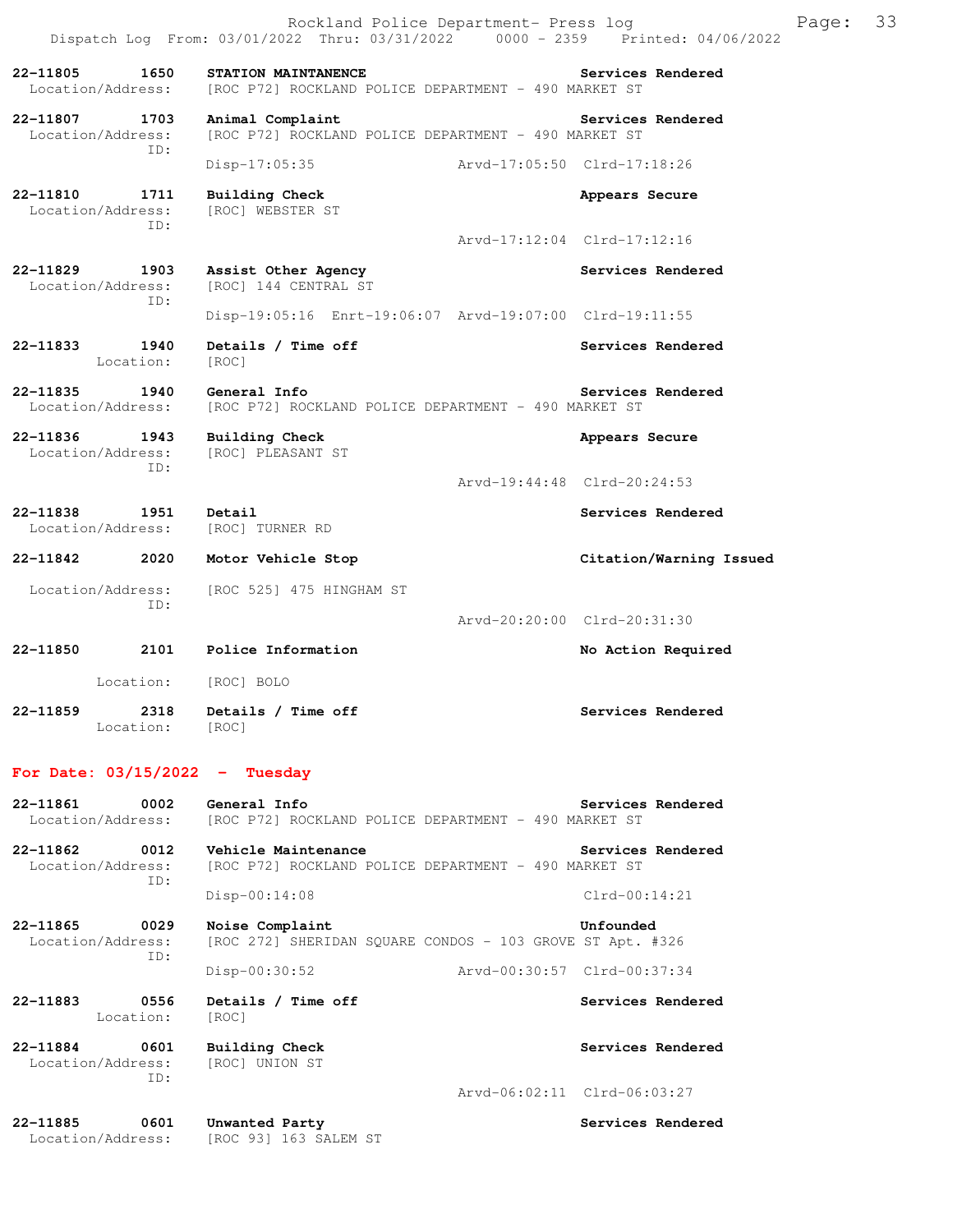|                                   |             |                                                                              | Rockland Police Department- Press log | Dispatch Log From: 03/01/2022 Thru: 03/31/2022 0000 - 2359 Printed: 04/06/2022 | Page: | 34 |
|-----------------------------------|-------------|------------------------------------------------------------------------------|---------------------------------------|--------------------------------------------------------------------------------|-------|----|
|                                   | ID:         | Disp-06:04:43 Enrt-06:05:28                                                  |                                       | Clrd-06:14:46                                                                  |       |    |
|                                   | ID:         | Disp-06:04:43 Enrt-06:05:22 Arvd-06:07:39 Clrd-06:20:18                      |                                       |                                                                                |       |    |
|                                   | ID:         | Disp-06:04:43 Enrt-06:05:25 Arvd-06:10:28 Clrd-06:20:20                      |                                       |                                                                                |       |    |
|                                   | ID:         | Disp-06:05:16 Enrt-06:05:19 Arvd-06:08:01 Clrd-06:20:16                      |                                       |                                                                                |       |    |
| 22-11886<br>Location/Address:     | 0619        | <b>Building Check</b><br>[ROC] UNION ST                                      |                                       | Services Rendered                                                              |       |    |
|                                   | ID:         | Disp-06:20:40                                                                |                                       | $Clrd-07:20:22$                                                                |       |    |
| 22-11896<br>Location/Address:     | 0800        | General Info<br>[ROC P72] ROCKLAND POLICE DEPARTMENT - 490 MARKET ST         |                                       | Services Rendered                                                              |       |    |
| 22-11900<br>Location/Address:     | 0817        | Assist Public<br>[ROC] 408 UNION ST                                          |                                       | Services Rendered                                                              |       |    |
|                                   | ID:         |                                                                              |                                       | Arvd-08:17:00 Clrd-08:47:29                                                    |       |    |
| 22-11904<br>Location/Address:     | 0850<br>ID: | Suspicious Activity<br>[ROC] 10 GREENWOOD ST                                 |                                       | Services Rendered                                                              |       |    |
|                                   |             | Disp-08:52:13 Enrt-08:53:12 Arvd-08:55:59 Clrd-09:09:35                      |                                       |                                                                                |       |    |
|                                   | ID:         | Disp-08:52:13 Enrt-08:53:12 Arvd-09:08:59 Clrd-09:09:35                      |                                       |                                                                                |       |    |
| 22-11907<br>Location/Address:     | 0852        | General Info<br>[ROC P72] ROCKLAND POLICE DEPARTMENT - 490 MARKET ST         |                                       | Services Rendered                                                              |       |    |
| 22-11908<br>Location/Address:     | 0903<br>ID: | General Info<br>[ROC P72] ROCKLAND POLICE DEPARTMENT - 490 MARKET ST         |                                       | Services Rendered                                                              |       |    |
|                                   | ID:         | Disp-09:05:53 Enrt-09:06:07 Arvd-09:06:10 Clrd-11:30:26                      |                                       |                                                                                |       |    |
|                                   |             | Disp-09:05:53 Enrt-09:06:01 Arvd-09:06:04 Clrd-11:30:49                      |                                       |                                                                                |       |    |
| $22 - 11909$<br>Location/Address: | 0906        | General Info<br>[ROC P72] ROCKLAND POLICE DEPARTMENT - 490 MARKET ST         |                                       | Services Rendered                                                              |       |    |
| 22-11911                          | 0914        | <b>Building Check</b>                                                        |                                       | Building Checked/Secured                                                       |       |    |
| Location/Address:                 |             | [ROC] WEBSTER ST                                                             |                                       |                                                                                |       |    |
|                                   | ID:         |                                                                              |                                       | Arvd-09:15:29 Clrd-09:15:43                                                    |       |    |
| 22-11912<br>Location/Address:     | 0915        | <b>Building Check</b><br>[ROC] MARTHA DR                                     |                                       | Investigated                                                                   |       |    |
|                                   | ID:         |                                                                              |                                       | Arvd-09:16:01 Clrd-09:16:40                                                    |       |    |
|                                   | ID:         | Disp-09:17:26                                                                |                                       | Clrd-09:17:50                                                                  |       |    |
| 22-11913<br>Location/Address:     | 0916        | <b>Building Check</b><br>[ROC] MARKET ST                                     |                                       | Investigated                                                                   |       |    |
|                                   | ID:         |                                                                              |                                       | Arvd-09:16:40 Clrd-09:17:11                                                    |       |    |
| 22-11923<br>Location/Address:     | 1001        | Noise Complaint<br>[ROC 272] SHERIDAN SQUARE CONDOS - 103 GROVE ST Apt. #336 |                                       | Services Rendered                                                              |       |    |
|                                   | ID:         | Disp-10:02:54 Enrt-10:03:00 Arvd-10:04:58 Clrd-10:12:19                      |                                       |                                                                                |       |    |
|                                   | ID:         | Disp-10:02:58 Enrt-10:03:00 Arvd-10:06:38 Clrd-10:12:19                      |                                       |                                                                                |       |    |
| 22-11926<br>Location/Address:     | 1008        | General Info<br>[ROC] 95 GARDNER ST                                          |                                       | Services Rendered                                                              |       |    |
| 22-11928                          | 1020        | Unwanted Party                                                               |                                       | Services Rendered                                                              |       |    |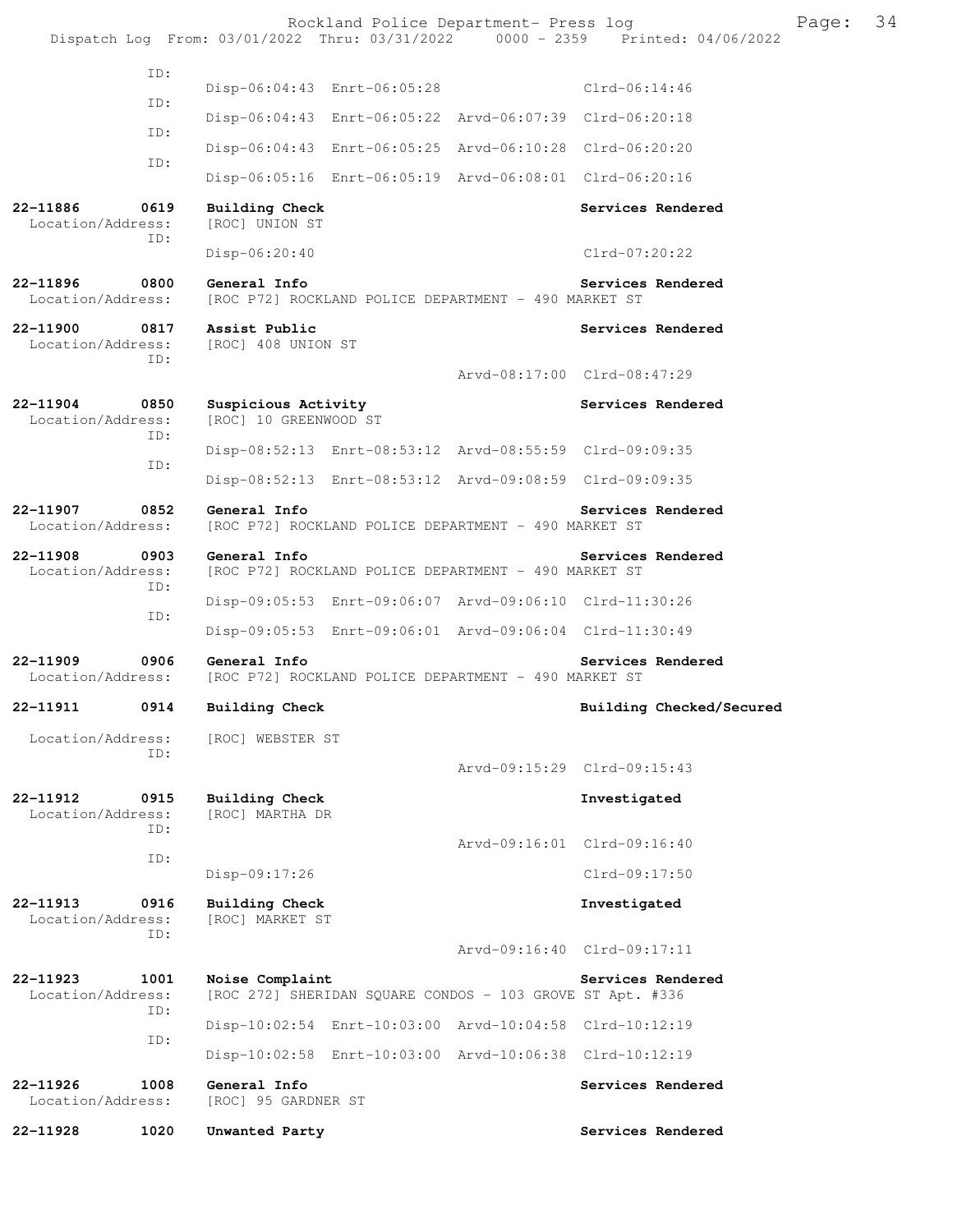|                                              | Rockland Police Department- Press log<br>Dispatch Log From: 03/01/2022 Thru: 03/31/2022 0000 - 2359 Printed: 04/06/2022 |                             |                          | Page: | 35 |  |
|----------------------------------------------|-------------------------------------------------------------------------------------------------------------------------|-----------------------------|--------------------------|-------|----|--|
| Location/Address:                            | [ROC 745] 50 CONCORD ST                                                                                                 |                             |                          |       |    |  |
| ID:                                          | Disp-10:22:12 Enrt-10:22:47 Arvd-10:23:57 Clrd-10:35:11                                                                 |                             |                          |       |    |  |
| ID:                                          | Disp-10:22:13 Enrt-10:22:47 Arvd-10:23:57 Clrd-10:35:11                                                                 |                             |                          |       |    |  |
| 22-11930<br>1028<br>Location/Address:<br>ID: | Health & Welfare Check<br>[ROC] 303 MARKET ST                                                                           | Arvd-10:28:00 Clrd-10:32:45 | Services Rendered        |       |    |  |
| 22-11935<br>1054<br>Location/Address:        | Assist Other Agency<br>[ROC 338] 111 MARKET ST Apt. #4                                                                  |                             | Services Rendered        |       |    |  |
| ID:                                          | Disp-10:58:53 Enrt-10:59:01 Arvd-11:02:28 Clrd-11:06:37                                                                 |                             |                          |       |    |  |
| 22-11939<br>1108<br>Location/Address:        | Sex offender or dissemination<br>[ROC P72] ROCKLAND POLICE DEPARTMENT - 490 MARKET ST                                   |                             | <b>Services Rendered</b> |       |    |  |
| 22-11948<br>1145<br>Location/Address:        | Disturbance<br>[ROC] 443 WEBSTER ST                                                                                     |                             | Services Rendered        |       |    |  |
| ID:                                          | Disp-11:46:12 Enrt-11:46:21 Arvd-11:49:18 Clrd-12:36:02                                                                 |                             |                          |       |    |  |
| ID:                                          | Disp-11:46:18 Enrt-11:46:21 Arvd-11:49:18 Clrd-12:11:07                                                                 |                             |                          |       |    |  |
| 22-11949<br>1147<br>Location/Address:        | Motor Vehicle Complaint<br>[ROC] SALEM ST                                                                               |                             | Services Rendered        |       |    |  |
| 1202<br>22-11952                             | General Info                                                                                                            |                             | Services Not Required    |       |    |  |
| Location/Address:                            | [ROC P72] ROCKLAND POLICE DEPARTMENT - 490 MARKET ST                                                                    |                             |                          |       |    |  |
| 1240<br>22-11961<br>Location:                | Details / Time off<br>[ROC]                                                                                             |                             | Services Rendered        |       |    |  |
| 22-11962<br>1241<br>Location/Address:        | Detail<br>[ROC] 841 HINGHAM ST                                                                                          |                             | Services Rendered        |       |    |  |
| 22-11965 1249                                | General Info                                                                                                            |                             | Services Not Required    |       |    |  |
| Location/Address:                            | [ROC 19] HH ARNOLD MACHINE SHOP - 529 LIBERTY ST                                                                        |                             |                          |       |    |  |
| 22-11982<br>1436                             | <b>Building Check</b>                                                                                                   |                             | Building Checked/Secured |       |    |  |
| Location/Address: [ROC] WEBSTER ST<br>ID:    |                                                                                                                         |                             |                          |       |    |  |
|                                              |                                                                                                                         | Arvd-14:38:05 Clrd-14:38:19 |                          |       |    |  |
| 22-11984 1447<br>Location/Address:<br>ID:    | General Info<br>[ROC 375] 619 UNION ST                                                                                  |                             | Services Rendered        |       |    |  |
|                                              | Disp-14:58:02 Enrt-14:59:14 Arvd-15:02:52 Clrd-15:06:37                                                                 |                             |                          |       |    |  |
| 22-11987 1523<br>Location/Address:           | Detail<br>[ROC] TAUNTON AVE                                                                                             |                             | Services Rendered        |       |    |  |
| 1544<br>22-11988<br>Location:                | 1/2 PERSONAL DAY / Time off<br>[ROC]                                                                                    |                             | Services Rendered        |       |    |  |
| 22-11992<br>1600<br>Location/Address:        | SHIFT ASSIGNMENT<br>[ROC P72] ROCKLAND POLICE DEPARTMENT - 490 MARKET ST                                                |                             | Services Rendered        |       |    |  |
| 22-11993<br>1604<br>Location/Address:        | <b>SCHOOL CAMERAS DOWN</b><br>[ROC P72] ROCKLAND POLICE DEPARTMENT - 490 MARKET ST                                      |                             | Services Rendered        |       |    |  |
| 1839<br>22-12008                             | Burglar Alarm                                                                                                           |                             | Building Checked/Secured |       |    |  |
| Location/Address:<br>ID:                     | [ROC P84] PLAYERS SPORTS BAR - 86 VFW DR                                                                                |                             |                          |       |    |  |
|                                              | Disp-18:40:36 Enrt-18:40:39 Arvd-18:45:24 Clrd-18:49:48                                                                 |                             |                          |       |    |  |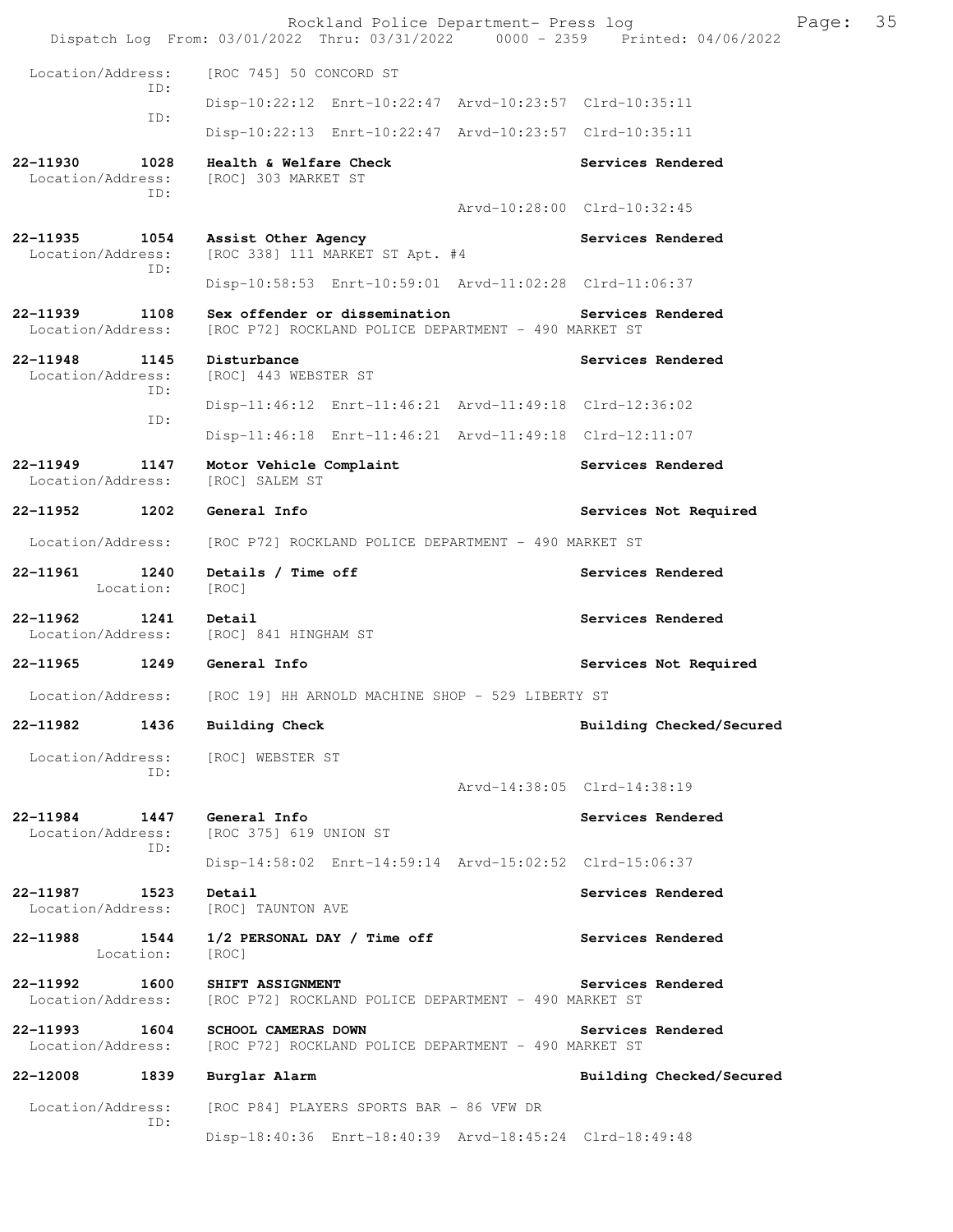| 22-12009                                  | 1845<br>Location:                                                                                  | Time off<br>[ROC]                                                                                                                                                                                                                                                                                                                                                                              |  | Services Rendered                                                            |
|-------------------------------------------|----------------------------------------------------------------------------------------------------|------------------------------------------------------------------------------------------------------------------------------------------------------------------------------------------------------------------------------------------------------------------------------------------------------------------------------------------------------------------------------------------------|--|------------------------------------------------------------------------------|
| 22-12011<br>Location/Address:             | 1857                                                                                               | General Info<br>[ROC P72] ROCKLAND POLICE DEPARTMENT - 490 MARKET ST                                                                                                                                                                                                                                                                                                                           |  | Services Rendered                                                            |
| 22-12031                                  | 2041                                                                                               | Motor Vehicle Stop                                                                                                                                                                                                                                                                                                                                                                             |  | Citation/Warning Issued                                                      |
| Location/Address:                         | ID:                                                                                                | [ROC] 314 WEBSTER ST @ 21 ARCHER RD                                                                                                                                                                                                                                                                                                                                                            |  |                                                                              |
|                                           |                                                                                                    |                                                                                                                                                                                                                                                                                                                                                                                                |  | Arvd-20:41:00 Clrd-20:47:16                                                  |
| 22-12034<br>Location/Address:             | 2102<br>ID:                                                                                        | Escort/Transport<br>[ROC P53] TK O'SHEA'S - 934 HINGHAM ST                                                                                                                                                                                                                                                                                                                                     |  | Services Rendered                                                            |
|                                           | ID:                                                                                                | Disp-21:24:11 Enrt-21:24:25 Arvd-21:24:31 Clrd-21:34:35                                                                                                                                                                                                                                                                                                                                        |  |                                                                              |
|                                           | ID:                                                                                                | Disp-21:24:13 Enrt-21:24:25 Arvd-21:24:31 Clrd-21:34:35                                                                                                                                                                                                                                                                                                                                        |  |                                                                              |
|                                           |                                                                                                    | Disp-21:24:17 Enrt-21:24:25 Arvd-21:24:31 Clrd-21:34:35                                                                                                                                                                                                                                                                                                                                        |  |                                                                              |
| $22 - 12036$                              | 2143                                                                                               | Unwanted Party                                                                                                                                                                                                                                                                                                                                                                                 |  | Transported to Hospital                                                      |
| Location/Address:                         |                                                                                                    | [ROC] 27 TAUNTON AVE Apt. #1                                                                                                                                                                                                                                                                                                                                                                   |  |                                                                              |
|                                           | ID:                                                                                                | Disp-21:45:58 Enrt-21:46:08 Arvd-21:46:12 Clrd-22:08:35                                                                                                                                                                                                                                                                                                                                        |  |                                                                              |
|                                           | ID:                                                                                                | Disp-21:46:04 Enrt-21:46:08 Arvd-21:46:12 Clrd-22:08:38                                                                                                                                                                                                                                                                                                                                        |  |                                                                              |
| 22-12039<br>Location/Address:<br>22-12042 | ID:<br>Address:<br>Age:<br>Refer To $P/C$ :<br>Address:<br>Age:<br>Charges:<br>2208<br>ID:<br>2257 | Disp-21:46:18 Enrt-21:46:21 Arvd-21:46:23 Clrd-22:08:33<br>Refer To P/C: 22ROC-12036-A-AR<br>P/C: BARAGWANATH, CHARLES D<br>4 HILLSIDE AVE PEMBROKE, MA<br>53<br>Charges: PROTECTIVE CUSTODY<br>22ROC-12036-AR<br>P/C: BARAGWANATH, CHARLES D<br>4 HILLSIDE AVE PEMBROKE, MA<br>53<br>DISORDERLY CONDUCT<br>Prisioner Transport<br>[ROC P72] ROCKLAND POLICE DEPARTMENT - 490 MARKET ST<br>IOD |  | Transported to Hospital<br>Arvd-22:08:00 Clrd-22:37:35<br>No Action Required |
| Location/Address:                         |                                                                                                    | [ROC P72] ROCKLAND POLICE DEPARTMENT - 490 MARKET ST                                                                                                                                                                                                                                                                                                                                           |  |                                                                              |
|                                           |                                                                                                    | For Date: $03/16/2022 -$ Wednesday                                                                                                                                                                                                                                                                                                                                                             |  |                                                                              |
| 22-12046<br>Location/Address:             | 0000                                                                                               | General Info<br>[ROC P72] ROCKLAND POLICE DEPARTMENT - 490 MARKET ST                                                                                                                                                                                                                                                                                                                           |  | Services Rendered                                                            |
| 22-12047<br>Location/Address:             | 0015                                                                                               | General Info<br>[ROC P72] ROCKLAND POLICE DEPARTMENT - 490 MARKET ST                                                                                                                                                                                                                                                                                                                           |  | Services Rendered                                                            |
| 22-12062<br>Location/Address:             | 0219<br>ID:                                                                                        | <b>Building Check</b><br>[ROC] MARTHA DR                                                                                                                                                                                                                                                                                                                                                       |  | Investigated<br>Arvd-02:20:00 Clrd-02:20:06                                  |
|                                           |                                                                                                    |                                                                                                                                                                                                                                                                                                                                                                                                |  |                                                                              |
| 22-12063<br>Location/Address:             | 0220                                                                                               | Building Check<br>[ROC] MARKET ST                                                                                                                                                                                                                                                                                                                                                              |  | Investigated                                                                 |
|                                           | ID:                                                                                                |                                                                                                                                                                                                                                                                                                                                                                                                |  | Arvd-02:20:47 Clrd-02:20:54                                                  |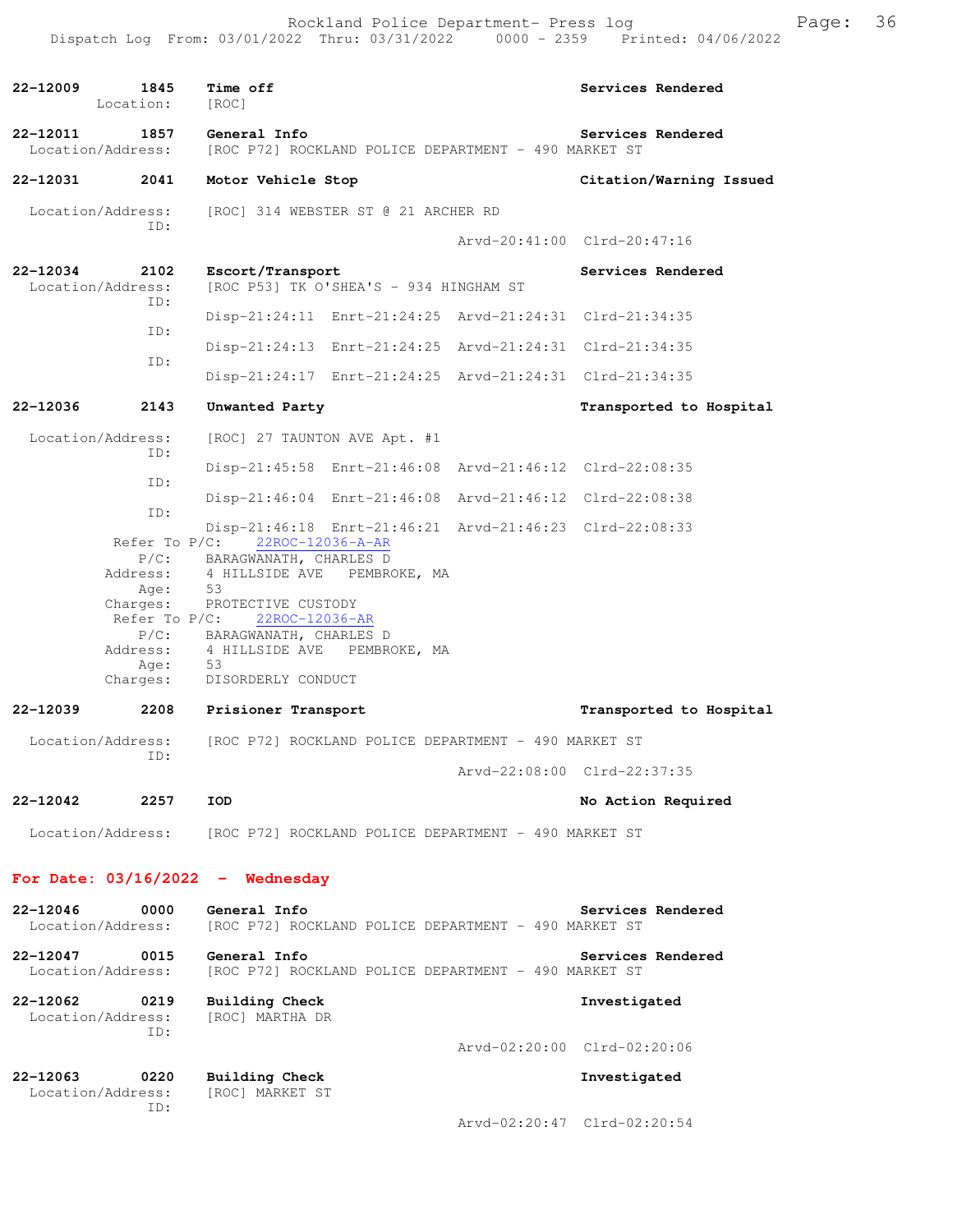Rockland Police Department- Press log Fage: 37 Dispatch Log From: 03/01/2022 Thru: 03/31/2022 0000 - 2359 Printed: 04/06/2022

**22-12069 0540 MVA Property Damage Only Report Follows**  Location/Address: [ROC] 453 FOREST ST ID: Disp-05:41:50 Enrt-05:45:35 Arvd-05:49:33 Clrd-05:59:12 **22-12070 0600 Building Check Appears Secure** Appears Secure Location/Address: [ROC] UNION ST Location/Address: ID: Arvd-06:01:33 Clrd-06:25:12 **22-12081 0707 Traffic Enforcement 122-12081 Constant Services Rendered Location/Address:** [ROC] LIBERTY ST Location/Address: ID: Arvd-07:08:55 Clrd-07:26:26 **22-12082 0744 Vehicle Maintenance Services Rendered**  Location/Address: [ROC P72] ROCKLAND POLICE DEPARTMENT - 490 MARKET ST **22-12084** 0800 SHIFT ASSIGNMENTS Services Rendered Location/Address: [ROC P72] ROCKLAND POLICE DEPARTMENT - 490 MARKET ST [ROC P72] ROCKLAND POLICE DEPARTMENT - 490 MARKET ST 22-12092 0930 Building Check **Building Checked/Secured** Location/Address: [ROC] 437 WEBSTER ST ID: Arvd-09:33:59 Clrd-09:35:07 **22-12104 1022 SECTION 35 Services Rendered**  Location/Address: [ROC P45] COMFORT INN - 850 HINGHAM ST Apt. #235 ID: Disp-10:27:08 Enrt-10:35:42 Arvd-10:35:49 Clrd-10:48:37 ID: Disp-10:27:08 Enrt-10:35:47 Arvd-10:35:49 Clrd-11:38:31 **22-12107 1030 Police Information No Action Required**  Location: [ROC] BOLO **22-12110 1051 Time off Services Rendered Services Rendered** Location: **22-12111 1052 Time off Services Rendered**  Location: [ROC] **22-12119 1139 Building Check Building Checked/Secured**  Location/Address: [ROC] 437 WEBSTER ST ID: Arvd-11:41:42 Clrd-11:43:06 **22-12123 1143 BUILDING MAINTENANCE Services Rendered**  Location/Address: [ROC P72] ROCKLAND POLICE DEPARTMENT - 490 MARKET ST **22-12122 1144 Police Information No Action Required**  Location: [ROC] BOLO **22-12125 1228 Sex offender or dissemination Services Rendered**  Location/Address: [ROC P72] ROCKLAND POLICE DEPARTMENT - 490 MARKET ST **22-12128 1300 Animal Complaint Services Rendered**  Location: [ROC] SCITUATE ID: Arvd-13:00:00 Clrd-14:19:21 **22-12130 1320 Building Check Building Checked/Secured**  Location/Address: [ROC] LIBERTY ST ID: Arvd-13:21:59 Clrd-13:42:43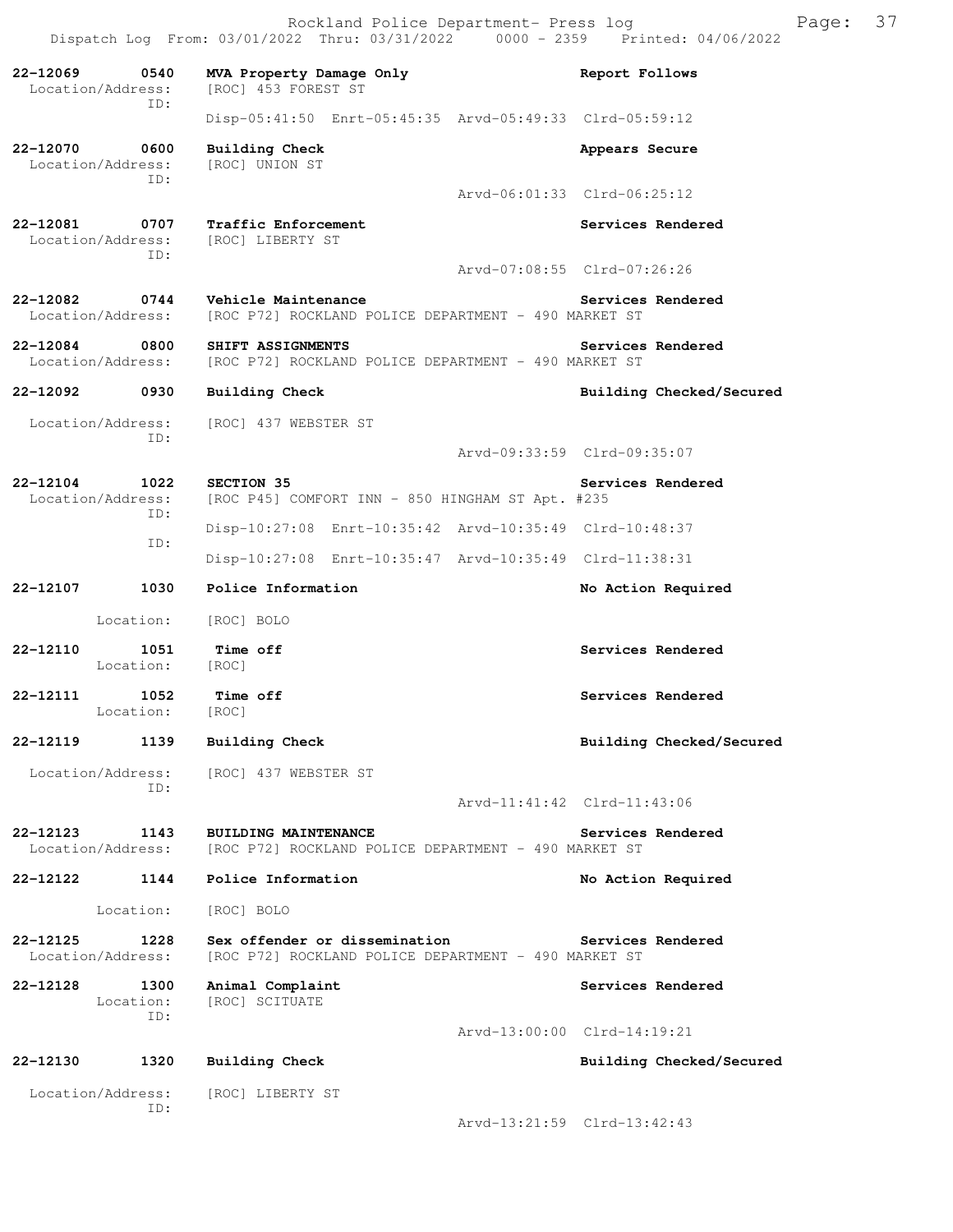**22-12134 1342 Follow-Up Investigation Investigated**  Location/Address: [ROC] 62 MARTHA DR Apt. #E ID: Arvd-13:42:00 Clrd-13:55:53 ID: Disp-13:43:24 Enrt-13:43:28 Arvd-13:43:30 Clrd-13:55:50 **22-12143 1445 SCHOOL CAMERA MAINT. Services Rendered**  Location/Address: [ROC P72] ROCKLAND POLICE DEPARTMENT - 490 MARKET ST **22-12150 1532 General Info Services Rendered**<br>Location/Address: [ROC P72] ROCKLAND POLICE DEPARTMENT - 490 MARKET ST [ROC P72] ROCKLAND POLICE DEPARTMENT - 490 MARKET ST **22-12151 1534 Threats Report Follows**  Location/Address: [ROC 65] ROGERS MIDDLE SCHOOL - 100 TAUNTON AVE **22-12155 1600 SHIFT ASSIGNMENT** POLICE DEPARTMENT - 490 MARKET ST Location/Address: [ROC P72] ROCKLAND POLICE DEPARTMENT - 490 MARKET ST [ROC P72] ROCKLAND POLICE DEPARTMENT - 490 MARKET ST **22-12157 1630 Disabled Motor Vehicle Vehicle Towed**  Location/Address: [ROC] 88 POND ST @ 1149 HINGHAM ST ID: Disp-16:32:57 Enrt-16:33:18 Arvd-16:43:25 Clrd-17:18:12 22-12159 1641 Details / Time off **Services Rendered Services** Rendered Location: [ROC] **22-12166 1717 Vehicle Maintenance Services Rendered**  Location/Address: [ROC P72] ROCKLAND POLICE DEPARTMENT - 490 MARKET ST **22-12168 1723 MVA Property Damage Only Paper Exchange**  [ROC P81] OCEAN STATE JOB LOT - 360 MARKET ST ID: Arvd-17:23:00 Clrd-17:29:04 ID: Disp-17:28:57 Enrt-17:29:00 Arvd-17:29:02 Clrd-17:29:04 **22-12177 1802 CAR TOW Services Rendered**  [ROC 206] 51 MAPLE ST **22-12180 1821 Vehicle Maintenance Services Rendered**  Location/Address: [ROC P122] BUENA VISTA ENTERPRISES LLC (LARRYS AUTO) - 688 UNION ST **22-12189 1852 MVA Property Damage Only Services Rendered**  Location/Address: [ROC] VFW DR ID: Disp-18:52:57 Enrt-18:52:59 Arvd-18:55:32 Clrd-19:53:33 ID: Disp-18:53:48 Enrt-18:54:49 Arvd-19:01:09 Clrd-19:53:29 ID: Disp-18:53:55 Enrt-18:54:49 Arvd-18:55:35 Clrd-19:53:35 **22-12197 2029 Motor Vehicle Complaint Investigated**  Location/Address: [ROC] 256 WEYMOUTH ST ID: Disp-20:33:57 Enrt-20:34:06 Arvd-20:35:42 Clrd-20:41:12 22-12209 2157 Suspicious Activity **22-12209** Services Rendered Vicinity of: [ROC] KING PHILLIP CIR ID: Disp-21:59:35 Enrt-21:59:39 Arvd-22:05:04 Clrd-22:08:52 **22-12210 2201 Details / Time off Services Rendered**  Location: [ROC] 22-12211 2203 Details / Time off **Services Rendered** Location: [ROC] **22-12214 2248 SCHOOL CAMERAS DOWN Services Rendered**  Location/Address: [ROC P72] ROCKLAND POLICE DEPARTMENT - 490 MARKET ST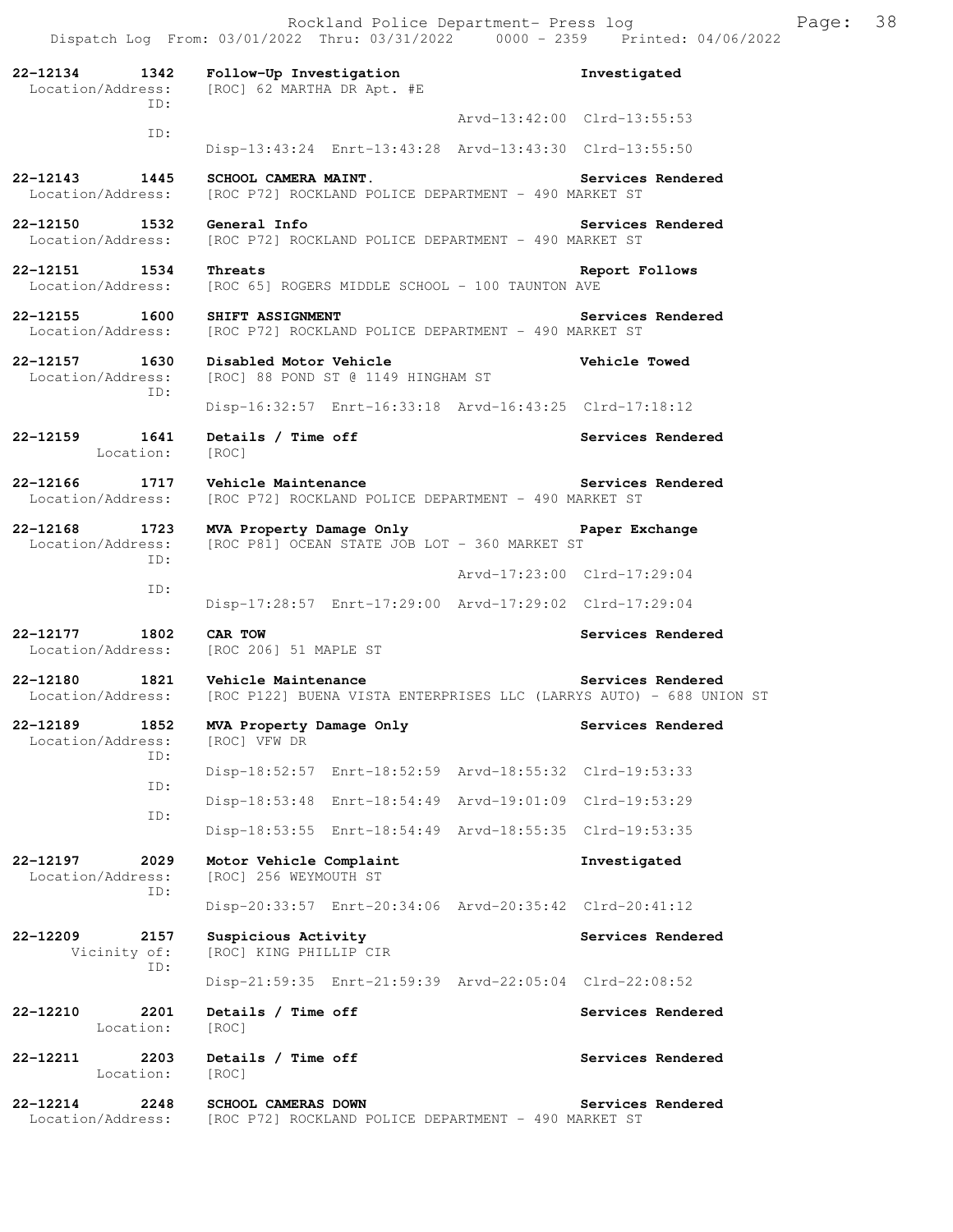Rockland Police Department- Press log Fage: 39 Dispatch Log From: 03/01/2022 Thru: 03/31/2022 0000 - 2359 Printed: 04/06/2022

**22-12215 2254 911 Accidental No Action Required**  Location/Address: [ROC 70] WEBSTER PARK NURSING AND REHAB - 56 WEBSTER ST ID: Disp-23:03:04 Clrd-23:03:13 **For Date: 03/17/2022 - Thursday 22-12221 0000 General Info Services Rendered**  Location/Address: [ROC P72] ROCKLAND POLICE DEPARTMENT - 490 MARKET ST **22-12245 0500 Building Check Services Rendered**  Location/Address: ID: Disp-05:01:32 Arvd-05:01:39 Clrd-05:24:37 **22-12249 0624 Details / Time off Services Rendered**  Location: [ROC] **22-12258 0801 Information Call No Action Required**  Location/Address: [ROC P72] ROCKLAND POLICE DEPARTMENT - 490 MARKET ST **22-12262 0814 Burglar Alarm Investigated**  Location/Address: [ROC P1] 99 RESTAURANT - 29 ACCORD PARK DR ID: Disp-08:16:05 Enrt-08:16:12 Arvd-08:27:09 Clrd-08:30:55 ID: Disp-08:16:05 Enrt-08:16:12 Arvd-08:27:09 Clrd-08:30:55 **22-12264 0826 Animal Complaint Services Rendered**  Vicinity of: [ROC] RUNNING TRACK - REED ST ID: Disp-08:29:54 Arvd-08:30:07 Clrd-08:30:11 **22-12271 0917 Details / Time off No Action Required**  Location: [ROC] **22-12272 0919 Details / Time off No Action Required**  Location: [ROC] **22-12275 0924 Motor Vehicle Stop Constrainer Stop Verbal Warning** Location/Address: [ROC] 736 BEECH ST [ROC] 736 BEECH ST ID: Disp-09:25:58 Arvd-09:26:04 Clrd-09:26:10 **22-12276 0927 Details / Time off No Action Required**  Location: [ROC] **22-12277 0929 Follow-Up Investigation Services Rendered**  Location: [ROC P118] TOWN OF HINGHAM ID: Arvd-09:29:00 Clrd-09:45:54 **22-12285 0954 Building Check Services Rendered** Services Rendered Location/Address: [ROC] WEBSTER ST Location/Address: ID: Arvd-10:05:03 Clrd-10:05:16 **22-12282 0957 Animal Complaint Investigated**  Location/Address: [ROC 1052] 150 EXCHANGE ST ID: Arvd-09:57:00 Clrd-10:06:11 22-12287 1008 Traffic Enforcement **Services Rendered** Location/Address: [ROC] PLEASANT ST

ID: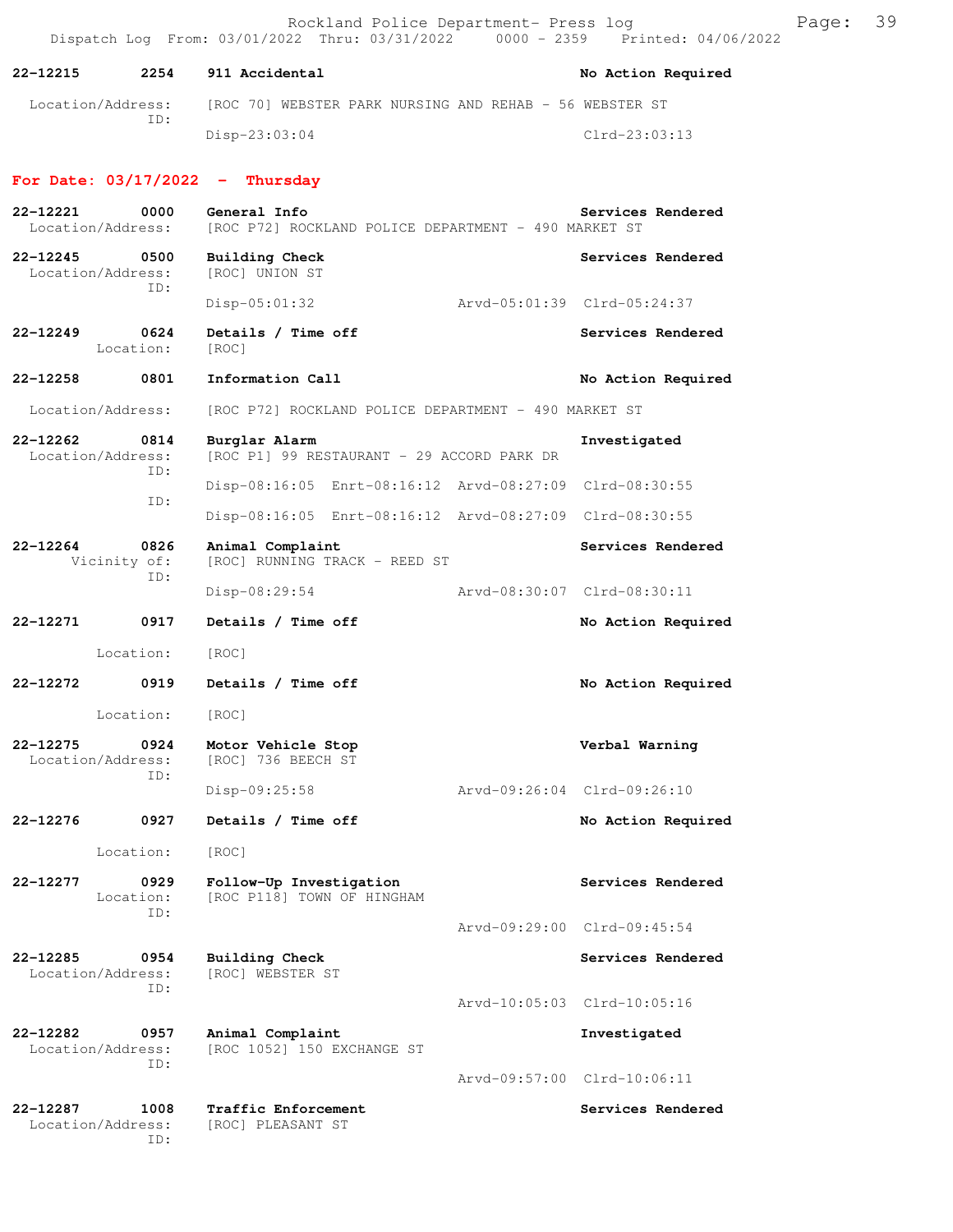Arvd-10:09:30 Clrd-10:35:41

| 22-12293     | 1035                             | Details / Time off                                                                | No Action Required             |
|--------------|----------------------------------|-----------------------------------------------------------------------------------|--------------------------------|
|              | Location:                        | [ROC]                                                                             |                                |
| 22-12296     | 1056                             | Details / Time off                                                                | No Action Required             |
|              | Location:                        | [ROC]                                                                             |                                |
| 22-12300     | 1119                             | General Incident                                                                  | Taken/Referred to Other Agency |
|              | Location/Address:                | [ROC] 17 ARTHUR ST                                                                |                                |
| 22-12305     | 1155<br>Location:                | General Incident<br>[ROC] RTE 3 SOUTH ENT. AT HINGHAM STREET                      | Services Rendered              |
| 22-12312     | 1308                             | Burglar Alarm                                                                     | Services Not Required          |
|              | Location/Address:<br>TD:         | [ROC] RADIUS MANAGEMENT GROUP - 160 WEYMOUTH ST<br>Disp-13:11:06 Enrt-13:11:16    | $Clrd-13:11:50$                |
| 22-12324     | 1400                             | Details / Time off                                                                |                                |
|              |                                  |                                                                                   | No Action Required             |
|              | Location:                        | [ROC]                                                                             |                                |
| 22-12323     | 1403<br>Location/Address:<br>ID: | 911 Hang Up<br>[ROC 109] ACCORD PARK OFFICE BUILDING - 55 ACCORD PARK DR          | Investigated                   |
|              |                                  | Disp-14:06:31 Enrt-14:06:34 Arvd-14:15:57 Clrd-14:17:59                           |                                |
| 22-12326     | 1410                             | Details / Time off                                                                | Building Checked/Secured       |
|              | Location:                        | [ROC]                                                                             |                                |
| 22-12340     | 1512<br>Location/Address:<br>ID: | Follow-Up Investigation<br>[ROC] ROCKLAND WATER DEPT. - 366 CENTRE AVE            | Services Rendered              |
|              |                                  | $Disp-15:14:42$                                                                   | Arvd-15:14:55 Clrd-15:24:20    |
| $22 - 12346$ | 1528<br>Location/Address:<br>ID: | <b>Building Check</b><br><b>IROCI WEBSTER ST</b>                                  | Services Rendered              |
|              |                                  |                                                                                   | Arvd-15:29:28 Clrd-15:29:41    |
| 22-12349     | 1604<br>Location/Address:        | SHIFT ASSIGNMENT<br>[ROC P72] ROCKLAND POLICE DEPARTMENT - 490 MARKET ST          | Services Rendered              |
| 22-12351     | 1606<br>Location/Address:        | <b>SCHOOL CAMERA DOWN</b><br>[ROC P72] ROCKLAND POLICE DEPARTMENT - 490 MARKET ST | Services Rendered              |
| 22-12354     | 1624<br>Location/Address:<br>ID: | General Incident<br>[ROC P72] ROCKLAND POLICE DEPARTMENT - 490 MARKET ST          | Services Rendered              |
|              |                                  | Aryd-16:26:10 Clrd-16:49:19<br>Disp-16:25:56                                      |                                |
| 22-12360     | 1711<br>Location/Address:<br>TD: | <b>Building Check</b><br>[ROC P89] CALVARY CHAPEL - 175 MARKET ST                 | Services Rendered              |
|              |                                  |                                                                                   | Arvd-17:12:08 Clrd-17:12:18    |
| 22-12361     | 1712<br>Location/Address:        | <b>Building Check</b><br>[ROC] MARTHA DR                                          | Services Rendered              |
|              | ID:                              |                                                                                   | Arvd-17:14:26 Clrd-17:14:33    |
| 22-12362     | 1732<br>Location/Address:<br>ID: | <b>Building Check</b><br>[ROC] LIBERTY ST                                         | Services Rendered              |
|              |                                  |                                                                                   | Arvd-17:32:47 Clrd-18:46:19    |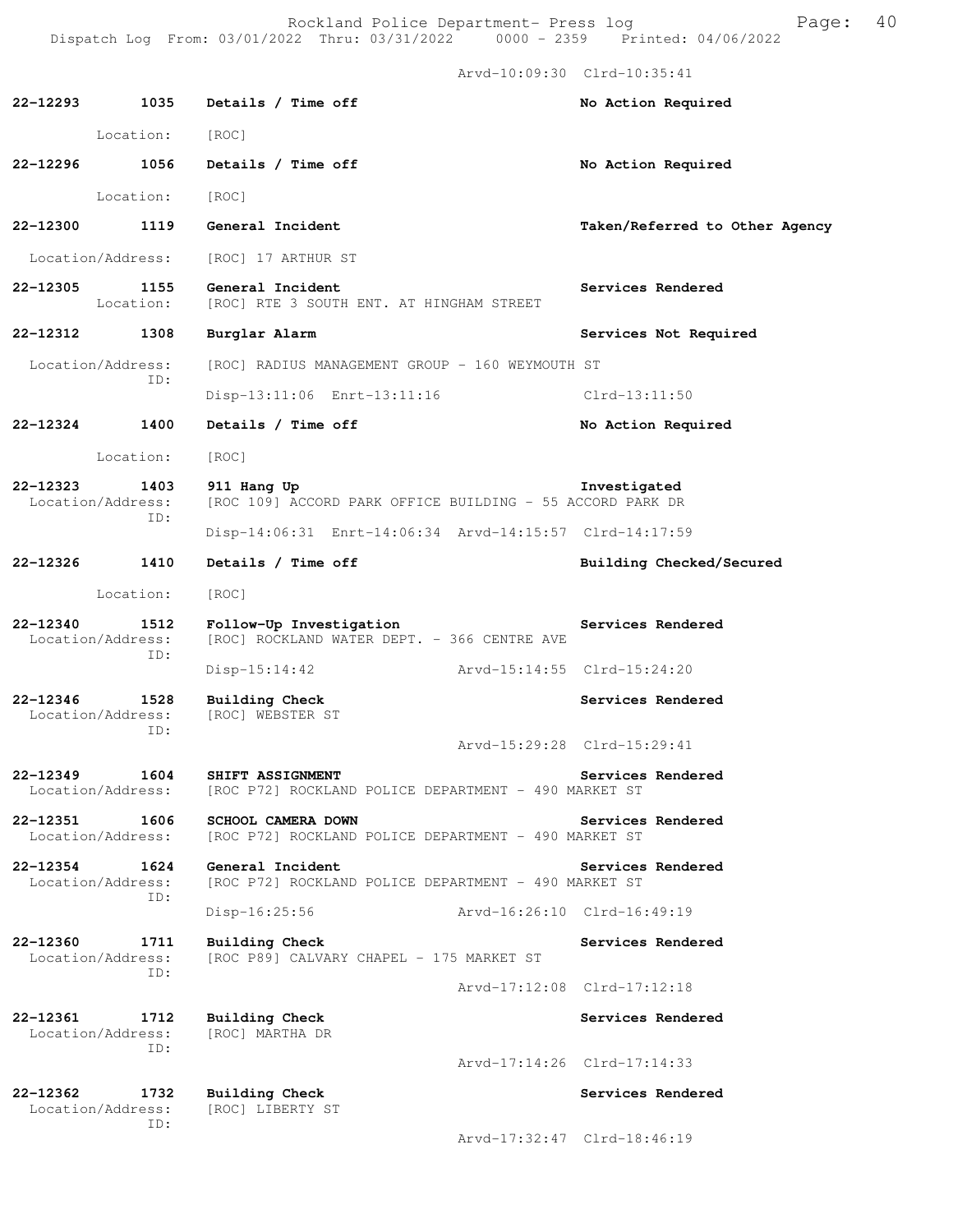Rockland Police Department- Press log entitled and Page: 41 Dispatch Log From: 03/01/2022 Thru: 03/31/2022 0000 - 2359 Printed: 04/06/2022

| 22-12380<br>2001<br>Location/Address:<br>TD: | Building Check<br>[ROC] MARTHA DR                               | Services Rendered           |
|----------------------------------------------|-----------------------------------------------------------------|-----------------------------|
|                                              |                                                                 | Arvd-20:02:56 Clrd-20:03:09 |
| 22-12381<br>2003<br>Location/Address:<br>TD: | Building Check<br>[ROC P89] CALVARY CHAPEL - 175 MARKET ST      | Services Rendered           |
|                                              |                                                                 | Arvd-20:03:49 Clrd-20:03:57 |
| 22-12382<br>2015<br>Location/Address:<br>TD: | Building Check<br>[ROC] WEBSTER ST                              | Appears Secure              |
|                                              |                                                                 | Arvd-20:15:52 Clrd-20:16:08 |
| 2022<br>22-12383<br>Location:                | Details / Time off<br>[ROC]                                     | Services Rendered           |
| 22-12396<br>2202<br>Location/Address:<br>TD: | Suspicious Activity<br>[ROC P89] CALVARY CHAPEL - 175 MARKET ST | Sent On Way                 |
|                                              | $Disp-22:03:18$                                                 | Arvd-22:03:21 Clrd-22:06:34 |

### **For Date: 03/18/2022 - Friday**

| $22 - 12405$<br>0005<br>Location/Address:<br>ID: |             | Larceny / Forgery/ Fraud<br>[ROC] 29 CRESTVIEW ST                                           | Report Follows              |  |  |  |
|--------------------------------------------------|-------------|---------------------------------------------------------------------------------------------|-----------------------------|--|--|--|
|                                                  |             | Disp-00:08:40 Enrt-00:09:28 Arvd-00:21:33 Clrd-00:41:28                                     |                             |  |  |  |
| 0011<br>22-12406<br>Location/Address:            |             | General Info<br>[ROC P72] ROCKLAND POLICE DEPARTMENT - 490 MARKET ST                        | Services Rendered           |  |  |  |
| 22-12408<br>0030<br>Location/Address:            | ID:         | Suspicious Activity<br>[ROC] 552 WEST WATER ST                                              | Services Rendered           |  |  |  |
|                                                  | ID:         | Disp-00:32:28 Enrt-00:32:40 Arvd-00:32:46 Clrd-00:43:20                                     |                             |  |  |  |
|                                                  |             | Disp-00:32:38 Enrt-00:32:42 Arvd-00:43:19 Clrd-00:43:22                                     |                             |  |  |  |
| 22-12410<br>0034<br>Location/Address:            |             | General Info<br>[ROC P72] ROCKLAND POLICE DEPARTMENT - 490 MARKET ST                        | Services Rendered           |  |  |  |
| 22-12414<br>0144<br>Location:                    |             | Details / Time off<br>[ROC]                                                                 | Services Rendered           |  |  |  |
| 0505<br>22-12424<br>Location/Address:<br>ID:     |             | <b>Building Check</b><br>[ROC] UNION ST                                                     | Services Rendered           |  |  |  |
|                                                  |             | $Disp-05:07:08$                                                                             | Arvd-05:07:14 Clrd-05:28:03 |  |  |  |
| $22 - 12425$<br>Location/Address:                | 0527<br>TD: | Suspicious Activity<br>Sent On Way<br>[ROC P89] CALVARY CHAPEL - 175 MARKET ST              |                             |  |  |  |
|                                                  |             | Disp-05:28:15                                                                               | Arvd-05:28:19 Clrd-05:29:23 |  |  |  |
| 22-12431<br>Location/Address:                    | 0606<br>ID: | Police RELEASE<br>Services Rendered<br>[ROC P72] ROCKLAND POLICE DEPARTMENT - 490 MARKET ST |                             |  |  |  |
|                                                  |             | Disp-06:08:06                                                                               | $Clrd-06:08:14$             |  |  |  |
| $22 - 12441$<br>Location/Address:                | 0801<br>ID: | SHIFT ASSIGNMENTS<br>[ROC P72] ROCKLAND POLICE DEPARTMENT - 490 MARKET ST                   | Services Rendered           |  |  |  |
|                                                  |             | Disp-08:06:22                                                                               | $Clrd-08:08:24$             |  |  |  |
| 22-12445                                         | 0845        | Building Check                                                                              | Building Checked/Secured    |  |  |  |
| Location/Address:                                |             | [ROC P89] CALVARY CHAPEL - 175 MARKET ST                                                    |                             |  |  |  |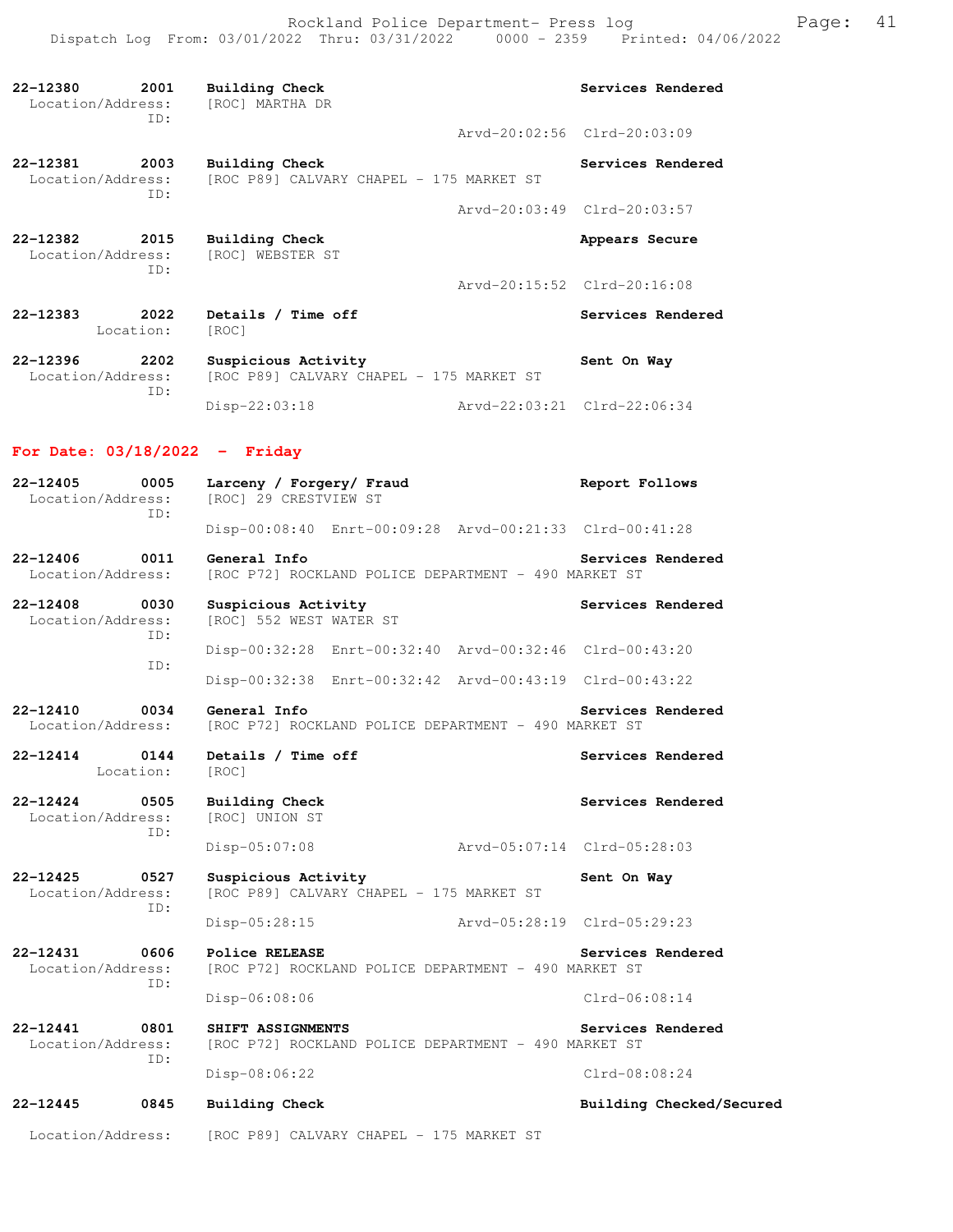ID: Arvd-08:46:53 Clrd-08:57:26 **22-12447 0902 General Incident Services Rendered**  Location/Address: [ROC P72] ROCKLAND POLICE DEPARTMENT - 490 MARKET ST ID: Disp-09:03:39 Clrd-09:03:49 **22-12448 0904 Follow-Up Investigation Services Rendered**  Location/Address: [ROC 17] E.T. WRIGHT SHOE FACTORY - 379 LIBERTY ST ID: Disp-09:06:05 Clrd-09:06:20 **22-12452 0920 Sex offender or dissemination Services Rendered**  Location/Address: [ROC P72] ROCKLAND POLICE DEPARTMENT - 490 MARKET ST **22-12456 0944 Building Check Building Checked/Secured**  Location/Address: [ROC] WEBSTER ST ID: Arvd-09:46:23 Clrd-09:46:55 **22-12457 0946 Burglar Alarm Building Checked/Secured**  Location/Address: [ROC] TRINITY EPISCOPAL CHURCH - 3 GODDARD AVE ID: Disp-09:49:02 Enrt-09:49:05 Arvd-09:55:09 Clrd-09:56:31 **22-12460 0957 CRUISER MAINTENANCE Services Rendered**  Location/Address: [ROC P72] ROCKLAND POLICE DEPARTMENT - 490 MARKET ST ID: Disp-09:58:18 Clrd-09:58:25 **22-12461 1024 General Incident Services Rendered**  Location/Address: [ROC P72] ROCKLAND POLICE DEPARTMENT - 490 MARKET ST ID: Disp-10:25:38 Clrd-10:25:45 **22-12464 1040 Details / Time off Services Rendered**  Location: [ROC] **22-12465 1041 Motor Vehicle Stop Citation/Warning Issued**  Vicinity of: [ROC] 1149 HINGHAM ST

Arvd-10:41:00 Clrd-10:46:38

- **22-12466 1042 General Incident Services Rendered**  Location/Address: [ROC] 399 WEBSTER ST @ 485 E WATER ST ID: Disp-10:44:33 Enrt-10:44:42 Arvd-10:46:02 Clrd-10:51:38
- **22-12468 1109 General Incident Services Rendered**  Location/Address: [ROC 70] WEBSTER PARK NURSING AND REHAB - 56 WEBSTER ST ID: Disp-11:16:19 Clrd-11:16:41

**22-12469 1126 NEEDLE PICK UP Services Rendered**  Location/Address: [ROC] POND ST ID: Disp-11:28:52 Clrd-11:29:00 **22-12471 1141 Details / Time off Services Rendered** 

Location: [ROC]

ID:

**22-12477 1220 Suspicious Activity Services Rendered**  Location/Address: [ROC] 42 HATHERLY RD ID: Disp-12:23:52 Clrd-12:23:59

**22-12482 1259 General Incident Services Rendered**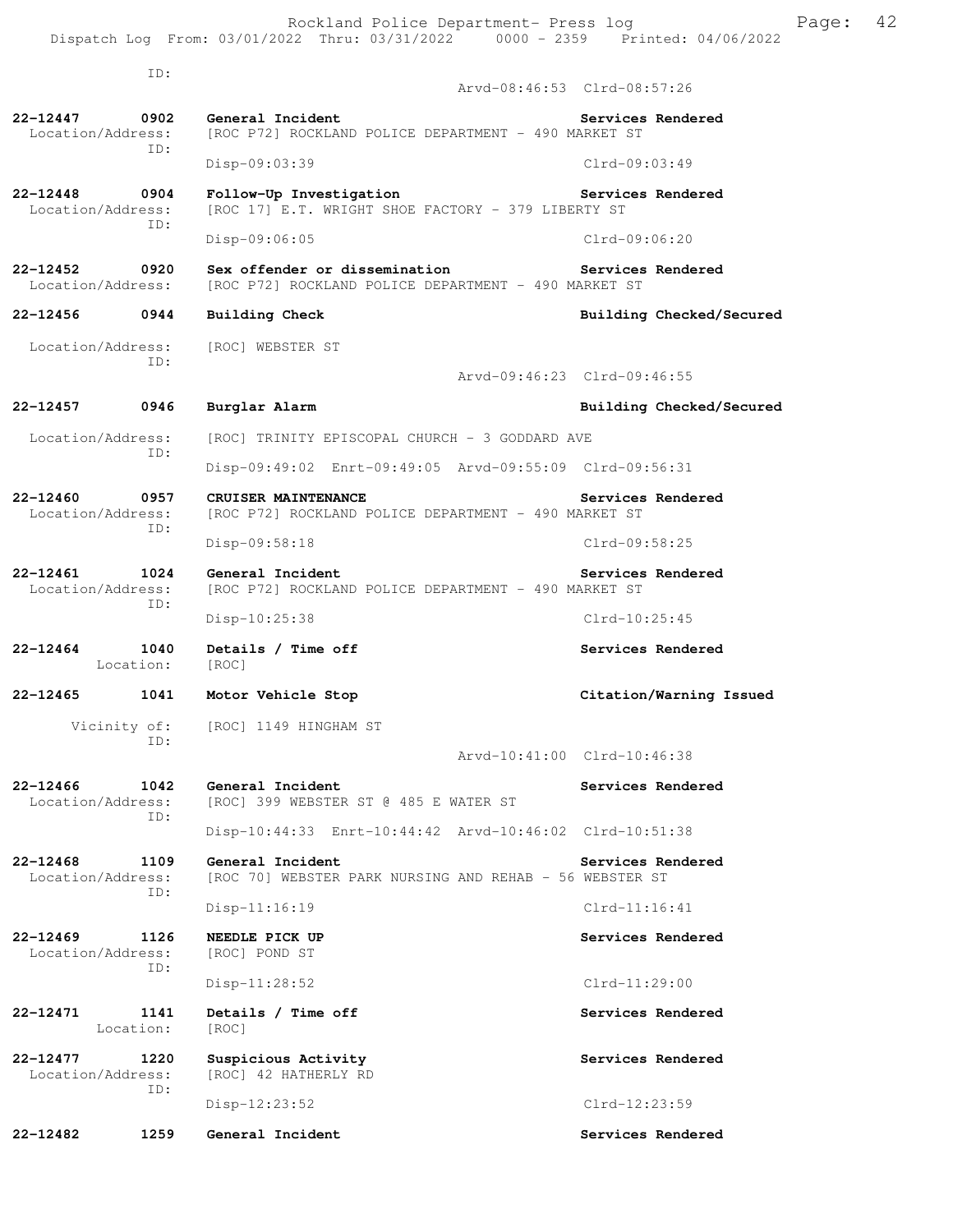Location/Address: [ROC P72] ROCKLAND POLICE DEPARTMENT - 490 MARKET ST ID: Disp-13:01:52 Clrd-13:02:00 **22-12492 1327 Summons Services Rendered**  [ROC] 303 MARKET ST ID: Disp-13:29:13 Clrd-13:29:19 **22-12494 1328 Disturbance Peace Restored**  Location/Address: [ROC 187] 109 MARKET ST Apt. #9 ID: Disp-13:31:09 Enrt-13:31:12 Arvd-13:31:13 Clrd-13:39:57 ID: Disp-13:31:19 Enrt-13:31:22 Arvd-13:31:25 Clrd-13:39:57 **22-12495 1331 Details / Time off Services Rendered**  Location: [ROC] **22-12497 1335 General Incident Services Rendered Services Rendered Services Rendered** [ROC] 892 UNION ST ID: Disp-13:38:12 Clrd-13:38:20 **22-12502 1409 Summons No Service**  Location/Address: [ROC 459] 365 CONCORD ST ID: Arvd-14:09:00 Clrd-14:11:51 **22-12508 1433 Details / Time off Services Rendered**  Location: [ROC] **22-12517 1521 Animal Complaint Services Not Required**  Location/Address: [ROC] MILLENNIUM WAY ID: Arvd-15:21:00 Clrd-15:33:28 **22-12519 1543 Animal Complaint Services Rendered**  Location/Address: [ROC] 107 SPRING ST ID: Arvd-15:43:00 Clrd-15:52:48 **22-12556 1600 SHIFT ASSIGNMENTS No Service**  Location/Address: [ROC P72] ROCKLAND POLICE DEPARTMENT - 490 MARKET ST **22-12528 1651 Summons Summons To Court**  [ROC] 303 MARKET ST ID: Disp-16:52:51 Enrt-16:52:54 Arvd-16:54:12 Clrd-16:54:59 **22-12536 1718 Burglar Alarm Services Rendered**  Location/Address: [ROC 51] GEORGE T. WILKINSON, INC - 405 VFW DR ID: Disp-17:20:52 Enrt-17:20:59 Arvd-17:22:03 Clrd-17:29:03 ID: Disp-17:20:52 Enrt-17:21:02 Clrd-17:21:29 ID: Disp-17:21:52 Enrt-17:21:56 Arvd-17:22:43 Clrd-17:29:01 **22-12552 1854 Details / Time off No Service**  Location: [ROC] **22-12553 1855 Details / Time off No Service**  Location: [ROC]

**22-12558 1915 Building Check Building Checked/Secured** 

Location/Address: [ROC P89] CALVARY CHAPEL - 175 MARKET ST ID:

Arvd-19:16:09 Clrd-19:24:04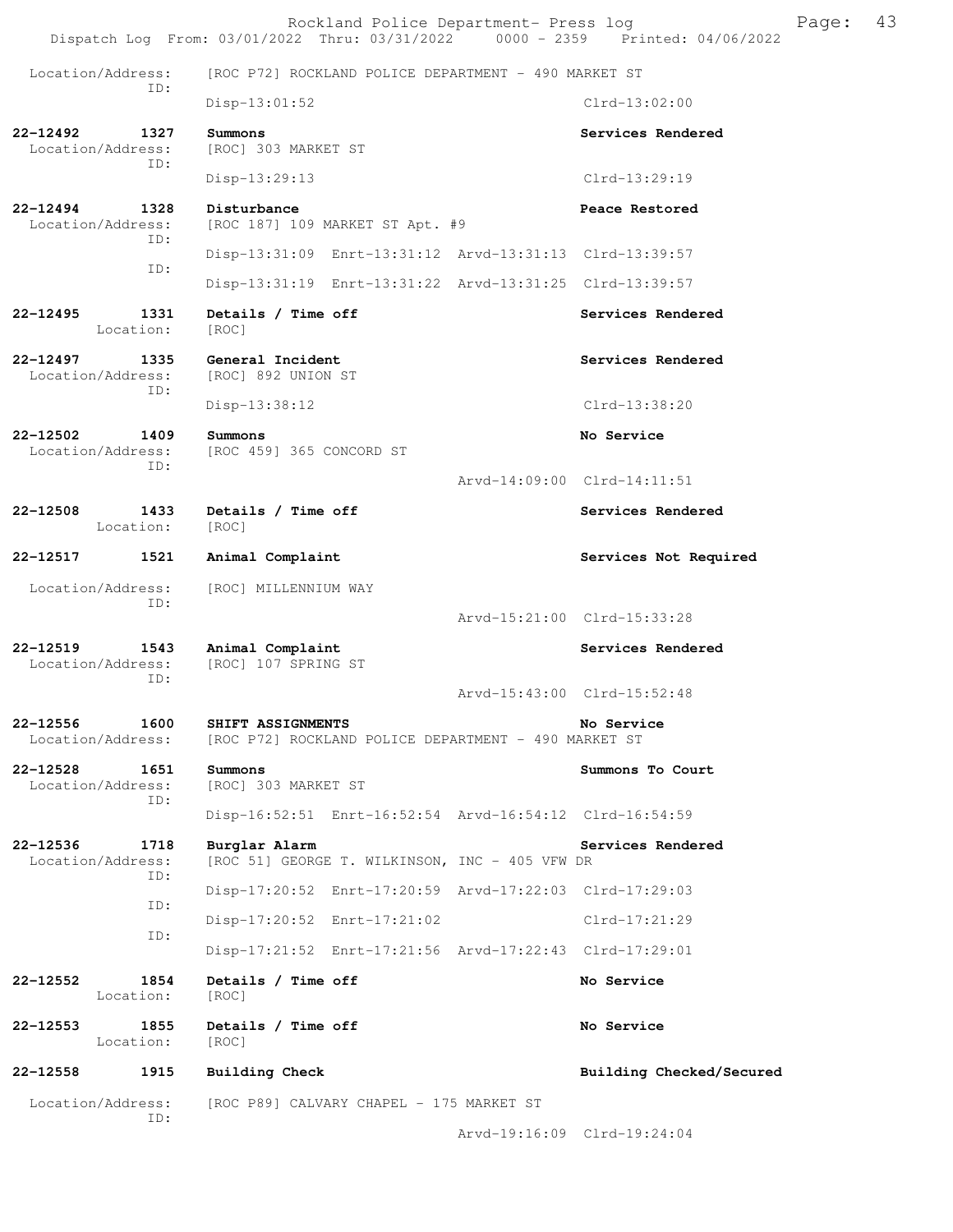Rockland Police Department- Press log Page: 44 Dispatch Log From: 03/01/2022 Thru: 03/31/2022 0000 - 2359 Printed: 04/06/2022

Disp-20:08:39 Arvd-20:08:45 Clrd-20:10:27

| 22-12559<br>1922<br>Location/Address: |            | Burglar Alarm<br>[ROC 862] 33 OLD COUNTRY WAY | Appears Secure                                          |  |  |
|---------------------------------------|------------|-----------------------------------------------|---------------------------------------------------------|--|--|
|                                       | TD:<br>TD: |                                               | Disp-19:23:49 Enrt-19:23:57 Arvd-19:29:49 Clrd-19:34:35 |  |  |
|                                       |            |                                               | Disp-19:23:54 Enrt-19:23:59 Arvd-19:29:42 Clrd-19:34:40 |  |  |

**22-12561 1926 Building Check Building Checked/Secured** 

Location/Address: [ROC 60] SPRING GATE APARTMENTS - 52 HANNAH WAY ID:

Arvd-19:28:03 Clrd-19:34:06

Arvd-19:48:08 Clrd-19:53:26

**22-12565 1935 Suspicious Activity 60ne on arrival** Location/Address: [ROC] MARKET ST Location/Address: ID: Disp-19:38:11 Clrd-19:38:17

### **22-12569 1946 Building Check Building Checked/Secured**

 Location/Address: [ROC] 437 WEBSTER ST ID:

**22-12570 2007 Disabled Motor Vehicle Services Rendered**  Location/Address: [ROC] 408 UNION ST @ 11 NORTH AVE ID:

**22-12573 2017 Suspicious Activity 6. Services Rendered Location/Address:** [ROC] 496 LIBERTY ST [ROC] 496 LIBERTY ST ID: Disp-20:21:13 Clrd-20:58:38

**22-12576 2059 General Info No Service**  Location/Address: [ROC P72] ROCKLAND POLICE DEPARTMENT - 490 MARKET ST

#### **For Date: 03/19/2022 - Saturday**

| 22-12589                          | 0000        | SHIFT ASSIGNMENTS                        |                                                         | Services Not Required       |
|-----------------------------------|-------------|------------------------------------------|---------------------------------------------------------|-----------------------------|
| Location/Address:                 |             |                                          | [ROC P72] ROCKLAND POLICE DEPARTMENT - 490 MARKET ST    |                             |
| $22 - 12594$<br>Location/Address: | 0033<br>ID: | Unwanted Party<br>[ROC] 41 BLANCHARD ST  |                                                         | Sent On Way                 |
|                                   | ID:         |                                          | Disp-00:35:29 Enrt-00:35:45 Arvd-00:36:18 Clrd-00:40:27 |                             |
|                                   | ID:         |                                          | Disp-00:35:35 Enrt-00:35:45 Arvd-00:37:28 Clrd-00:40:27 |                             |
|                                   |             |                                          | Disp-00:35:40 Enrt-00:35:45 Arvd-00:38:01 Clrd-00:38:06 |                             |
| 22-12597<br>Location/Address:     | 0054<br>ID: | Assault Offenses                         | [ROC P84] PLAYERS SPORTS BAR - 86 VFW DR                | Peace Restored              |
|                                   | ID:         |                                          | Disp-00:56:06 Enrt-00:56:57 Arvd-00:58:38 Clrd-01:18:20 |                             |
|                                   | ID:         |                                          | Disp-00:56:14 Enrt-00:56:57 Arvd-00:57:30 Clrd-01:29:55 |                             |
|                                   |             |                                          | Disp-00:56:24 Enrt-00:56:57 Arvd-00:57:02 Clrd-01:22:07 |                             |
| $22 - 12602$<br>Location/Address: | 0235<br>ID: | Building Check<br>[ROC] MARTHA DR        |                                                         | Investigated                |
|                                   |             |                                          |                                                         | Arvd-02:36:20 Clrd-02:36:30 |
| $22 - 12603$<br>Location/Address: | 0236<br>TD: | <b>Building Check</b><br>[ROC] MARKET ST |                                                         | Investigated                |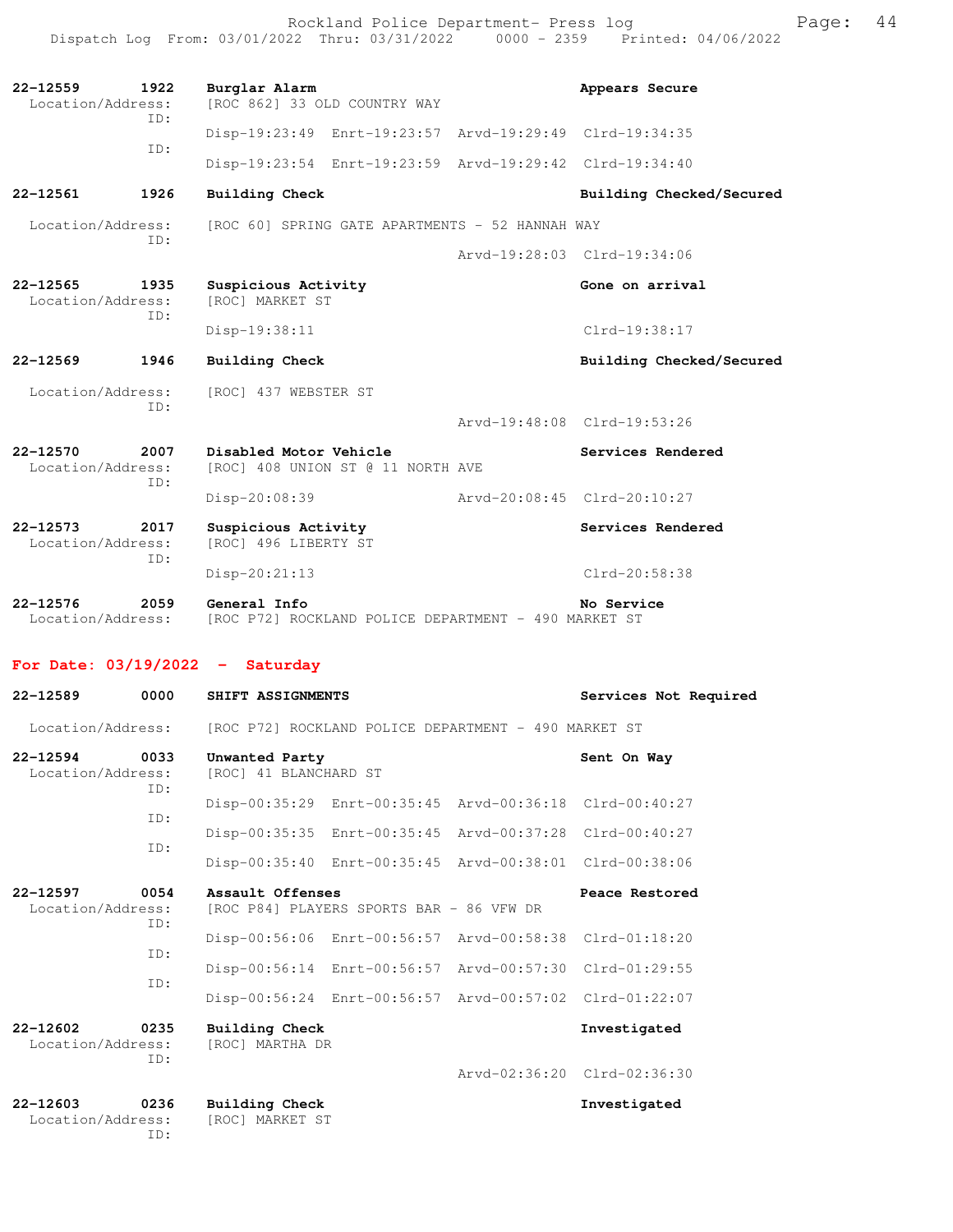Arvd-02:37:14 Clrd-02:37:21 **22-12611 0525 CAMERA SYSTEM Services Not Required**  Location/Address: [ROC P72] ROCKLAND POLICE DEPARTMENT - 490 MARKET ST **22-12612** 0554 Building Check **Appears Secure Appears Secure Appears Secure Appears** Secure Location/Address: ID: Arvd-05:55:09 Clrd-06:32:37 **22-12614 0645 Building Check Investigated**  Location/Address: ID: Arvd-06:46:31 Clrd-06:47:32 **22-12615 0647 Building Check Investigated**  Location/Address: [ROC] MARTHA DR ID: Arvd-06:48:08 Clrd-06:48:18 **22-12617 0729 Burglar Alarm Cancelled Enroute**  Location/Address: [ROC 84] HARMON GOLF & FITNESS CLUB - 168 CONCORD ST ID: Disp-07:31:36 Enrt-07:31:39 Clrd-07:49:24 **22-12618 0802 SHIFT ASSIGNMENTS Services Rendered**  Location/Address: [ROC P72] ROCKLAND POLICE DEPARTMENT - 490 MARKET ST **22-12622 0839 Disturbance Beace Restored Peace Restored Disturbance Peace Restored Peace Restored** [ROC 159] 113 MARKET ST Apt. #7 ID: Disp-08:41:12 Enrt-08:41:52 Arvd-08:46:30 Clrd-08:58:56 ID: Disp-08:46:14 Enrt-08:46:17 Arvd-08:46:19 Clrd-08:57:53 **22-12623 0851 Threats Services Rendered**<br>Location/Address: [ROC P47] BEST WESTERN - 909 HINGHAM ST Apt. #103 [ROC P47] BEST WESTERN - 909 HINGHAM ST Apt. #103 ID: Disp-08:53:15 Clrd-08:58:10 ID: Disp-08:57:57 Enrt-08:58:13 Arvd-09:03:34 Clrd-09:21:30 **22-12628 0921 Building Check Building Checked/Secured**  Location/Address: [ROC] WEBSTER ST ID: Arvd-09:23:05 Clrd-09:23:24 **22-12629 0934 Motor Vehicle Complaint 600 Gone on arrival Location/Address:** [ROC] POND ST Location/Address: ID: Disp-09:35:16 Enrt-09:35:19 Clrd-09:38:21 **22-12631 0938 Lost/Found Property Services Rendered**  Location/Address: [ROC] COL BRIAN DUFFY WAY ID: Disp-09:39:44 Enrt-09:39:52 Arvd-09:46:28 Clrd-09:46:31 **22-12637 1025 Disabled Motor Vehicle Services Rendered** Vicinity of: [ROC P52] LUCCA'S RESTAURANT - 933 HINGHAM ST [ROC P52] LUCCA'S RESTAURANT - 933 HINGHAM ST ID: Disp-10:26:58 Enrt-10:27:01 Arvd-10:32:24 Clrd-11:17:51 22-12638 1026 Suspicious Activity **122-12638** Services Rendered Location/Address: [ROC 59] RICE BUILDING - 346 UNION ST Apt. #3 ID: Disp-10:43:02 Arvd-10:43:14 Clrd-11:01:54

Location/Address: [ROC] 418 BEECH ST

**22-12641 1102 Assist Other Agency Services Rendered**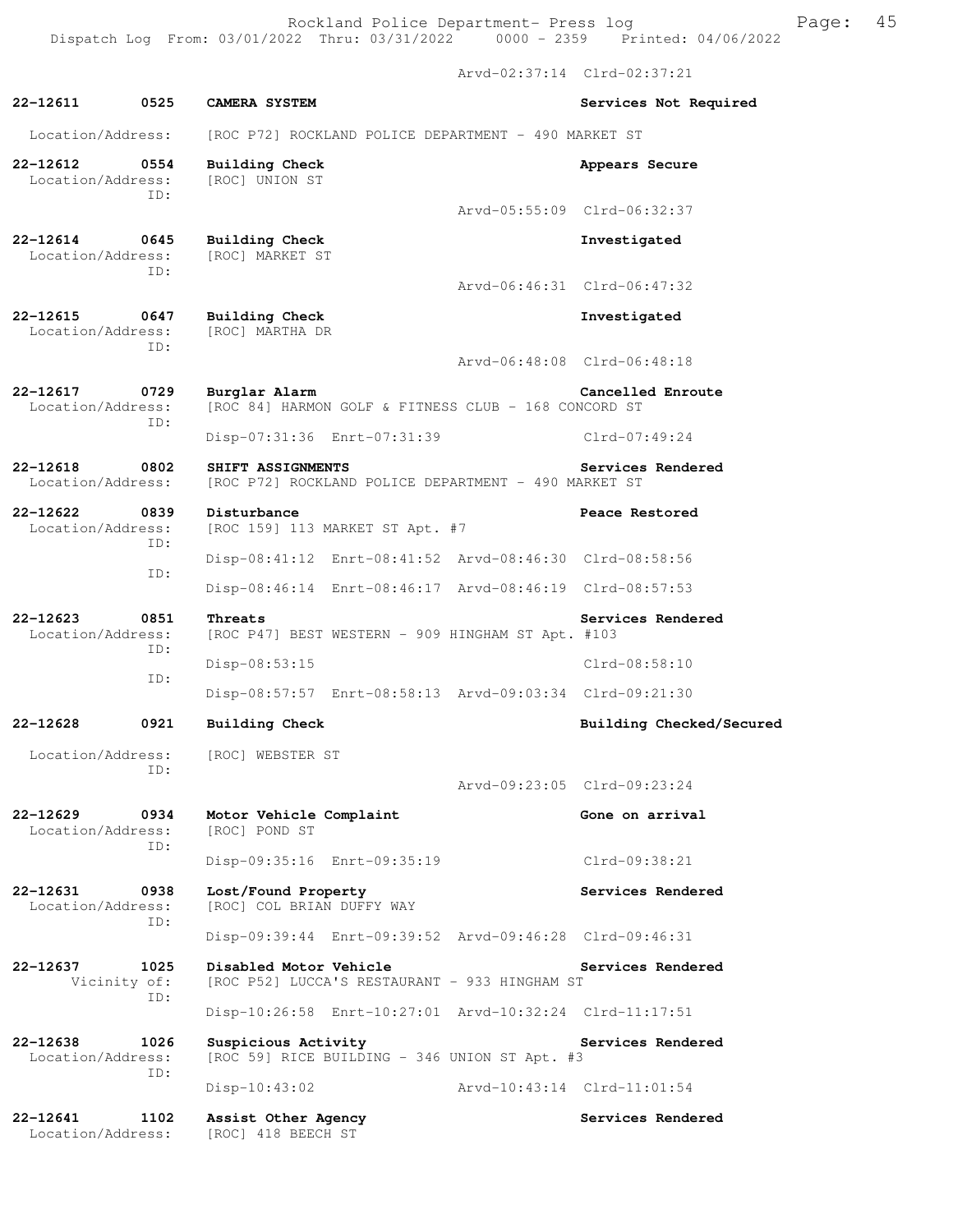ID: Disp-11:07:37 Enrt-11:19:12 Arvd-11:19:39 Clrd-11:44:12 **22-12644 1115 Suspicious Activity Services Rendered**  Location/Address: [ROC] 14 WINTER CIR ID: Disp-11:19:02 Arvd-11:19:08 Clrd-11:19:14 **22-12651 1314 General Info Services Rendered**  Location/Address: [ROC P72] ROCKLAND POLICE DEPARTMENT - 490 MARKET ST **22-12653 1319 Motor Vehicle Stop Verbal Warning**  Location/Address: ID: Disp-13:20:38 Arvd-13:20:41 Clrd-13:23:25 **22-12654 1324 Motor Vehicle Stop Verbal Warning**  Location/Address: [ROC] WEBSTER ST ID: Disp-13:24:29 Arvd-13:24:32 Clrd-13:26:53 **22-12656 1327 Disturbance Peace Restored**  Location/Address: [ROC] SAMS FOOD STORE - 200 VFW DR ID: Disp-13:30:31 Enrt-13:30:33 Arvd-13:33:54 Clrd-14:01:24 **22-12662 1416 911 Hang Up Could Not Locate**  Vicinity of: [ROC 80] AAA ROCKLAND BRANCH - 900 HINGHAM ST ID: Disp-14:17:51 Enrt-14:19:33 Arvd-14:29:48 Clrd-14:34:31 **22-12666 1437 Building Check Building Checked/Secured**  Location/Address: [ROC] WEBSTER ST ID: Arvd-14:38:52 Clrd-14:39:09 **22-12671 1544 General Info Services Rendered**<br>Location/Address: [ROC P72] ROCKLAND POLICE DEPARTMENT - 490 MARKET ST [ROC P72] ROCKLAND POLICE DEPARTMENT - 490 MARKET ST **22-12674 1600 SHIFT ASSIGNMENTS Services Rendered**  Location/Address: [ROC P72] ROCKLAND POLICE DEPARTMENT - 490 MARKET ST **22-12675 1613 Noise Complaint 1613 Services Rendered Location/Address:** [ROC] 18 PACIFIC ST Apt. #4 [ROC] 18 PACIFIC ST Apt. #4 ID: Disp-16:14:48 Enrt-16:14:51 Arvd-16:23:03 Clrd-16:31:34 ID: Disp-16:23:25 Enrt-16:23:27 Arvd-16:23:29 Clrd-16:31:48 **22-12679 1702 Warrant Services Rendered**  Location/Address: [ROC 113] 269 EAST WATER ST ID: Arvd-17:02:00 Clrd-17:09:35 ID: Disp-17:04:33 Enrt-17:04:38 Arvd-17:04:39 Clrd-17:09:35 22-12681 1708 Suspicious Activity **1708** Services Rendered Location/Address: [ROC 17] E.T. WRIGHT SHOE FACTORY - 379 LIBERTY ST Apt. #201 ID: Disp-17:15:52 Clrd-17:16:05 **22-12686 1803 Details / Time off Services Rendered**  Location: [ROC] **22-12687 1829 Details / Time off Services Rendered**  Location: [ROC] **22-12690 1910 Details / Time off Services Rendered** 

Location: [ROC]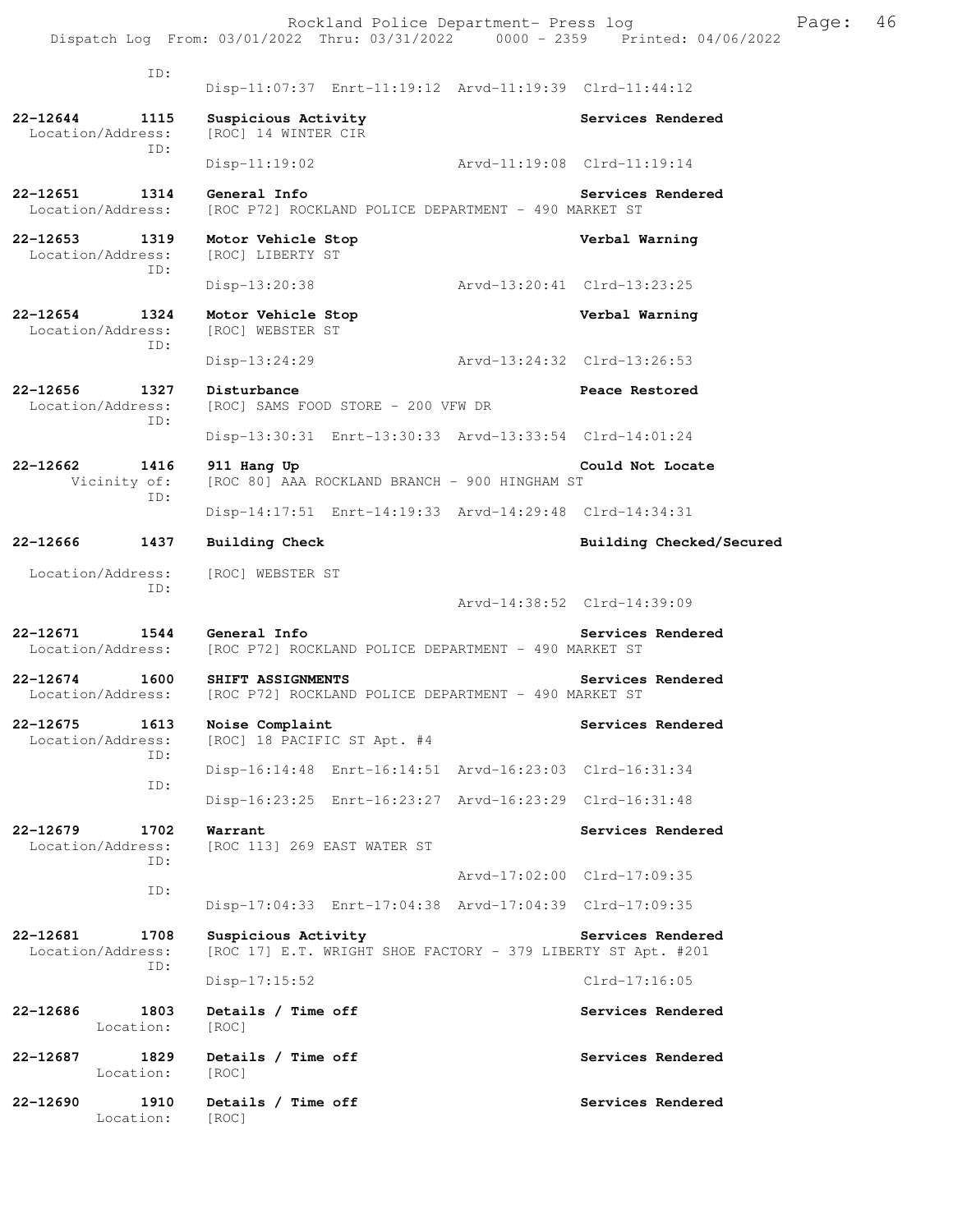Rockland Police Department- Press log entitled and Page: 47 Dispatch Log From: 03/01/2022 Thru: 03/31/2022 0000 - 2359 Printed: 04/06/2022

| 2208<br>22-12708<br>Location/Address:<br>ID: | Noise Complaint                                     | [ROC 745] 50 CONCORD ST Apt. #2L                        | Services Rendered                        |
|----------------------------------------------|-----------------------------------------------------|---------------------------------------------------------|------------------------------------------|
| ID:                                          |                                                     | Disp-22:09:02 Enrt-22:09:47 Arvd-22:10:30 Clrd-22:12:01 |                                          |
|                                              |                                                     | Disp-22:09:43 Enrt-22:09:45 Arvd-22:10:28 Clrd-22:14:32 |                                          |
| 22-12718<br>2320<br>Location/Address:        | Disturbance<br>[ROC P62] CHINA PLAZA - 35 MARKET ST |                                                         | Services Rendered                        |
| ID:<br>ID:                                   |                                                     | Disp-23:22:47 Enrt-23:22:55 Arvd-23:23:21 Clrd-23:32:37 |                                          |
| ID:                                          |                                                     | Disp-23:22:52 Enrt-23:22:54 Arvd-23:23:53 Clrd-23:32:37 |                                          |
|                                              |                                                     | Disp-23:23:30 Enrt-23:23:33 Arvd-23:23:34 Clrd-23:32:37 |                                          |
| 22-12721<br>2352<br>Location/Address:<br>ID: | 911 Hang Up                                         | [ROC P84] PLAYERS SPORTS BAR - 86 VFW DR                | Services Rendered                        |
|                                              |                                                     | Disp-23:53:38 Enrt-23:54:07                             | $Clrd-23:56:51$                          |
| ID:<br>ID:                                   | $Disp-23:59:04$                                     |                                                         | Arvd-23:59:09 Clrd-03/20/2022 @ 00:00:51 |
|                                              | $Disp-23:59:16$                                     |                                                         | Arvd-23:59:20 Clrd-03/20/2022 @ 00:00:48 |

### **For Date: 03/20/2022 - Sunday**

| 22-12722<br>Location/Address:                    | 0002<br>ID: | Services Rendered<br>SHIFT ASSIGNMENTS<br>[ROC P72] ROCKLAND POLICE DEPARTMENT - 490 MARKET ST |                                 |  |                             |  |  |
|--------------------------------------------------|-------------|------------------------------------------------------------------------------------------------|---------------------------------|--|-----------------------------|--|--|
|                                                  |             | Disp-00:03:37                                                                                  |                                 |  | $Clrd-00:03:45$             |  |  |
| $22 - 12724$<br>Location/Address:                | 0052<br>TD: | <b>Building Check</b>                                                                          | Investigated<br>[ROC] MARKET ST |  |                             |  |  |
|                                                  |             |                                                                                                |                                 |  | Arvd-00:53:16 Clrd-00:53:26 |  |  |
| $22 - 12726$<br>0053<br>Location/Address:<br>ID: |             | <b>Building Check</b><br>[ROC] MARTHA DR                                                       |                                 |  | Investigated                |  |  |
|                                                  |             |                                                                                                |                                 |  | Arvd-00:54:04 Clrd-00:54:12 |  |  |
| 22-12727<br>Location/Address:                    | 0053<br>ID: | Noise Complaint<br>[ROC] 74 MARTHA DR Apt. #E                                                  |                                 |  | Services Rendered           |  |  |
|                                                  | ID:         | Disp-00:56:10 Enrt-00:56:35                                                                    |                                 |  | Clrd-00:59:58               |  |  |
|                                                  |             | Disp-00:56:10                                                                                  |                                 |  | Arvd-00:56:22 Clrd-01:00:52 |  |  |
| 22-12730                                         | 0134        | <b>BOLO</b>                                                                                    |                                 |  | Services Not Required       |  |  |
| Location/Address:                                |             | [ROC P72] ROCKLAND POLICE DEPARTMENT - 490 MARKET ST                                           |                                 |  |                             |  |  |
|                                                  | ID:         | Disp-01:36:33<br>Arvd-01:36:52 Clrd-01:36:56                                                   |                                 |  |                             |  |  |
| 22-12735<br>Location/Address:                    | 0358<br>ID: | 911 Hang Up<br>[ROC] 74 MARTHA DR Apt. #E                                                      |                                 |  | Peace Restored              |  |  |
|                                                  | ID:         | Disp-04:01:25 Enrt-04:01:35 Arvd-04:03:27 Clrd-04:16:12                                        |                                 |  |                             |  |  |
|                                                  |             | Disp-04:01:32 Enrt-04:01:35 Arvd-04:03:27 Clrd-04:16:12                                        |                                 |  |                             |  |  |
|                                                  | ID:         | Disp-04:10:07                                                                                  |                                 |  | Arvd-04:10:14 Clrd-04:16:12 |  |  |
| $22 - 12745$                                     | 0651        | Traffic Enforcement                                                                            |                                 |  | Services Not Required       |  |  |
| Location/Address:                                | ID:         | [ROC] LIBERTY ST                                                                               |                                 |  |                             |  |  |
|                                                  |             |                                                                                                |                                 |  | Arvd-06:51:52 Clrd-07:19:57 |  |  |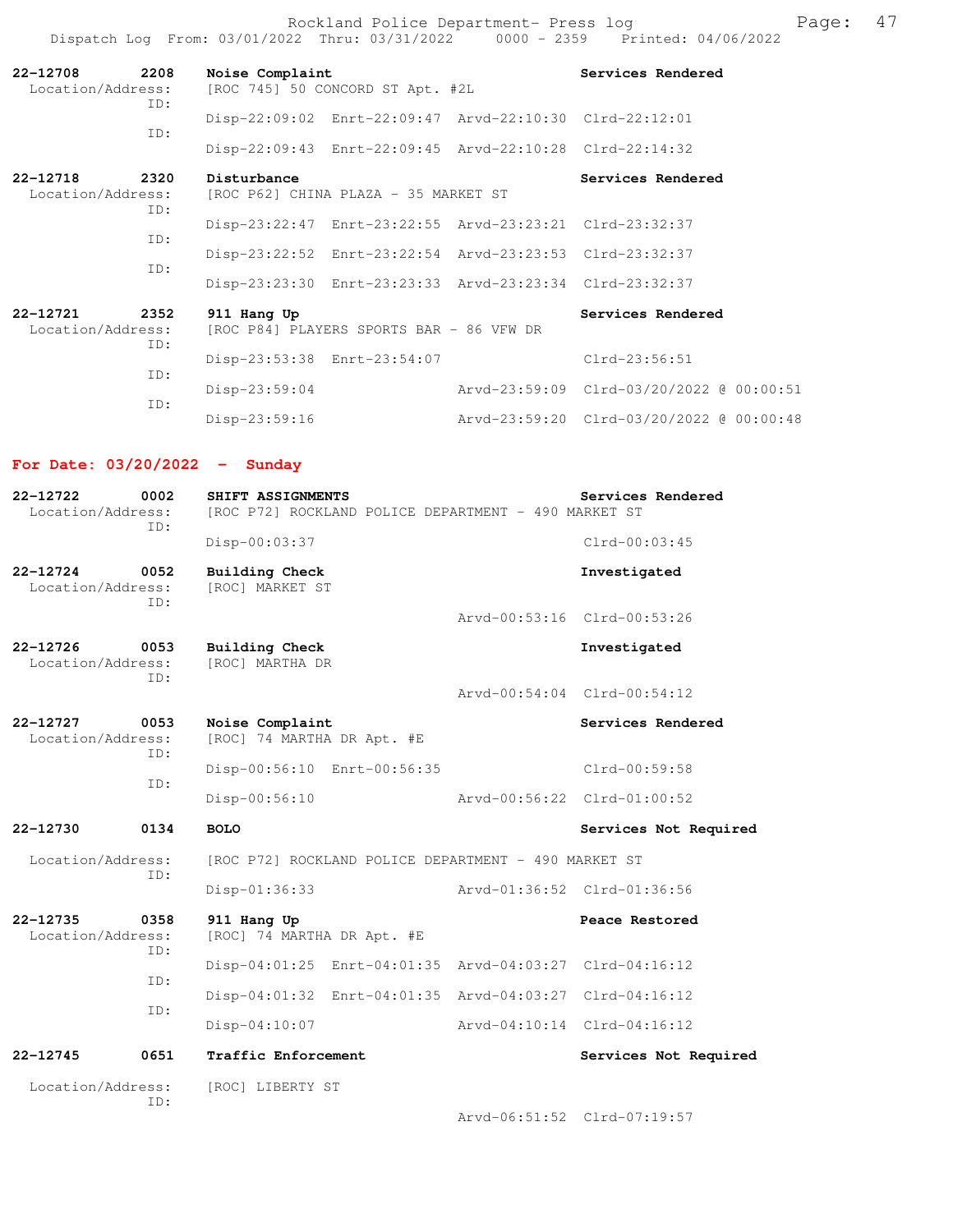Rockland Police Department- Press log Freed Page: 48 Dispatch Log From: 03/01/2022 Thru: 03/31/2022 0000 - 2359 Printed: 04/06/2022

**22-12746 0714 Building Check Investigated**  Location/Address: [ROC] MARTHA DR ID: Arvd-07:14:40 Clrd-07:14:47 **22-12747 0714 Building Check Investigated**  Location/Address: ID: Arvd-07:15:40 Clrd-07:15:47 **22-12752 0800 General Info Services Rendered**<br>Location/Address: [ROC P72] ROCKLAND POLICE DEPARTMENT - 490 MARKET ST [ROC P72] ROCKLAND POLICE DEPARTMENT - 490 MARKET ST **22-12753** 0802 Detail Services Rendered **Services Rendered** Location/Address: [ROC P72] ROCKLAND POLICE DEPARTMENT - 490 MARKET ST **22-12761 0928 Motor Vehicle Stop Investigated**  [ROC] 468 SALEM ST ID: Arvd-09:28:00 Clrd-10:06:11 ID: Disp-09:35:25 Enrt-09:35:28 Arvd-09:35:29 Clrd-09:36:01 **22-12762 0933 Suspicious Activity Services Rendered Location/Address:** [ROC] SPRING ST Location/Address: ID: Disp-09:36:01 Enrt-09:36:08 Arvd-09:36:15 Clrd-09:47:32 ID: Disp-09:36:01 Enrt-09:36:11 Arvd-09:36:18 Clrd-09:46:54 **22-12765 1012 Traffic Enforcement Citation/Warning Issued**  Location/Address: [ROC] LIBERTY ST ID: Arvd-10:12:57 Clrd-10:51:01 **22-12770 1109 Detail Services Rendered**<br>Location/Address: [ROC P72] ROCKLAND POLICE DEPARTMENT - 490 MARKET ST [ROC P72] ROCKLAND POLICE DEPARTMENT - 490 MARKET ST 22-12774 1139 Suspicious Activity **128 Services Rendered** Location/Address: [ROC] 19 HOWLAND WAY **22-12779 1224 Harassment Advised to Court Advised to Court** Advised to Court [ROC] 147 MYRTLE ST ID: Disp-12:28:03 Clrd-12:28:14 ID: Disp-12:28:08 Clrd-12:28:11 **22-12784 1241 Summons Services Rendered**<br>Location/Address: [ROC P72] ROCKLAND POLICE DEPARTMENT - 490 MARKET ST [ROC P72] ROCKLAND POLICE DEPARTMENT - 490 MARKET ST **22-12789 1329 Assist Public Transported to Hospital**  Location/Address: [ROC P72] ROCKLAND POLICE DEPARTMENT - 490 MARKET ST ID: Disp-13:31:26 Arvd-13:36:23 Clrd-13:52:44 ID: Disp-13:31:32 Arvd-13:36:18 Clrd-13:52:42 **22-12800 1416 Assist Public Services Rendered**  Location/Address: [ROC P72] ROCKLAND POLICE DEPARTMENT - 490 MARKET ST **22-12802 1422 Lost/Found Property No Service**  Location: [ROC] HARTSUFF PARK ID: Disp-14:24:52 Clrd-14:42:49 **22-12804 1449 Building Check Building Checked/Secured**  Location/Address: [ROC] WEBSTER ST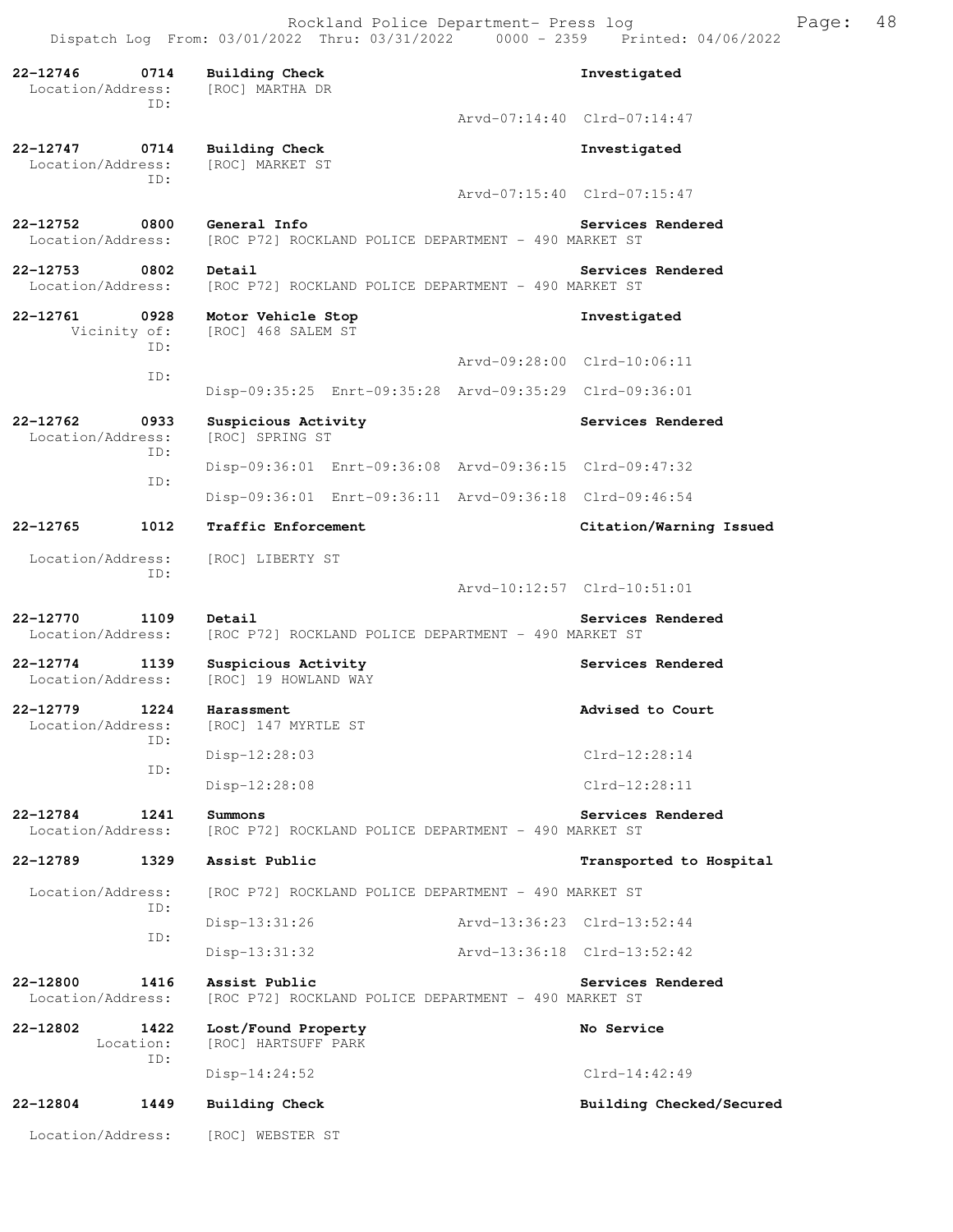| ID:                                          |                                                                                                  | Arvd-14:50:44 Clrd-14:50:58 |
|----------------------------------------------|--------------------------------------------------------------------------------------------------|-----------------------------|
|                                              |                                                                                                  |                             |
| 22-12811<br>1513<br>Location/Address:<br>TD: | Assist Fire Department<br>[ROC P64] CVS PHARMACY - 80 MARKET ST                                  | Services Rendered           |
| Fire Unit:                                   | Disp-15:13:40 Enrt-15:13:42 Arvd-15:14:27 Clrd-15:35:05<br>ROCKC1-Staff-Rockland Fire Chief      |                             |
|                                              | Disp-15:16:01 Enrt-15:16:04 Arvd-15:17:16 Clrd-15:23:51<br>InQrtsUnavl-15:23:56 InSrvce-15:23:56 |                             |
| 22-12816<br>1537<br>Location:                | COMP TIME SERGEANT<br>[ROC]                                                                      | Services Rendered           |
| 22-12817<br>1537                             | Building Check                                                                                   | Building Checked/Secured    |
| Location/Address:<br>TD:                     | [ROC] MARTHA DR                                                                                  |                             |
|                                              |                                                                                                  | Arvd-15:38:57 Clrd-15:39:12 |
| $22 - 12820$<br>1600<br>Location/Address:    | SHIFT ASSIGNMENTS<br>[ROC P72] ROCKLAND POLICE DEPARTMENT - 490 MARKET ST                        | Services Rendered           |
| 22-12825<br>1618<br>Location/Address:        | Suspicious Activity<br>[ROC 279] LINCOLN SCHOOL - 99 CHURCH ST                                   | Services Rendered           |
| TD:<br>TD:                                   | Disp-16:20:37                                                                                    | Aryd-16:20:48 Clrd-16:31:02 |
|                                              | Disp-16:20:37                                                                                    | Arvd-16:20:51 Clrd-16:31:00 |
| 1742<br>22-12834                             | Disturbance                                                                                      | Transported by other means  |
| Location/Address:<br>ID:                     | [ROC 678] 210 WEST WATER ST                                                                      |                             |
| TD:                                          | Disp-17:44:12 Enrt-17:44:19 Arvd-17:46:51 Clrd-17:57:43                                          |                             |
| ID:                                          | Disp-17:44:15 Enrt-17:44:18                                                                      | $Clrd-17:48:37$             |
|                                              | Disp-17:45:03 Enrt-17:45:06 Arvd-17:48:46 Clrd-17:57:43                                          |                             |
| 22-12841<br>1849<br>Location/Address:<br>ID: | Health & Welfare Check<br>[ROC] 404 GARDEN TER                                                   | Services Rendered           |
|                                              | Disp-18:52:30 Enrt-19:00:20 Arvd-19:00:21 Clrd-19:01:47                                          |                             |
| 22-12842<br>1902<br>Location/Address:<br>ID: | Health & Welfare Check<br>[ROC 140] 292 MARKET ST Apt. #25                                       | Services Rendered           |
|                                              | Disp-19:03:29 Enrt-19:04:19 Arvd-19:12:03 Clrd-19:17:05                                          |                             |
| 22-12846<br>2011<br>Location/Address:        | Disturbance<br>[ROC] 33 ARCHER RD                                                                | Peace Restored              |
| ID:                                          | Disp-20:12:18 Enrt-20:13:16 Arvd-20:15:21 Clrd-20:26:55                                          |                             |
| ID:                                          | Disp-20:13:09 Enrt-20:13:16 Arvd-20:15:21 Clrd-20:26:55                                          |                             |
| ID:                                          | Disp-20:22:47                                                                                    | Arvd-20:22:49 Clrd-20:24:20 |
| 22-12852<br>2035<br>Location/Address:        | Harassment<br>[ROC 244] 329 NORTH AVE                                                            | Advised to Court            |
| ID:                                          | $Disp-20:38:51$                                                                                  | Clrd-20:39:36               |
| 22-12853<br>2039<br>Location/Address:        | Disturbance<br>[ROC P112] FAMILY DOLLAR - 366 MARKET ST                                          | Sent On Way                 |
| ID:                                          | Disp-20:41:13 Enrt-20:41:22 Arvd-20:42:37 Clrd-20:51:47                                          |                             |
| ID:<br>ID:                                   | Disp-20:41:13 Enrt-20:41:22 Arvd-20:44:19 Clrd-20:51:47                                          |                             |
|                                              |                                                                                                  |                             |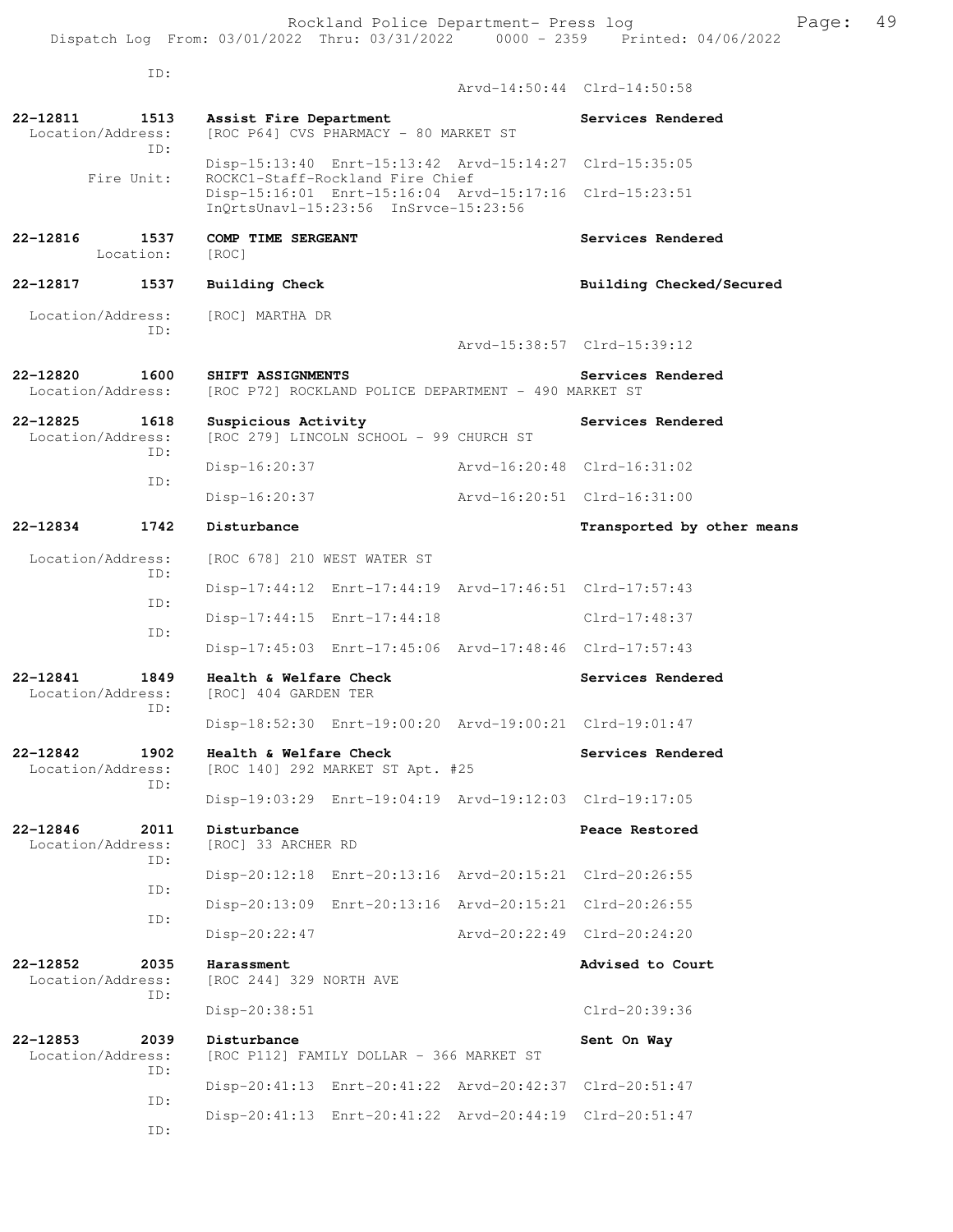|                                                                                |  |  | Rockland Police Department- Press log |  | Page: 50 |  |
|--------------------------------------------------------------------------------|--|--|---------------------------------------|--|----------|--|
| Dispatch Log From: 03/01/2022 Thru: 03/31/2022 0000 - 2359 Printed: 04/06/2022 |  |  |                                       |  |          |  |

Disp-20:42:22 Enrt-20:42:26 Arvd-20:44:23 Clrd-20:51:47

**22-12854 2043 General Info Services Rendered**  Location/Address: [ROC P72] ROCKLAND POLICE DEPARTMENT - 490 MARKET ST

| 22-12859 | 2218 | Burglar Alarm | Building Checked/Secured |
|----------|------|---------------|--------------------------|
|          |      |               |                          |

 Location/Address: [ROC 353] SOUTH SHORE GYMNASTICS - 22 RESERVOIR PARK DR Apt. #UNIT1 ID: Disp-22:20:13 Arvd-22:20:20 Clrd-22:29:12

**22-12861** 2246 Disturbance<br>
Location/Address: [ROC P69] MCDONALD'S - 117 MARKET ST [ROC P69] MCDONALD'S - 117 MARKET ST ID: Disp-22:48:14 Enrt-22:48:24 Arvd-22:52:17 Clrd-23:08:18 ID: Disp-22:48:21 Enrt-22:48:24 Arvd-22:49:00 Clrd-23:08:18 **22-12863 2325 Disturbance Services Rendered** 

| Location/Address:<br>TD: | [ROC 446] 8 CORN MILL WAY |  |                                                         |  |  |  |
|--------------------------|---------------------------|--|---------------------------------------------------------|--|--|--|
| TD:                      |                           |  | Disp-23:28:03 Enrt-23:28:28 Arvd-23:28:55 Clrd-23:34:04 |  |  |  |
|                          |                           |  | Disp-23:28:03 Enrt-23:28:30 Arvd-23:28:57 Clrd-23:34:04 |  |  |  |

**22-12866 2352 Details / Time off Services Rendered**  Location: [ROC]

#### **For Date: 03/21/2022 - Monday**

| 22-12867<br>Location/Address: | 0001        | General Info<br>[ROC P72] ROCKLAND POLICE DEPARTMENT - 490 MARKET ST | Services Rendered |
|-------------------------------|-------------|----------------------------------------------------------------------|-------------------|
| 22-12887<br>Location/Address: | 0235<br>TD: | Building Check<br>[ROC 60] SPRING GATE APARTMENTS - 52 HANNAH WAY    | Services Rendered |
|                               |             | Aryd-04:36:10 Clrd-04:36:18                                          |                   |

| 22-12894<br>Location/Address: | 0600<br>TD: | Building Check<br>[ROC] UNION ST | Arvd-06:01:14 Clrd-06:13:33 | Appears Secure              |
|-------------------------------|-------------|----------------------------------|-----------------------------|-----------------------------|
|                               | ID:         |                                  |                             |                             |
|                               |             | $Disp-06:17:04$                  |                             | Arvd-06:17:10 Clrd-06:20:58 |
| 22-12897                      | 0613        | Suspicious Activity              |                             | Sent On Way                 |

Location/Address: [ROC 73] ROCKLAND TOWN HALL - 242 UNION ST ID: Arvd-06:13:00 Clrd-06:16:06

22-12905 0655 Details / Time off Services Rendered Location: [ROC] Location:

**22-12910 0800 General Info Services Rendered** Location/Address: [ROC P72] ROCKLAND POLICE DEPARTMENT - 490 MARKET ST [ROC P72] ROCKLAND POLICE DEPARTMENT - 490 MARKET ST

**22-12917 0928 Detail 911 Wireless call (Transfered)**

Location/Address: [ROC P72] ROCKLAND POLICE DEPARTMENT - 490 MARKET ST

**22-12918 0929 Details / Time off 911 Wireless call (Transfered)**

Location: [ROC]

**22-12919 0931 Motor Vehicle Stop Citation/Warning Issued**  Location/Address: [ROC P65] 7-ELEVEN CONVENIENCE STORE - 92 MARKET ST ID: Arvd-09:31:00 Clrd-09:50:47

ID: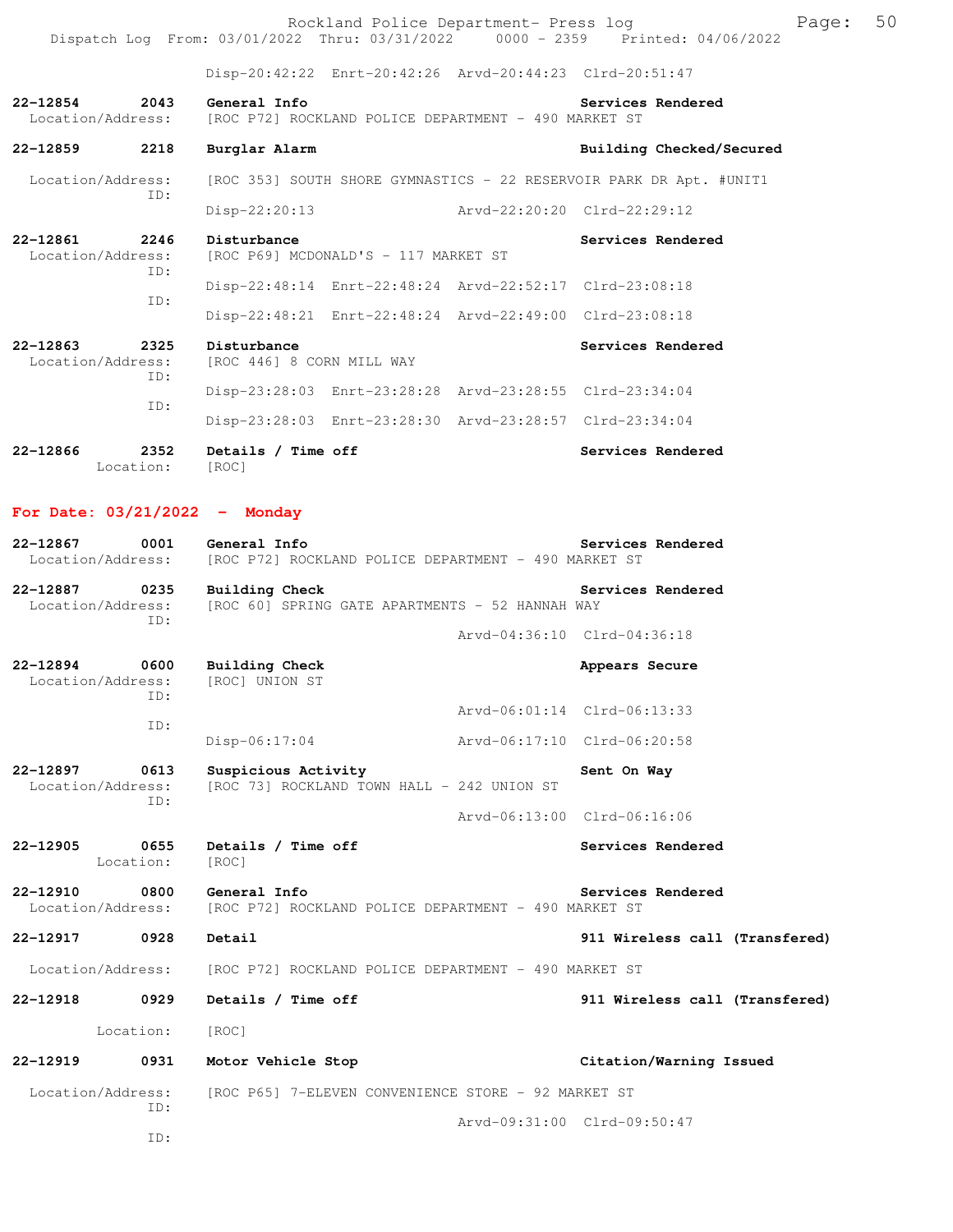Rockland Police Department- Press log Page: 51 Dispatch Log From: 03/01/2022 Thru: 03/31/2022 Disp-09:32:31 Enrt-09:32:33 Arvd-09:32:36 Clrd-09:50:47 **22-12926 0953 Motor Vehicle Stop Sent On Way**<br>Location/Address: [ROC] 577 MARKET ST @ 29 OLD MARKET ST [ROC] 577 MARKET ST @ 29 OLD MARKET ST ID: Arvd-09:53:00 Clrd-10:13:06 ID: Disp-09:54:12 Enrt-09:54:17 Arvd-09:54:20 Clrd-10:13:06 **22-12936 1051 Motor Vehicle Stop Citation/Warning Issued**  Location/Address: [ROC] 268 HINGHAM ST @ 18 COBB DR ID: Arvd-10:51:00 Clrd-11:21:50 **22-12941 1118 Details / Time off Services Rendered**  Location: [ROC] **22-12942 1121 MVA Property Damage Only Paper Exchange**  Location/Address: [ROC] HINGHAM ST ID: Disp-11:22:44 Enrt-11:22:50 Arvd-11:29:38 Clrd-12:18:35 ID: Disp-11:22:48 Enrt-11:22:50 Arvd-11:34:37 Clrd-11:47:20 ID: Disp-11:47:55 Enrt-12:46:08 Arvd-12:46:10 Clrd-12:46:13 **22-12947 1145 Building Check Building Checked/Secured**  Location/Address: [ROC] WEBSTER ST ID: Arvd-11:47:20 Clrd-11:47:45 **22-12957 1242 Assist Other Agency Services Rendered** Location/Address: [ROC 646] 27 CHURCH ST Apt. #3 [ROC 646] 27 CHURCH ST Apt. #3 ID: Disp-12:43:22 Enrt-12:43:27 Arvd-12:43:31 Clrd-12:56:37 **22-12958 1244 General Info Services Rendered**  Location/Address: [ROC] 61 BOXBERRY LANE ID: Disp-12:56:57 Enrt-12:57:14 Arvd-13:03:50 Clrd-13:36:05 ID: Disp-12:56:57 Enrt-12:57:17 Arvd-13:03:50 Clrd-13:36:09 ID: Disp-15:12:50 Clrd-15:12:59 ID: Disp-15:12:50 Clrd-15:13:03 ID: Disp-15:14:17 Clrd-15:14:24 ID: Disp-15:15:02 Clrd-15:15:09 **22-12960 1336 Summons Services Rendered**<br>Location/Address: [ROC P72] ROCKLAND POLICE DEPARTMENT - 490 MARKET ST [ROC P72] ROCKLAND POLICE DEPARTMENT - 490 MARKET ST **22-12961 1342 Summons Services Rendered**  Location/Address: ID: Arvd-13:42:00 Clrd-13:49:31 **22-12969 1407 Suspicious Activity Peace Restored**  Location/Address: [ROC P69] MCDONALD'S - 117 MARKET ST ID: Disp-14:11:24 Enrt-14:11:30 Arvd-14:11:37 Clrd-14:19:49 ID: Disp-14:11:24 Enrt-14:11:34 Arvd-14:11:40 Clrd-14:19:49 **22-12971 1422 Details / Time off Services Rendered**  Location: [ROC]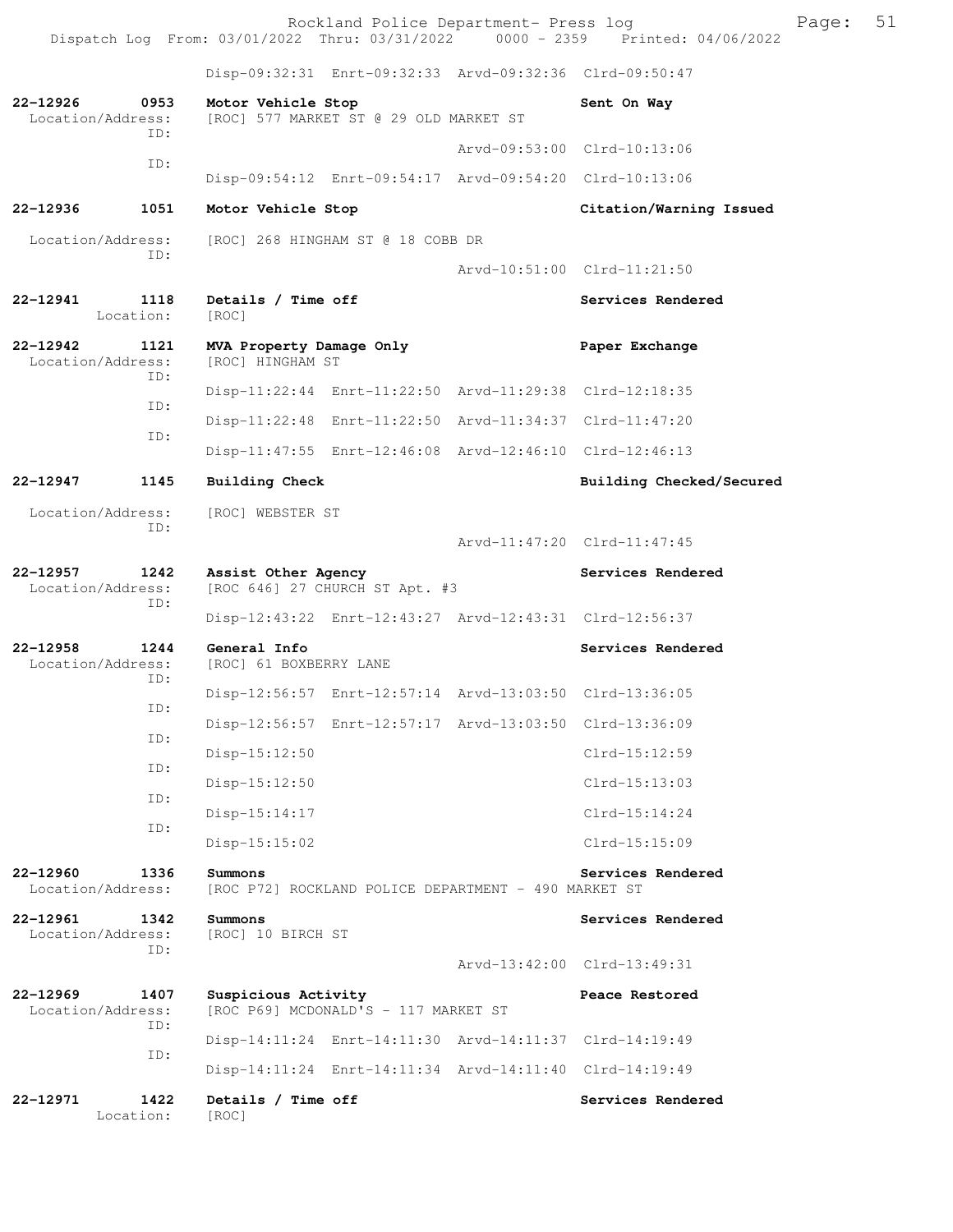**22-12977 1448 Identity Theft Services Rendered**  Location/Address: [ROC] 1 WARD AVE **22-12978 1452 Suspicious Activity Services Rendered**  Location/Address: [ROC P69] MCDONALD'S - 117 MARKET ST ID: Disp-14:53:54 Enrt-14:53:56 Arvd-14:54:02 Clrd-14:54:04 **22-12981 1508 Identity Theft Services Rendered**  Location/Address: [ROC] 143 POND ST ID: Disp-15:13:16 Clrd-15:13:46 **22-12984 1521 Details / Time off Services Rendered**  Location: [ROC] **22-12990 1538 Suspicious Activity 612-12990 1538 Suspicious Activity Sent On Way**<br>
Location/Address: [ROC P77] BURGER KING - 157 MARKET ST [ROC P77] BURGER KING - 157 MARKET ST ID: Disp-15:40:10 Enrt-15:40:18 Clrd-15:40:18 ID: Disp-15:40:10 Enrt-15:40:20 Arvd-15:40:24 Clrd-15:42:41 ID: Disp-15:40:10 Enrt-15:40:20 Arvd-15:40:24 Clrd-15:42:41 **22-12994 1600 SHIFT ASSIGNMENT Services Rendered**  Location/Address: [ROC P72] ROCKLAND POLICE DEPARTMENT - 490 MARKET ST **22-12993 1605 General Incident No Service**  Location/Address: [ROC 263] 149 DURBECK RD ID: Disp-16:11:46 Arvd-16:11:53 Clrd-16:25:07 **22-12999 1657 Suspicious Activity Taken/Referred to Other Agency** Location/Address: [ROC] RAIL TRAIL - HOWARD ST ID: Disp-17:00:01 Enrt-17:01:31 Arvd-17:01:57 Clrd-17:14:37 ID: Disp-17:01:25 Enrt-17:01:27 Arvd-17:03:12 Clrd-17:14:44 ID: Arvd-17:01:41 Clrd-17:14:41 **22-13008 1751 Motor Vehicle Stop Verbal Warning**  Vicinity of: [ROC] 400 CONCORD ST ID: Arvd-17:51:00 Clrd-17:54:38 **22-13014 1825 911 Hang Up Investigated**  Location/Address: [ROC] 197 MYRTLE ST ID: Disp-18:28:24 Enrt-18:28:33 Arvd-18:32:48 Clrd-18:36:39 ID: Disp-18:28:30 Enrt-18:28:35 Clrd-18:36:42 **22-13019 1944 Motor Vehicle Stop Verbal Warning**  Vicinity of: [ROC] WEST WATER ST @ GROVE ST ID: Arvd-19:44:00 Clrd-19:49:25 **22-13022 2005 Lost/Found Property Services Rendered**  Location/Address: [ROC P8] THE UPS STORE - 319 CENTRE AVE **22-13026 2025 Motor Vehicle Stop Citation/Warning Issued**  Location/Address: [ROC] ROUTE 3 OVERPASS - HINGHAM ST ID: Disp-20:26:27 Arvd-20:26:31 Clrd-20:30:24 **22-13030 2102 Motor Vehicle Stop Citation/Warning Issued**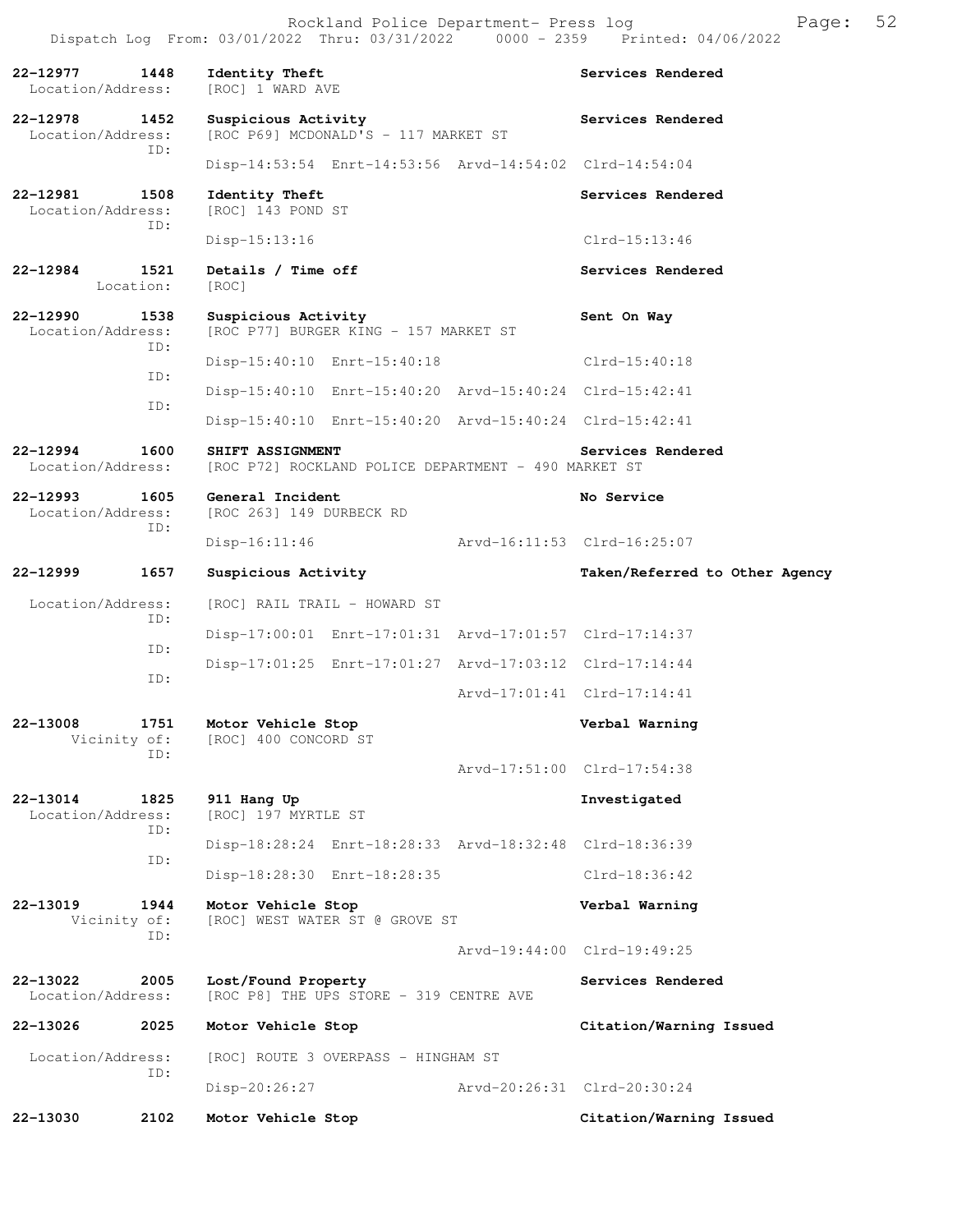Rockland Police Department- Press log Freed Page: 53 Dispatch Log From: 03/01/2022 Thru: 03/31/2022 0000 - 2359 Printed: 04/06/2022 Location/Address: [ROC] 700 HINGHAM ST ID: Arvd-21:02:00 Clrd-21:09:04 **For Date: 03/22/2022 - Tuesday 22-13046 0001 General Info Services Rendered**  [ROC] 490 MARKET ST **22-13048 0008 Suspicious Activity Unfounded**  Location/Address: [ROC 4] ARBO MACHINE - 45 UNION ST ID: Disp-00:11:32 Enrt-00:11:37 Arvd-00:14:07 Clrd-00:15:56 ID: Disp-00:14:21 Enrt-00:14:25 Arvd-00:14:29 Clrd-00:15:53 **22-13055 0118 General Info Services Rendered**  Location/Address: [ROC P72] ROCKLAND POLICE DEPARTMENT - 490 MARKET ST **22-13059 0225 Building Check Investigated**  Location/Address: ID: Arvd-02:26:23 Clrd-02:26:32 **22-13060 0226 Building Check Investigated**  Location/Address: [ROC] MARKET ST ID: Arvd-02:27:06 Clrd-02:27:12 **22-13068 0600 Building Check Appears Secure** Appears Secure Location/Address: [ROC] UNION ST Location/Address: ID: Arvd-06:01:21 Clrd-06:22:47 **22-13069 0609 Details / Time off Services Rendered**  Location: [ROC] **22-13074 0636 Traffic Enforcement 122-13074 0636 Traffic Enforcement Services Rendered** Location/Address: ID: Arvd-06:38:03 Clrd-07:27:16 **22-13078 0746 Assist Other Agency Services Rendered**  Location/Address: [ROC 234] 491 WEBSTER ST ID: Disp-07:47:14 Arvd-07:47:21 Clrd-07:59:57 **22-13081 0800 SHIFT ASSIGNMENTS Services Rendered**  Location/Address: [ROC P72] ROCKLAND POLICE DEPARTMENT - 490 MARKET ST **22-13082 0810 Time off Services Rendered**  Location: [ROC] **22-13091 0927 Motor Vehicle Complaint Gone on arrival**  Location/Address: [ROC] 315 POND ST ID: Disp-09:29:59 Enrt-09:31:22 Arvd-09:33:49 Clrd-09:36:29 **22-13092 0944 PRISONER RELEASED FROM PHC Services Rendered**  Location/Address: [ROC P72] ROCKLAND POLICE DEPARTMENT - 490 MARKET ST **22-13096 1036 Traffic Enforcement Services Rendered**  Location/Address: [ROC] LIBERTY ST ID: Arvd-10:37:33 Clrd-11:09:45

#### **22-13097 1054 Motor Vehicle Stop Citation/Warning Issued**

 Location/Address: [ROC] MANZELLA CT ID: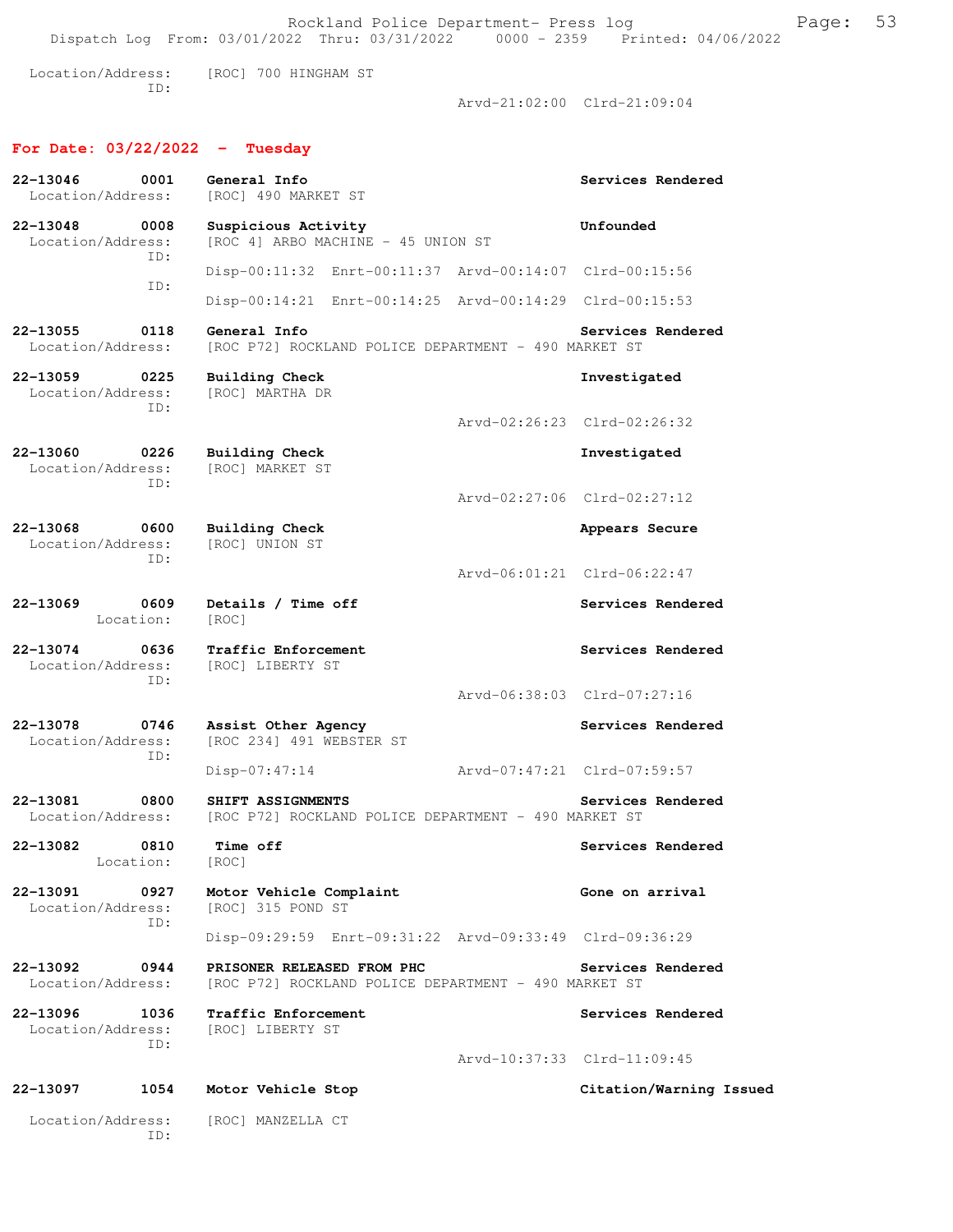Arvd-10:54:00 Clrd-11:01:57

**22-13101 1111 Time off Services Rendered**  Location: [ROC] **22-13102 1112 Building Check Building Checked/Secured**  Location/Address: [ROC] 437 WEBSTER ST ID: Arvd-11:13:28 Clrd-11:14:39 **22-13103** 1113 Time off Services Rendered **Services Rendered** Location: **22-13106 1114 Time off Services Rendered**  Location: [ROC] 22-13112 1135 Details / Time off **Services Rendered**  Location: [ROC] **22-13123 1315 Motor Vehicle Stop Citation/Warning Issued**  Location/Address: [ROC] 300 POND ST ID: Arvd-13:15:00 Clrd-13:21:23 **22-13126 1333 Motor Vehicle Stop Verbal Warning**  Location/Address: [ROC 1009] 536 HINGHAM ST ID: Arvd-13:33:00 Clrd-13:36:48 **22-13130 1412 Motor Vehicle Stop Verbal Warning**  [ROC] BILL DELAHUNT PKWY ID: Arvd-14:12:00 Clrd-14:19:57 **22-13131** 1412 Time off Services Rendered Location: [ROC] **22-13139 1456 Building Check Building Checked/Secured**  Location/Address: [ROC] 437 WEBSTER ST ID: Arvd-14:57:27 Clrd-14:58:23 **22-13143 1600 SHIFT ASSIGNMENT Services Rendered** Location/Address: [ROC P72] ROCKLAND POLICE DEPARTMENT - 490 MARKET ST [ROC P72] ROCKLAND POLICE DEPARTMENT - 490 MARKET ST **22-13152 1655 SCAM CALLER Services Rendered**  Location/Address: [ROC P72] ROCKLAND POLICE DEPARTMENT - 490 MARKET ST **22-13160 1801 Details / Time off Services Not Required**  Location: [ROC] **22-13169 1857 Disabled Motor Vehicle Services Rendered**  Vicinity of: [ROC] 1149 HINGHAM ST @ 88 POND ST ID: Disp-18:58:39 Enrt-18:58:45 Arvd-19:04:06 Clrd-19:06:28 **22-13174 1956 Motor Vehicle Complaint Gone on arrival**  Vicinity of: [ROC] BILL DELAHUNT PKWY @ WEYMOUTH ST ID: Disp-19:59:06 Enrt-19:59:28 Arvd-20:06:45 Clrd-20:06:48 ID: Disp-19:59:20 Arvd-19:59:25 Clrd-20:06:54 **22-13179 2028 Details / Time off Services Rendered**  Location: [ROC] **22-13181 2031 Suspicious Activity Sent On Way**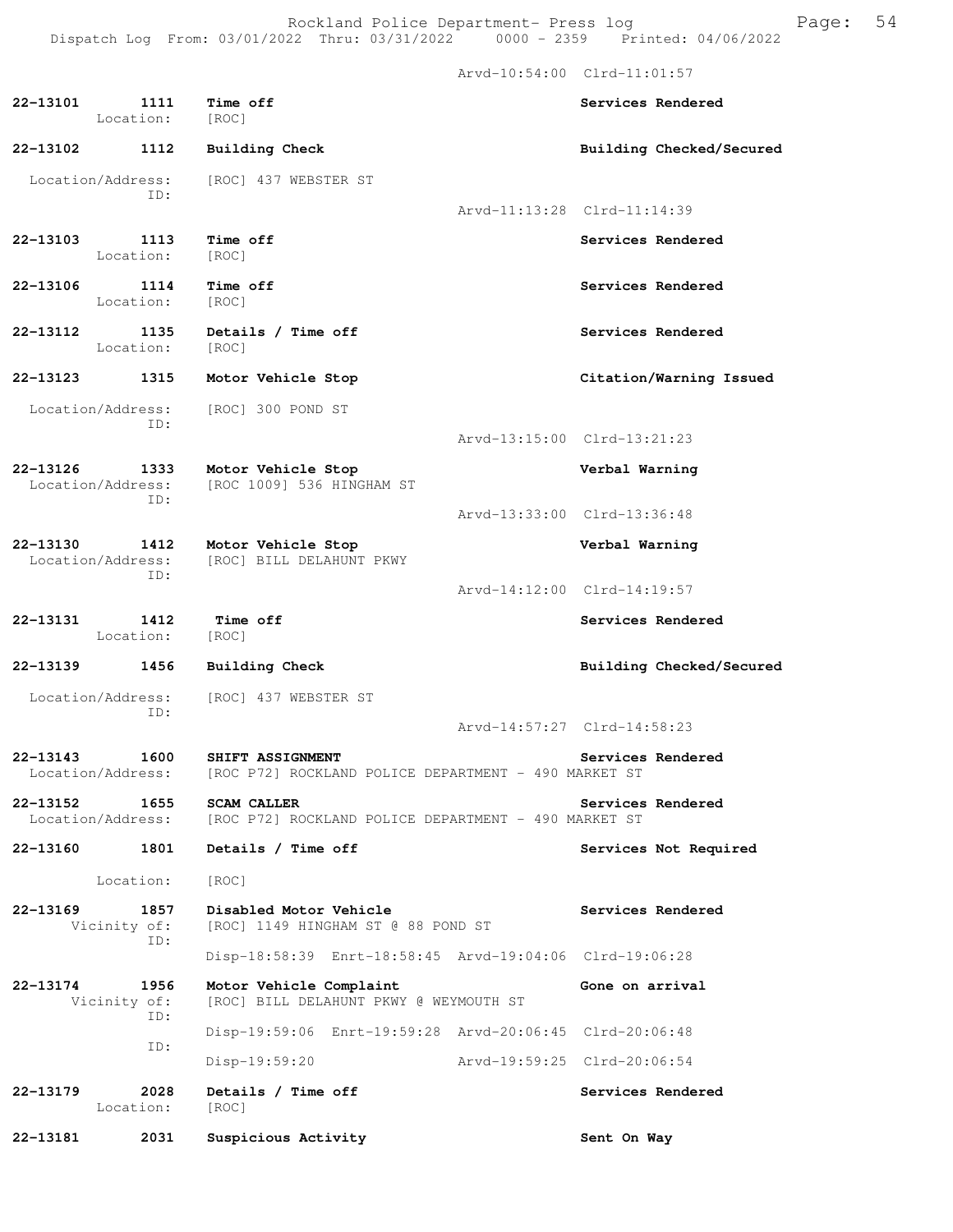Rockland Police Department- Press log Fage: 55 Dispatch Log From: 03/01/2022 Thru: 03/31/2022 0000 - 2359 Printed: 04/06/2022 Location/Address: [ROC] 1099 HINGHAM ST ID: Disp-20:36:04 Enrt-20:36:48 Arvd-20:41:14 Clrd-20:45:30 ID: Disp-20:36:39 Enrt-20:36:44 Arvd-20:41:25 Clrd-20:45:26 **22-13183 2047 Assist Fire Department Services Rendered**  [ROC] 800 MARKET ST ID: Disp-20:49:30 Arvd-20:49:42 Clrd-20:58:34 ID: Disp-20:49:48 Enrt-20:49:53 Arvd-20:50:11 Clrd-21:04:55 ID: Disp-20:51:06 Enrt-20:51:11 Clrd-20:51:14 ID: Disp-20:51:25 Enrt-20:51:30 Arvd-20:51:34 Clrd-21:04:57 **22-13187 2225 Health & Welfare Check Services Rendered**  Location/Address: [ROC] 12 MILLBROOK DR ID: Disp-22:27:02 Enrt-22:27:19 Arvd-22:29:41 Clrd-22:41:58 ID: Disp-22:27:02 Enrt-22:27:11 Arvd-22:29:35 Clrd-22:42:03 ID: Disp-22:27:02 Enrt-22:27:15 Clrd-22:40:30 **22-13190 2251 Suspicious Activity Sent On Way**<br>Location/Address: [ROC 66] REEDS POND PARK - 80 MARKET ST [ROC 66] REEDS POND PARK - 80 MARKET ST ID: Arvd-22:51:00 Clrd-22:53:15 ID: Disp-22:52:53 Enrt-22:53:01 Arvd-22:53:06 Clrd-22:53:09 **22-13191 2309 Health & Welfare Check Services Rendered**  Location/Address: [ROC] 164 MARTHA DR Apt. #E ID: Disp-23:10:57 Enrt-23:11:07 Arvd-23:13:09 Clrd-23:26:44 ID: Disp-23:11:03 Enrt-23:11:10 Arvd-23:13:17 Clrd-23:26:40 **For Date: 03/23/2022 - Wednesday**

**22-13196 0001 General Info Services Rendered** Location/Address: [ROC P72] ROCKLAND POLICE DEPARTMENT - 490 MARKET ST [ROC P72] ROCKLAND POLICE DEPARTMENT - 490 MARKET ST **22-13197 0030 Vehicle Maintenance Services Rendered**  Location/Address: [ROC P72] ROCKLAND POLICE DEPARTMENT - 490 MARKET ST ID: Disp-00:32:46 Clrd-00:32:52

**22-13203 0108 Details / Time off Services Rendered**  Location: [ROC]

 Location/Address: [ROC 707] 12 CENTRE AVE ID: Disp-02:47:16 Enrt-02:47:23 Arvd-02:48:38 Clrd-02:51:34 ID: Disp-02:47:20 Enrt-02:47:23 Arvd-02:48:45 Clrd-02:50:52 **22-13212 0247 Burglar Alarm Building Checked/Secured** 

**22-13211 0243 Burglar Alarm Building Checked/Secured** 

 Location/Address: [ROC] 31 COMMERCE RD ID: Disp-02:50:52 Enrt-02:51:49 Arvd-02:56:37 Clrd-02:59:28 ID: Disp-02:51:46 Enrt-02:51:49 Arvd-02:56:37 Clrd-02:59:28 **22-13214 0315 Suspicious Activity Services Rendered**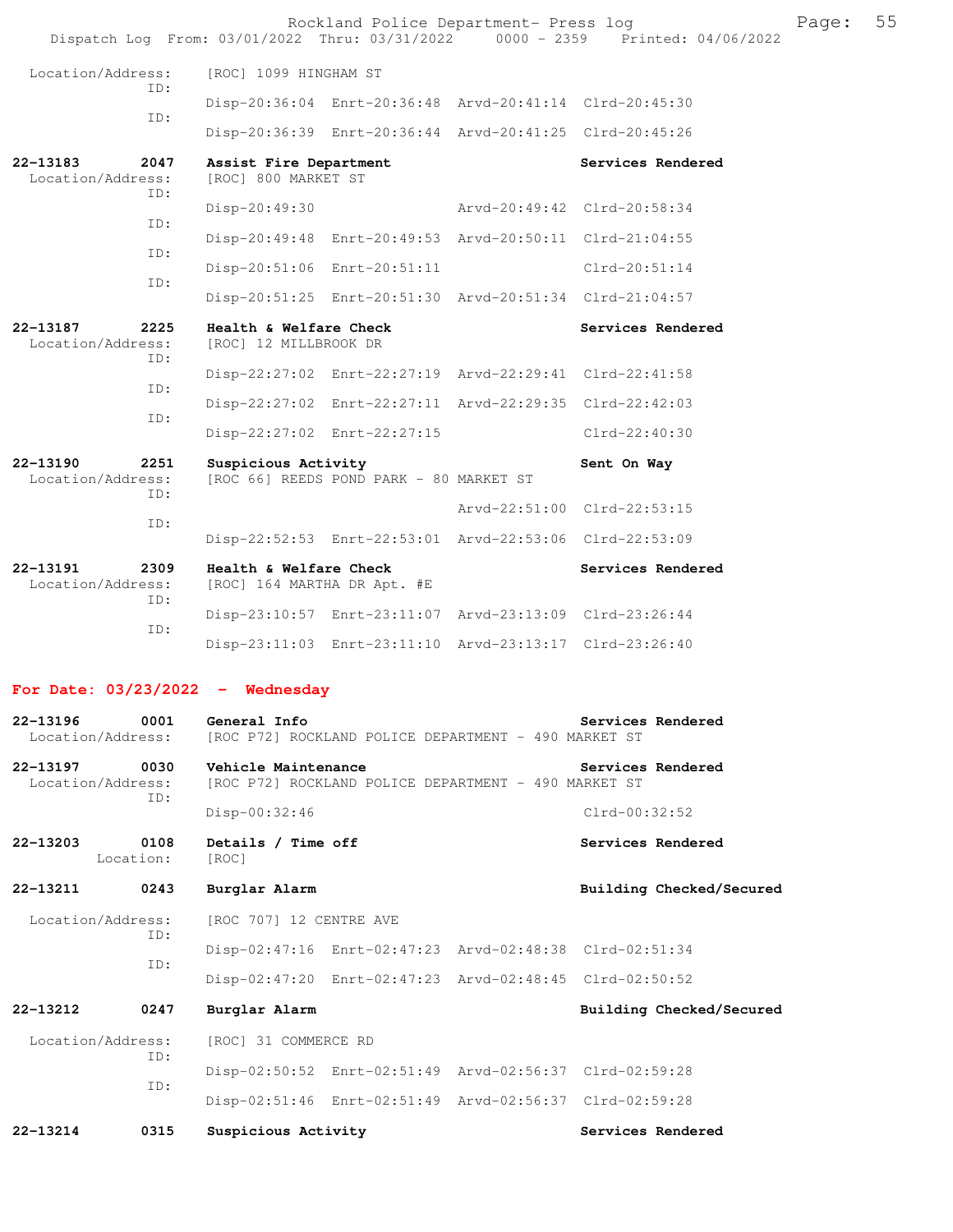Rockland Police Department- Press log Fage: 56 Dispatch Log From: 03/01/2022 Thru: 03/31/2022 0000 - 2359 Printed: 04/06/2022 Location/Address: [ROC P86] MOBIL GAS STATION - 158 MARKET ST ID: Disp-03:17:22 Enrt-03:20:11 Arvd-03:20:15 Clrd-03:23:15 **22-13221 0504 Building Check Services Rendered**  Location/Address: ID: Disp-05:04:55 Arvd-05:05:00 Clrd-05:25:18 **22-13226 0549 Traffic Enforcement Services Rendered**  Location/Address: [ROC] LIBERTY ST ID: Disp-05:50:20 Arvd-05:50:27 Clrd-06:13:05 **22-13227 0559 General Info Services Rendered**  Location/Address: [ROC P72] ROCKLAND POLICE DEPARTMENT - 490 MARKET ST **22-13229 0614 Motor Vehicle Stop Verbal Warning**<br>
Location/Address: [ROC] 137 WEBSTER ST @ 106 EVERETT ST [ROC] 137 WEBSTER ST @ 106 EVERETT ST ID: Arvd-06:14:00 Clrd-06:16:45 **22-13245 0800 Information Call No Action Required**  Location/Address: [ROC P72] ROCKLAND POLICE DEPARTMENT - 490 MARKET ST **22-13243 0843 Information Call No Action Required**  Location/Address: [ROC P72] ROCKLAND POLICE DEPARTMENT - 490 MARKET ST **22-13247 0849 Warrant SERVICE 122-13247 1849 Warrant SERVICE No Service No Service** [ROC] 177 MARTHA DR Apt. #A ID: Arvd-08:49:00 Clrd-08:55:48 ID: Disp-08:49:49 Enrt-08:49:53 Arvd-08:49:55 Clrd-08:55:45 **22-13248 0849 Building Check Building Checked/Secured**  Location/Address: [ROC] 437 WEBSTER ST ID: Arvd-08:50:44 Clrd-08:52:10 **22-13249 0857 Warrant SERVICE 1988** Mo Service **No Service No Service No Service** [ROC 199] 73 TAUNTON AVE ID: Arvd-08:57:00 Clrd-09:09:37 ID: Disp-08:57:46 Enrt-08:57:48 Arvd-08:57:49 Clrd-09:09:34 **22-13252 0909 Motor Vehicle Collision W/PI Report Follows**  [ROC] 317 PLAIN ST ID: Arvd-09:09:00 Clrd-09:36:08 ID: Disp-09:10:11 Enrt-09:10:14 Arvd-09:10:15 Clrd-09:33:12 ID: Disp-09:10:20 Enrt-09:10:22 Arvd-09:10:24 Clrd-09:33:00 **22-13254 0933 Warrant SERVICE No Service**  Location/Address: [ROC 138] 67 EAST WATER ST ID: Arvd-09:33:00 Clrd-09:42:07 ID: Disp-09:34:31 Enrt-09:35:40 Arvd-09:37:35 Clrd-09:42:07 **22-14075 1001 Animal Complaint Complaint Services Rendered** Location/Address: [ROC] 551 HINGHAM ST [ROC] 551 HINGHAM ST **22-13280 1034 Larceny / Forgery/ Fraud Advised to Court**  Location/Address: [ROC 530] 100 MARTHA DR Apt. #B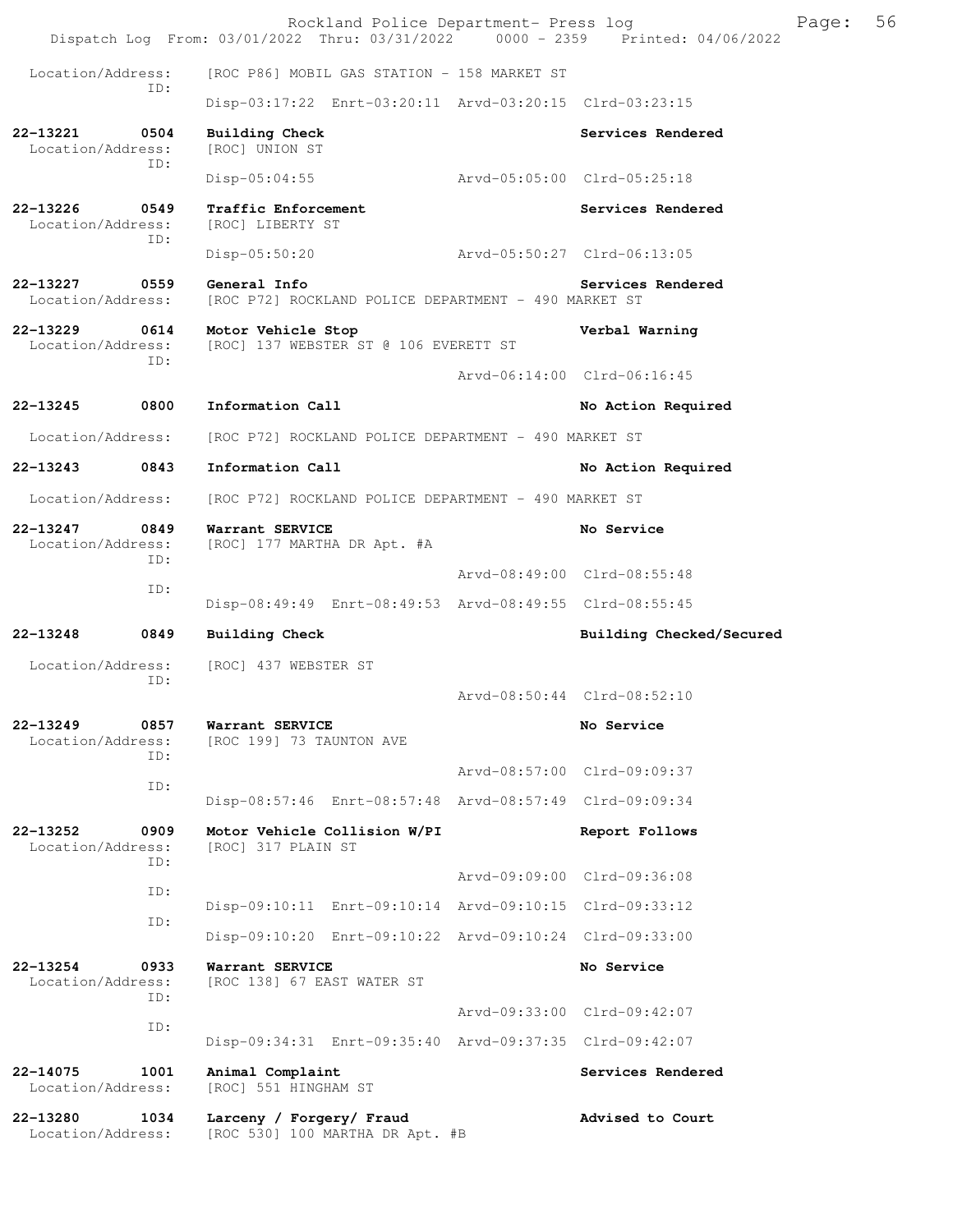Rockland Police Department- Press log Freed Page: 57 Dispatch Log From: 03/01/2022 Thru: 03/31/2022 0000 - 2359 Printed: 04/06/2022

 ID: Disp-12:42:27 Clrd-12:42:54 **22-13265 1039 Information Call No Action Required**  Location/Address: [ROC P72] ROCKLAND POLICE DEPARTMENT - 490 MARKET ST **22-13269 1126 Building Check Building Checked/Secured**  Location/Address: [ROC] 437 WEBSTER ST ID: Arvd-11:27:14 Clrd-11:28:33 **22-13271 1138 Motor Vehicle Stop Verbal Warning**  Location/Address: [ROC] VFW DR ID: Arvd-11:38:00 Clrd-11:39:14 **22-13273 1144 MVA Property Damage Only Services Rendered** Location/Address: [ROC 752] 5 LEVIN RD  $[ROC 752] 5 LEVIN RD$  ID: Disp-11:45:48 Enrt-11:45:51 Arvd-11:45:52 Clrd-11:53:16 **22-13279 1232 Details / Time off No Action Required**  Location: [ROC] **22-13287** 1256 Vandalism Services Rendered Location/Address: [ROC] DYER ST ID: Disp-13:02:32 Enrt-13:08:27 Arvd-13:08:29 Clrd-13:36:37 **22-13288 1305 Details / Time off No Action Required**  Location: [ROC] **22-13289 1306 Vehicle Maintenance Services Rendered**  Location/Address: [ROC P72] ROCKLAND POLICE DEPARTMENT - 490 MARKET ST ID: Disp-13:07:37 Clrd-13:15:00 **22-13291 1311 Details / Time off No Action Required**  Location: [ROC] **22-13292 1314 Traffic Enforcement Constant Verbal Warning Location/Address:** [ROC] LIBERTY ST [ROC] LIBERTY ST ID: Arvd-13:15:00 Clrd-13:32:43 **22-13306 1434 MVA Property Damage Only Paper Exchange**  Location/Address: [ROC P106] ROCKLAND HIGH SCHOOL - 52 MACKINLAY WAY ID: Arvd-14:34:00 Clrd-14:35:25 **22-13315 1531 General Incident Services Rendered**  Location/Address: [ROC] 17 DIVISION ST ID: Disp-15:33:53 Enrt-15:40:37 Clrd-15:55:44 **22-13317 1538 Suspicious Activity Report Follows**  Location/Address: [ROC 65] ROGERS MIDDLE SCHOOL - 100 TAUNTON AVE ID: Arvd-15:38:00 Clrd-15:40:12 **22-13318 1550 MVA Property Damage Only Report Follows**<br>
Location/Address: [ROC] 1050 HINGHAM ST [ROC] 1050 HINGHAM ST ID: Disp-15:50:40 Enrt-15:50:42 Clrd-15:51:18 ID: Disp-16:04:45 Enrt-16:04:47 Arvd-16:04:49 Clrd-16:18:44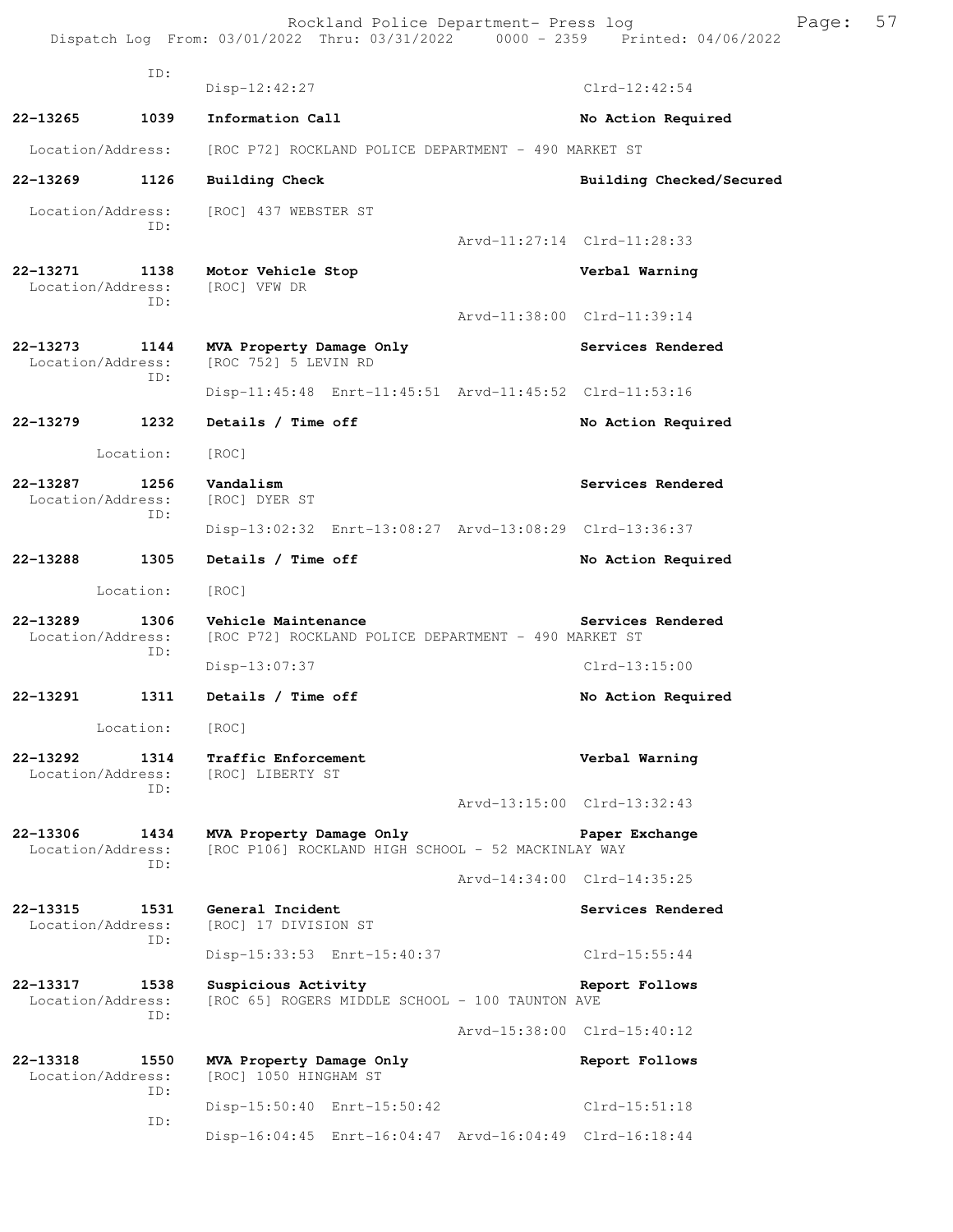Rockland Police Department- Press log entitled and Page: 58 Dispatch Log From: 03/01/2022 Thru: 03/31/2022 0000 - 2359 Printed: 04/06/2022

| $22 - 13320$<br>1552<br>Location/Address:<br>TD: | Neighbor Disturbance<br>[ROC] 161 CENTRAL ST                                         | Peace Restored              |
|--------------------------------------------------|--------------------------------------------------------------------------------------|-----------------------------|
| TD:                                              | Disp-16:04:54 Enrt-16:04:56 Arvd-16:05:05 Clrd-16:14:23                              |                             |
|                                                  | Disp-16:05:00 Enrt-16:05:02 Arvd-16:05:04 Clrd-16:14:20                              |                             |
| 22-13322<br>1558                                 | Information Call                                                                     | No Action Required          |
| Location/Address:                                | [ROC P72] ROCKLAND POLICE DEPARTMENT - 490 MARKET ST                                 |                             |
| 22-13324 1600<br>Location/Address:               | SHIFT ASSIGNMENT<br>[ROC P72] ROCKLAND POLICE DEPARTMENT - 490 MARKET ST             | Services Rendered           |
| 22-13325 1614<br>Location/Address:<br>TD:        | Larceny / Forgery/ Fraud<br>Report Follows<br>[ROC P55] HOME DEPOT - 1149 HINGHAM ST |                             |
|                                                  | Disp-16:19:17 Enrt-16:20:38 Arvd-16:22:47 Clrd-16:30:22                              |                             |
| 22-13328 1717<br>Location/Address:               | CAMERAS DOWN<br>[ROC P72] ROCKLAND POLICE DEPARTMENT - 490 MARKET ST                 | Services Rendered           |
| 22-13331 1725<br>Location/Address:<br>TD:        | Motor Vehicle Complaint<br>[ROC] 2R SATUCKET RD                                      | Services Rendered           |
|                                                  | Disp-17:28:21 Enrt-17:28:41 Arvd-17:29:40 Clrd-17:38:40                              |                             |
| $22 - 13342$<br>1854<br>Location/Address:        | Assault Offenses<br>[ROC] 151 MARKET ST                                              | Advised to Court            |
| 22-13352<br>1952<br>Location/Address:<br>ID:     | Motor Vehicle Stop<br>[ROC] 10 HINGHAM ST @ 440 WEBSTER ST                           | Verbal Warning              |
|                                                  | Disp-19:55:01                                                                        | Arvd-19:55:05 Clrd-19:56:08 |

## **For Date: 03/24/2022 - Thursday**

ID:

| 0001<br>22-13376<br>Location/Address: |            | <b>General Info</b><br>[ROC P72] ROCKLAND POLICE DEPARTMENT - 490 MARKET ST                                        | Services Rendered           |
|---------------------------------------|------------|--------------------------------------------------------------------------------------------------------------------|-----------------------------|
| 22-13387 0146<br>Location/Address:    |            | <b>CAMERAS DOWN</b><br>[ROC P72] ROCKLAND POLICE DEPARTMENT - 490 MARKET ST                                        | Services Rendered           |
| 22-13394 0421<br>Location/Address:    |            | STATION MAINTENECE<br>[ROC P72] ROCKLAND POLICE DEPARTMENT - 490 MARKET ST                                         | Services Rendered           |
| 22-13395 0432<br>Location/Address:    | ID:        | Burglar Alarm<br>[ROC 84] HARMON GOLF & FITNESS CLUB - 168 CONCORD ST                                              | Appears Secure              |
|                                       | ID:        | Disp-04:34:06 Enrt-04:34:29 Arvd-04:40:44 Clrd-04:40:51<br>Disp-04:34:34 Enrt-04:34:38 Arvd-04:38:48 Clrd-04:40:51 |                             |
|                                       |            |                                                                                                                    |                             |
| 22-13397 0502                         |            | <b>Building Check</b>                                                                                              | Building Checked/Secured    |
| Location/Address:                     |            | [ROC] UNION ST                                                                                                     |                             |
|                                       | ID:        | Disp-05:03:52                                                                                                      | Arvd-05:03:58 Clrd-05:29:00 |
| 22-13402 0526<br>Location/Address:    |            | Burglar Alarm<br>[ROC 84] HARMON GOLF & FITNESS CLUB - 168 CONCORD ST                                              | Investigated                |
|                                       | ID:<br>ID: | Disp-05:27:58 Enrt-05:28:11                                                                                        | $Clrd-05:29:31$             |
|                                       | ID:        | Disp-05:29:42 Enrt-05:29:44 Arvd-05:29:46 Clrd-05:33:48                                                            |                             |

Disp-19:55:10 Arvd-19:56:04 Clrd-19:56:06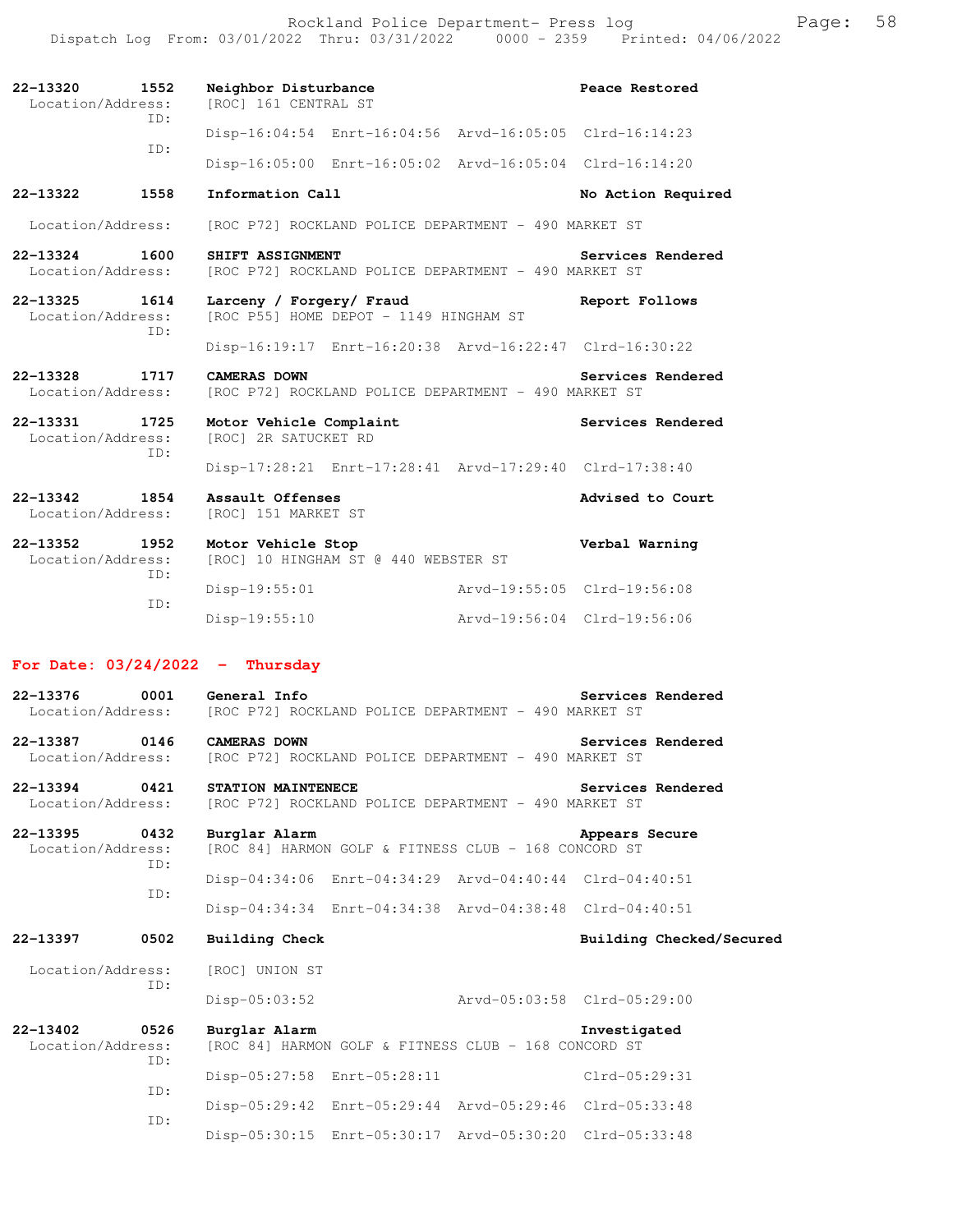| 22-13407<br>0545<br>Location:                    | Details / Time off<br>[ROC]                                                 | Services Rendered           |
|--------------------------------------------------|-----------------------------------------------------------------------------|-----------------------------|
| 22-13406<br>0602                                 | Traffic Enforcement                                                         | Citation/Warning Issued     |
| Location/Address:<br>TD:                         | [ROC] LIBERTY ST                                                            |                             |
| ID:                                              | Arvd-06:03:23 Clrd-06:25:44<br>$Disp-06:03:16$                              |                             |
|                                                  | Disp-06:21:42 Enrt-06:21:44 Arvd-06:21:45 Clrd-06:25:06                     |                             |
| $22 - 13409$<br>0729<br>Location/Address:<br>TD: | Warrant<br>[ROC 840] 97 VERNON ST                                           | No Service                  |
| ID:                                              |                                                                             | Arvd-07:29:00 Clrd-07:39:23 |
|                                                  | Disp-07:30:11 Enrt-07:30:15 Arvd-07:30:18 Clrd-07:39:26                     |                             |
| 22-13415<br>0800<br>Location/Address:            | General Info<br>[ROC P72] ROCKLAND POLICE DEPARTMENT - 490 MARKET ST        | Services Rendered           |
| 22-14076<br>0810<br>Location/Address:            | Animal Complaint<br>[ROC 136] 25 TAUNTON AVE                                | Services Rendered           |
| 22-13419<br>0828<br>Location/Address:<br>ID:     | Burglar Alarm<br>[ROC] 22 CHURCH ST                                         | Appears Secure              |
|                                                  | Disp-08:30:14<br>Arvd-08:40:12 Clrd-08:44:24                                |                             |
| 22-13427<br>0911<br>Location:                    | Details / Time off<br>[ROC]                                                 | Services Rendered           |
| 22-13428<br>0920                                 | <b>Building Check</b>                                                       | Building Checked/Secured    |
| Location/Address:<br>ID:                         | [ROC P89] CALVARY CHAPEL - 175 MARKET ST                                    |                             |
|                                                  |                                                                             | Arvd-09:21:08 Clrd-09:23:53 |
| 1003<br>22-13434<br>Location:                    | Details / Time off<br>[ROC]                                                 | Services Rendered           |
| 22-13435<br>1010<br>Location/Address:<br>ID:     | Vandalism<br>[ROC] 20 HACKETT CIR                                           | Services Rendered           |
|                                                  | $Disp-10:13:08$                                                             | Arvd-10:17:37 Clrd-10:35:52 |
| 22-13438<br>1037<br>Location/Address:<br>ID:     | Vehicle Maintenance<br>[ROC P72] ROCKLAND POLICE DEPARTMENT - 490 MARKET ST | No Service                  |
|                                                  | Disp-10:38:53                                                               | $Clrd-10:44:08$             |
| 1053<br>22-13440<br>Location:                    | Details / Time off<br>[ROC]                                                 | Services Rendered           |
| 22-13446<br>1114<br>Vicinity of:<br>ID:          | Animal Complaint<br>[ROC] BALL FEILDS - SPRING ST                           | Services Rendered           |
|                                                  | Disp-11:16:24 Enrt-11:16:26 Arvd-11:21:10 Clrd-11:57:37                     |                             |
| 22-13463<br>1404                                 | Building Check                                                              | Building Checked/Secured    |
| Location/Address:<br>ID:                         | [ROC P89] CALVARY CHAPEL - 175 MARKET ST                                    |                             |
|                                                  |                                                                             | Arvd-14:04:36 Clrd-14:05:50 |
| 22-13465<br>1413<br>Location:                    | Details / Time off<br>[ROC]                                                 | Services Rendered           |
| 22-13467<br>1424<br>Location:                    | Details / Time off<br>[ROC]                                                 | Services Rendered           |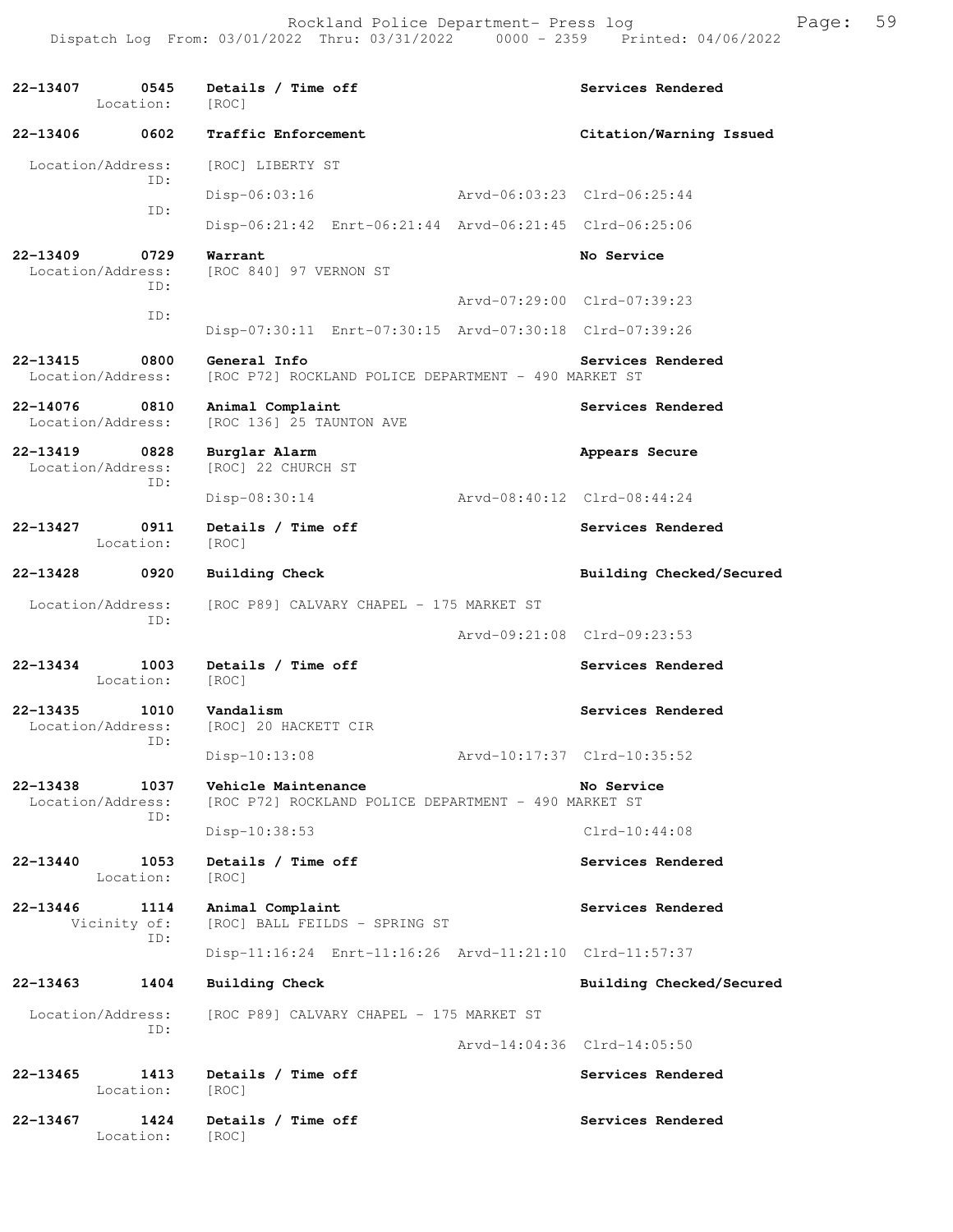**22-13472 1504 Disabled Motor Vehicle Gone on arrival**  Location/Address: [ROC] 440 WEBSTER ST @ 10 HINGHAM ST **22-13477 1532 General Info No Service**<br>Location/Address: [ROC P72] ROCKLAND POLICE DEPARTMENT - 490 MARKET ST [ROC P72] ROCKLAND POLICE DEPARTMENT - 490 MARKET ST ID: Disp-15:33:33 Clrd-15:33:36 **22-13495 1600 SHIFT ASSIGNMENTS No Action Required**  Location/Address: [ROC P72] ROCKLAND POLICE DEPARTMENT - 490 MARKET ST **22-13483 1708 Follow-Up Investigation Services Rendered**  Location/Address: [ROC P55] HOME DEPOT - 1149 HINGHAM ST ID: Disp-17:09:07 Enrt-17:09:09 Clrd-17:20:40 **22-13506 1911 Details / Time off No Service**  Location: [ROC] **22-13507 1913 Details / Time off No Service**  Location: [ROC] **22-13511 1925 Assist Public Services Rendered**  Location/Address: [ROC 206] 51 MAPLE ST Apt. #244 ID: Disp-19:35:05 Clrd-19:35:24 **22-13512 1936 Motor Vehicle Complaint Services Rendered**  Location/Address: [ROC] CENTRAL ST ID: Disp-19:38:15 Enrt-19:39:00 Arvd-19:39:42 Clrd-19:47:45 **22-13516 1952 Building Check Services Rendered**  Location/Address: [ROC 60] SPRING GATE APARTMENTS - 52 HANNAH WAY ID: Arvd-19:53:30 Clrd-19:53:43 **22-13521 2011 Motor Vehicle Stop Verbal Warning**  Location/Address: [ROC] WEST WATER ST ID: Disp-20:12:08 Enrt-20:12:11 Arvd-20:12:13 Clrd-20:15:35 ID: Disp-20:15:27 Arvd-20:15:33 Clrd-20:19:22 **22-13526 2103 Time off Services Rendered**  Location: [ROC] **22-13527 2104 Lockout Services Rendered**  Location/Address: [ROC 766] 20 BOXBERRY LN ID: Disp-21:05:55 Enrt-21:06:01 Arvd-21:07:31 Clrd-21:11:45 **22-13529 2141 Assist Public Arrest(s) Made**  Location/Address: [ROC P81] OCEAN STATE JOB LOT - 360 MARKET ST ID: Disp-21:43:44 Arvd-21:43:55 Clrd-21:51:45 ID: Disp-21:43:50 Arvd-21:43:58 Clrd-23:14:26 ID: Disp-22:06:22 Arvd-22:06:25 Clrd-22:19:36 ID: Disp-22:06:30 Arvd-22:06:36 Clrd-23:14:12 ID: Disp-22:06:49<br>st: 22ROC-13529-AR Arvd-22:06:52 Clrd-22:19:40 Refer To Arrest: Arrest: BLANCHETTE, SHAWN R

Address: 615 MARKET ST Apt. #1 ROCKLAND, MA

 Age: 44 Charges: DOMESTIC A&B 2ND OFFENSE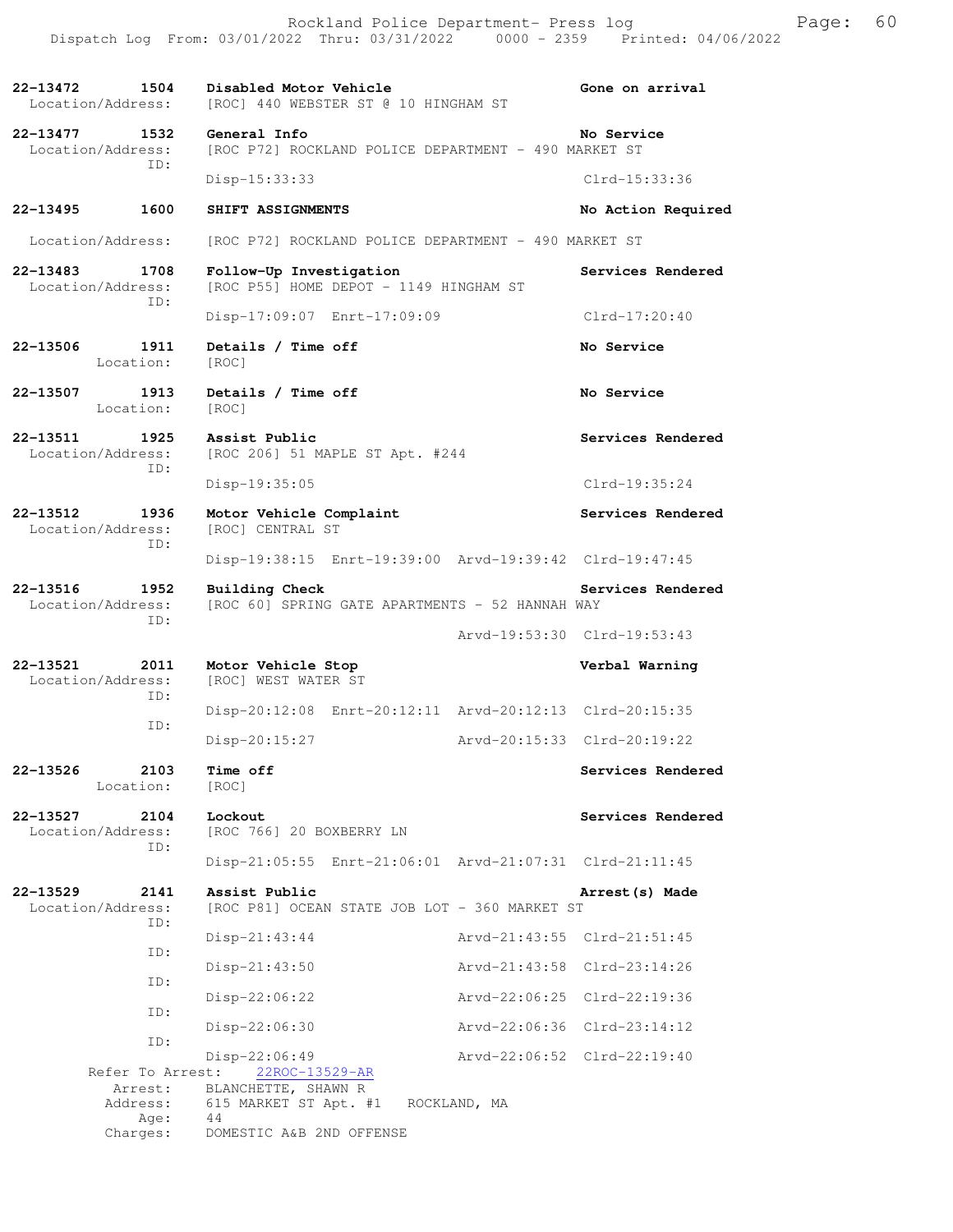Rockland Police Department- Press log extended by Page: 61 Dispatch Log From: 03/01/2022 Thru: 03/31/2022 0000 - 2359 Printed: 04/06/2022

**22-13532 2314 Prisoner Information No Service**  Location/Address: [ROC P72] ROCKLAND POLICE DEPARTMENT - 490 MARKET ST ID: Disp-23:16:11 Clrd-23:16:16

#### **For Date: 03/25/2022 - Friday**

**22-13535 0002 SHIFT ASSIGNMENTS Services Rendered**  Location/Address: [ROC P72] ROCKLAND POLICE DEPARTMENT - 490 MARKET ST **22-13541 0128 Burglar Alarm Building Checked/Secured**  Location/Address: [ROC] 28 PACIFIC ST ID: Disp-01:30:25 Enrt-01:30:28 Arvd-01:31:59 Clrd-01:35:12 **22-13548 0304 Burglar Alarm Building Checked/Secured**  Location/Address: [ROC P49] FAST LANE - 924 HINGHAM ST ID: Disp-03:07:47 Enrt-03:07:50 Arvd-03:12:32 Clrd-03:15:58 **22-13555 0500 Building Check Appears Secure**  Location/Address: [ROC] UNION ST ID: Disp-05:01:43 Clrd-05:25:09 **22-13560 0702 Detail No Service No Service No Service No Service** Location/Address: **22-13562 0720 Traffic Enforcement Services Rendered**  Location/Address: [ROC] LIBERTY CT ID: Arvd-07:21:27 Clrd-07:37:39 **22-13569 0806 General Info Services Rendered**  Location/Address: [ROC P72] ROCKLAND POLICE DEPARTMENT - 490 MARKET ST **22-13573 0845 Assist Public Services Rendered**  Location/Address: [ROC P72] ROCKLAND POLICE DEPARTMENT - 490 MARKET ST ID: Disp-08:47:35 Clrd-08:50:09 **22-13576 0910 Building Check Building Checked/Secured**  Location/Address: [ROC P89] CALVARY CHAPEL - 175 MARKET ST ID: Arvd-09:11:27 Clrd-09:13:05 22-13577 0924 Health & Welfare Check Services Rendered Location/Address: [ROC] 458 MARKET ST Apt. #2 ID: Arvd-09:24:00 Clrd-09:32:55 **22-13582 1008 Building Check Building Checked/Secured**  Location/Address: [ROC] WEBSTER ST ID: Arvd-10:09:25 Clrd-10:09:37 22-13598 1118 Details / Time off **Services Rendered** Location: [ROC] **22-13600 1125 Building Check Building Checked/Secured**  Location/Address: [ROC P89] CALVARY CHAPEL - 175 MARKET ST ID: Arvd-11:26:26 Clrd-11:28:09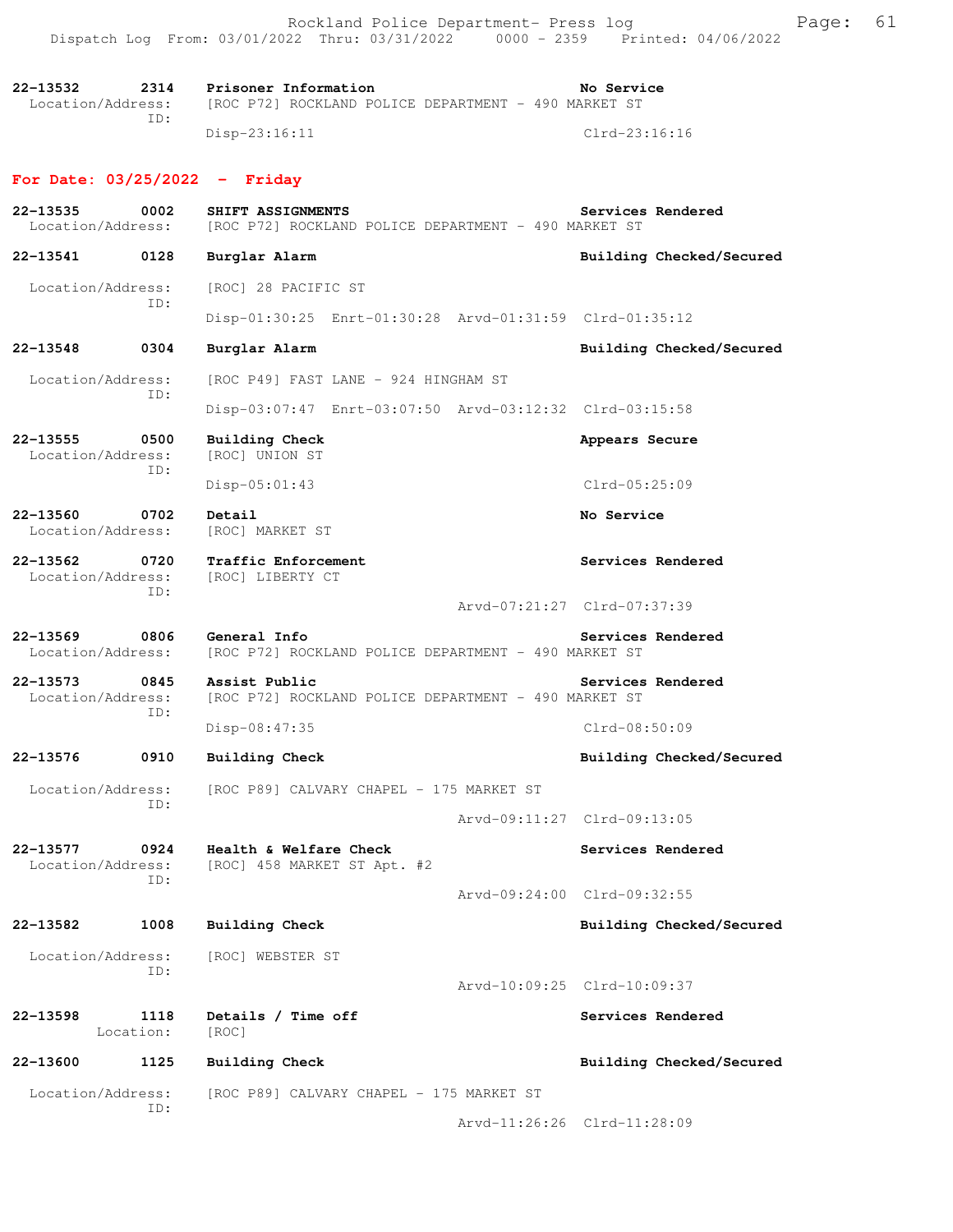| 22-13602<br>1132<br>Location:                                 | Details / Time off<br>[ROC]                                                                                                          | Services Rendered              |
|---------------------------------------------------------------|--------------------------------------------------------------------------------------------------------------------------------------|--------------------------------|
| 22-13606<br>1152<br>Location/Address:                         | Larceny / Forgery/ Fraud<br>[ROC] 520 WEST WATER ST                                                                                  | Report Follows                 |
| ID:                                                           | $Disp-11:54:09$                                                                                                                      | Arvd-12:04:16 Clrd-12:25:29    |
| ID:                                                           | $Disp-11:54:14$                                                                                                                      | Arvd-12:04:20 Clrd-12:25:44    |
| 22-13611<br>1221<br>Location/Address:                         | MVA Property Damage Only<br>[ROC P55] HOME DEPOT - 1149 HINGHAM ST                                                                   | Services Rendered              |
| ID:                                                           | Disp-12:25:55                                                                                                                        | $Clrd-12:25:58$                |
| 22-13615<br>1241<br>Location/Address:                         | OFC INTO STATION<br>[ROC P72] ROCKLAND POLICE DEPARTMENT - 490 MARKET ST                                                             | No Service                     |
| ID:                                                           | Disp-12:42:34                                                                                                                        | $Clrd-12:42:37$                |
| 22-13617<br>1305<br>Location/Address:<br>TD:                  | 911 Hang Up<br>[ROC 65] ROGERS MIDDLE SCHOOL - 100 TAUNTON AVE                                                                       | Investigated                   |
|                                                               | Disp-13:09:17 Enrt-13:09:21 Arvd-13:09:24 Clrd-13:13:55                                                                              |                                |
| 22-13621<br>1335<br>Location/Address:<br>TD:                  | Animal Complaint<br>[ROC P51] DOUBLE TREE - 929 HINGHAM ST                                                                           | Services Rendered              |
|                                                               | Disp-13:37:26 Enrt-13:37:41 Arvd-13:49:55 Clrd-13:54:16                                                                              |                                |
| 22-13622<br>1339<br>Location/Address:<br>ID:                  | 911 Accidental<br>[ROC 80] UNIQUE NAILS - 900 HINGHAM ST                                                                             | Investigated                   |
|                                                               | Disp-13:40:51 Enrt-13:40:56 Arvd-13:53:47 Clrd-13:59:00                                                                              |                                |
| 22-13625<br>1348<br>Location/Address:<br>ID:                  | Motor Vehicle Complaint<br>[ROC] 572 UNION ST @ 18 RICE AVE                                                                          | Services Rendered              |
|                                                               | $Disp-13:51:48$                                                                                                                      | $Clrd-13:51:55$                |
| 22-13628<br>1407<br>Location/Address:<br>ID:                  | Assault Offenses<br>[ROC] 125 J A DUNN MEM DR                                                                                        | Report Follows                 |
| ID:                                                           | $Disp-14:12:10$                                                                                                                      | Arvd-14:12:13 Clrd-14:11:00    |
| ID:                                                           | $Disp-14:13:13$                                                                                                                      | Arvd-14:16:02 Clrd-15:09:20    |
| Refer To Summons:<br>Summons:<br>Address:<br>Age:<br>Charges: | Disp-14:16:18<br>22ROC-13628-AR<br>CHRISTIE, ROBERT BURKE<br>64 EMERSON ST ROCKLAND, MA<br>31<br>STRANGULATION OR SUFFOCATION<br>A&B | Arvd-14:16:21 Clrd-15:09:27    |
| 22-13629<br>1411                                              | Motor Vehicle Complaint                                                                                                              | Taken/Referred to Other Agency |
| Location/Address:<br>ID:                                      | [ROC] 572 UNION ST @ 18 RICE AVE                                                                                                     |                                |
|                                                               |                                                                                                                                      | Arvd-14:11:00 Clrd-14:13:13    |
| 22-13637<br>1446<br>Location/Address:                         | Motor Vehicle Complaint<br>[ROC P107] DUNKIN DONUTS - 165 MARKET ST                                                                  | Services Rendered              |
| 22-13638<br>1452<br>Location:                                 | Details / Time off<br>[ROC]                                                                                                          | Services Rendered              |
| 22-13639<br>1459<br>Vicinity of:                              | Lockout<br>[ROC P106] ROCKLAND HIGH SCHOOL - 52 MACKINLAY WAY                                                                        | Services Rendered              |
| ID:                                                           | Disp-15:01:55 Enrt-15:02:01 Arvd-15:08:00 Clrd-15:08:03                                                                              |                                |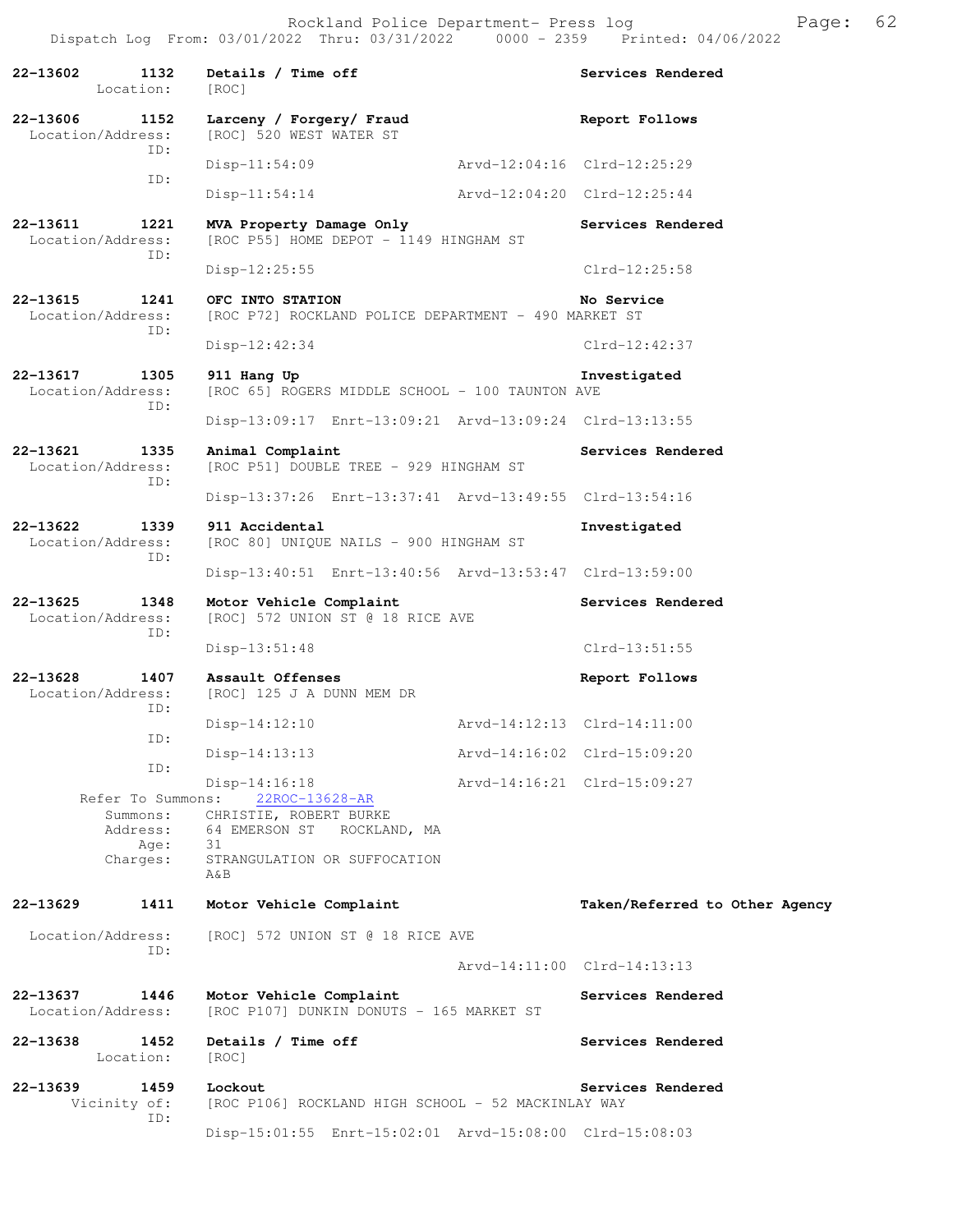Rockland Police Department- Press log entitled and Page: 63 Dispatch Log From: 03/01/2022 Thru: 03/31/2022 0000 - 2359 Printed: 04/06/2022

| 22-13644<br>1516<br>Location/Address:<br>ID:     | Assist Public<br>[ROC] 42 GREENWOOD ST                                    | Investigated                |
|--------------------------------------------------|---------------------------------------------------------------------------|-----------------------------|
|                                                  | Disp-15:20:58                                                             | $Clrd-15:21:01$             |
| $22 - 13649$<br>1533<br>Location/Address:<br>ID: | Animal Complaint<br>[ABI 3651] 36 MARGARET RD - 36 MARGARET RD            | Services Rendered           |
|                                                  | Disp-15:35:41 Enrt-15:35:47 Arvd-15:51:06 Clrd-16:02:59                   |                             |
| 22-13654<br>1600<br>Location/Address:            | SHIFT ASSIGNMENTS<br>[ROC P72] ROCKLAND POLICE DEPARTMENT - 490 MARKET ST | Services Rendered           |
| TD:                                              | $Disp-16:02:49$                                                           | $Clrd-16:03:00$             |
| 22-13655<br>1603<br>Location/Address:<br>ID:     | Vandalism<br>[ROC] 511 PLAIN ST                                           | Investigated                |
|                                                  | Disp-16:09:49 Enrt-16:09:53 Arvd-16:21:27 Clrd-16:33:02                   |                             |
| 22-13658<br>1630<br>Location/Address:<br>ID:     | 911 Accidental<br>[ROC P51] DOUBLE TREE - 929 HINGHAM ST                  | Investigated                |
| ID:                                              | Disp-16:31:02 Enrt-16:31:45 Arvd-16:38:36 Clrd-16:47:04                   |                             |
|                                                  | Disp-16:31:59 Enrt-16:32:01                                               | $Clrd-16:34:04$             |
| ID:                                              | Disp-16:34:01 Enrt-16:34:07 Arvd-16:40:11 Clrd-16:47:07                   |                             |
| $22 - 13675$<br>1752<br>Location/Address:<br>ID: | Health & Welfare Check<br>[ROC] 10 BRAMBLE CIR                            | No Service                  |
|                                                  | Disp-17:55:09 Enrt-17:59:38 Arvd-18:01:31 Clrd-18:14:32                   |                             |
| 22-13677<br>1808<br>Location/Address:<br>ID:     | Animal Complaint<br>[ABI 3181] 88 ORANGE ST - 88 ORANGE ST                | Investigated                |
|                                                  | Disp-18:09:07 Enrt-18:09:15 Arvd-18:20:57 Clrd-18:28:39                   |                             |
| 22-13681<br>1825<br>Location:                    | Details / Time off<br>[ROC]                                               | Services Rendered           |
| 22-13684<br>1835<br>Location/Address:<br>ID:     | Motor Vehicle Stop<br>[ROC P45] COMFORT INN - 850 HINGHAM ST              | Verbal Warning              |
|                                                  | Disp-18:36:13                                                             | $Clrd-18:45:54$             |
| 22-13685<br>1837<br>Location/Address:<br>ID:     | General Incident<br>[ROC P72] ROCKLAND POLICE DEPARTMENT - 490 MARKET ST  | Services Rendered           |
|                                                  | Disp-18:38:54                                                             | Clrd-18:39:07               |
| 22-13686<br>1846<br>Location/Address:<br>ID:     | Health & Welfare Check<br>[ROC P45] COMFORT INN - 850 HINGHAM ST          | Investigated                |
|                                                  | Disp-18:47:09 Enrt-18:47:53 Arvd-18:51:52 Clrd-19:01:54                   |                             |
| 22-13688<br>1852<br>Location/Address:<br>ID:     | Neighbor Disturbance<br>[ROC] 38 CRESTVIEW ST                             | Peace Restored              |
| ID:                                              | Disp-19:07:17 Enrt-19:07:24                                               | Clrd-19:08:33               |
|                                                  | Disp-19:08:26 Enrt-19:08:30 Arvd-19:13:19 Clrd-19:27:17                   |                             |
| 22-13689<br>1906                                 | Motor Vehicle Stop                                                        | Citation/Warning Issued     |
| Location/Address:                                | [ROC] 938 HINGHAM ST @ 11 COMMERCE RD                                     |                             |
| ID:                                              | Disp-19:07:15                                                             | Arvd-19:07:25 Clrd-19:15:10 |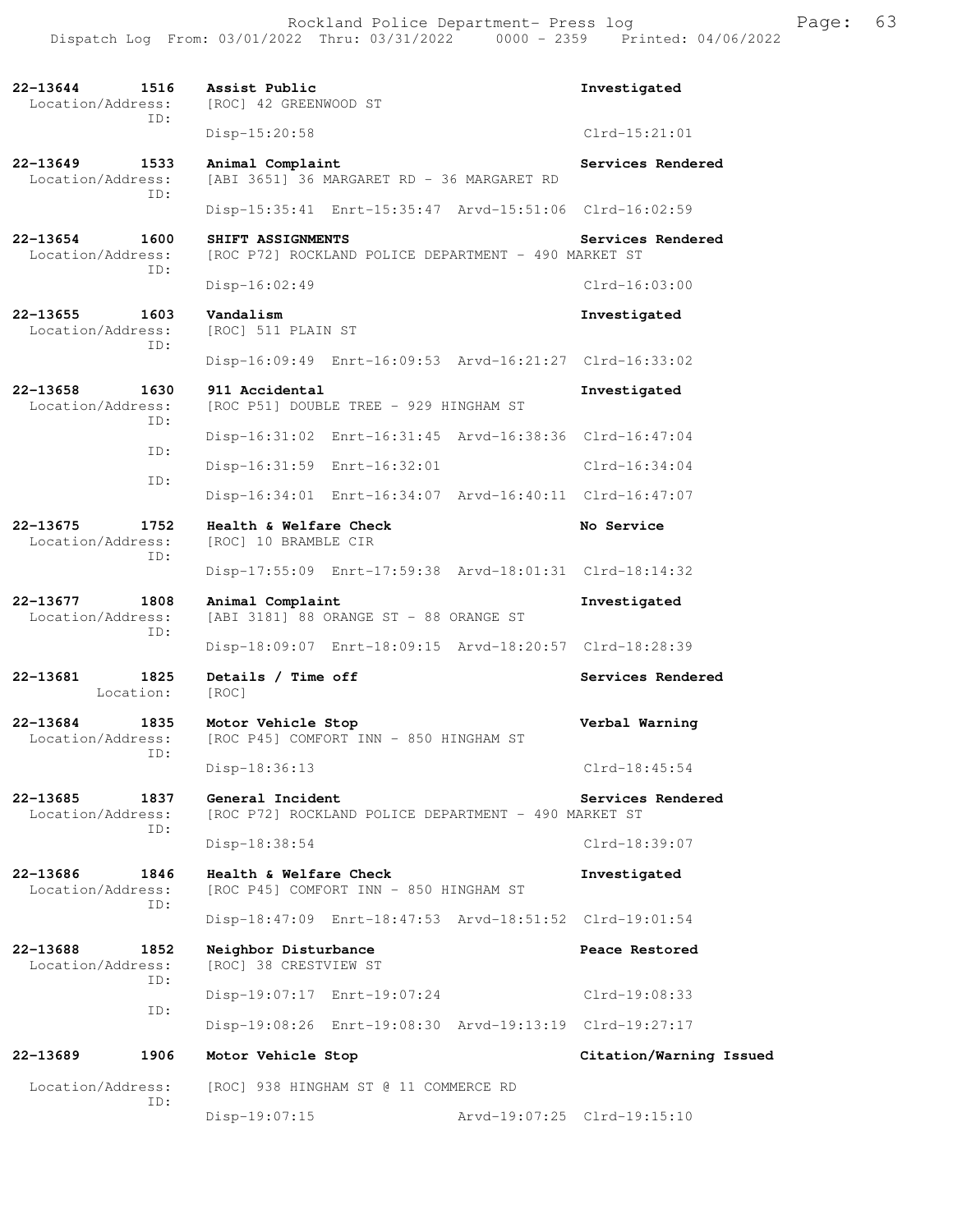Dispatch Log From: 03/01/2022 Thru: 03/31/2022 0000 - 2359 Printed: 04/06/2022 **22-13691 1916 Building Check Services Rendered**  Location/Address: [ROC P89] CALVARY CHAPEL - 175 MARKET ST ID: Arvd-19:17:36 Clrd-19:18:14 **22-13692 1918 Threats Interest Services Rendered** Location/Address: [ROC 757] 42 CHURCH ST Apt. #11 [ROC 757] 42 CHURCH ST Apt. #11 ID: Disp-19:20:27 Enrt-19:29:56 Arvd-19:35:27 Clrd-20:04:32 ID: Disp-19:24:49 Enrt-19:29:56 Arvd-19:35:34 Clrd-20:04:27 **22-13693 1919 Building Check Services Rendered**  Location/Address: [ROC] SPRINGGATE - MARTHA DR ID: Arvd-19:20:28 Clrd-19:21:43 **22-13696 1933 Building Check Services Rendered**  [ROC] WEBSTER ST ID: Arvd-19:34:10 Clrd-19:35:01 **22-13701 2027 Traffic Enforcement Services Rendered**  Location/Address: [ROC] LIBERTY ST ID: Arvd-20:29:18 Clrd-20:31:20 **22-13702 2029 Unwanted Party Arrest(s) Made**  Location/Address: [ROC P45] COMFORT INN - 850 HINGHAM ST ID: Disp-20:30:49 Enrt-20:31:55 Arvd-20:36:36 Clrd-20:56:36 ID: Disp-20:30:49 Enrt-20:32:00 Arvd-20:36:23 Clrd-20:57:17 ID: Disp-20:36:59 Arvd-20:37:06 Clrd-20:56:43 ID: Disp-20:57:06 Clrd-21:32:01 Refer To Arrest: 22ROC-13702-AR Arrest: SULLIVAN, STEVEN JOHN Address: 516 HINGHAM ST ROCKLAND, MA<br>Age: 24 Age: Charges: ASSAULT W/DANGEROUS WEAPON ASSAULT W/DANGEROUS WEAPON **22-13704 2037 Threats Services Rendered** Location/Address: [ROC 757] 42 CHURCH ST [ROC 757] 42 CHURCH ST ID: Disp-20:39:54 Clrd-20:40:02 **22-13709 2133 CALL FOR BAIL Services Rendered**  Location/Address: [ROC P72] ROCKLAND POLICE DEPARTMENT - 490 MARKET ST ID: Disp-21:34:58 Clrd-21:35:16 **22-13710 2136 BCI Services Rendered**  Location/Address: [ROC P72] ROCKLAND POLICE DEPARTMENT - 490 MARKET ST ID: Disp-21:38:04 Clrd-21:38:14 **22-13720 2225 Health & Welfare Check Report Follows**  Location/Address: [ROC P45] COMFORT INN - 850 HINGHAM ST ID: Disp-22:26:43 Enrt-22:26:56 Arvd-22:32:19 Clrd-03/26/2022 @ 00:14:30 ID: Disp-22:40:05 Enrt-22:40:07 Arvd-22:43:46 Clrd-23:55:30 ID: Disp-00:27:00 Arvd-00:27:03 Clrd-03/26/2022 @ 00:47:02 ID: Disp-00:49:52 Arvd-00:49:57 Clrd-03/26/2022 @ 03:13:50 **22-13721 2234 Noise Complaint Peace Restored** 

Rockland Police Department- Press log Franch Page: 64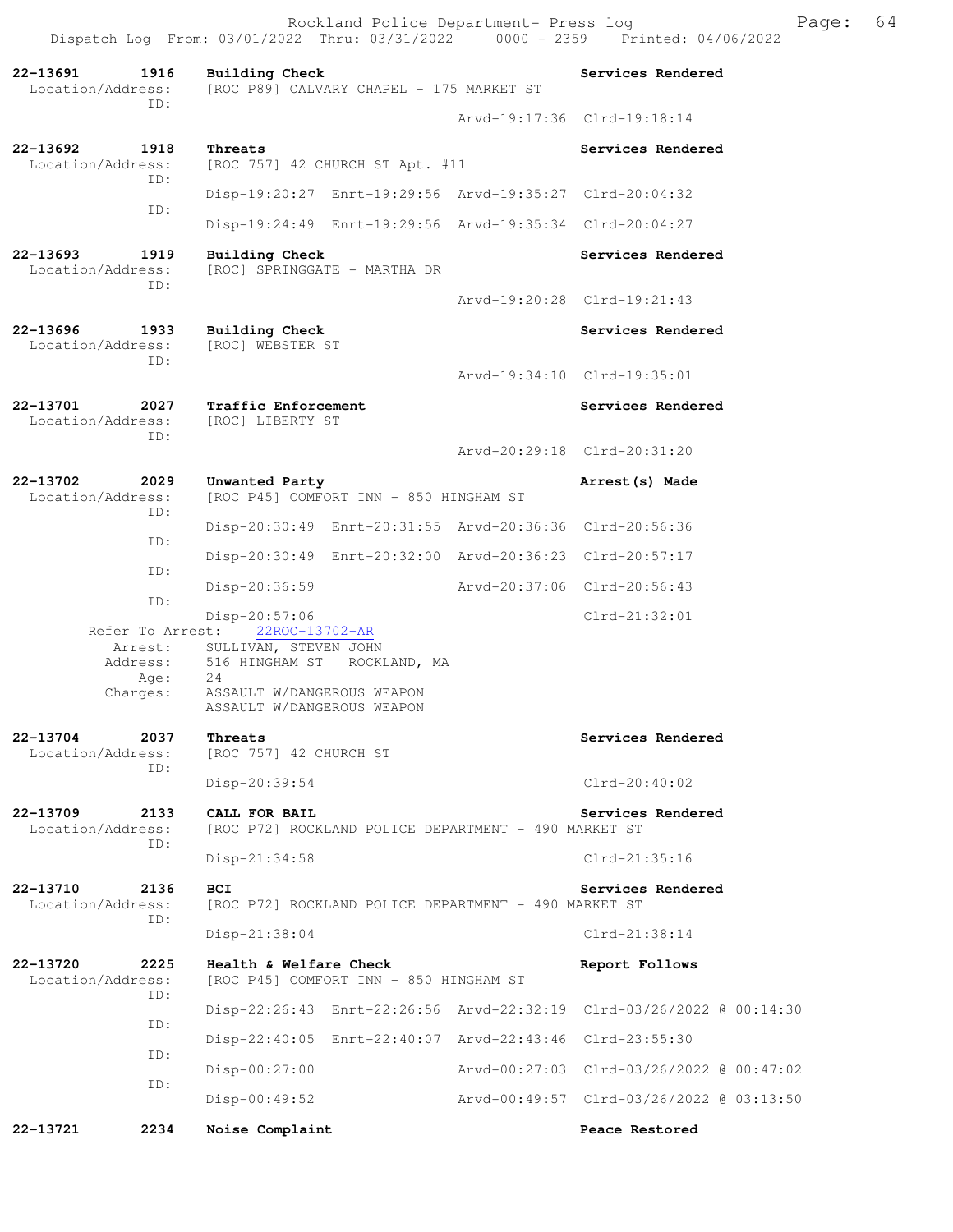|                               |             |                                           | Rockland Police Department- Press log                   |                             |                   | Dispatch Log From: 03/01/2022 Thru: 03/31/2022 0000 - 2359 Printed: 04/06/2022 | Page: | 65 |
|-------------------------------|-------------|-------------------------------------------|---------------------------------------------------------|-----------------------------|-------------------|--------------------------------------------------------------------------------|-------|----|
| Location/Address:             |             | [ROC] 440 HINGHAM ST                      |                                                         |                             |                   |                                                                                |       |    |
| ID:                           |             |                                           | Disp-22:37:09 Enrt-22:37:48 Arvd-22:43:41 Clrd-22:46:40 |                             |                   |                                                                                |       |    |
|                               | ID:         |                                           | Disp-22:38:40 Enrt-22:38:43                             |                             | Clrd-22:39:56     |                                                                                |       |    |
|                               |             | For Date: $03/26/2022 - Saturday$         |                                                         |                             |                   |                                                                                |       |    |
| 22-13727                      | 0004        | Health & Welfare Check                    |                                                         |                             |                   | Transported to Hospital                                                        |       |    |
| Location/Address:             |             | [ROC] 322 WEBSTER ST                      |                                                         |                             |                   |                                                                                |       |    |
|                               | ID:         |                                           | Disp-00:05:10 Enrt-00:05:13 Arvd-00:07:51 Clrd-00:21:17 |                             |                   |                                                                                |       |    |
|                               | ID:         |                                           | Disp-00:05:18 Enrt-00:05:23 Arvd-00:11:20 Clrd-00:21:19 |                             |                   |                                                                                |       |    |
| 22-13733                      | 0012        | Health & Welfare Check                    |                                                         |                             |                   | Transported to Hospital                                                        |       |    |
| Location/Address:             |             | [ROC] VFW DR                              |                                                         |                             |                   |                                                                                |       |    |
|                               | ID:         | $Disp-00:16:36$                           |                                                         | Arvd-00:16:53 Clrd-00:31:35 |                   |                                                                                |       |    |
|                               | ID:         |                                           | Disp-00:16:45 Enrt-00:16:49 Arvd-00:23:09 Clrd-00:31:44 |                             |                   |                                                                                |       |    |
| 22-13735<br>Location/Address: | 0023        | SHIFT ASSIGNMENTS                         | [ROC P72] ROCKLAND POLICE DEPARTMENT - 490 MARKET ST    |                             | Services Rendered |                                                                                |       |    |
| ID:                           |             | Disp-00:24:14                             |                                                         |                             | $Clrd-00:24:19$   |                                                                                |       |    |
| 22-13736<br>Location/Address: | 0028<br>ID: | Suspicious Activity<br>[ROC] WEBSTER ST   |                                                         |                             | Unfounded         |                                                                                |       |    |
|                               | ID:         |                                           | Disp-00:31:49 Enrt-00:32:07 Arvd-00:36:14 Clrd-00:42:00 |                             |                   |                                                                                |       |    |
|                               | ID:         |                                           | Disp-00:31:52 Enrt-00:32:04 Arvd-00:36:13 Clrd-00:41:47 |                             |                   |                                                                                |       |    |
|                               | ID:         |                                           | Disp-00:32:00 Enrt-00:32:06 Arvd-00:36:11 Clrd-00:40:38 |                             |                   |                                                                                |       |    |
|                               |             | $Disp-00:41:48$                           |                                                         |                             | $Clrd-00:41:57$   |                                                                                |       |    |
| 22-13737<br>Location/Address: | 0039<br>ID: | Building Check                            | [ROC 60] SPRING GATE APARTMENTS - 52 HANNAH WAY         |                             | Appears Secure    |                                                                                |       |    |
|                               |             |                                           |                                                         | Arvd-00:40:38 Clrd-00:41:48 |                   |                                                                                |       |    |
| 22-13740<br>Location/Address: | 0046<br>ID: | <b>Building Check</b><br>[ROC] WEBSTER ST |                                                         |                             | Services Rendered |                                                                                |       |    |
|                               |             |                                           |                                                         | Arvd-00:49:08 Clrd-00:50:08 |                   |                                                                                |       |    |
| 22-13741<br>Location/Address: | 0050<br>ID: | HOLBROOK DIPSATCH                         | [ROC P72] ROCKLAND POLICE DEPARTMENT - 490 MARKET ST    |                             | Services Rendered |                                                                                |       |    |
|                               |             | Disp-00:51:25                             |                                                         |                             | $Clrd-00:51:31$   |                                                                                |       |    |
| 22-13742<br>Location/Address: | 0052<br>ID: | Traffic Enforcement<br>[ROC] LIBERTY ST   |                                                         |                             | Services Rendered |                                                                                |       |    |
|                               |             |                                           |                                                         | Arvd-00:55:04 Clrd-01:08:35 |                   |                                                                                |       |    |
| 22-13744<br>Location/Address: | 0128<br>ID: | General Incident                          | [ROC P72] ROCKLAND POLICE DEPARTMENT - 490 MARKET ST    |                             | Services Rendered |                                                                                |       |    |
|                               |             | $Disp-01:29:05$                           |                                                         |                             | $Clrd-01:29:12$   |                                                                                |       |    |
| 22-13758<br>Location/Address: | 0505<br>ID: | Building Check<br>[ROC] UNION ST          |                                                         |                             | Appears Secure    |                                                                                |       |    |
|                               |             | $Disp-05:06:54$                           |                                                         | Arvd-05:07:01 Clrd-05:08:58 |                   |                                                                                |       |    |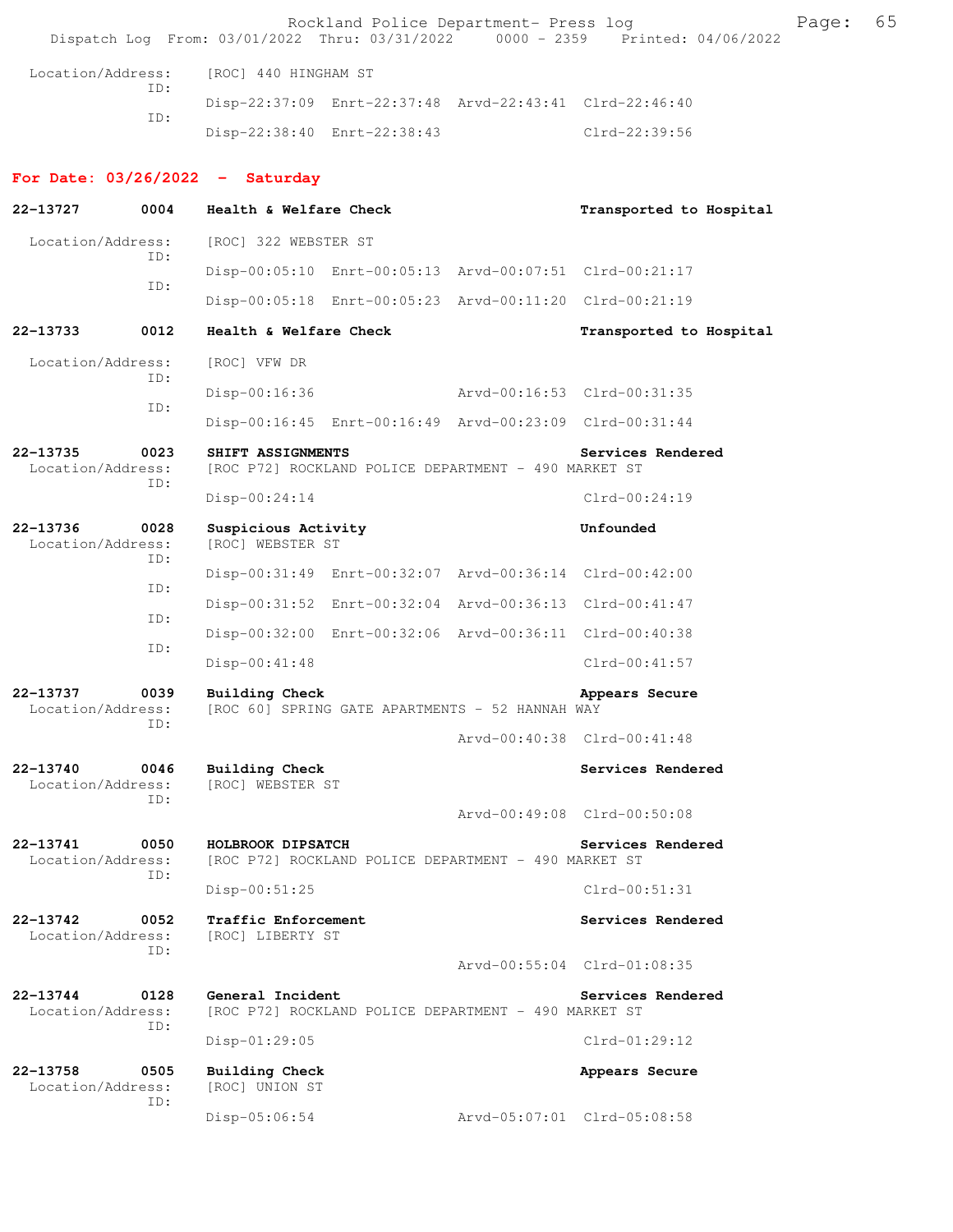Dispatch Log From: 03/01/2022 Thru: 03/31/2022 0000 - 2359 Printed: 04/06/2022 **22-13765 0800 SHIFT ASSIGNMENTS Services Rendered**  Location/Address: [ROC P72] ROCKLAND POLICE DEPARTMENT - 490 MARKET ST **22-13770 0850 Motor Vehicle Stop Citation/Warning Issued**  Location/Address: [ROC] PLAIN ST ID: Arvd-08:50:00 Clrd-08:57:56 **22-13771 0857 Details / Time off Services Rendered**  Location: [ROC] **22-13773 0900 Follow-Up Investigation Investigated**  [ROC] 42 GREENWOOD ST ID: Arvd-09:00:00 Clrd-09:19:40 **22-13776 0923 Disabled Motor Vehicle Vehicle Towed**  [ROC] 399 LIBERTY ST ID: Disp-09:27:30 Arvd-09:27:37 Clrd-10:03:14 **22-13786 1016 Details / Time off No Service**  Location: [ROC] **22-13790 1038 Assist Fire Department Transported to Hospital**  Location/Address: [ROC P45] COMFORT INN - 850 HINGHAM ST Apt. #228 ID: Disp-10:39:05 Enrt-10:39:18 Clrd-10:44:27 ID: Disp-10:39:05 Enrt-10:39:17 Arvd-10:43:19 Clrd-10:44:23 **22-14077 1135 Animal Complaint Services Rendered Location/Address:** [ROC] 412 MARKET ST [ROC] 412 MARKET ST **22-13813 1256 Health & Welfare Check Services Rendered**  Location/Address: [ROC] 41 DEXTER RD ID: Disp-13:00:04 Arvd-13:18:07 Clrd-13:22:25 ID: Disp-13:00:04 Arvd-13:18:09 Clrd-13:22:27 ID: Disp-13:00:04 Clrd-13:17:17 **22-13818 1353 Assist Police Department Services Not Required**  Location/Address: [ROC] 325 MARKET ST ID: Disp-14:08:58 Arvd-14:15:58 Clrd-14:26:25 **22-13824 1443 BOLO No Action Required**  Location/Address: [ROC P72] ROCKLAND POLICE DEPARTMENT - 490 MARKET ST **22-13831 1600 SHIFT ASSIGNMENT** POLICE DEPARTMENT - 490 MARKET ST Location/Address: [ROC P72] ROCKLAND POLICE DEPARTMENT - 490 MARKET ST [ROC P72] ROCKLAND POLICE DEPARTMENT - 490 MARKET ST **22-13837 1621 911 Accidental No Action Required**  Location/Address: [ROC 69] SOUTH SHORE REHAB & NURSING - 115 NORTH AVE ID: Disp-16:29:23 Clrd-16:29:27 **22-13867 1849 General Info No Service**<br>
Location/Address: [ROC] 622 UNION ST [ROC] 622 UNION ST **22-13861 1939 Motor Vehicle Stop Verbal Warning**  Location/Address: [ROC] SUMMER ST ID: Disp-19:41:01 Arvd-19:41:04 Clrd-19:41:43

Rockland Police Department- Press log Freed Page: 66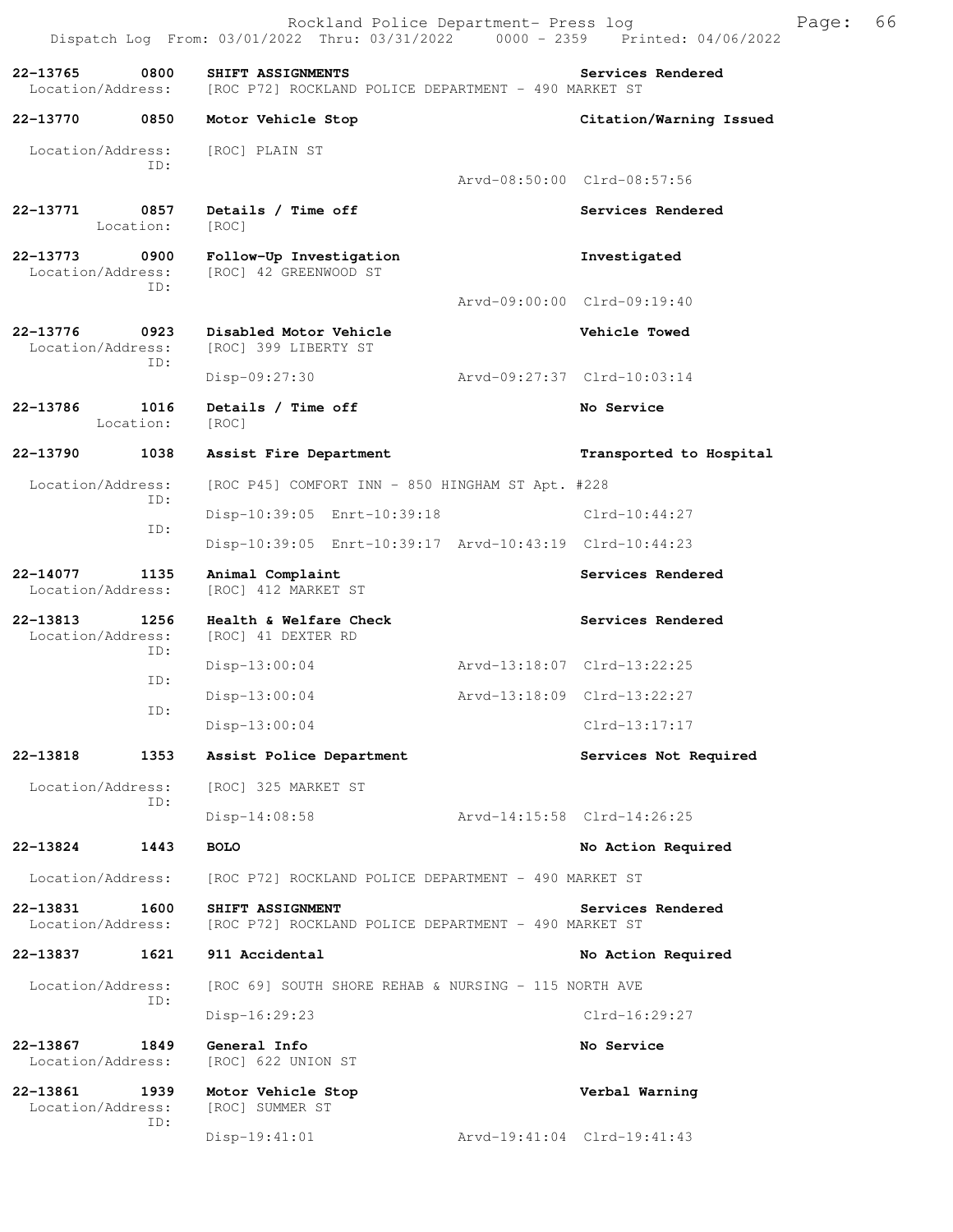Rockland Police Department- Press log entitled and Page: 67 Dispatch Log From: 03/01/2022 Thru: 03/31/2022 0000 - 2359 Printed: 04/06/2022

| 22-13877<br>2257<br>Location/Address:<br>ID: |             | Warrant<br>[ROC 600] COPLEY GARDENS APARTMENTS - 105 MARKET ST Apt. #6 |                             | Could Not Locate                         |
|----------------------------------------------|-------------|------------------------------------------------------------------------|-----------------------------|------------------------------------------|
|                                              | ID:         | $Disp-22:58:18$                                                        | Arvd-22:58:36 Clrd-23:04:40 |                                          |
|                                              | ID:         | Disp-22:58:18                                                          | Arvd-22:58:39 Clrd-23:04:37 |                                          |
|                                              |             | $Disp-22:58:18$                                                        | Arvd-22:58:41 Clrd-23:04:34 |                                          |
| 22-13886<br>Location/Address:                | 2354<br>ID: | Noise Complaint<br>[ROC] 45 VERNON ST                                  |                             | Services Rendered                        |
|                                              |             | $Disp-23:54:46$                                                        |                             | Arvd-23:56:25 Clrd-03/27/2022 @ 00:02:31 |
|                                              | ID:         | $Disp-23:56:22$                                                        |                             | Arvd-23:56:28 Clrd-03/27/2022 @ 00:01:54 |

# **For Date: 03/27/2022 - Sunday**

| 22-13888<br>0000<br>Location/Address:<br>TD: | Disturbance<br>[ROC 20] POLYMER DESIGN - 180 PLEASANT ST                    | Gone on arrival             |
|----------------------------------------------|-----------------------------------------------------------------------------|-----------------------------|
| ID:                                          | Disp-00:02:47 Enrt-00:02:54 Arvd-00:07:21 Clrd-00:14:04                     |                             |
| ID:                                          | Disp-00:07:33 Enrt-00:07:48 Arvd-00:07:51 Clrd-00:14:04                     |                             |
|                                              | Disp-00:07:41 Enrt-00:07:44 Arvd-00:07:55 Clrd-00:14:04                     |                             |
| 22-13889<br>0005<br>Location/Address:        | General Info<br>[ROC P72] ROCKLAND POLICE DEPARTMENT - 490 MARKET ST        | Services Rendered           |
| 22-13892<br>0041<br>Location/Address:        | Motor Vehicle Stop<br>[ROC P23] SUNNY BANK - 45 EAST WATER ST               | Verbal Warning              |
| ID:                                          |                                                                             | Arvd-00:41:00 Clrd-00:46:59 |
| 22-13894<br>0046<br>Location/Address:<br>TD: | Building Check<br>[ROC] MARTHA DR                                           | Investigated                |
|                                              |                                                                             | Arvd-00:46:51 Clrd-00:47:00 |
| 22-13895<br>0047<br>Location/Address:<br>TD: | Building Check<br>[ROC] MARKET ST                                           | Investigated                |
|                                              |                                                                             | Arvd-00:47:39 Clrd-00:47:46 |
| 22-13896<br>0047<br>Location/Address:<br>ID: | Disturbance<br>[ROC P84] PLAYERS SPORTS BAR - 86 VFW DR                     | Report Follows              |
| ID:                                          | Disp-00:48:21 Enrt-00:48:38 Arvd-00:50:22 Clrd-01:44:27                     |                             |
| ID:                                          | Disp-00:48:25 Enrt-00:48:35 Arvd-00:51:17 Clrd-01:45:21                     |                             |
| Refer To Summons:                            | Disp-00:48:26 Enrt-00:48:33 Arvd-00:49:19 Clrd-01:45:18<br>22ROC-13896-A-AR |                             |
| Summons:                                     | CUTITTA, MICHAEL                                                            |                             |
| Address:                                     | 617 BROAD ST<br>WEYMOUTH, MA                                                |                             |
| Age:                                         | 37                                                                          |                             |
| Charges:                                     | DESTRUCTION OF PROPERTY -\$1200, MALICIOUS c266 \$127                       |                             |
| Refer To $P/C$ :                             | 22ROC-13896-AR                                                              |                             |
| P/C:                                         | CUTITTA, MICHAEL                                                            |                             |
| Address:                                     | 617 BROAD ST WEYMOUTH, MA                                                   |                             |
| Age:                                         | 37                                                                          |                             |
| Charges:                                     | PROTECTIVE CUSTODY                                                          |                             |
| Refer To Summons:                            | 22ROC-13896-B-AR                                                            |                             |
|                                              | Summons: STARKEY, ANDREW                                                    |                             |
| Address:                                     | 40 MORNINGSIDE DR<br>ROCKLAND, MA                                           |                             |
| Age:                                         | 23                                                                          |                             |
| Charges:                                     | ASSAULT W/DANGEROUS WEAPON<br>A&B, SERIOUS BODILY INJURY                    |                             |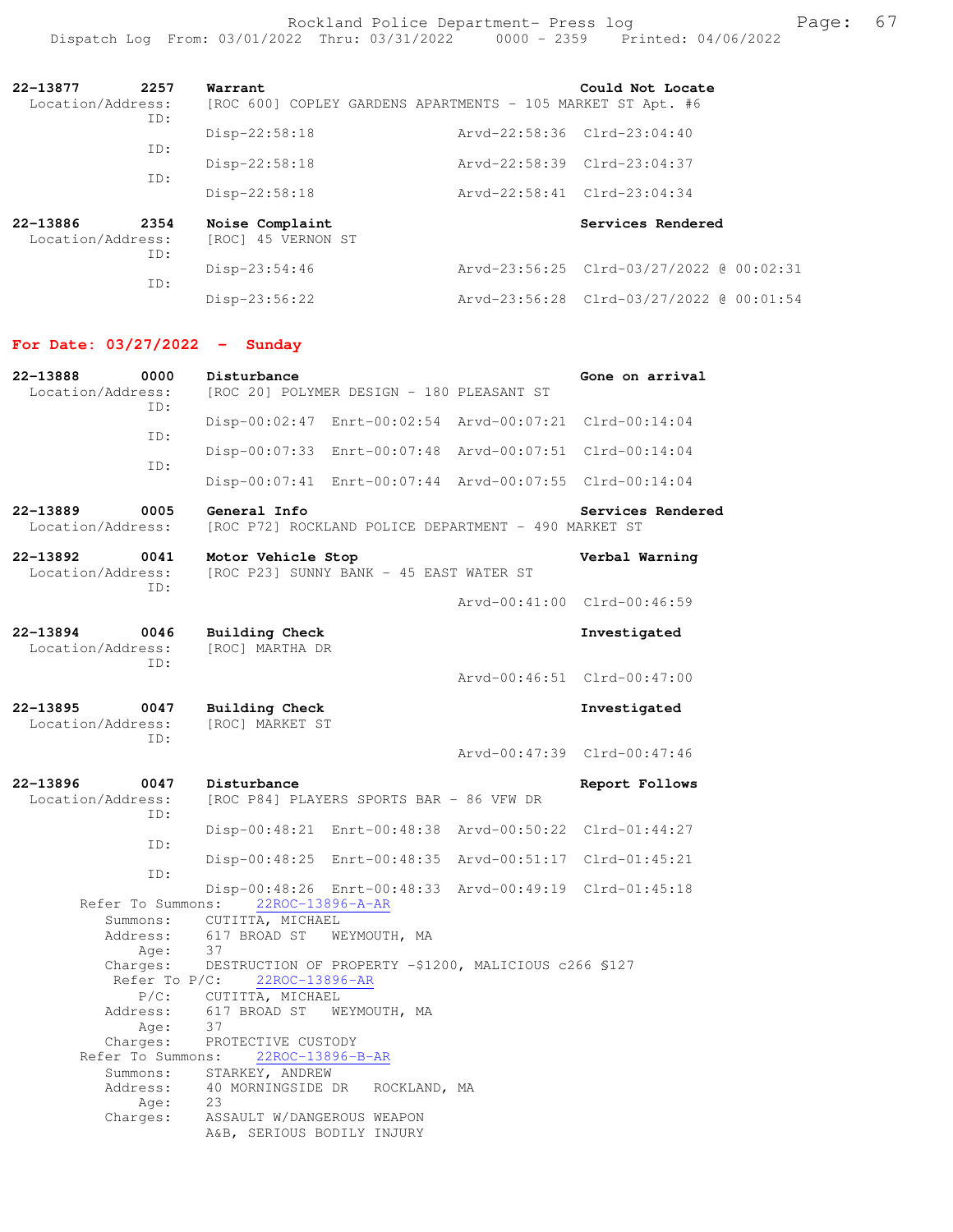Rockland Police Department- Press log Freed Page: 68 Dispatch Log From: 03/01/2022 Thru: 03/31/2022 0000 - 2359 Printed: 04/06/2022 STRANGULATION OR SUFFOCATION Refer To Arrest: 22ROC-13896-C-AR Arrest: MAZZILLI, NOAH Address: 15 PACIFIC ST ROCKLAND, MA Age: 22 Charges: ASSAULT W/DANGEROUS WEAPON Refer To Summons: 22ROC-13896-D-AR Summons: DOIG, ANDREW<br>Address: 8 REED BENT R 8 REED BENT RD ROCKLAND, MA Age: 23 Charges: A&B 22-13900 0224 Details / Time off **Services Rendered Services** Rendered Location: [ROC] **22-13904 0239 Building Check Investigated**  Location/Address: ID: Arvd-02:39:28 Clrd-02:39:35 **22-13905 0239 Building Check Investigated**  Location/Address: ID: Arvd-02:40:11 Clrd-02:40:19 **22-13908 0559 Building Check Services Rendered**  Location/Address: [ROC] UNION ST ID: Arvd-05:59:58 Clrd-06:25:07 **22-13909 0602 Details / Time off Services Rendered**  Location: [ROC] **22-13911 0637 Traffic Enforcement 122-13911 0637 Traffic Enforcement Services Rendered Encoded Services Rendered** [ROC] 3 PLEASANT ST @ 675 LIBERTY ST ID: Arvd-06:39:29 Clrd-06:57:13 **22-13913 0737 Building Check Investigated**  Location/Address: [ROC] MARTHA DR ID: Arvd-07:37:23 Clrd-07:37:29 **22-13914 0737 Building Check Investigated**  Location/Address: ID: Arvd-07:38:05 Clrd-07:38:12 **22-13916 0746 Burglar Alarm Services Rendered**  Location/Address: [ROC 84] HARMON GOLF & FITNESS CLUB - 168 CONCORD ST ID: Disp-07:48:02 Enrt-07:48:06 Arvd-07:49:58 Clrd-07:51:58 **22-13921 0808 SHIFT ASSIGNMENTS Services Rendered**  Location/Address: [ROC P72] ROCKLAND POLICE DEPARTMENT - 490 MARKET ST **22-13923 0841 Details / Time off Services Rendered**  Location: [ROC] **22-13924 0854 Police Information Services Rendered** Location/Address: [ROC P72] ROCKLAND POLICE DEPARTMENT - 490 MARKET ST [ROC P72] ROCKLAND POLICE DEPARTMENT - 490 MARKET ST ID: Disp-08:56:53 Clrd-08:57:07 **22-13927 0911 Details / Time off Services Rendered**  Location: [ROC] **22-13938 1110 Building Check Appears Secure**  Location/Address: [ROC] WEBSTER ST ID:

Arvd-11:11:17 Clrd-11:11:59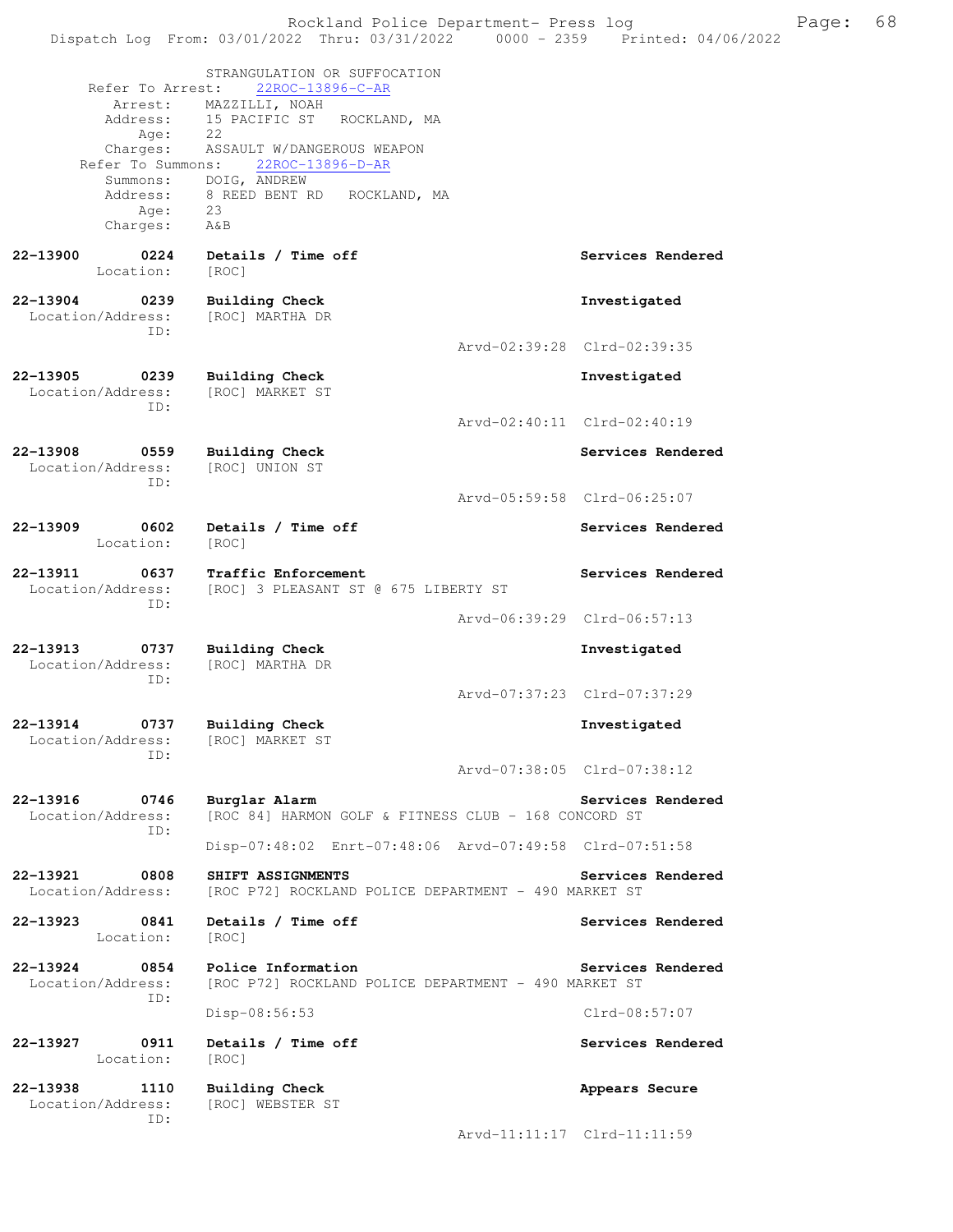Rockland Police Department- Press log France Press 100 Dispatch Log From: 03/01/2022 Thru: 03/31/2022 0000 - 2359 Printed: 04/06/2022

**22-13946 1130 Prisoner RELEASE Services Rendered**  Location/Address: [ROC P72] ROCKLAND POLICE DEPARTMENT - 490 MARKET ST ID: Disp-11:48:17 Clrd-11:48:23 **22-13941 1139 Building Check Appears Secure** Appears Secure Location/Address: [ROC] PLEASANT ST Location/Address: ID: Arvd-11:40:24 Clrd-11:53:55 **22-13975 1202 General Info No Service**<br>Location/Address: [ROC P84] PLAYERS SPORTS BAR - 86 VFW DR [ROC P84] PLAYERS SPORTS BAR - 86 VFW DR **22-13954 1304 Details / Time off Services Rendered**  Location: [ROC] **22-13957 1317 Building Check Appears Secure**  Location/Address: [ROC] WEBSTER ST ID: Arvd-13:18:12 Clrd-13:18:28 **22-13963 1414 Neighbor Disturbance Advised to Court**  Location/Address: [ROC] 161 CENTRAL ST ID: Disp-14:16:38 Enrt-14:19:06 Arvd-14:19:08 Clrd-14:27:43 ID: Disp-14:26:07 Arvd-14:26:18 Clrd-14:27:41 **22-13966 1448 Animal Complaint Services Rendered**  Location/Address: [ROC 139] 51 SCHOOL ST ID: Disp-14:50:53 Enrt-14:50:56 Arvd-14:56:47 Clrd-15:11:26 **22-13977 1600 SHIFT ASSIGNMENT Services Rendered Services Rendered**  Location/Address: [ROC P72] ROCKLAND POLICE DEPARTMENT - 490 MARKET ST **22-13986 1721 Disturbance Investigated**  [ROC] 56 FAIRVIEW ST ID: Disp-17:23:09 Enrt-17:23:28 Arvd-17:25:30 Clrd-17:29:56 ID: Disp-17:23:16 Enrt-17:23:28 Arvd-17:25:27 Clrd-17:29:59 ID: Disp-17:23:21 Enrt-17:23:28 Arvd-17:25:28 Clrd-17:29:58 **22-13992 1810 Assist Public Services Rendered**  Location/Address: [ROC P72] ROCKLAND POLICE DEPARTMENT - 490 MARKET ST ID: Disp-18:14:54 Arvd-18:15:24 Clrd-18:41:51 **22-13997 1829 Assist Fire Department Services Rendered**  Location/Address: [ROC] 44 FIR RD ID: Disp-18:30:47 Enrt-18:30:53 Arvd-18:36:54 Clrd-18:58:55 **22-14007 2014 Motor Vehicle Stop Citation/Warning Issued**  Location/Address: [ROC P52] LUCCA'S RESTAURANT - 933 HINGHAM ST ID: Arvd-20:14:00 Clrd-20:20:28 **22-14015 2136 General Incident No Action Required**  Location/Address: [ROC] 1111 HINGHAM ST **22-14019 2150 Health & Welfare Check Services Rendered**  Location/Address: [ROC] 63 HANNAH WAY Apt. #A **22-14017 2215 BOLO No Service**  Location/Address: [ROC P72] ROCKLAND POLICE DEPARTMENT - 490 MARKET ST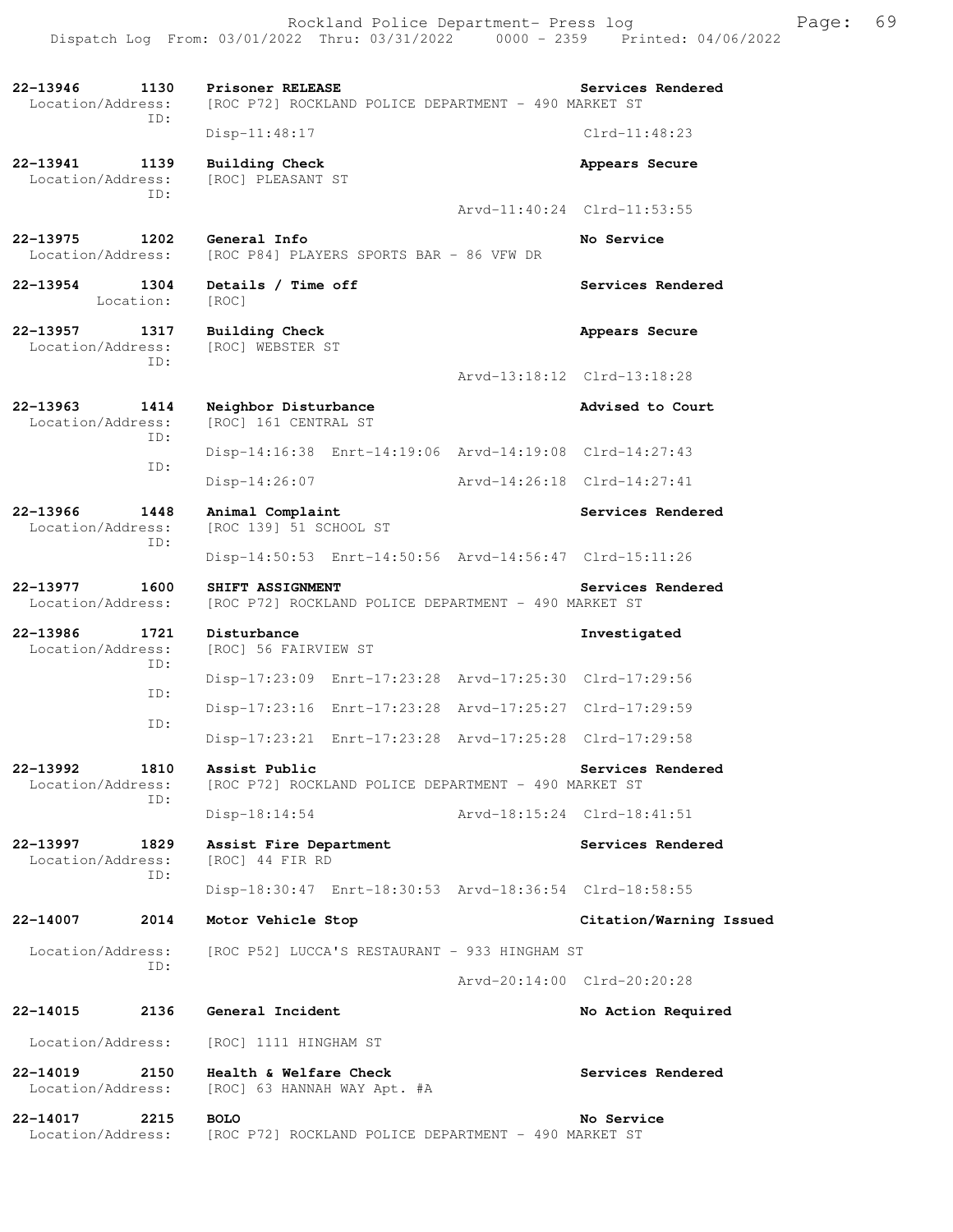| 22-14022<br>2304<br>Location/Address:<br>ID: | Motor Vehicle Stop<br>[ROC] 577 MARKET ST                      | Verbal Warning              |
|----------------------------------------------|----------------------------------------------------------------|-----------------------------|
| TD:                                          |                                                                | Arvd-23:04:00 Clrd-23:13:54 |
|                                              | $Disp-23:04:30$                                                | Arvd-23:04:33 Clrd-23:13:51 |
| 22-14025<br>2335<br>Location/Address:<br>TD: | Suspicious Activity<br>[ROC P47] BEST WESTERN - 909 HINGHAM ST | Investigated                |
| TD:                                          | Disp-23:37:14 Enrt-23:39:08 Arvd-23:41:51 Clrd-23:58:01        |                             |
|                                              | Disp-23:39:04 Enrt-23:39:06 Arvd-23:42:01 Clrd-23:58:00        |                             |

# **For Date: 03/28/2022 - Monday**

| 22-14026<br>0001<br>Location/Address:        | SHIFT ASSIGNMENTS<br>[ROC P72] ROCKLAND POLICE DEPARTMENT - 490 MARKET ST | Services Rendered           |
|----------------------------------------------|---------------------------------------------------------------------------|-----------------------------|
| 22-14041<br>0235<br>Location/Address:<br>ID: | Building Check<br>[ROC] MARTHA DR                                         | Investigated                |
|                                              |                                                                           | Arvd-02:36:13 Clrd-02:36:24 |
| 22-14042<br>0236<br>Location/Address:<br>TD: | Building Check<br>[ROC] MARKET ST                                         | Investigated                |
|                                              |                                                                           | Arvd-02:37:11 Clrd-02:37:18 |
| 0419<br>$22 - 14048$<br>Location/Address:    | <b>BOLO</b><br>[ROC P72] ROCKLAND POLICE DEPARTMENT - 490 MARKET ST       | No Service                  |
| $22 - 14053$<br>0602                         | <b>Building Check</b>                                                     | Building Checked/Secured    |
| Location/Address:<br>ID:                     | [ROC] UNIION ST BUSINES DISTRICT - UNION ST                               |                             |
|                                              |                                                                           | Arvd-06:05:57 Clrd-06:28:25 |
| 0656<br>22-14059<br>Location/Address:<br>ID: | Traffic Enforcement<br>[ROC] LIBERTY ST                                   | Services Rendered           |
|                                              |                                                                           | Arvd-06:58:33 Clrd-07:21:17 |
| 0706<br>22-14060<br>Location:                | Details / Time off<br>[ROC]                                               | Services Rendered           |
| 22-14066<br>0800<br>Location/Address:<br>ID: | SHIFT ASSIGNMENTS<br>[ROC P72] ROCKLAND POLICE DEPARTMENT - 490 MARKET ST | Services Rendered           |
|                                              | Disp-08:06:12                                                             | Clrd-08:06:57               |
| 22-14067<br>0809<br>Location:                | Details / Time off<br>[ROC]                                               | Services Rendered           |
| 22-14068<br>0814<br>Location/Address:<br>ID: | Animal Complaint<br>[ROC] 58 BLOSSOM ST                                   | Services Rendered           |
|                                              |                                                                           | Arvd-08:14:00 Clrd-08:24:13 |
| 22-14071<br>0851                             | Building Check                                                            | Building Checked/Secured    |
| Location/Address:<br>ID:                     | [ROC P89] CALVARY CHAPEL - 175 MARKET ST                                  |                             |
|                                              |                                                                           | Arvd-08:52:41 Clrd-08:54:52 |
| 22-14073<br>0855<br>Location/Address:<br>ID: | Property RETURNED<br>[ROC P72] ROCKLAND POLICE DEPARTMENT - 490 MARKET ST | No Service                  |
|                                              | Disp-08:57:21                                                             | Clrd-08:59:17               |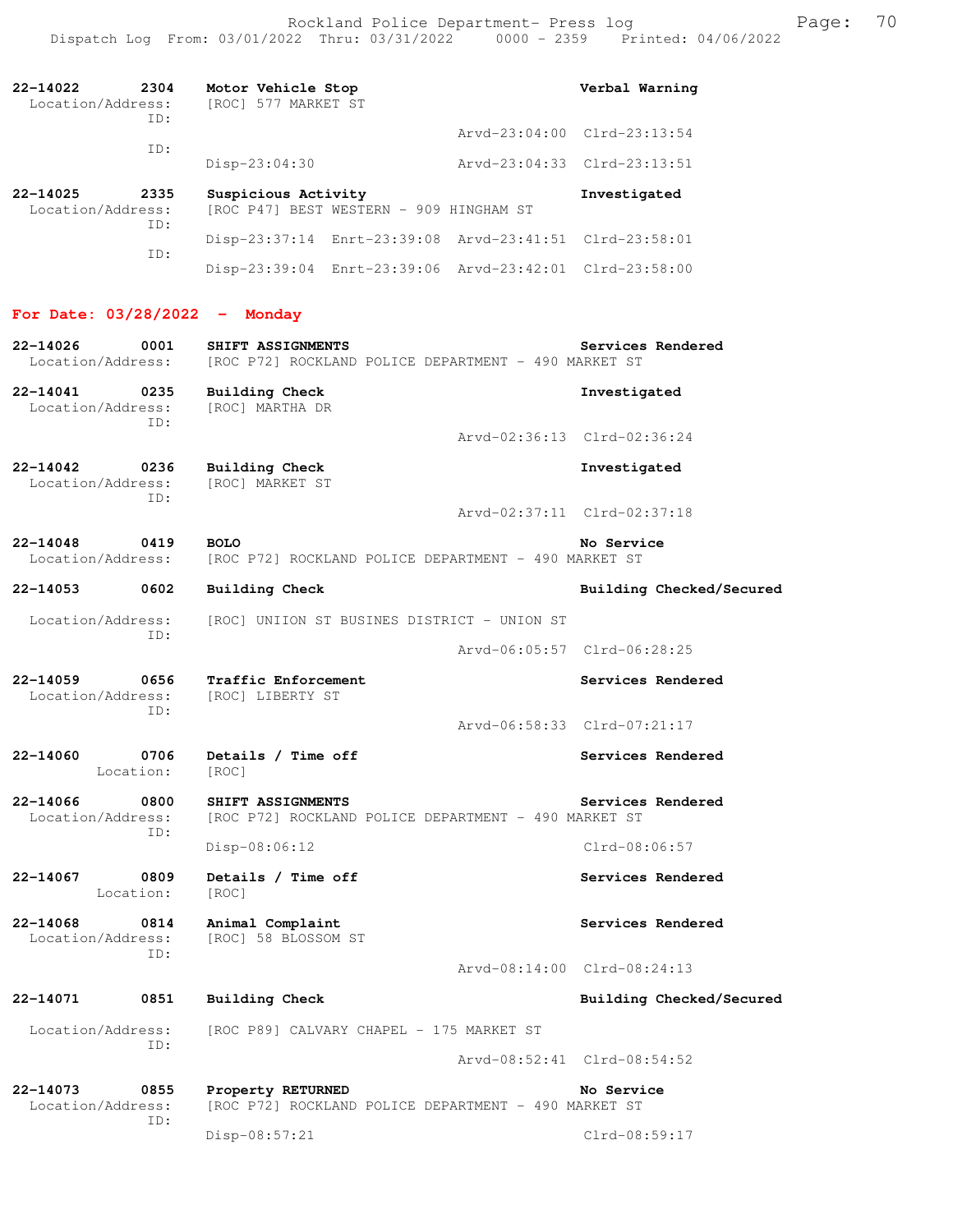**22-14074 0859 Building Check Services Rendered**  Location/Address: [ROC] WEBSTER ST ID: Arvd-09:01:21 Clrd-09:09:28 **22-14083 0926 Assist Public Services Rendered Execution** / Address: [ROC] 197 MYRTLE ST [ROC] 197 MYRTLE ST ID: Disp-09:29:22 Arvd-09:30:55 Clrd-09:40:04 ID: Disp-09:27:47 Enrt-09:27:54 Clrd-09:29:22 **22-14089 0951 REPOSSESSION NOTIFICATION No Service**  Location: [ROC] **22-14090 1008 Sex offender REGISTRATION Services Rendered**  Location/Address: [ROC P72] ROCKLAND POLICE DEPARTMENT - 490 MARKET ST **22-14094 1045 SPEED TRAILER** SOURD BRAILER SERVICES Rendered Location/Address: [ROC] 35 LEISUREWOODS DR [ROC] 35 LEISUREWOODS DR **22-14096 1054 Building Check Building Checked/Secured**  Location/Address: [ROC 530] 100 MARTHA DR ID: Arvd-10:55:25 Clrd-10:58:05 **22-14097 1058 Traffic Enforcement Services Rendered**  Location/Address: [ROC] PLEASANT ST ID: Arvd-11:00:15 Clrd-11:15:30 **22-14100 1126 General Incident Services Rendered**  Location/Address: [ROC] 280 HINGHAM ST ID: Disp-11:29:40 Enrt-11:29:44 Arvd-11:34:17 Clrd-11:37:23 **22-14101 1129 Details / Time off Services Rendered**  Location: [ROC] **22-14102 1137 Motor Vehicle Stop Verbal Warning**  [ROC] 139 LIBERTY ST @ 2 KING PHILLIP CIR ID: Arvd-11:37:00 Clrd-11:40:58 **22-14105 1211 Property RETURNED Services Rendered Services Rendered Location/Address:** [ROC P72] ROCKLAND POLICE DEPARTMENT - 490 MARKET ST [ROC P72] ROCKLAND POLICE DEPARTMENT - 490 MARKET ST ID: Disp-12:14:23 Clrd-12:14:42 **22-14111 1300 Building Check Services Rendered**  Location/Address: [ROC] WEBSTER ST ID: Arvd-13:00:26 Clrd-13:00:48 **22-14113 1308 Details No Service**  Location: [ROC] **22-14117 1327 General Info No Service**  Location/Address: [ROC P72] ROCKLAND POLICE DEPARTMENT - 490 MARKET ST **22-14123 1407 Police Information Services Rendered**  Location/Address: [ROC P72] ROCKLAND POLICE DEPARTMENT - 490 MARKET ST **22-14232 1445 Animal Complaint Services Rendered**  Location/Address: [ROC] 165 EAST WATER ST **22-14134 1447 Details / Time off No Service**  Location: [ROC]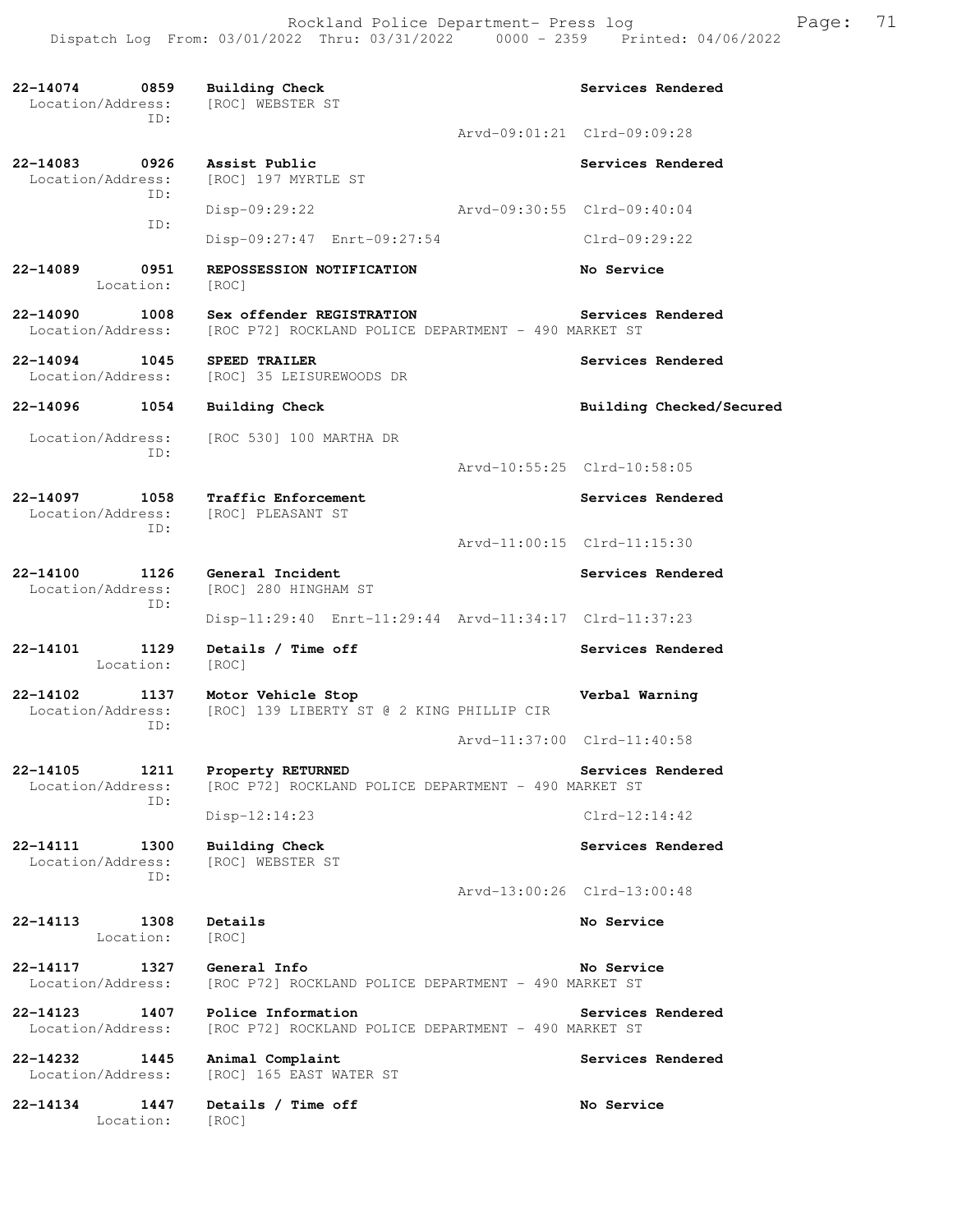Dispatch Log From: 03/01/2022 Thru: 03/31/2022 0000 - 2359 Printed: 04/06/2022 **22-14137 1503 Building Check Building Checked/Secured**  Location/Address: [ROC P89] CALVARY CHAPEL - 175 MARKET ST ID: Arvd-15:03:55 Clrd-15:08:03 **22-14145 1600 SHIFT ASSIGNMENT Services Rendered**  Location/Address: [ROC P72] ROCKLAND POLICE DEPARTMENT - 490 MARKET ST **22-14146 1607 CAMERA DOWN Services Rendered**  Location/Address: [ROC P72] ROCKLAND POLICE DEPARTMENT - 490 MARKET ST **22-14147 1641 Motor Vehicle Collision W/PI Services Rendered**  Location/Address: [ROC P84] PLAYERS SPORTS BAR - 86 VFW DR **22-14148 1642 MVA Property Damage Only Services Rendered**  Location/Address: [ROC P84] PLAYERS SPORTS BAR - 86 VFW DR ID: Disp-16:43:40 Enrt-16:43:46 Arvd-16:46:45 Clrd-17:21:31 ID: Disp-16:43:40 Enrt-16:43:46 Arvd-16:46:45 Clrd-17:21:31 ID: Disp-16:56:31 Arvd-16:56:37 Clrd-17:21:31 **22-14159 1720 General Incident Constant Services Rendered** Location/Address: [ROC 206] 51 MAPLE ST Apt. #337 [ROC 206] 51 MAPLE ST Apt. #337 **22-14160 1724 Traffic Enforcement Services Rendered**  Location/Address: [ROC] SATUCKET RD ID: Arvd-17:28:21 Clrd-17:28:36 **22-14169 1817 BOLO No Service**<br>Location/Address: [ROC P72] ROCKLAND POLICE DEPARTMENT - 490 MARKET ST [ROC P72] ROCKLAND POLICE DEPARTMENT - 490 MARKET ST **22-14175 1922 General Incident Report Follows**  Location/Address: [ROC 69] SOUTH SHORE REHAB & NURSING - 115 NORTH AVE ID: Disp-19:24:05 Clrd-19:58:58 Refer To Summons: 22ROC-14175-AR Summons: WIILLIAMS-JEAN, ADRIENNE Address: 103F TRIBOU ST Apt. #8 BROCKTON, MA Age: 50 Charges: THREAT TO COMMIT CRIME **22-14179 2013 General Info Services Rendered**  Location/Address: [ROC P72] ROCKLAND POLICE DEPARTMENT - 490 MARKET ST **22-14184 2028 Warrant Arrest(s) Made**  Location/Address: [ROC 600] COPLEY GARDENS APARTMENTS - 105 MARKET ST Apt. #6 ID: Disp-20:30:00 Enrt-20:30:15 Arvd-20:31:28 Clrd-20:39:01 ID: Disp-20:30:00 Enrt-20:30:15 Arvd-20:31:28 Clrd-20:39:01 ID: Disp-20:30:00 Arvd-20:30:13 Clrd-20:39:01 Refer To Arrest: 22ROC-14184-AR Arrest: WENNERS, MICHAEL THEODORE Address: 2 UPTON ST HANSON, MA<br>Age: 29 Age: Charges: Default Warrant Default Warrant **22-14191 2158 Suspicious Activity Transported to Hospital**  Location/Address: [ROC 194] 155 UNION ST ID: Disp-22:01:57 Enrt-22:02:32 Arvd-22:05:19 Clrd-22:44:51

Disp-22:03:38 Arvd-22:03:43 Clrd-23:12:29

ID:

ID:

Rockland Police Department- Press log Fage: 72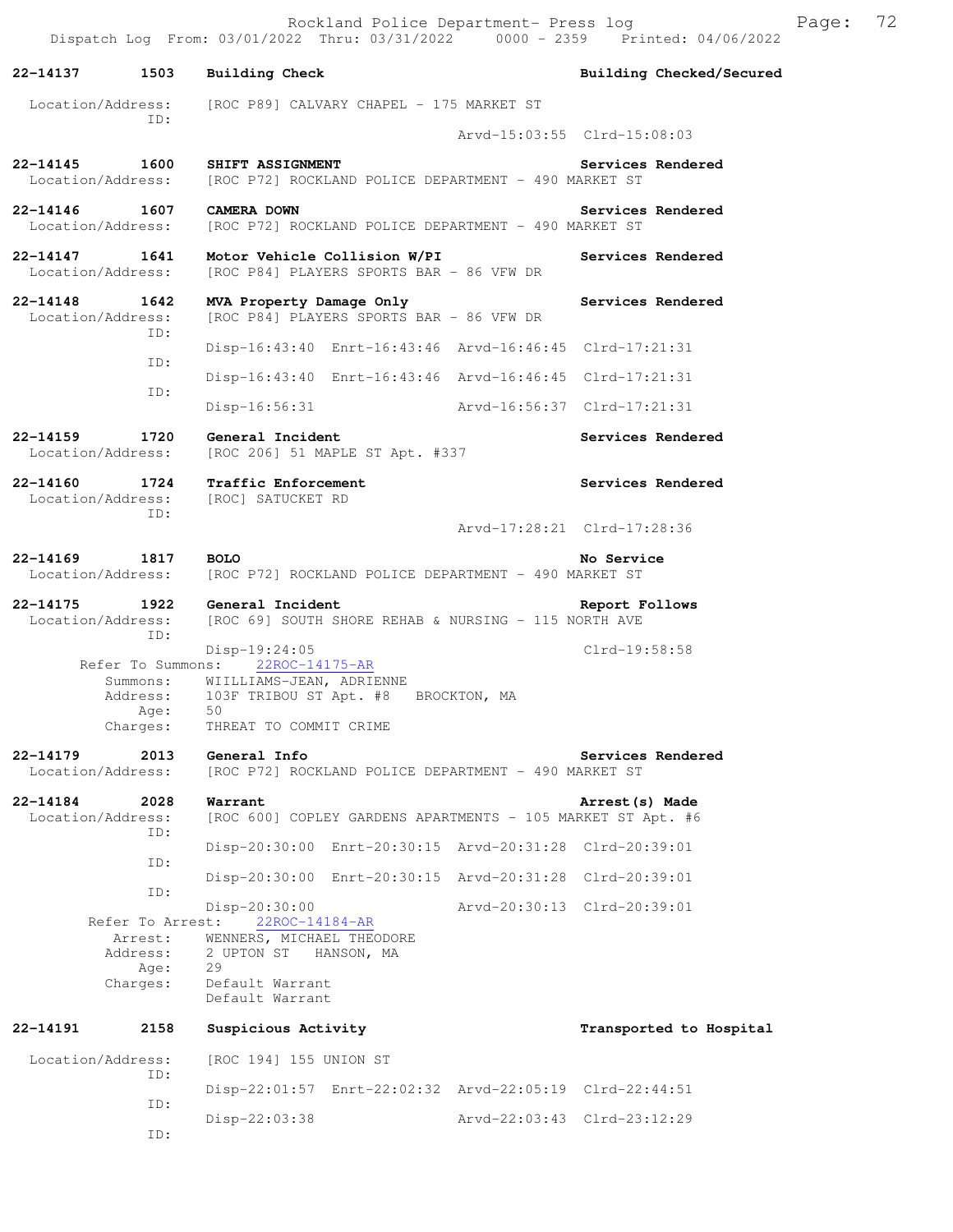Rockland Police Department- Press log entitled and Page: 73 Dispatch Log From: 03/01/2022 Thru: 03/31/2022 0000 - 2359 Printed: 04/06/2022

Disp-22:16:42 Enrt-22:16:44 Arvd-22:16:46 Clrd-23:55:44

# **For Date: 03/29/2022 - Tuesday**

| 22-14199     | 0000                             | SHIFT ASSIGNMENTS                                                                    |                             | Services Rendered |                          |
|--------------|----------------------------------|--------------------------------------------------------------------------------------|-----------------------------|-------------------|--------------------------|
|              | Location/Address:                | [ROC P72] ROCKLAND POLICE DEPARTMENT - 490 MARKET ST                                 |                             |                   |                          |
| 22-14203     | 0043                             | Burglar Alarm                                                                        |                             |                   | Building Checked/Secured |
|              | Location/Address:<br>ID:         | [ROC P111] THEMIS PIZZA - 488 MARKET ST                                              |                             |                   |                          |
|              | ID:                              | Disp-00:45:34 Enrt-00:45:49 Arvd-00:47:33 Clrd-00:48:09                              |                             |                   |                          |
|              |                                  | Disp-00:45:45 Enrt-00:45:49 Arvd-00:47:33 Clrd-00:48:09                              |                             |                   |                          |
| $22 - 14204$ | 0047<br>Location/Address:        | Suspicious Activity<br>[ROC 495] 140 MARTHA DR Apt. #D                               |                             | Services Rendered |                          |
|              | ID:                              | Disp-00:48:34 Enrt-00:49:05                                                          |                             | $Clrd-00:55:22$   |                          |
|              | ID:                              | Disp-00:49:25 Enrt-00:49:27 Arvd-00:49:29 Clrd-00:55:22                              |                             |                   |                          |
| 22-14220     | 0500                             | <b>Building Check</b>                                                                |                             |                   | Building Checked/Secured |
|              | Location/Address:                | [ROC 61] UNION ST BUSINESS DISTRICT - UNION ST                                       |                             |                   |                          |
|              | ID:                              | $Disp-05:00:54$                                                                      | Arvd-05:00:59 Clrd-05:26:45 |                   |                          |
| $22 - 14223$ | 0604<br>Location/Address:<br>ID: | Traffic Enforcement<br>[ROC] LIBERTY ST                                              |                             | Services Rendered |                          |
|              |                                  | Disp-06:05:59                                                                        | Arvd-06:06:04 Clrd-06:30:09 |                   |                          |
| $22 - 14224$ | 0614<br>Location:                | Details / Time off<br>[ROC]                                                          |                             | Services Rendered |                          |
| $22 - 14228$ | 0800<br>Location/Address:        | SHIFT ASSIGNMENTS<br>[ROC P72] ROCKLAND POLICE DEPARTMENT - 490 MARKET ST            |                             | No Service        |                          |
| $22 - 14229$ | 0820<br>Location:<br>TD:         | Prisioner Transport<br>[ROC] HINGHAM DISTRICT COURT                                  |                             | Services Rendered |                          |
|              |                                  |                                                                                      | Arvd-08:20:00 Clrd-08:48:03 |                   |                          |
| 22-14233     | 0840                             | <b>Building Check</b>                                                                |                             |                   | Building Checked/Secured |
|              | Location/Address:<br>ID:         | [ROC] 437 WEBSTER ST                                                                 |                             |                   |                          |
|              |                                  |                                                                                      | Aryd-08:43:09 Clrd-08:44:54 |                   |                          |
| 22-14234     | 0842<br>Location:                | <b>Time off</b><br>[ROC]                                                             |                             | Services Rendered |                          |
| 22-14237     | 0850<br>Location:<br>ID:         | Vehicle Maintenance<br>[HAV] CAR WASH                                                |                             | Services Rendered |                          |
|              |                                  |                                                                                      | Arvd-08:50:00 Clrd-09:35:51 |                   |                          |
| 22-14239     | 0907<br>Location:                | Time off<br>[ROC]                                                                    |                             | No Service        |                          |
| 22-14241     | 0925<br>Location:                | Time off<br>[ROC]                                                                    |                             | No Service        |                          |
| 22-14247     | 1001<br>Location/Address:<br>ID: | Follow-Up Investigation<br>[ROC 30] CORNERSTONE BUILDING - 800 HINGHAM ST Apt. #200N |                             | Services Rendered |                          |
|              |                                  |                                                                                      | Arvd-10:01:00 Clrd-11:29:09 |                   |                          |
| $22 - 14249$ | 1008                             | Details                                                                              |                             | No Service        |                          |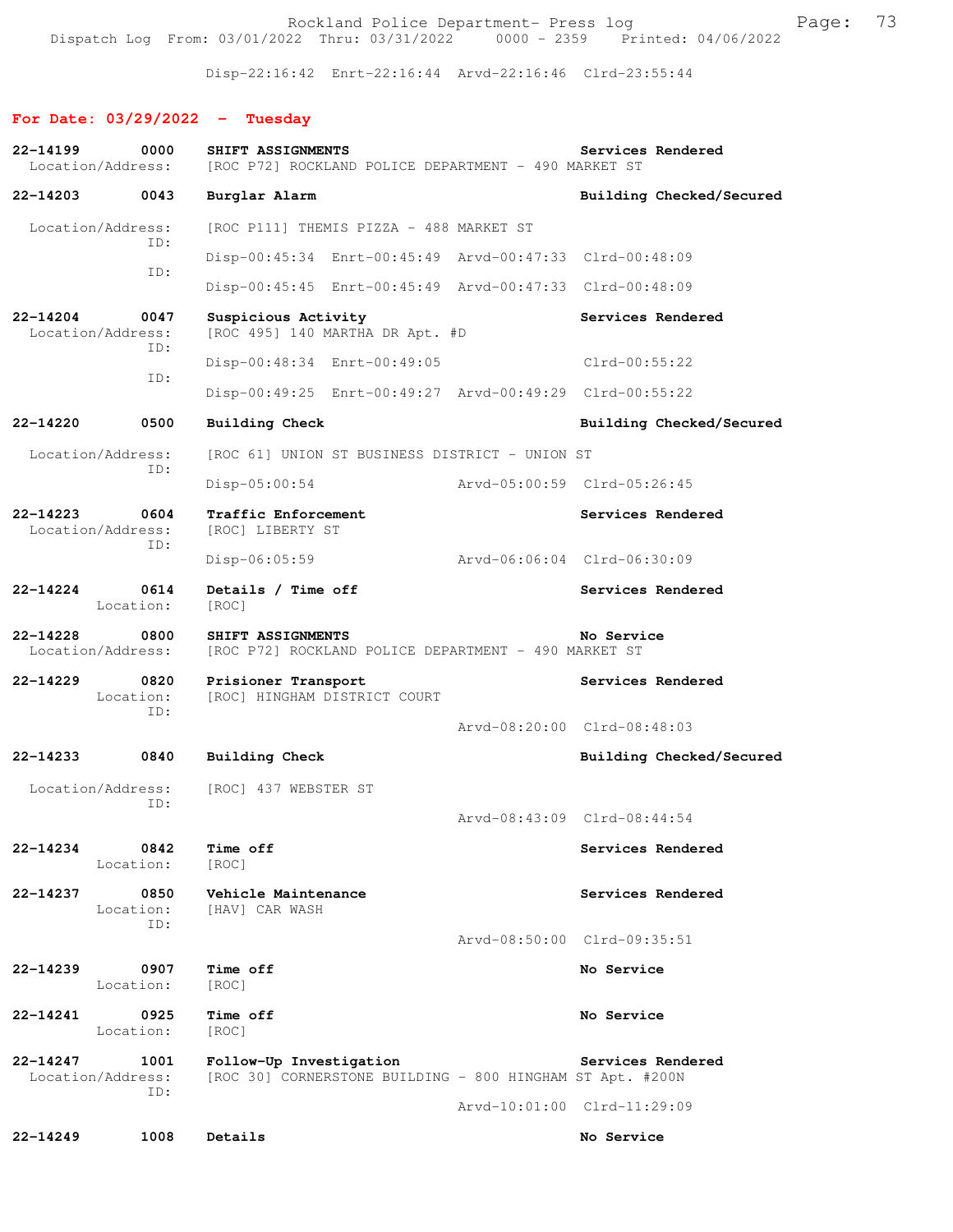Location: [ROC] **22-14256 1044 Building Check Building Checked/Secured**  Location/Address: [ROC] 437 WEBSTER ST ID: Arvd-10:45:16 Clrd-10:45:48 **22-14260 1118 Time off No Service**  Location: [ROC] **22-14269 1150 Details No Service**  Location: [ROC] **22-14272 1223 911 Hang Up Services Rendered**  Location/Address: [ROC] 284 CONCORD ST ID: Disp-12:23:48 Enrt-12:24:50 Arvd-12:29:28 Clrd-12:33:39 **22-14280 1314 Traffic Enforcement Verbal Warning**  Location/Address: ID: Arvd-13:15:52 Clrd-13:37:39 **22-14281 1319 General Info No Service**  [ROC P72] ROCKLAND POLICE DEPARTMENT - 490 MARKET ST **22-14290 1409 Traffic Enforcement No Action Required**  Location/Address: [ROC] SATUCKET RD ID: Arvd-14:09:46 Clrd-14:28:02 **22-14291 1418 General Info No Service**<br>Location/Address: [ROC P72] ROCKLAND POLICE DEPARTMENT - 490 MARKET ST [ROC P72] ROCKLAND POLICE DEPARTMENT - 490 MARKET ST **22-14294 1434 Motor Vehicle Stop Verbal Warning**  Location/Address: [ROC] 305 UNION ST @ 16 PARK ST ID: Arvd-14:34:00 Clrd-14:37:56 **22-14295 1436 General Info No Service**  [ROC 1103] 95 GARDNER STREET - 95 GARDNER ST **22-14296 1441 Building Check Building Checked/Secured**  Location/Address: [ROC] 437 WEBSTER ST ID: Arvd-14:42:02 Clrd-14:42:35 **22-14300 1515 Burglar Alarm Services Rendered**  Location/Address: [ROC] 1099 HINGHAM ST ID: Disp-15:16:47 Enrt-15:18:59 Arvd-15:23:00 Clrd-15:33:48 ID: Disp-15:16:54 Enrt-15:19:02 Arvd-15:29:24 Clrd-15:33:51 **22-14306 1548 Details Services Rendered**  Location: [ROC] **22-14307 1600 SHIFT ASSIGNMENT Services Rendered**  Location/Address: [ROC P72] ROCKLAND POLICE DEPARTMENT - 490 MARKET ST **22-14316 1707 CAMERAS DOWN Services Rendered**  Location/Address: [ROC P72] ROCKLAND POLICE DEPARTMENT - 490 MARKET ST **22-14317 1707 MVA Property Damage Only Services Rendered**  Vicinity of: [ROC] 437 WEBSTER ST ID: Disp-17:08:56 Enrt-17:09:05 Arvd-17:09:08 Clrd-17:22:43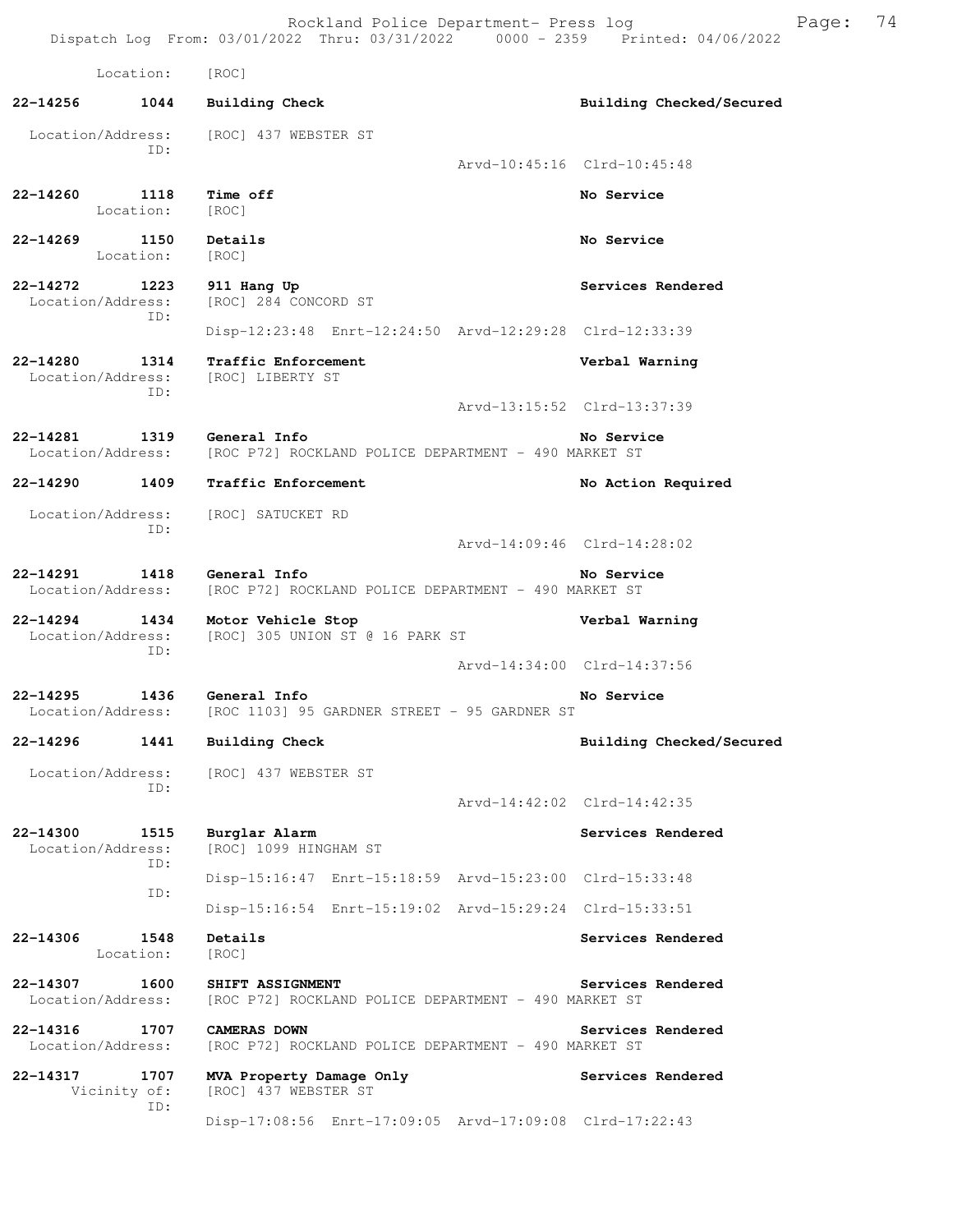|                                              |                                  |                                                                             | Rockland Police Department- Press log | Dispatch Log From: 03/01/2022 Thru: 03/31/2022 0000 - 2359 Printed: 04/06/2022 | Page: | 75 |
|----------------------------------------------|----------------------------------|-----------------------------------------------------------------------------|---------------------------------------|--------------------------------------------------------------------------------|-------|----|
| $22 - 14319$                                 | 1716<br>Location/Address:<br>TD: | Motor Vehicle Stop<br>[ROC] 279 UNION ST @ 12 CHURCH ST                     |                                       | Verbal Warning                                                                 |       |    |
|                                              |                                  |                                                                             |                                       | Arvd-17:16:00 Clrd-17:20:21                                                    |       |    |
| $22 - 14330$                                 | 1857<br>Location:                | Details / Time off<br>[ROC]                                                 |                                       | Services Rendered                                                              |       |    |
| 22-14333                                     | 1932                             | Motor Vehicle Stop                                                          |                                       | Citation/Warning Issued                                                        |       |    |
|                                              | Location/Address:<br>ID:         | [ROC 92] R STEWART ESTEN SCHOOL - 733 SUMMER ST                             |                                       |                                                                                |       |    |
|                                              |                                  |                                                                             |                                       | Arvd-19:32:00 Clrd-19:40:56                                                    |       |    |
| 22-14336                                     | 1945                             | Police Information                                                          |                                       | No Action Required                                                             |       |    |
|                                              | Location:                        | [ROC] BOLO                                                                  |                                       |                                                                                |       |    |
| $22 - 14344$                                 | 2000<br>Location/Address:        | <b>BACK IN TOWN</b><br>[ROC P72] ROCKLAND POLICE DEPARTMENT - 490 MARKET ST |                                       | Services Rendered                                                              |       |    |
| 22-14342<br>2025<br>Location/Address:<br>ID: |                                  | Lockout<br>[ROC P64] CVS PHARMACY - 80 MARKET ST                            |                                       | Services Rendered                                                              |       |    |
|                                              |                                  | Disp-20:27:14 Enrt-20:27:20 Arvd-20:33:59 Clrd-20:41:09                     |                                       |                                                                                |       |    |
| $22 - 14345$                                 | 2047<br>Location/Address:        | OUT OF TOWN<br>[ROC P72] ROCKLAND POLICE DEPARTMENT - 490 MARKET ST         |                                       | Services Rendered                                                              |       |    |
| 22-14348                                     | 2059<br>Location/Address:<br>TD: | Health & Welfare Check<br>[ROC] 859 UNION ST                                |                                       | Services Rendered                                                              |       |    |
|                                              | ID:                              | Disp-21:02:56 Enrt-21:03:05 Arvd-21:05:13 Clrd-21:26:22                     |                                       |                                                                                |       |    |
|                                              | TD:                              | Disp-21:03:01 Enrt-21:03:05 Arvd-21:07:23 Clrd-21:26:25                     |                                       |                                                                                |       |    |
|                                              |                                  | Disp-21:06:38 Enrt-21:06:42 Arvd-21:06:45 Clrd-21:26:20                     |                                       |                                                                                |       |    |
| $22 - 14360$<br>2256<br>Location/Address:    |                                  | Motor Vehicle Stop<br>[ROC] 347 MARKET ST                                   |                                       | Services Rendered                                                              |       |    |
|                                              | TD:                              |                                                                             |                                       | Arvd-22:56:00 Clrd-22:59:47                                                    |       |    |
|                                              |                                  |                                                                             |                                       |                                                                                |       |    |

# **For Date: 03/30/2022 - Wednesday**

| 22-14364 0017                      | SHIFT ASSIGNMENTS<br>Location/Address: [ROC P72] ROCKLAND POLICE DEPARTMENT - 490 MARKET ST |                                                                                    |  | Services Rendered           |  |
|------------------------------------|---------------------------------------------------------------------------------------------|------------------------------------------------------------------------------------|--|-----------------------------|--|
| 22-14365                           | 0022                                                                                        | Burglar Alarm                                                                      |  | Building Checked/Secured    |  |
| Location/Address:<br>TD:           |                                                                                             | [ROC 33] TRIPLE G SCAFFOLD - 45 RESERVOIR PARK DR                                  |  |                             |  |
|                                    | ID:                                                                                         | Disp-00:23:48 Enrt-00:26:21 Arvd-00:29:00 Clrd-00:37:33                            |  |                             |  |
|                                    |                                                                                             | Disp-00:26:29 Enrt-00:26:32 Arvd-00:29:29 Clrd-00:37:30                            |  |                             |  |
| 22-14373 0127<br>Location/Address: |                                                                                             | <b>SCHOOL CAMERAS DOWN</b><br>[ROC P72] ROCKLAND POLICE DEPARTMENT - 490 MARKET ST |  | Services Rendered           |  |
| 22-14379                           | 0508                                                                                        | Building Check                                                                     |  | Building Checked/Secured    |  |
| TD:                                |                                                                                             | Location/Address: [ROC 61] UNION ST BUSINESS DISTRICT - UNION ST                   |  |                             |  |
|                                    |                                                                                             | $Disp-05:09:03$                                                                    |  | Arvd-05:09:09 Clrd-05:41:38 |  |
| 22-14382 0544<br>Location/Address: | TD:                                                                                         | Traffic Enforcement<br>[ROC] LIBERTY ST                                            |  | Services Rendered           |  |
|                                    |                                                                                             | Disp-05:45:07                                                                      |  | Arvd-05:45:13 Clrd-06:06:24 |  |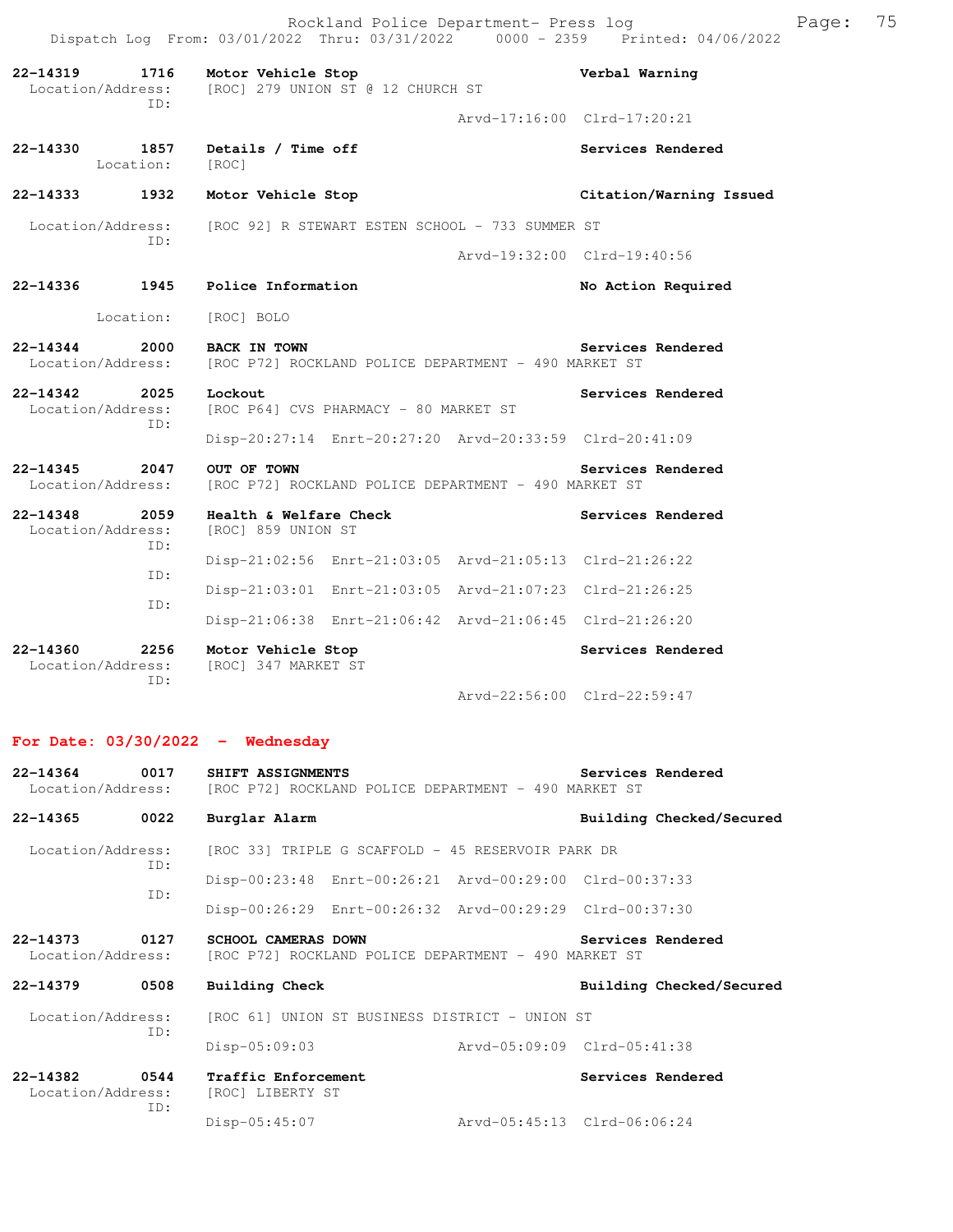**22-14383 0548 Traffic Enforcement Services Rendered**  Location/Address: [ROC] SATUCKET RD ID: Disp-05:49:21 Arvd-05:49:34 Clrd-06:28:06 **22-14387 0639 Motor Vehicle Stop Citation/Warning Issued**  Location/Address: [ROC] SPRING ST ID: Disp-06:40:08 Enrt-06:40:12 Arvd-06:40:15 Clrd-06:40:20 **22-14393 0800 General Info Services Rendered** Location/Address: [ROC P72] ROCKLAND POLICE DEPARTMENT - 490 MARKET ST [ROC P72] ROCKLAND POLICE DEPARTMENT - 490 MARKET ST **22-14397 0851 Animal Complaint Complaint Services Rendered** Location/Address: [ROC] 214 MARKET ST Location/Address: ID: Disp-08:52:47 Arvd-08:55:52 Clrd-08:59:31 **22-14399 0854 911 Accidental Services Rendered**  Location/Address: [ROC P99] RICHDALES (TEDESCHI'S) - 268 UNION ST ID: Disp-08:56:32 Enrt-08:56:34 Arvd-09:00:18 Clrd-09:04:13 **22-14401** 0859 Animal Complaint **Services Rendered Services Rendered Iocation/Address:** [ROC 163] 261 MARKET ST [ROC 163] 261 MARKET ST ID: Arvd-08:59:00 Clrd-09:02:05 **22-14404 0907 Building Check Building Checked/Secured**  Location/Address: [ROC P89] CALVARY CHAPEL - 175 MARKET ST ID: Arvd-09:07:38 Clrd-09:12:07 **22-14405 0912 Health & Welfare Check Investigated**  Location/Address: [ROC 430] 115 MARKET ST Apt. #3 ID: Disp-09:16:55 Enrt-09:19:47 Arvd-09:19:49 Clrd-09:20:28 22-14413 1045 Details / Time off **Services Rendered**  Location: [ROC] **22-14414 1045 Building Check Building Checked/Secured**  Location/Address: [ROC 530] 100 MARTHA DR ID: Arvd-10:45:53 Clrd-10:47:19 22-14415 1045 Details / Time off **Services Rendered** Location: [ROC] **22-14416 1046 Details / Time off Services Rendered**  Location: [ROC] **22-14420 1137 Building Check Building Checked/Secured**  Location/Address: [ROC] WEBSTER ST ID: Arvd-11:38:40 Clrd-11:39:05 **22-14429 1204 Neighbor Disturbance Services Rendered**  Location/Address: [ROC] 8 BAYWOOD ST **22-14428 1212 MVA Property Damage Only Services Rendered**  Location/Address: [ROC P85] ROCKLAND FEDERAL CREDIT UNION - 241 UNION ST ID: Disp-12:14:01 Enrt-12:14:07 Arvd-12:16:10 Clrd-12:27:12 ID: Disp-12:14:05 Enrt-12:14:07 Arvd-12:16:10 Clrd-12:38:24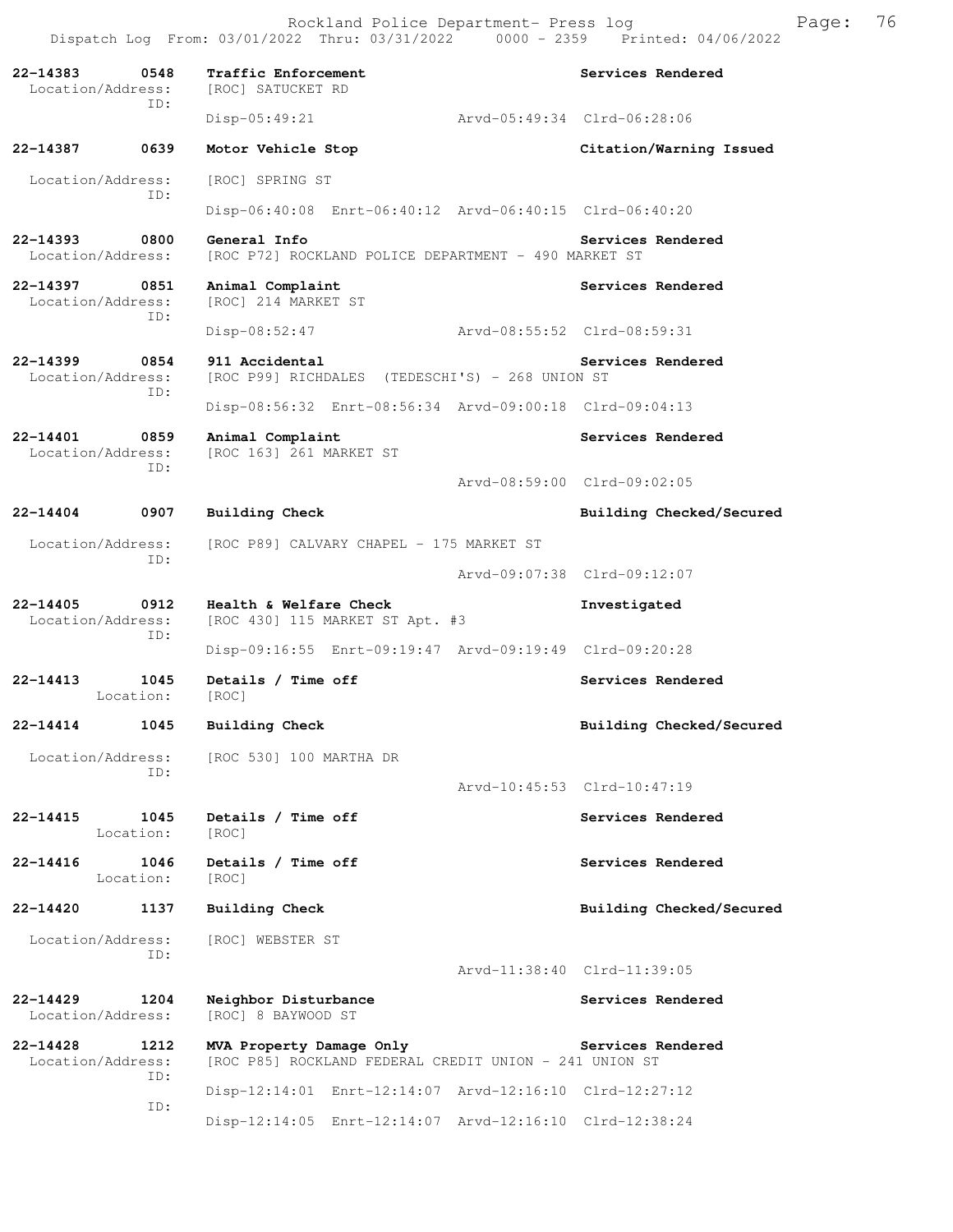**22-14435 1308 Details / Time off Services Rendered**  Location: [ROC] **22-14436 1312 General Incident Investigated**  Location/Address: [ROC] 37 CRESCENT ST ID: Disp-13:14:45 Arvd-13:14:49 Clrd-13:15:20 **22-14437 1319 Follow-Up Investigation Investigated**  Location/Address: [ROC] 458 MARKET ST ID: Disp-13:19:00 Arvd-13:19:56 Clrd-13:25:38 **22-14442 1420 Details / Time off Services Rendered**  Location: [ROC] **22-14444 1441 Building Check Building Checked/Secured**  Location/Address: [ROC] WEBSTER ST ID: Arvd-14:42:40 Clrd-14:42:56 **22-14450 1459 Motor Vehicle Stop Verbal Warning**  Vicinity of: [ROC] BY TRACKS - REED ST ID: Arvd-14:59:00 Clrd-15:01:36 **22-14451 1507 Building Check Building Checked/Secured**  Location/Address: [ROC P89] CALVARY CHAPEL - 175 MARKET ST ID: Arvd-15:07:47 Clrd-15:08:49 **22-14457 1603 SHIFT ASSIGNMENTS No Service**  Location/Address: [ROC P72] ROCKLAND POLICE DEPARTMENT - 490 MARKET ST **22-14468 1748 General Info No Service**  Location/Address: [ROC P72] ROCKLAND POLICE DEPARTMENT - 490 MARKET ST **22-14475 1800 Traffic Enforcement Services Rendered**  Location/Address: [ROC] LIBERTY ST ID: Arvd-18:00:18 Clrd-18:24:49 **22-14479 1856 Assist Public Services Rendered**  [ROC] 157 TURNER RD ID: Disp-19:02:51 Arvd-19:02:56 Clrd-19:18:53 **22-14480 1901 Suspicious Activity Arrest(s) Made**  Location/Address: [ROC] PROSPECT ST ID: Disp-19:04:42 Arvd-19:05:18 Clrd-21:05:26 ID: Disp-19:07:58 Arvd-19:08:08 Clrd-19:36:07 ID: Arvd-19:11:00 Clrd-19:47:57 Refer To Arrest: 22ROC-14480-AR Arrest: WHALEN, NOAH JOHN Address: 233 SCHOOL ST WHITMAN, MA Age: 18 Charges: STOP FOR POLICE, FAIL NEGLIGENT OPERATION OF MOTOR VEHICLE SPEEDING RATE OF SPEED EXCEEDING POSTED LIMIT **22-14483 1938 Assist Public Services Rendered**  Location/Address: [ROC 921] 28 WEST WATER ST ID: Disp-19:58:35 Clrd-20:00:02 **22-14487 2022 Time off Services Rendered**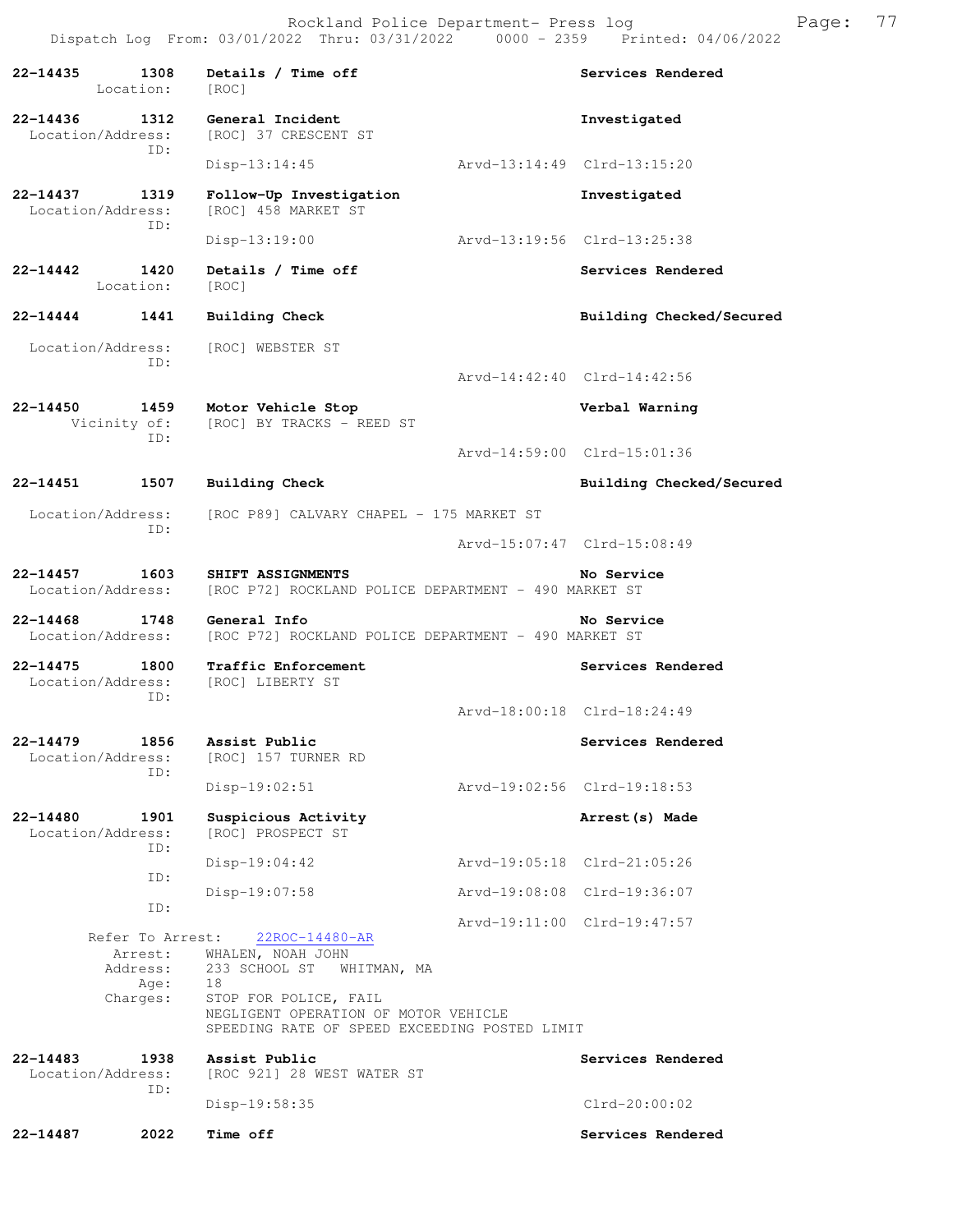|              | Location:         | [ROC]             |                   |
|--------------|-------------------|-------------------|-------------------|
| $22 - 14496$ | 2219<br>Location: | Time off<br>[ROC] | Services Rendered |
| $22 - 14497$ | 2222<br>Location: | Time off<br>[ROC] | Services Rendered |
| $22 - 14499$ | 2303<br>Location: | Time off<br>[ROC] | Services Rendered |

#### **For Date: 03/31/2022 - Thursday**

| For Date: 03/31/2022 - Thursday              |                                                                           |                             |
|----------------------------------------------|---------------------------------------------------------------------------|-----------------------------|
| 0007<br>22-14503<br>Location/Address:        | SHIFT ASSIGNMENTS<br>[ROC P72] ROCKLAND POLICE DEPARTMENT - 490 MARKET ST | Services Rendered           |
| 22-14504<br>0020<br>Location:                | Details / Time off<br>[ROC]                                               | Services Rendered           |
| 22-14505<br>0023<br>Location/Address:<br>ID: | Building Check<br>[ROC] MARTHA DR                                         | Investigated                |
|                                              |                                                                           | Arvd-00:23:50 Clrd-00:23:59 |
| 22-14506<br>0024<br>Location/Address:<br>ID: | Building Check<br>[ROC] MARKET ST                                         | Investigated                |
|                                              |                                                                           | Arvd-00:24:31 Clrd-00:24:36 |
| 22-14515<br>0547<br>Location/Address:<br>ID: | <b>Building Check</b><br>[ROC] 437 WEBSTER ST                             | Services Rendered           |
|                                              |                                                                           | Arvd-05:47:53 Clrd-05:48:38 |
| 22-14517<br>0559                             | Building Check                                                            | Building Checked/Secured    |
| Location/Address:<br>ID:                     | [ROC 61] UNION ST BUSINESS DISTRICT - UNION ST                            |                             |
| ID:                                          |                                                                           | Arvd-06:00:05 Clrd-06:07:54 |
|                                              | $Disp-06:11:40$                                                           | Arvd-06:11:45 Clrd-06:23:50 |
| 22-14519<br>0622<br>Location/Address:<br>ID: | Traffic Enforcement<br>[ROC] LIBERTY ST                                   | Services Rendered           |
|                                              |                                                                           | Arvd-06:24:04 Clrd-06:43:51 |
| 22-14520<br>0630<br>Location/Address:<br>ID: | <b>Building Check</b><br>[ROC] MARTHA DR                                  | Investigated                |
|                                              |                                                                           | Arvd-06:30:51 Clrd-06:31:01 |
| 22-14521<br>0631<br>Location/Address:<br>ID: | Building Check<br>[ROC] MARKET ST                                         | Investigated                |
|                                              |                                                                           | Arvd-06:31:50 Clrd-06:32:00 |
| 22-14529<br>0800<br>Location/Address:        | General Info<br>[ROC P72] ROCKLAND POLICE DEPARTMENT - 490 MARKET ST      | Services Rendered           |
| 22-14532<br>0814<br>Location/Address:<br>ID: | Health & Welfare Check<br>[ROC] 500 WEBSTER ST                            | Services Rendered           |

 Arvd-08:14:00 Clrd-08:42:12 **22-14533 0821 BOLO No Action Required** 

Location/Address: [ROC P72] ROCKLAND POLICE DEPARTMENT - 490 MARKET ST

**22-14543 1027 General Info Services Rendered**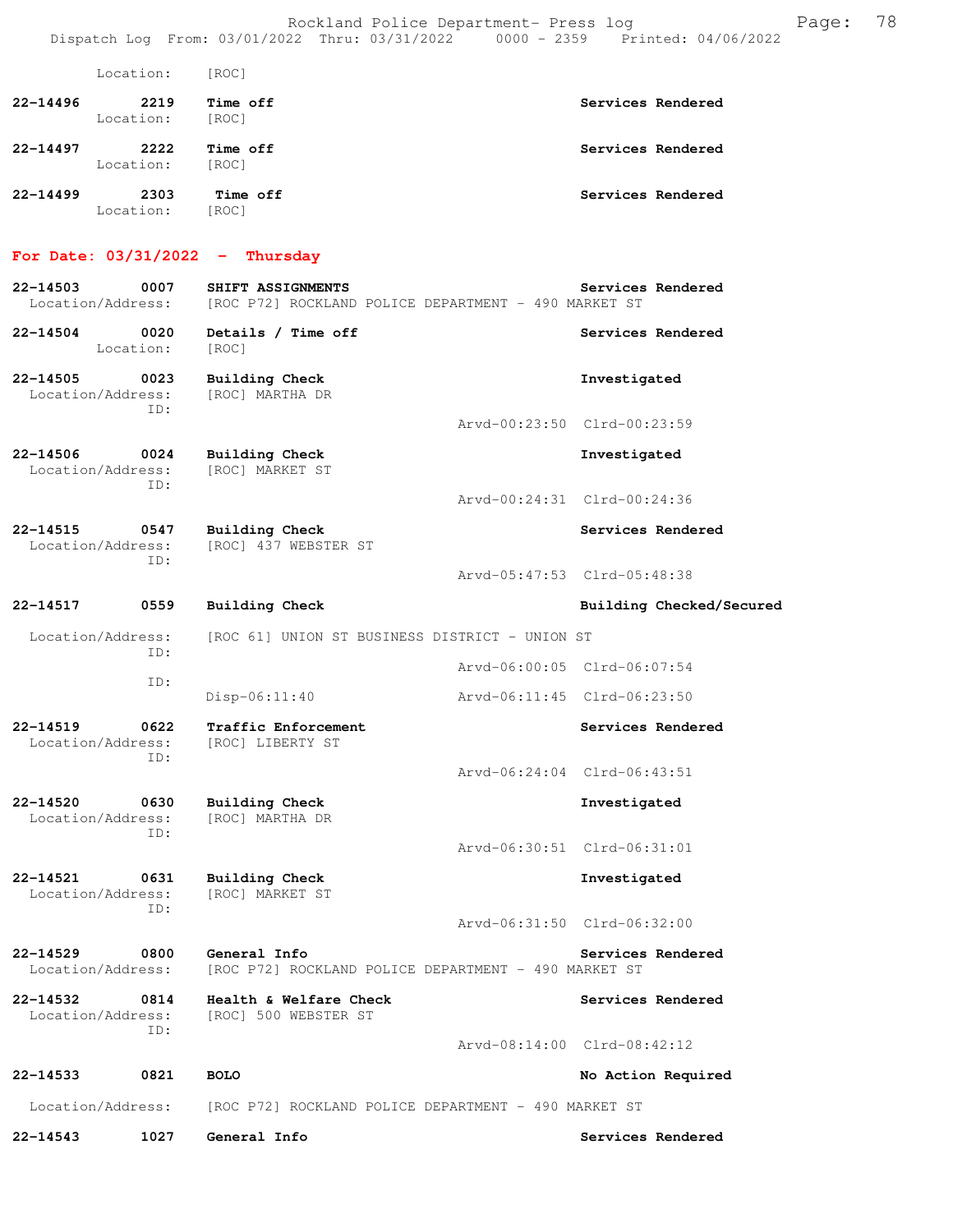Location/Address: [ROC P72] ROCKLAND POLICE DEPARTMENT - 490 MARKET ST **22-14544 1033 Building Check Building Checked/Secured**  Location/Address: [ROC] WEBSTER ST ID: Arvd-10:34:11 Clrd-10:34:32 **22-14548 1110 MVA Property Damage Only Services Rendered**  Location/Address: [ROC] 31 LIBERTY ST @ 458 MARKET ST ID: Arvd-11:10:00 Clrd-11:25:51 ID: Disp-11:14:53 Enrt-11:14:58 Clrd-11:25:51 ID: Disp-11:15:11 Enrt-11:15:15 Clrd-11:25:51 **22-14550 1116 Details / Time off No Action Required**  Location: [ROC] **22-14552 1138 Details / Time off No Action Required**  Location: [ROC] **22-14553 1139 Details / Time off No Action Required**  Location: [ROC] **22-14554 1141 Details / Time off No Action Required**  Location: [ROC] **22-14555 1142 Details / Time off No Action Required**  Location: [ROC] **22-14556 1151 Details / Time off No Action Required**  Location: [ROC] **22-14557 1152 General Info Services Rendered**  Location/Address: [ROC P72] ROCKLAND POLICE DEPARTMENT - 490 MARKET ST **22-14558 1158 Animal Complaint Services Rendered** Location/Address: [ROC] 936 UNION ST [ROC] 936 UNION ST ID: Arvd-11:58:00 Clrd-12:06:32 **22-14562 1159 Detail Services Rendered Execution** Services Rendered Location/Address: [ROC] REED ST Location/Address: **22-14575 1351 Motor Vehicle Stop Report Follows**  Vicinity of: [ROC] 290 REED ST @ 333 PLAIN ST ID: Arvd-13:51:00 Clrd-14:18:42 ID: Disp-13:54:47 Enrt-13:54:50 Arvd-13:56:32 Clrd-14:18:39 Refer To Summons: Summons: QUERSHER, MARIE E Address: 67 EAST WATER ST ROCKLAND, MA Age: 52 Charges: UNREGISTERED MOTOR VEHICLE LICENSE SUSPENDED, OP MV WITH, SUBSQ.OFF **22-14597 1545 Identity Theft Services Rendered**  Location/Address: [ROC] 41 CONCORD ST **22-14598 1554 General Info Services Rendered** 

Location/Address: [ROC] 22 CHURCH ST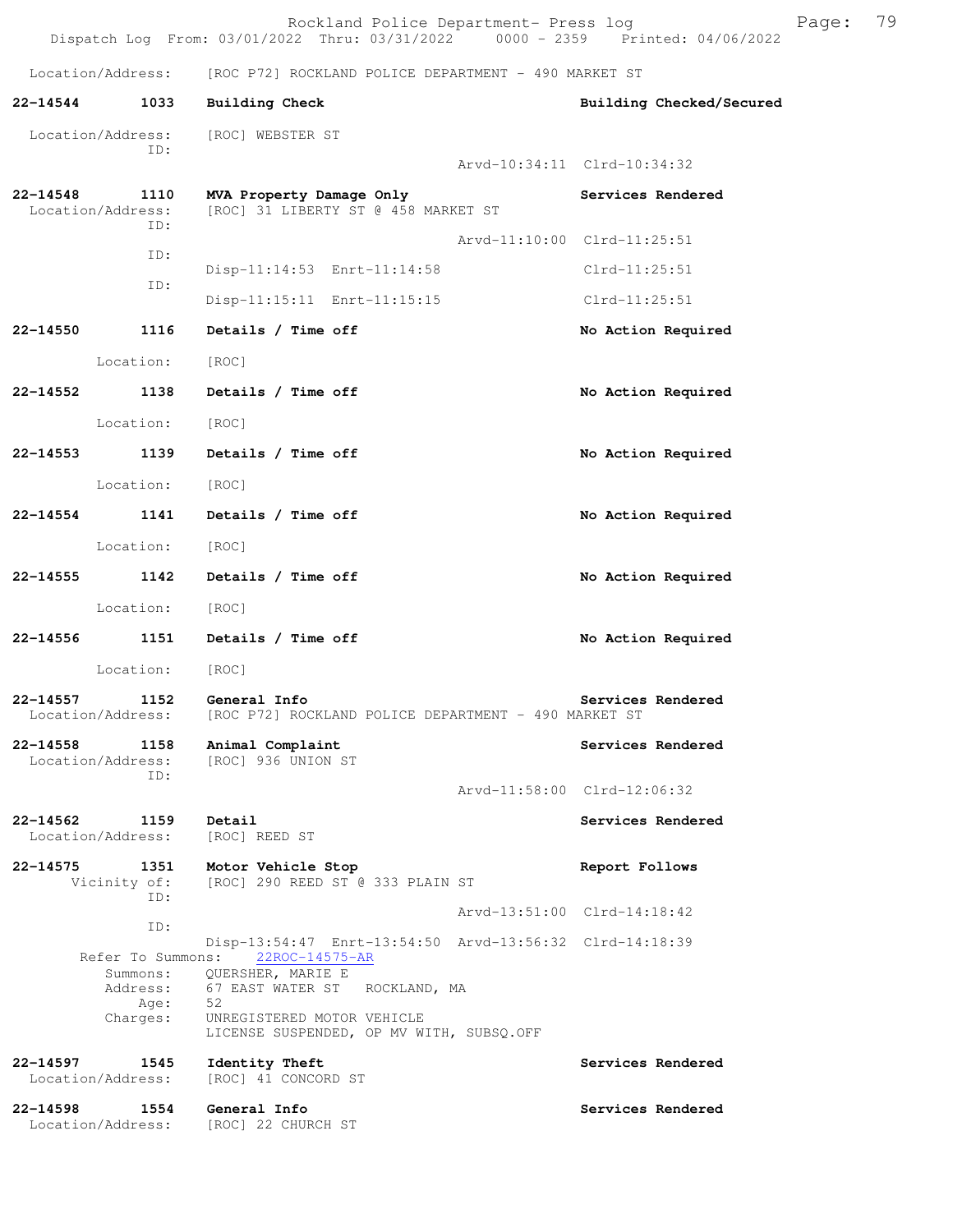Dispatch Log From: 03/01/2022 Thru: 03/31/2022 0000 - 2359 Printed: 04/06/2022 **22-14599 1556 Health & Welfare Check Investigated**  Location/Address: [ABI 39] HIGHWAY DEPARTMENT MAINTENANCE BUILDING - 225 CENTRAL ST ID: Arvd-15:56:00 Clrd-15:58:57 ID: Disp-15:59:07 Enrt-15:59:16 Arvd-16:00:49 Clrd-16:01:24 ID: Disp-15:59:14 Enrt-15:59:18 Arvd-16:00:51 Clrd-16:01:24 **22-14600 1602 SHIFT ASSIGNMENTS Services Rendered**  Location/Address: [ROC P72] ROCKLAND POLICE DEPARTMENT - 490 MARKET ST **22-14611 1619 MVA Property Damage Only Report Follows**  Location/Address: [ROC] 1301 HINGHAM ST ID: Disp-16:20:49 Enrt-16:20:52 Arvd-16:39:28 Clrd-16:45:39 ID: Disp-16:21:00 Enrt-16:21:03 Arvd-16:22:18 Clrd-16:45:39 **22-14615 1631 General Info Services Rendered**  [ROC P72] ROCKLAND POLICE DEPARTMENT - 490 MARKET ST **22-14617 1636 Disturbance Services Rendered**  Location/Address: [ROC 23] PLEASANT STREET STORAGE - 265 PLEASANT ST ID: Disp-16:39:14 Enrt-16:39:22 Arvd-16:39:25 Clrd-17:00:02 **22-14626 1743 MVA Property Damage Only Services Rendered**  Location/Address: [ROC] 102 LEVIN RD ID: Disp-17:46:25 Clrd-17:46:42 **22-14627 1747 911 Accidental Unfounded**  [ROC] 954 HINGHAM ST ID: Disp-17:47:57 Enrt-17:47:59 Arvd-17:52:15 Clrd-18:04:09 **22-14636 1851 Missing Person Services Rendered**  Location/Address: [ROC] 17 DIVISION ST ID: Disp-18:52:30 Arvd-19:15:32 Clrd-19:52:27<br>The ID: Disp-19:39:11 Enrt-19:39:16 Arvd-19:39:24 Clrd-19:42:13 **22-14644 1950 Follow-Up Investigation Investigated**  [ROC] 182 MYRTLE ST ID: Disp-19:50:52 Arvd-19:52:16 Clrd-20:00:00 **22-14645 1956 Motor Vehicle Stop Citation/Warning Issued**  Vicinity of: [ABI] 748 BROCKTON AVE ID: Arvd-19:56:00 Clrd-19:59:52 ID: Disp-19:59:48 Arvd-20:00:13 Clrd-20:00:20 ID: Disp-20:00:00 Arvd-20:00:05 Clrd-20:00:16 **22-14646 2004 Follow-Up Investigation Services Rendered**  Location/Address: [ROC] 17 DIVISION ST ID: Arvd-20:04:00 Clrd-20:10:04 **22-14649 2027 Assist Other Agency Unfounded**  Location/Address: [ROC] 708 BROOKLINE WAY ID: Disp-20:29:42 Enrt-20:29:50 Arvd-20:32:09 Clrd-20:33:24 **22-14656 2100 Burglar Alarm Services Rendered**  Location/Address: [ROC] 22 CHURCH ST

Rockland Police Department- Press log Freed Page: 80